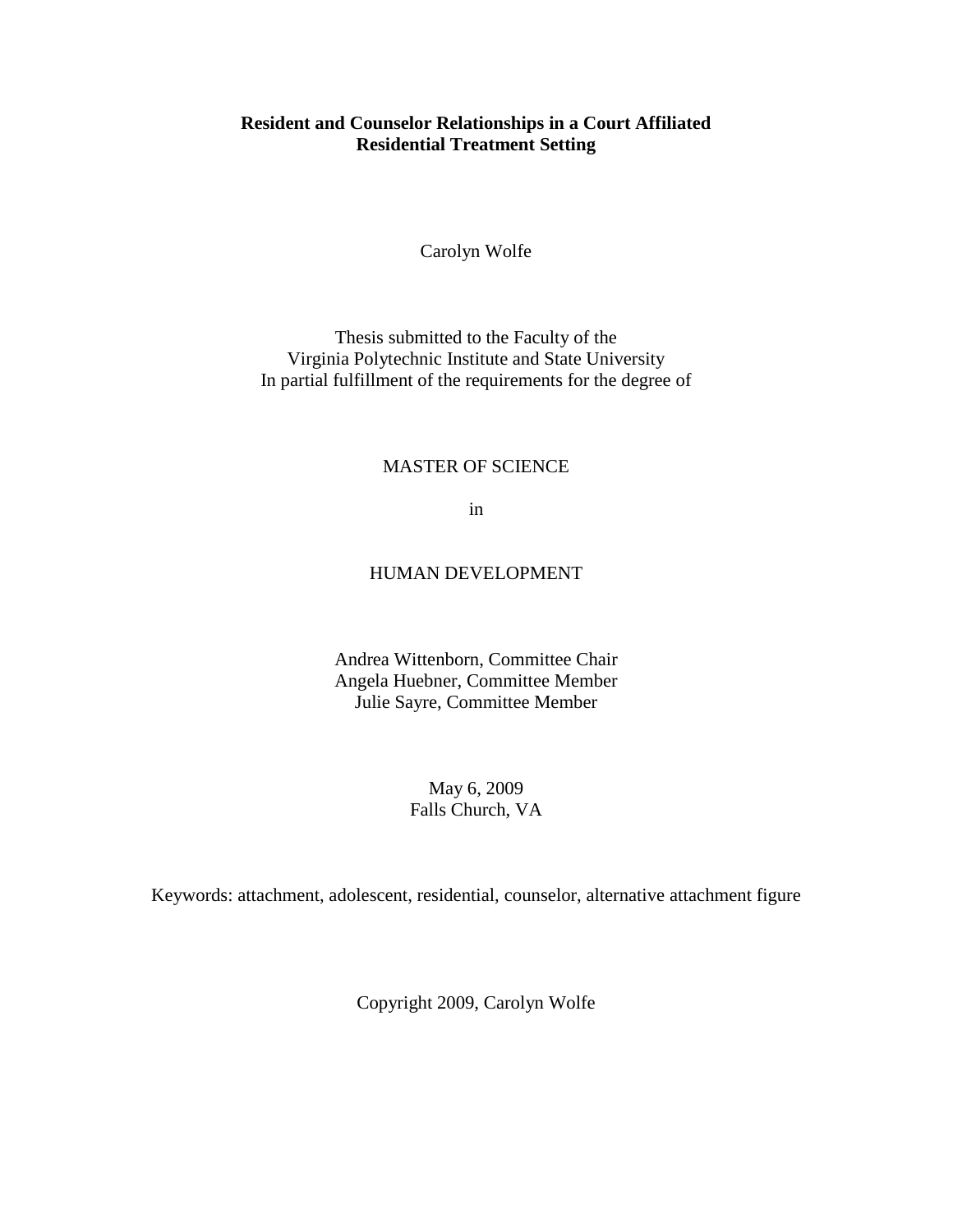## Resident and Counselor Relationships in a Court Affiliated Residential Treatment Setting

Carolyn Wolfe

#### Abstract

While there is extensive research on attachment and the role attachment relationships play in human development, little to no research has applied the concept of alternative attachment figures to the role counselors play in a residential setting with adolescents. Furthermore, little research has explored the impact a counselor's own attachment style may have on his or her ability to foster secure attachment behaviors in clients. In order to explore each of these topics, the current study examined the relationship between female residents of a treatment facility and their counselors. Eight residents and three counselors were selected to participate in the study based on how long the residents had been in treatment. Each completed measures of attachment security as well as in depth qualitative interviews. Profiles were created for each of the counselor/resident dyads and relationship dynamics were compared to previous research in order to explore the therapeutic relationship in light of attachment. Therapeutic implications and areas of future research are also discussed.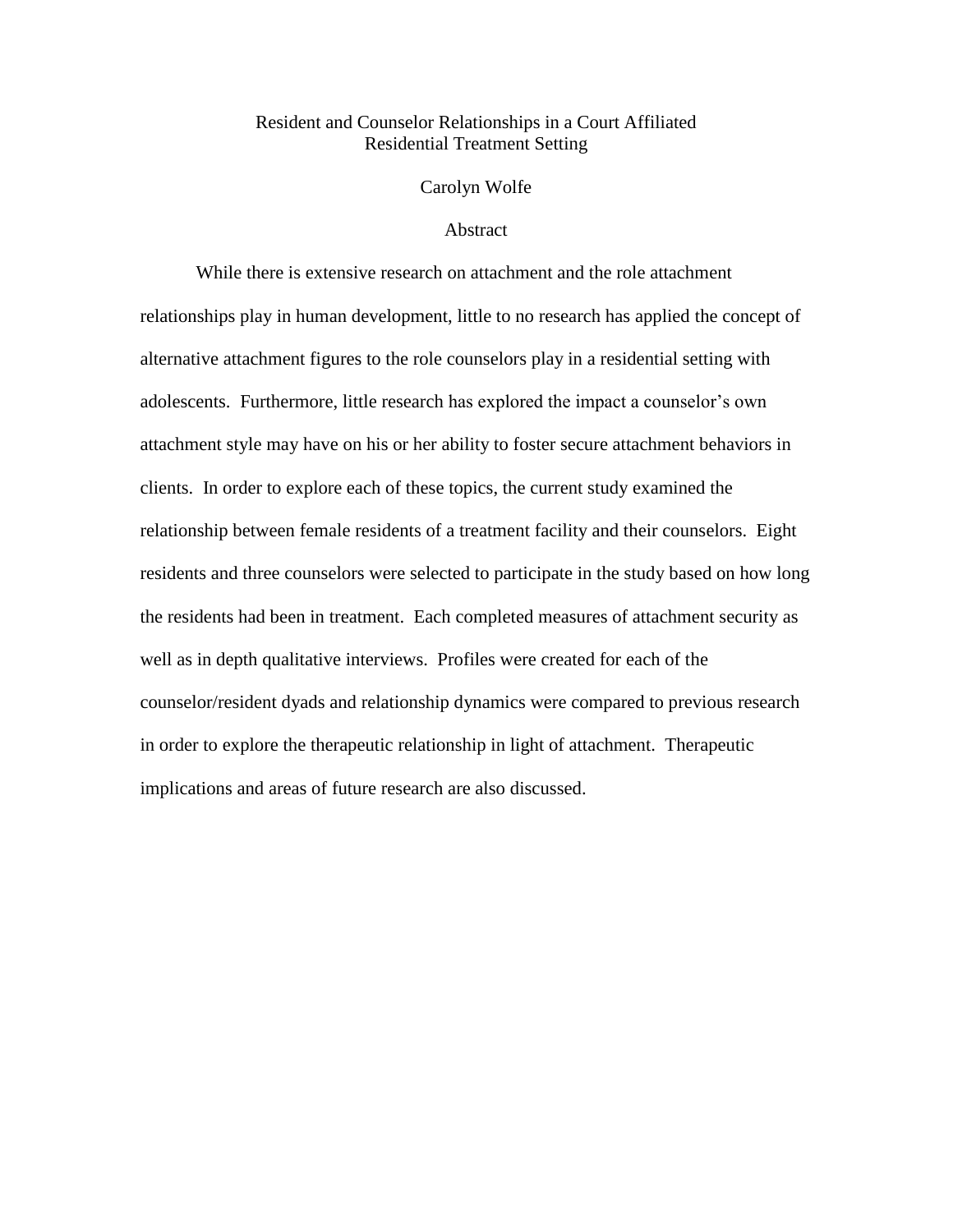| .17 |
|-----|
|     |
|     |
|     |
|     |
|     |

# Table of Contents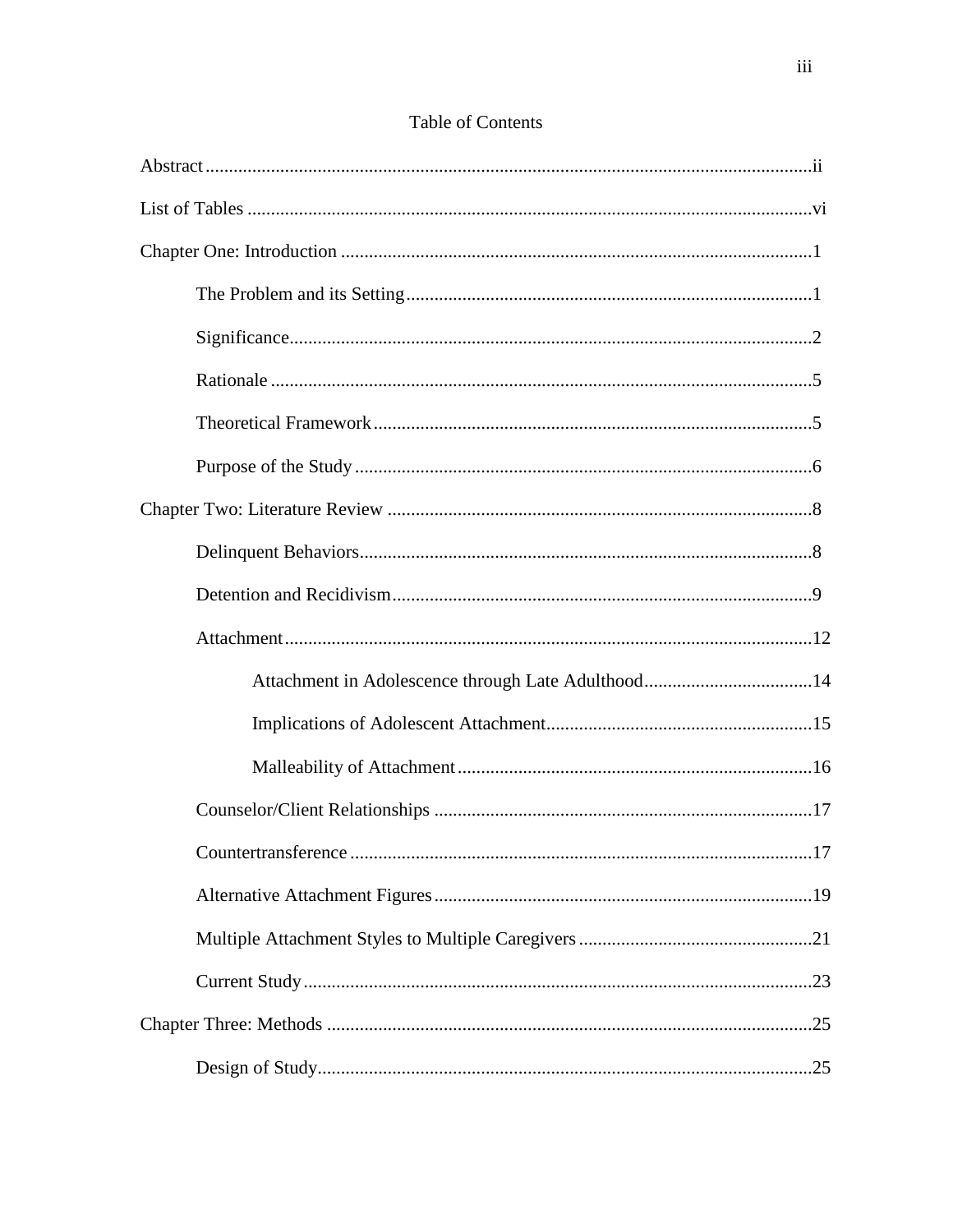$iv$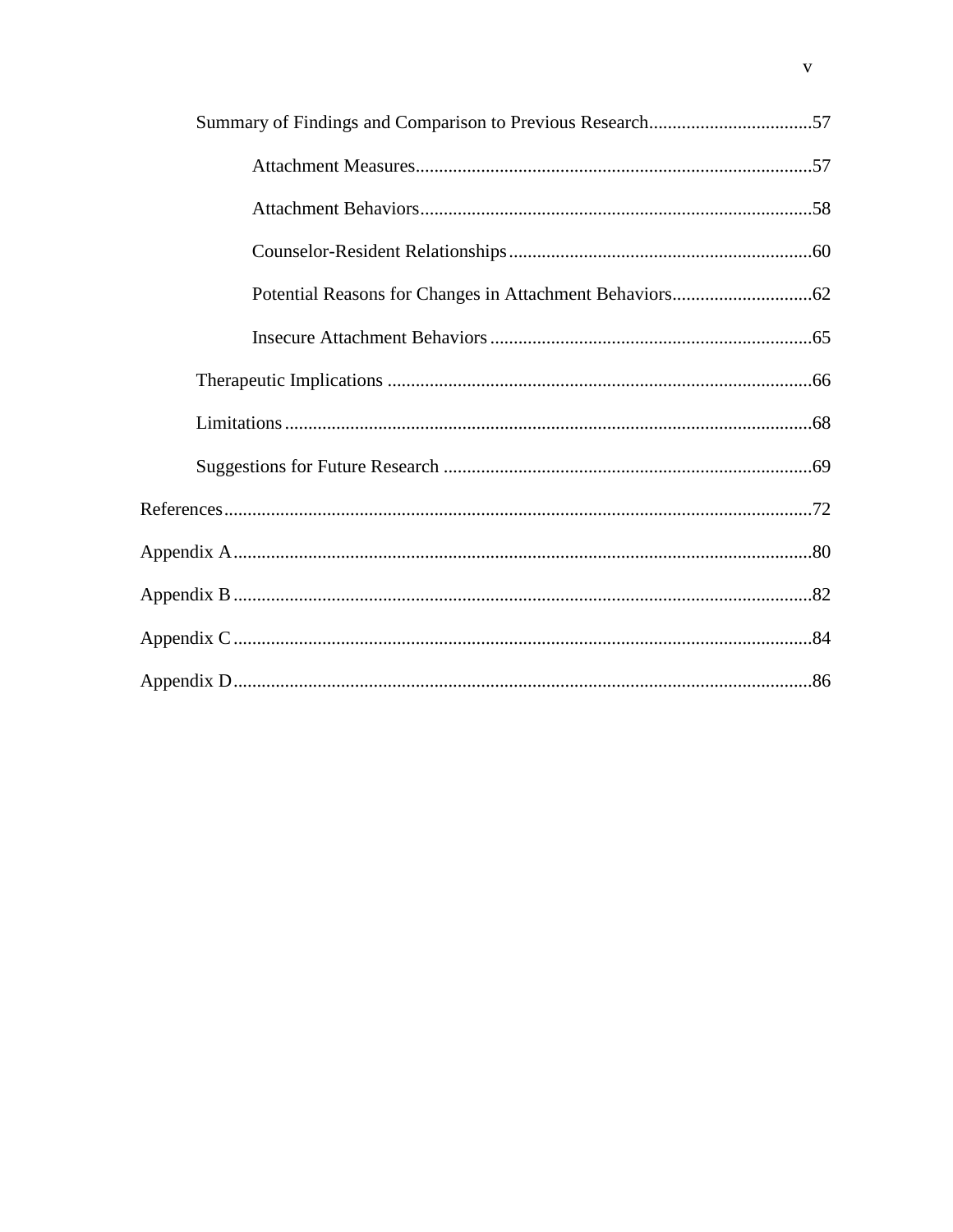# List of Tables

| Counselor/Resident Pairings, Counselor Overall Attachment Styles, and Evidence of Use |  |
|---------------------------------------------------------------------------------------|--|
|                                                                                       |  |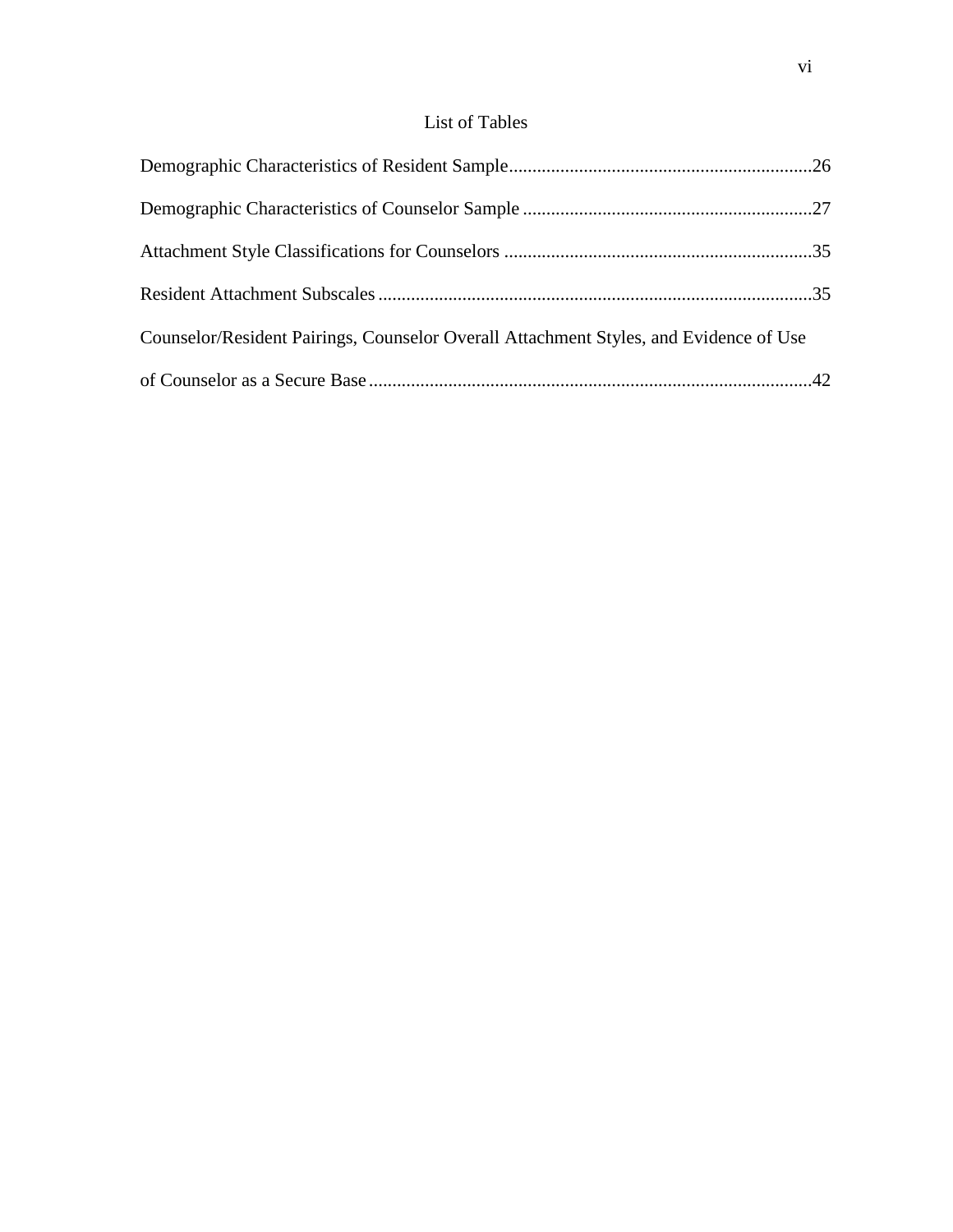#### Chapter One: Introduction

#### *Problem and Its Setting*

Research has demonstrated that the need for attachment to a caregiver is a basic, survival based need experienced by all human beings (J. Bowlby, 1982). When an infant learns that he or she will get a predictable reaction from his or her caregiver based on his or her own behavior, he or she obtains a sense of security in that relationship. On the other hand, if an infant learns that the response of his or her caregiver is unpredictable, abusive, or neglectful, he or she can develop insecurity in that relationship and an inability to trust that his/her needs will be met during times of distress. These experiences in infancy set up expectations, which Bowlby (1990) calls internal working models, for how they will continue to get their needs met in relationships throughout their lifetime.

Further research on the enduring nature of attachment styles has established that attachment styles continue to have relevance throughout a person's lifetime and can be traced back to behaviors and relationships learned in infancy (J. Bowlby, 1982; Posada, Kaloustian, Richmond, & Moreno, 2007). Those with a secure attachment style possess the ability to go out and explore their environment with the knowledge that upon their return they will be able to access the secure base of a parent and eventually a peer or romantic partner. Those with an insecure attachment style may be too anxious to leave their primary attachment figure or could refuse to depend on others in relationships depending on the nature of their pattern of attachment.

In adolescence, an insecure attachment to a caregiver can begin to manifest itself in emotional distress, unstable relationships, and delinquent behaviors. Patterns of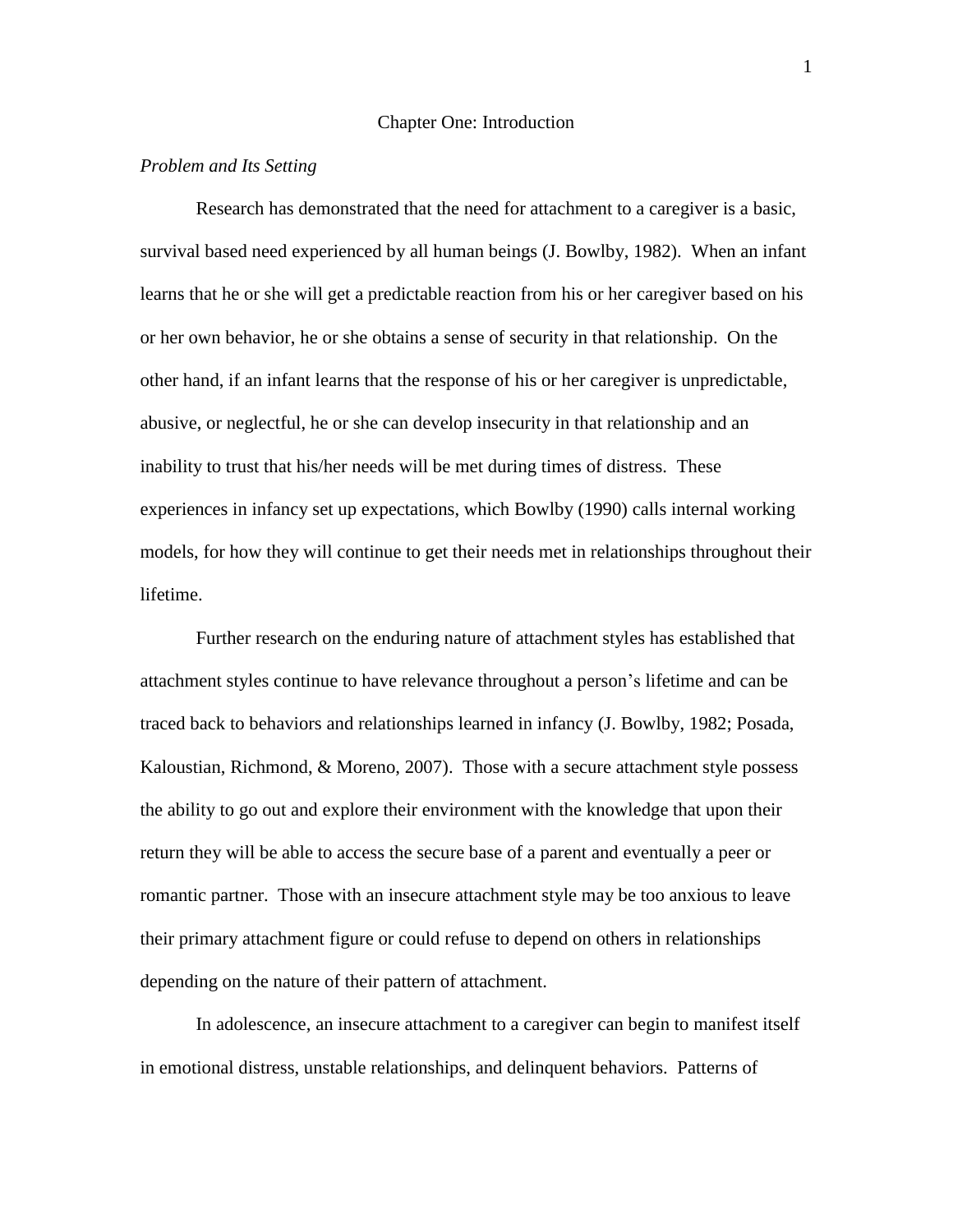instability in relationships and insecurity in adolescents' relationship with their caregivers are unlikely to resolve themselves without outside intervention (Warr, 2007). These adolescents are more likely to engage in high-risk behaviors such as substance abuse, sexual acting out, and skipping school (Ivan & Bereczkei, 2006). Although these behaviors are self-destructive they may also get adolescents access to services and support they may not get if they were following social and school expectations. This could come in the form of intervention by Child Protective Services and treatment programs or other legal consequences that could provide structure and monitoring that would not otherwise be provided by the adolescents' caregivers. It then becomes the responsibility of these programs and services to address issues that brought the adolescent into treatment in order to reduce the risk of further destructive behaviors and need for intervention.

#### *Significance*

Several things typically occur in the life of an adolescent before they become involved with the juvenile justice system: 1) they most likely endorse one or more risk factors for delinquent behaviors such as socioeconomic stressors, experiencing physical abuse, sexual abuse, neglect, growing up in a single-parent home, associating with a negative peer group, or coping with mental or physical illness, 2) prevention efforts have failed, and 3) community based interventions are either unavailable or inadequate (Myers & Farrell, 2008). Once involved in the system these youths face decreased chances of future employment, a high probability of reoffending and becoming involved in the adult detention system, low levels of academic success, and overall poor outcomes in adulthood (Pullman et al., 2006). While there is an acknowledgement that intervention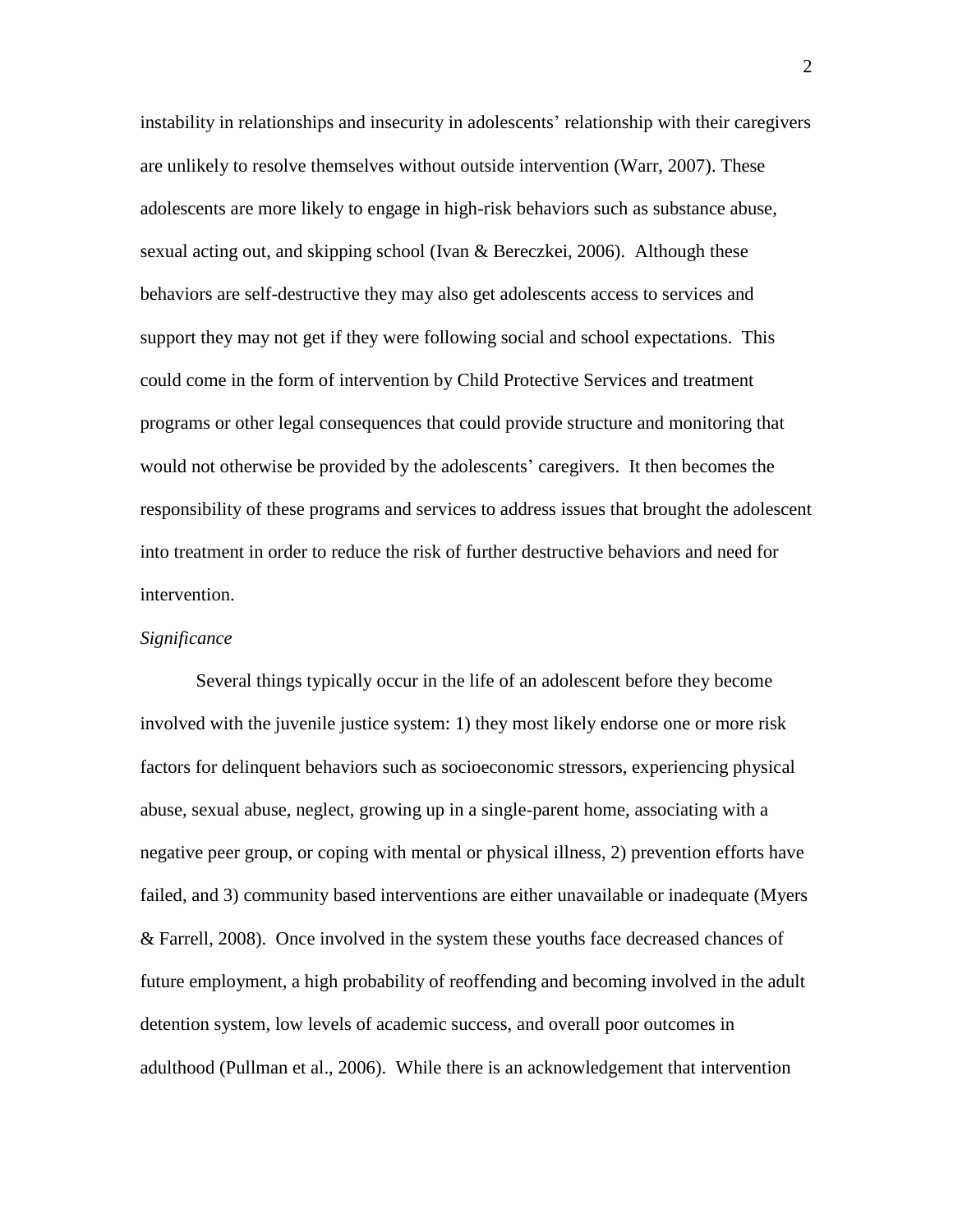with the at-risk adolescent population is possible, programs that can demonstrate consistent efficacy in preventing recidivism and altering the trajectory of the lives of at risk youth are limited (Fass & Pi, 2002).

It is difficult to establish a national statistic for the recidivism rate of juvenile offenders that would meaningfully reflect the utilization of juvenile justice systems across states. This is, at least in part, due to the fact that treatment of juvenile offenders varies widely from state to state and the United States as a whole lacks a policy governing their care (King, 2006). The Virginia Department of Juvenile Justice (VDJJ) contacted several other states and, based on reliable research, established a recidivism rate for juvenile offenders in the states of Virginia, New York, and Florida of 55% (Snyder & Sickmund, 2006). Court affiliated programs typically demonstrate a minimal ability to decrease the chances for repeated criminal behavior (Greenwood, 1996; Schram, McShane, & Williams, 2007). In fact, programs that have been deemed wholly ineffective such as Scared Straight, D.A.R.E., and boot camps can still be found in use throughout the country (Schram et al., 2007). These programs, like detention and probation programs, rely on a behavioral based approach that does not attend to the deeper emotional needs of adolescents.

Observations of more successful programs for at-risk youth reveal that incorporating the adolescent's family into treatment, keeping a lower census, utilizing several treatment modalities, and upholding consistent structure predict greater success for court affiliated and treatment programs; however, many states are slow to incorporate these finding into their court affiliated programs (Greenwood, 1996; Keiley, 2007). In one example of such a program, Keiley (2007) found that parental involvement in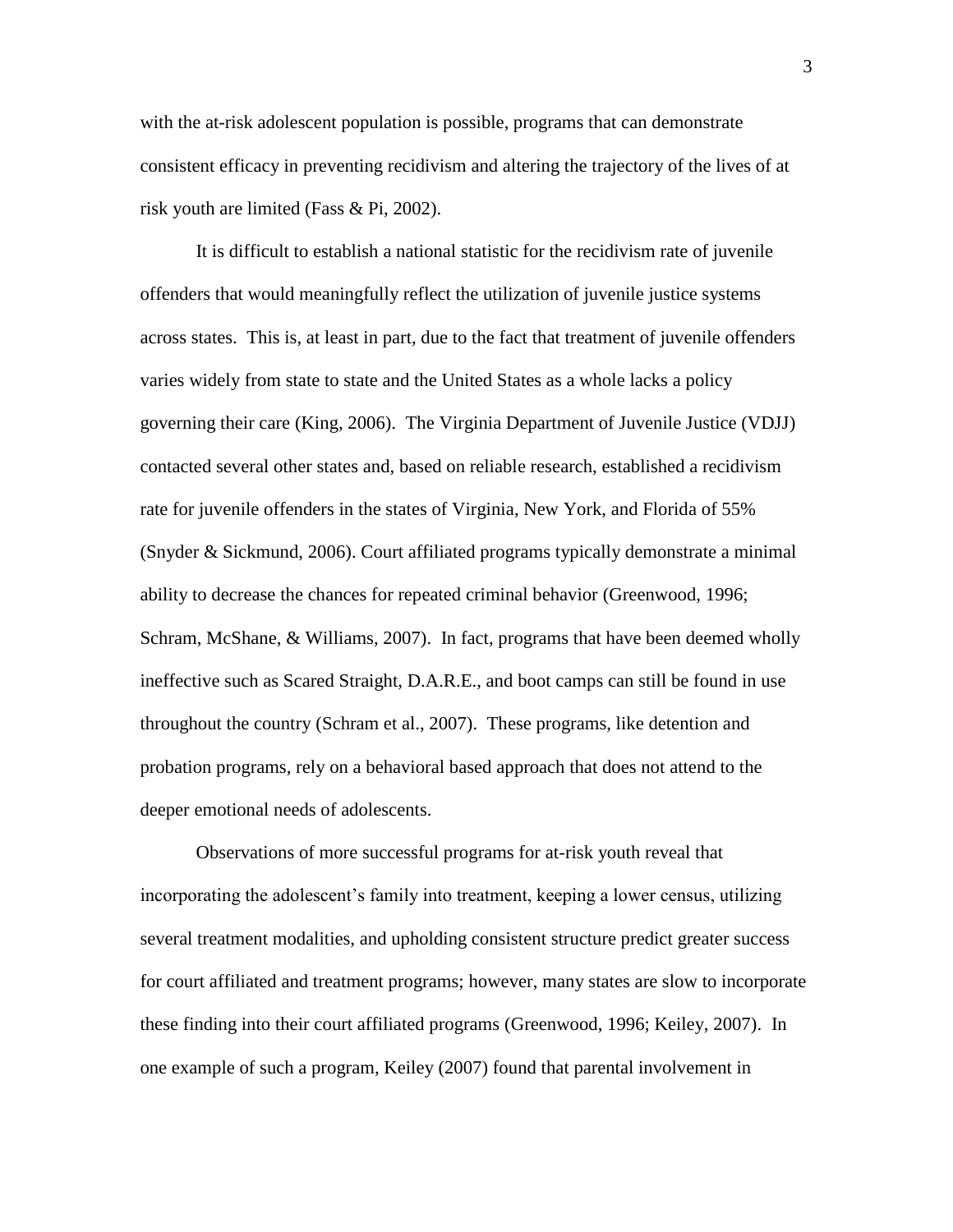treatment designed to address the attachment relationship resulted in a significant and long term reduction in externalizing behaviors.

The nature of antisocial behaviors that result in the incarceration of adolescents point toward the fact that many of these behaviors are the result of difficulty with affect regulation and attachment relationships (Keiley, 2002). Having developed an internal working model of the world as a hostile and unreliable place, adolescents with an insecure attachment to their caregiver frequently resort to the maladaptive behaviors that get them into trouble as a way of getting their needs met. For example, an adolescent may learn that the only time they get attention from their caregiver is when they are doing poorly in school. In order to get the attention that they need, this adolescent may begin slacking off or acting out in school.

Research indicates that the level of security of an adolescent's caregiver attachment relationship is more predictive of positive outcomes for children than sex, socioeconomic status, adoptive status, race of the primary attachment figure, or sex of the primary attachment figure (Verissimo & Salvaterra, 2006). While security in an attachment relationship is a significant predictor of success, it is often difficult to engage parents in treatment. One of the barriers to parental involvement lies in the nature of residential and detention programs which often require adolescents to be away from their homes. In the case of residential and detention programs, program counselors become consistent figures in the lives of adolescents. Given this consistent involvement, it is possible that due to the frequency of exposure and the nature of the counseling relationship that an attachment bond could be formed and used to address issues of affect regulation and internal working models. Just as infants who do not have access to a

4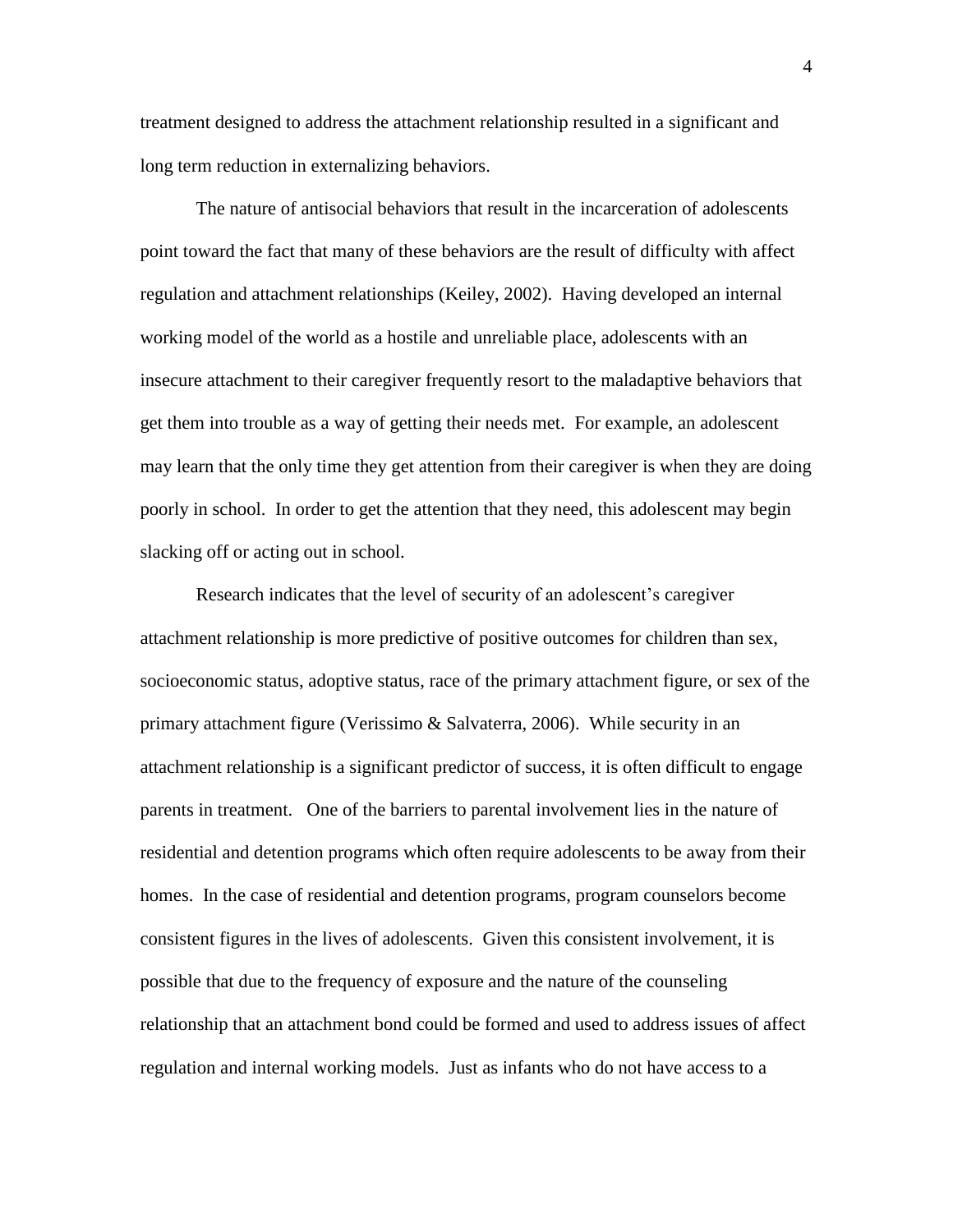reliable caregiver may seek secondary attachment figures by crying until someone responds to comfort them, adolescents may act out until they bond with a mentor or counselor in ways that contribute to successful recovery from adverse childhood experiences (Zimrin, 1986).

 For troubled adolescents the benefits of a positive mentor/mentee or counselor/client relationship are numerous. Maintaining a relationship with a mentor has been correlated with academic achievement, higher self-esteem, less involvement in highrisk behaviors, and a greater ability to overcome adverse circumstances (Southwick, Morgan, Vythilingam, & Charney, 2006). Some argue that the time spent with mentors and/or counselors is not enough to form an attachment bond; however, the benefits of having a positive mentor are similar to the benefits of having a secure relationship with a caregiver. While research tells us that attachment to a secondary attachment figure is possible in infancy this study seeks to explore the possible attachment relationship between adolescents and their program counselors in a court ordered residential treatment facility.

#### *Rationale*

Studying adolescents in a residential, court affiliated, treatment setting presents a unique opportunity for the bonding process to occur with an alternative attachment figure. This setting pairs at-risk adolescents with program counselors who will be their primary contacts throughout their stay in treatment. The structure provided by the program regulating the amount of time the adolescents and their counselor spend together helps provide the opportunity for regular exposure and some type of attachment. *Theoretical Framework*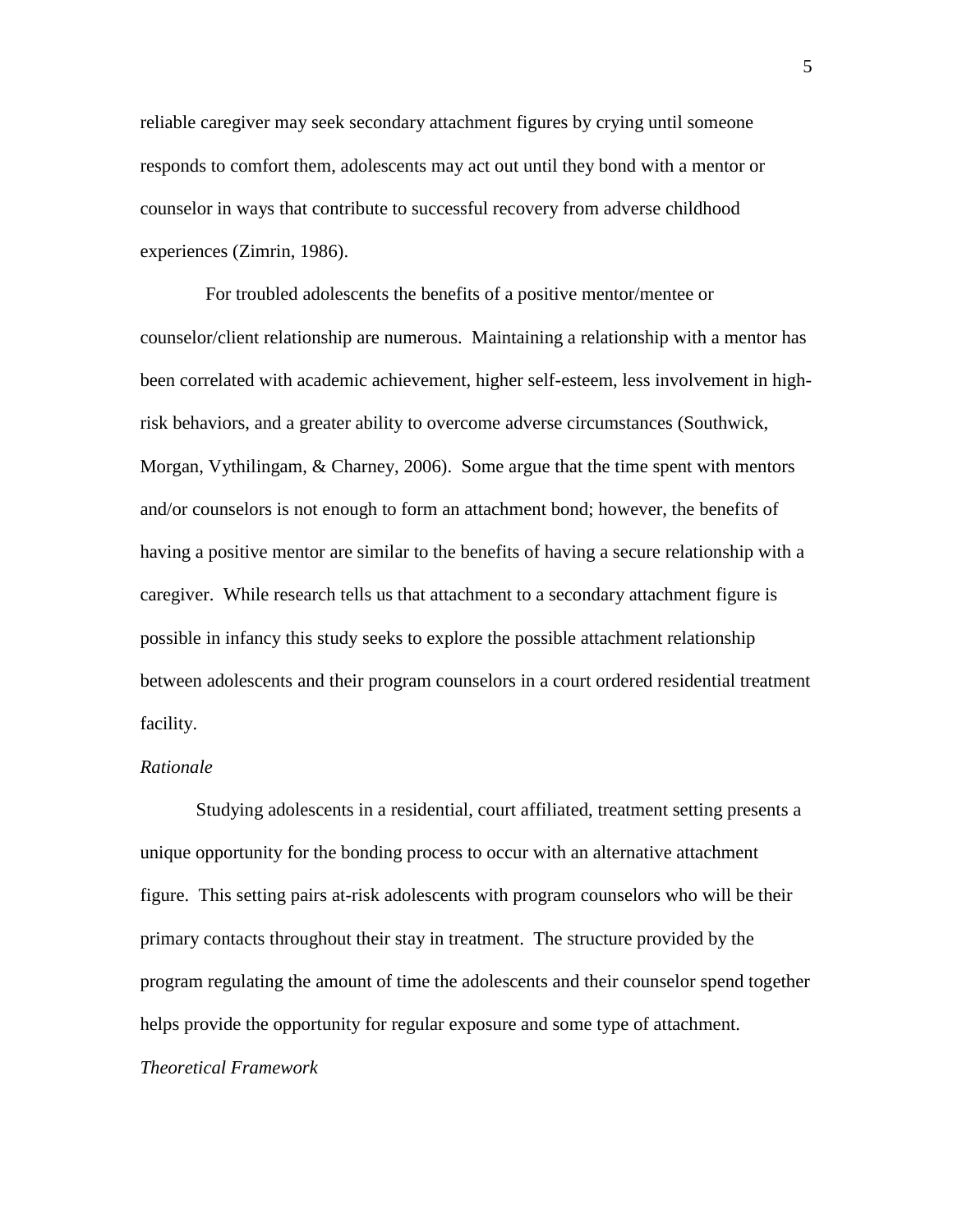This study utilizes the theoretical framework of attachment theory to explore the resident/program counselor relationship. Attachment has been described as, "an inborn system in the brain that evolves in ways that influence and organize motivational, emotional, and memory processes with respect to significant caregiving figures" (Siegel, 1999, p. 67). This definition goes on to state that, "attachment establishes an interpersonal relationship that helps the immature brain use the mature functions of the parent's brain to help organize its own processes" (Siegel, 1999, p. 67). This study assumes that it is possible for an adolescent to form an attachment bond with their counselor in a residential treatment setting.

#### *Purpose of Study*

While securely bonding with a significant person in one's life has been associated with positive outcomes, more research into the nature of this relationship is needed to understand the bonding process between a counselor and adolescent in a residential setting and to isolate the qualities of a counselor that facilitate secure bonding. The present study will seek to understand these processes within the relationship between counselors and adolescents in a court affiliated residential treatment program. The current research would also help identify how a counselor's own attachment style may influence their relationship with their client.

The purpose of this study is to explore the bonding process and attachment bonds between program counselors and residents in a court affiliated residential treatment program. Additionally, this study will attempt to identify qualities of a program counselor that facilitate the counselor/client bonding process in a residential treatment facility. This study also seeks to understand how the attachment styles and behaviors of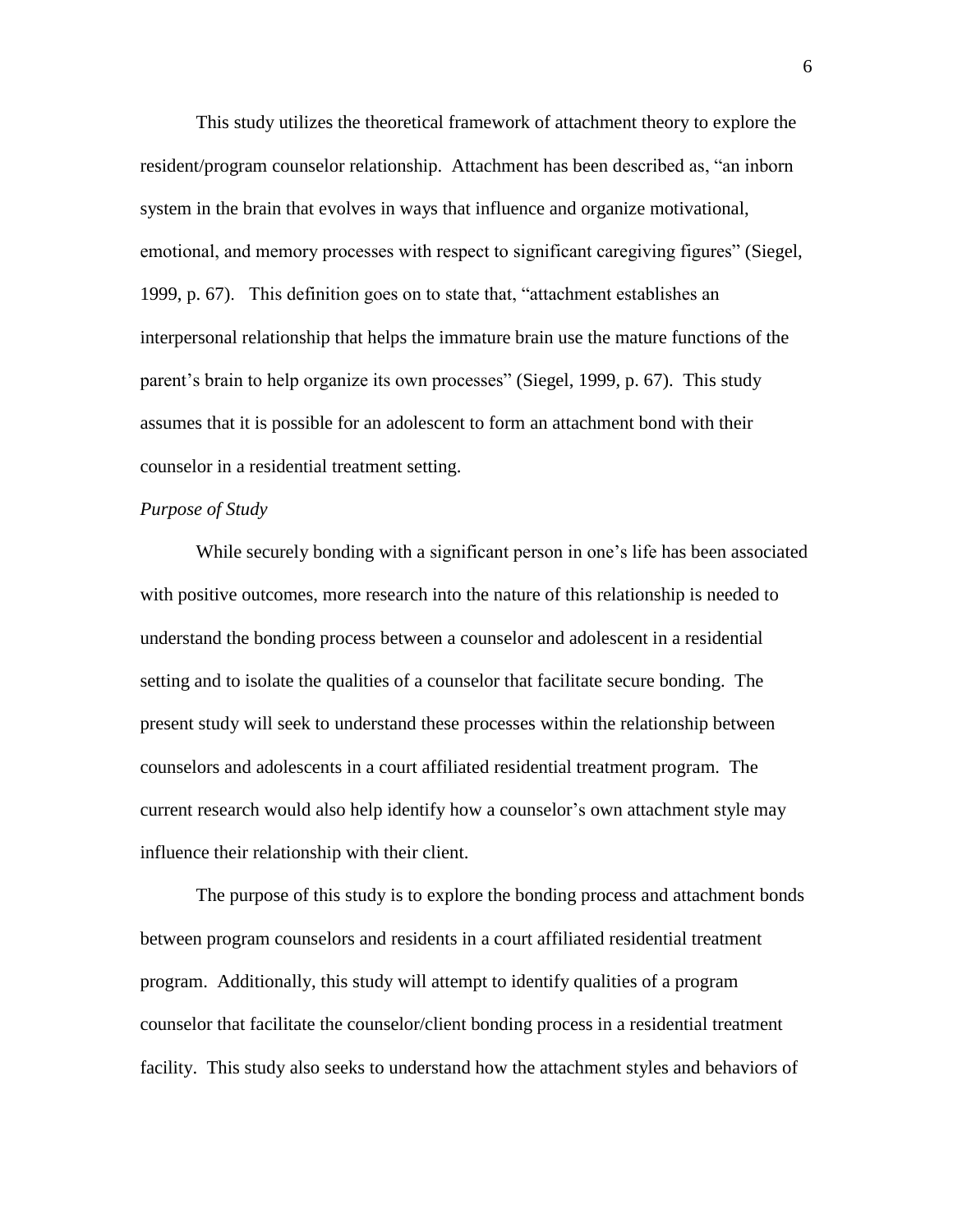these counselors may influence the bonding process as well as the ways in which they attempt to bond with their clients in treatment.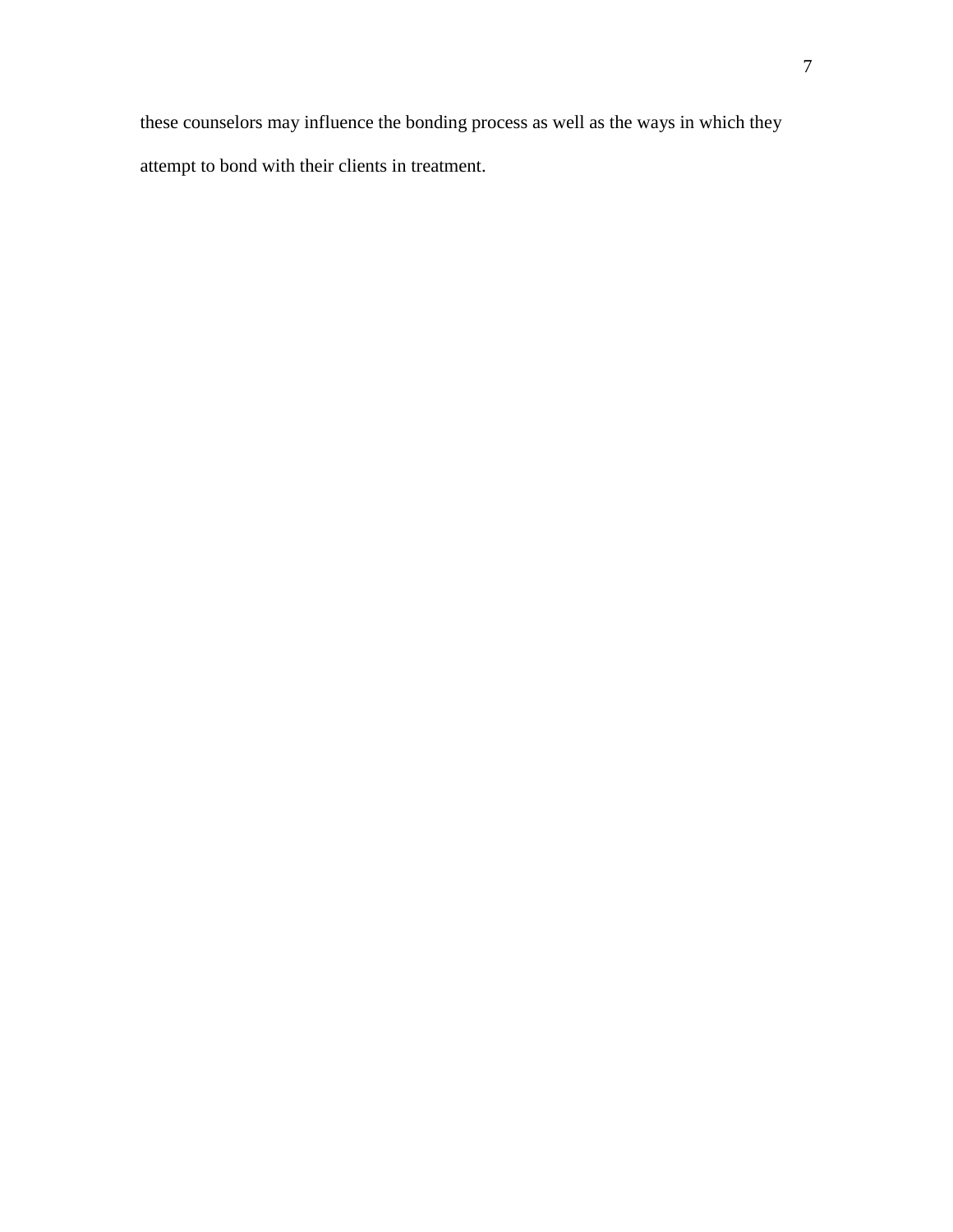#### Chapter Two: Literature Review

The focus of this study is to explore the attachment relationship that can develop between an adolescent client and their counselor in a therapeutic, residential, probation program. More specifically, this study seeks to identify the qualities in a counselor that help to form a more secure attachment for their clients. This literature review will explore dysfunctional behaviors often seen in clients placed in a residential setting in the context of attachment. Additionally, the various approaches utilized to treat adjudicated adolescents will be summarized. Information on attachment and attachment needs in adolescence will be provided. The review will also detail how, in a residential setting, an adolescent may form an attachment bond with a counselor and what the implications of this relationship can be for treatment outcomes.

#### *Delinquent Behaviors*

Delinquent behaviors result in significant difficulties in the personal lives and relationships of acting out adolescents and may be destructive not only to them but to the community surrounding them as well. Research has connected the behaviors seen in acting out adolescents with aspects of their attachment relationships with caregivers (Keiley, 2002). The potentially destructive, dangerous, and disruptive behaviors that result from an insecure attachment can impact siblings, parent, peers, teachers, and others connected with their lives. Many emotional problems and acting out behaviors endorsed by "troubled youth" can be better understood when looked at in terms of the attachment relationships that may be a cause of their presentation (Ivan & Bereczkei, 2006). For that reason, delinquent behaviors will be reviewed in this section through the lens of attachment.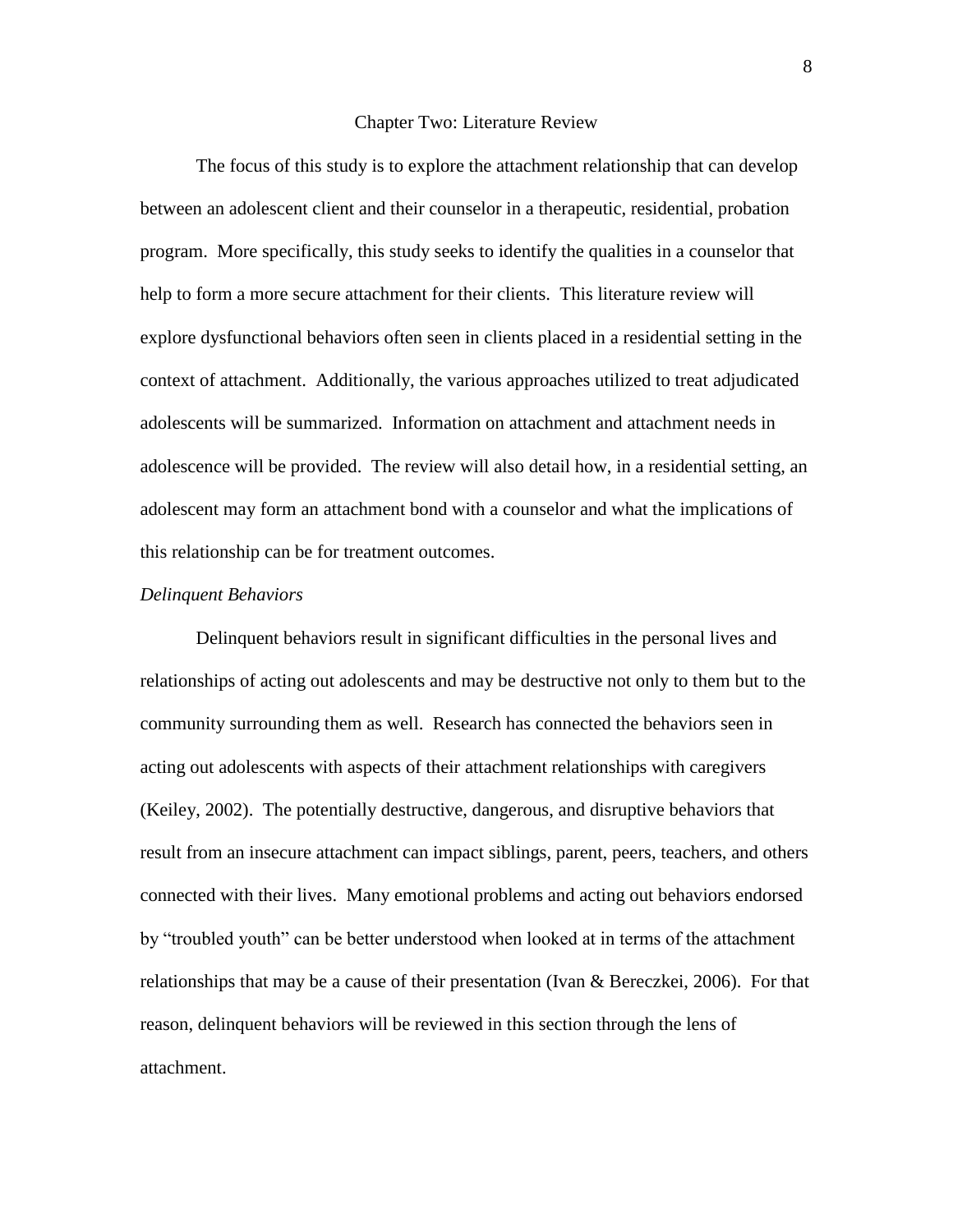Children who grow up in an environment that fosters an insecure attachment style have learned that they will not be able to get their needs met in their primary relationships. Adolescents with insecure attachment relationships often lie to their caregivers about their whereabouts and activities which further erodes the parent/adolescent relationship and is associated with delinquent behavior (Warr, 2007). Ivan and Bereczkei (2006) successfully identified a relationship between growing up in an environment with little parental affirmation and engaging in behaviors such as skipping school, sexual acting out, and substance use that are likely to gain both peer approval and access to services.

When attachment is taken into consideration high risk behaviors can be viewed as attempts to engage others and receive attention and care that youth do not trust will be provided for them by their parents. Adolescents that engage in more high risk and/or attention seeking behaviors may find that the attention and care they receive comes in the form of various legal consequences.

#### *Detention and recidivism*

Until recently, programs for juvenile offenders mirrored that of adult offenders. Adolescent offenders were often removed from the community and placed in large, treatment lacking, work programs where they served out their sentences before returning to the community and often reoffending (Krisberg, Schwartz, Litsky, & Austin, 1986; Myers & Farrell, 2008). Successful rehabilitation in juvenile detention programs is most frequently measured in terms of reductions in rates of recidivism, meaning reductions in the rates of reoffending or further involvement in the court system. On average, work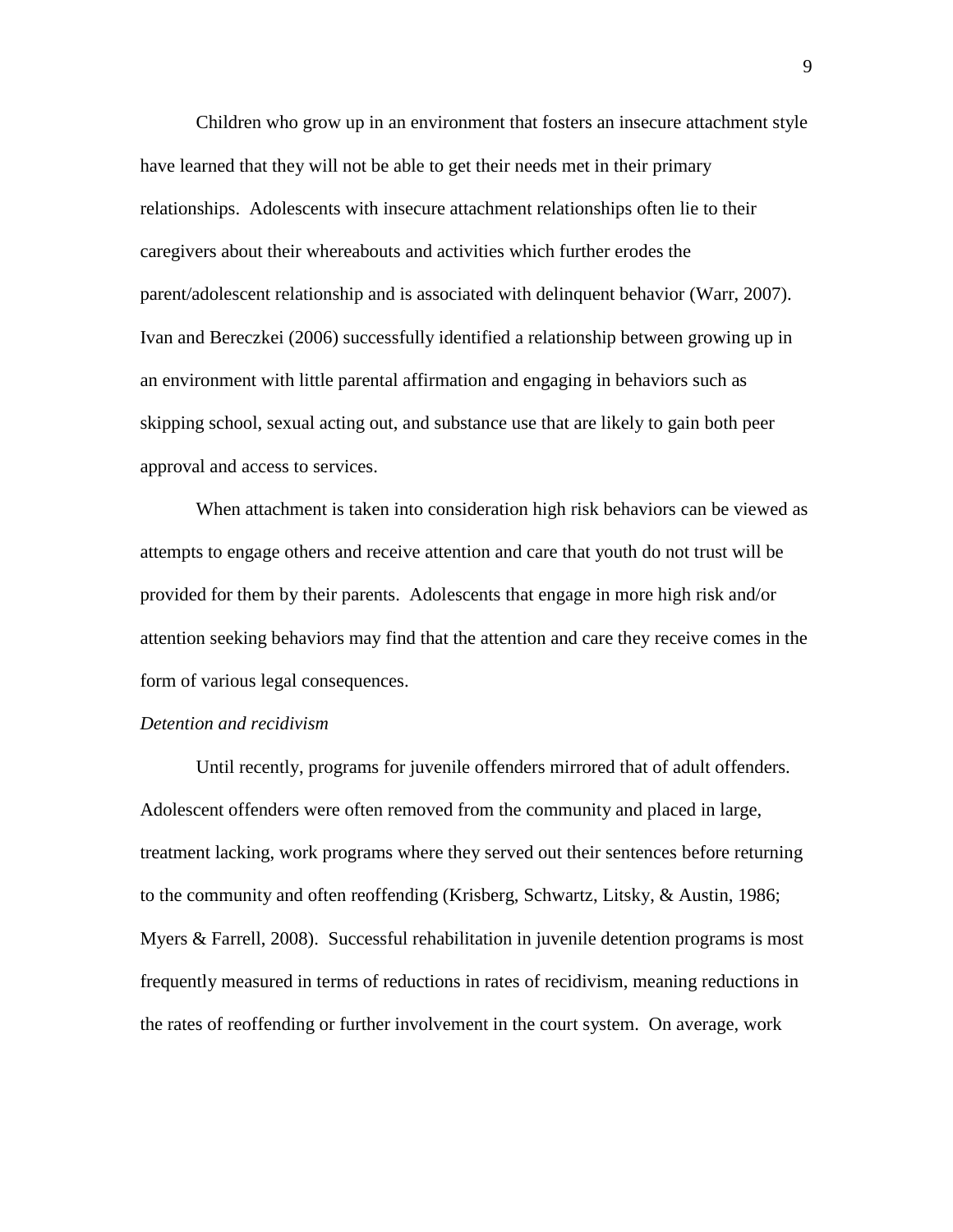programs based on the approach used with adults showed little to no hope for rehabilitation and no reduction in recidivism.

Reforms in the 1970s have led to the development and utilization of smaller, community based detention programs that include mental health treatment as part of their stay (Greenwood, 1996). These changes have led to small, but significant changes in the rates of recidivism seen in juvenile populations. The addition of programs varying in the amount of restrictions juveniles experience ranging from residential to probation programs gave judges options that allow for an optimal balance of restriction and treatment depending on the offense for which the juvenile was court involved. More recent program evaluations have found that rates of recidivism can be further reduced when these programs meet certain requirements including: maintaining a lower census, incorporating several approaches to treatment, providing therapeutic intervention in addition to psychoeducation, and maintaining a great deal of structure (Greenwood, 1996).

Regardless of the success seen in smaller, treatment based programs many states have yet to embrace this approach due to the expense, the difficulty of changing the established system, and the continued refinement of treatment approaches (Greenwood, 1996). Some more recent detention and rehabilitation programs for juvenile offenders that seek to teach and create measureable behavioral changes through the use of behavioral interventions are still unsuccessful in preventing recidivism. Programs such as "Scared Straight," "Drug Abuse Resistance Education" (D.A.R.E), and boot camps which were once commonly accepted treatment modalities for at-risk youth in the 1970s through the 1990s are now widely considered ineffective due to their inability to prevent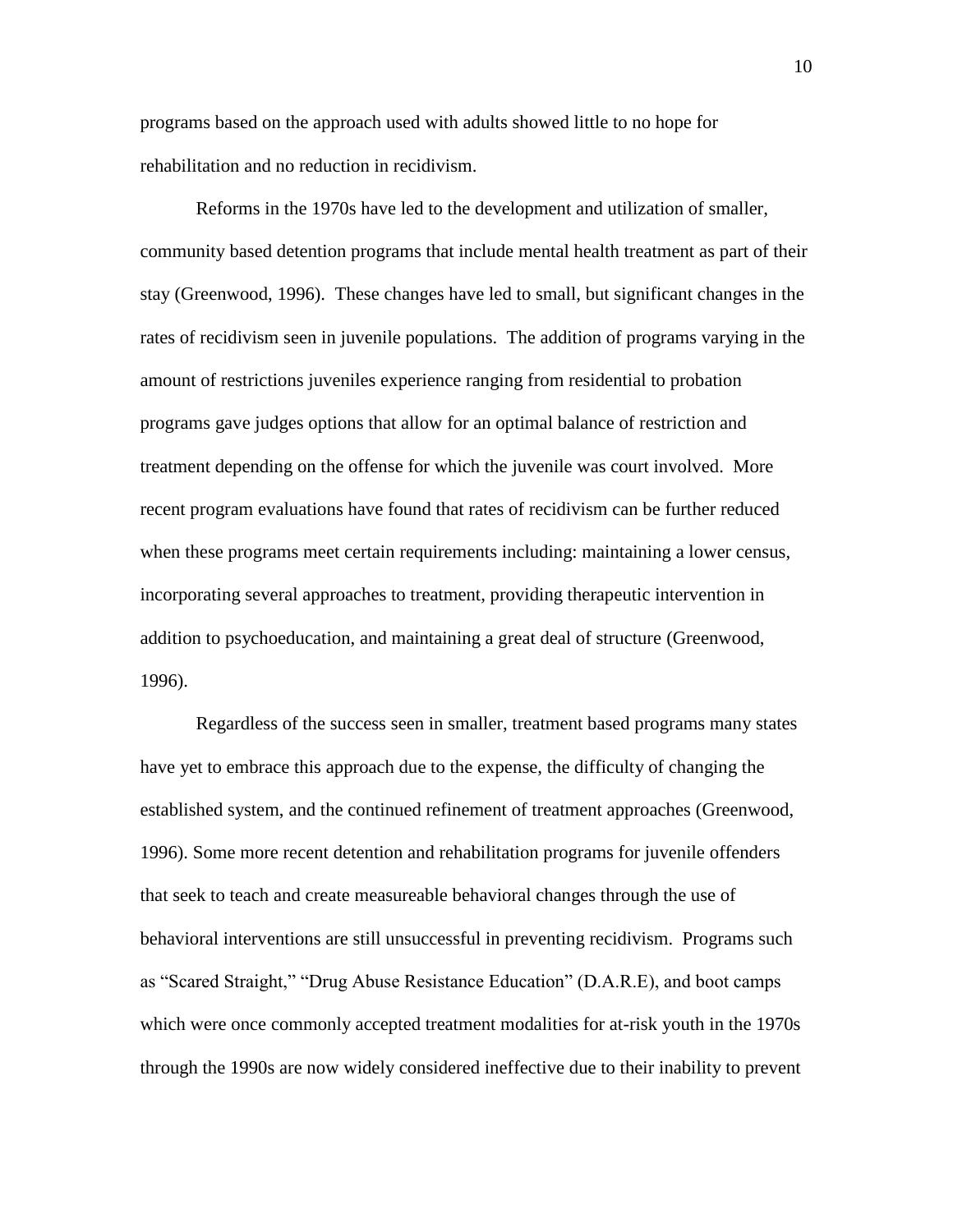recidivism, lack of long-term behavior change, and in the case of Scared Straight and boot camps increased rate of new offenses following the intervention (Schram et al., 2007).

The lack of success for traditional and behavioral programs coupled with the success of alternative programs seem to suggest that more process oriented approaches may be necessary for long term success (Greenwood, 1996; Schram et al., 2007). Attachment theory suggests that resolving attachment injuries associated with delinquent behaviors could result in greater reduction in the rates of recidivism. Research indicates that incorporating parents or guardians into therapy is essential for successful treatment of attachment disorders (Cornell & Hamrin, 2008; Keiley, 2007). When engaged in therapy, parents or guardians can be taught how to respond to their child's behavior in terms of the attachment needs they are displaying.

Despite the benefits of parental involvement, caregivers may not always be available to court involved youth. It would be up to the court system to enhance already existing court related relationships that could be of benefit for these adolescents (Keiley, 2007). Probation officers do not usually become involved in the lives of juvenile offenders until they have served out their sentences. As they currently exist, these relationships ensure structure but are not designed to enhance bonding or resolve attachment injuries. A smaller population of juvenile offenders are ordered to programs where they are assigned a program counselor. The addition of a counselor, especially in a residential setting, can provide the opportunity for bonding that an adolescent may need to form a relationship with someone that is a secure base from which they can work to improve their lives.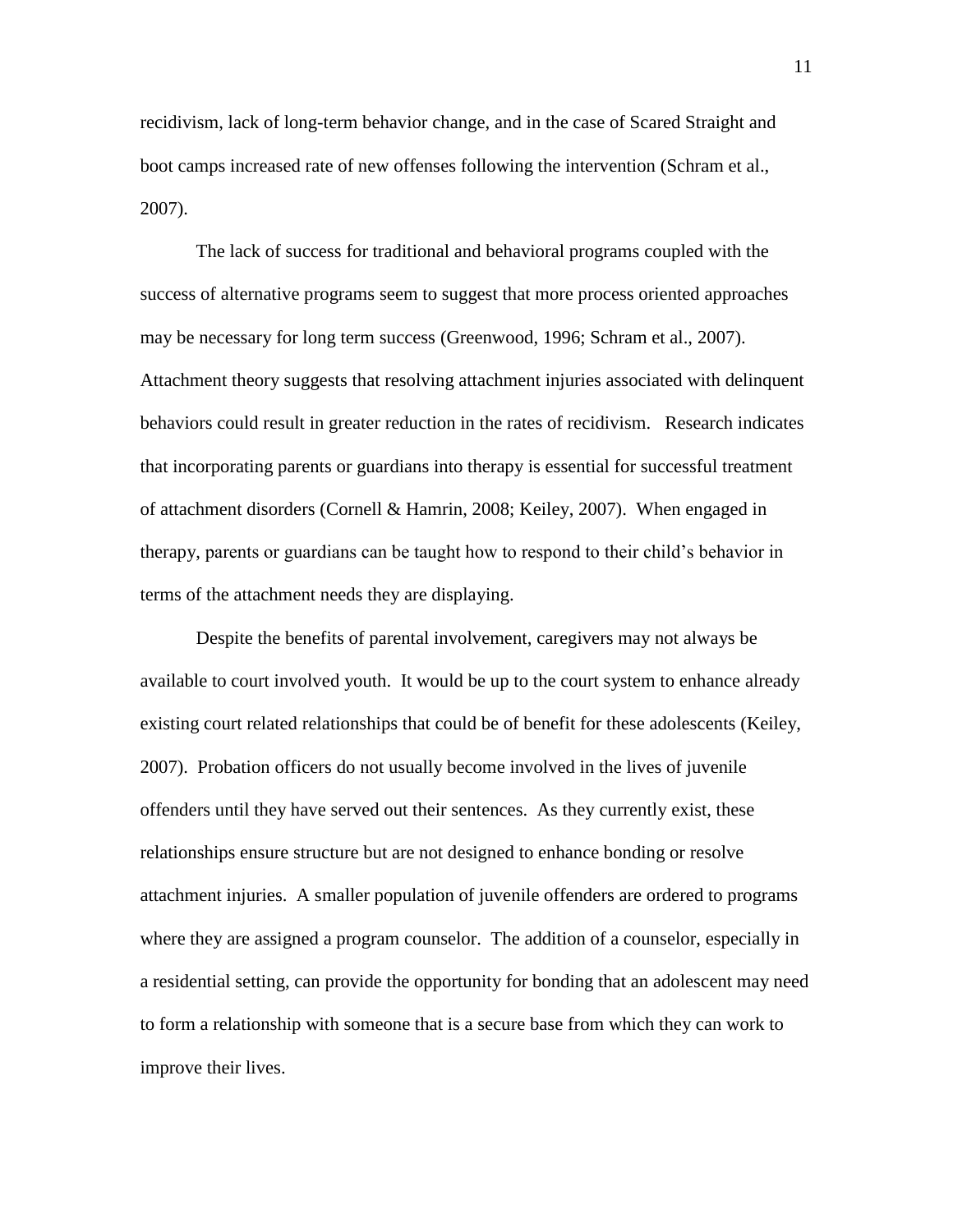#### *Attachment*

Attachment theory initially came about in order to explain interactions between infants and their caregivers. Extensive research on the origin and nature of attachment has shown us that these relationships can impact behaviors, relationships, and emotional processes throughout the life cycle. Support for the ongoing impact of initial attachment relationships can be seen in studies including examinations of children of mothers with postnatal depression, children with school phobia, and longitudinal studies of infants examining their attachment at various life stages (Bar-Haim, Dan, Eshel, & Sagi-Schwartz, 2007; Lutkenhaus, Grossmann, & Grossmann, 1985; Murray, Halligan, Adams, Patterson, & Goodyer, 2006). The initial relationship, infant-caregiver attachment, soon develops into parent-child and parent-adolescent. This portion of the review will provide and overview of how these attachment relationships may develop throughout an individual's lifetime.

Through his work on attachment theory, Bowlby has supported the idea that attachment to a caregiver is an innate need for all humans and that the need for attachment lasts throughout a person's life (J. Bowlby, 1982). Bowlby maintains that experiences with a caregiver over time will shape infants' internal working models for relationships which they will continue to access as a way to understand who will be available to help and support them when they are in distress and effective strategies to use in order to access these attachment figures. For example, if an infant cries and is quickly comforted by his or her mother he or she learns that when he or she is in distress he or she will be able to receive comfort. A sense of security is instilled in the infant who finds a secure base in their caregiver. If, on the other hand, an infant's cries are not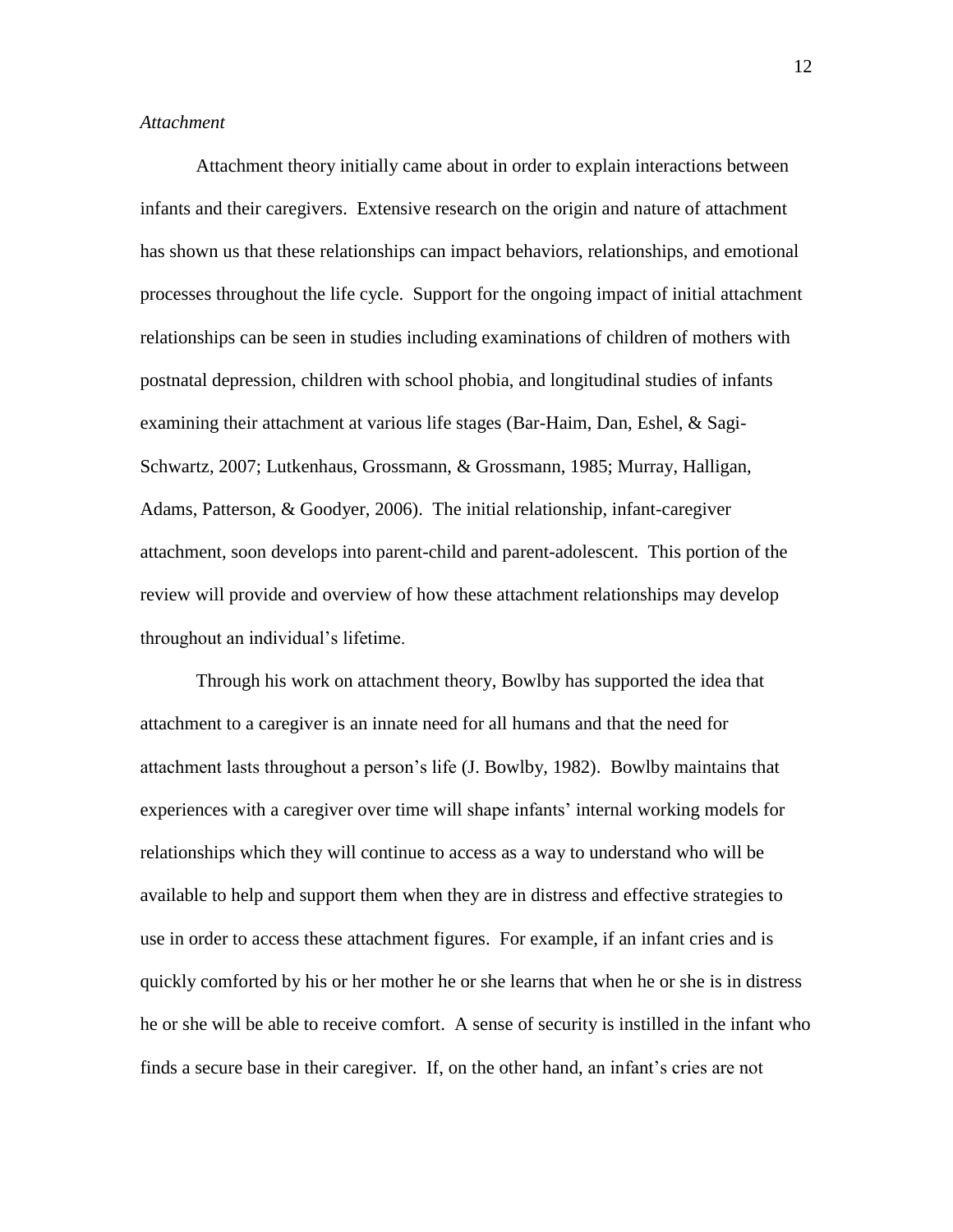responded to or are responded to in an inconsistent/destructive manner, they will learn that they cannot trust a caregiver to care for them when they are distressed.

The work of Ainsworth (1978) helped to further define and test the concept of a caregiver as a secure base for a child. She and her team conducted experiments in which infants' responses to their mothers were observed and testable attachment patterns were identified between infants and their mother. Her approach to testing attachment style, now commonly referred to as the Strange Situation, established three distinct patterns of infant attachment to a caregiver: secure, avoidant, and ambivalent (Ainsworth, Blehar, Waters, & Wall, 1978). An additional attachment style, disorganized attachment, was later added (Main & Solomon, 1986).

Infants that are securely attached to their caregiver will demonstrate distress when separated from him or her. When their caregiver returns, a securely attached infant will allow him or herself to be comforted after which he or she will continue to explore his or her environment using his or her caregiver as a secure base. Infants who are avoidantly attached will show little distress when separated from their caregivers and will often ignore their caregivers and distance themselves from them. Infants with ambivalent attachment will demonstrate significant distress when their caregiver leaves the room. Upon the caregiver's return, an ambivalently attached infant will remain distressed and avoid leaving his or her proximity to explore their environment. Finally, infants who have a disorganized attachment style will often demonstrate inconsistent, odd, and contradictory behavior when separated from and reunited with their caregiver. For example, a disorganized infant my rise to greet his or her caregiver when he or she enters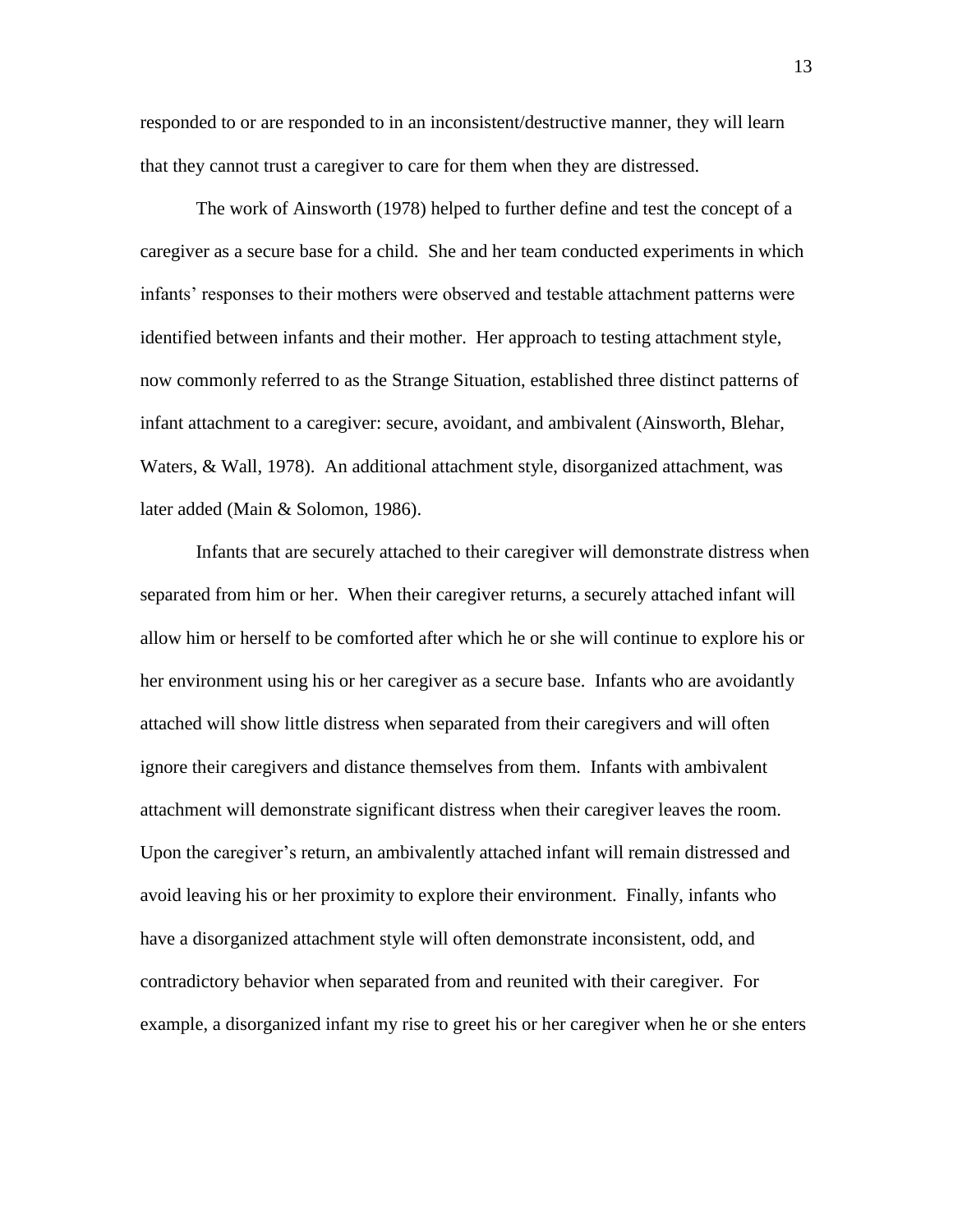the room but then promptly fall to the ground curled in a ball or cling to their caregiver while crying but at the same time lean away to avoid looking at him or her.

Research tells us that it is the repeated interactions between the mother and the infant that set up the expectations for future interactions and led to observable attachment behaviors. The attachment relationships established in infancy become engrained patterns and can permanently establish the infant's personality and relationship patterns (J. Bowlby, 1982; Posada et al., 2007). Similar attachment behaviors, manifested in different ways, present themselves in adolescence and adulthood and can be categorized as secure or insecure attachment behaviors.

*Attachment in adolescence through late adulthood.* The attachment styles described in this section can be applied to both adolescents and adults. Bartholomew and Horowitz (1991) describe a secure attachment style in adulthood as well as three types of insecure attachment: ambivalent, fearful-avoidant, and dismissive-avoidant. Similar to the way in which a securely attached infant will use their mother as a base from which to explore, a securely attached adult will strike a balance between independence and seeking comfort in intimate relationships (Bartholomew  $&$  Horowitz, 1991). Adults with an ambivalent attachment style will often present as highly emotional and clingy in relationships, behaviors manifested from their anxiety about the possible loss of the relationship (Bartholomew & Horowitz, 1991). A fearful-avoidant attachment style would result in pushing others away despite the desire for intimacy (Bartholomew & Horowitz, 1991). Finally, a dismissive-avoidant attachment style would be seen in an adult who thinks that they do not need close relationships, is rejecting of closeness, and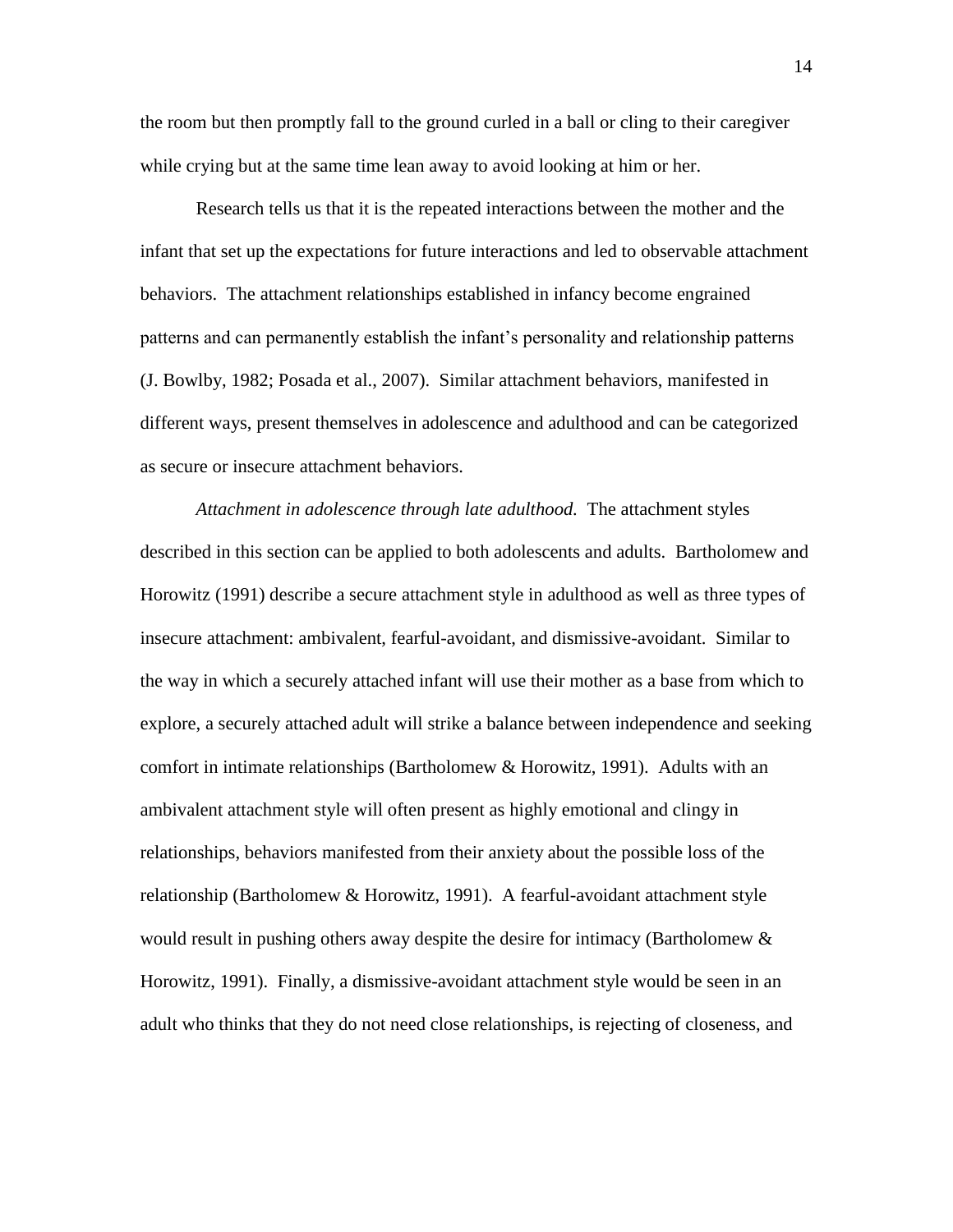attempts to do things on their own without the support of intimate relationships (Bartholomew & Horowitz, 1991).

*Implications of adolescent attachment.* When adolescents have relationships in which they feel secure, they can function positively with the knowledge that there are others that will come to their aid should they need help (J. Bowlby, 1979a). On the other hand, when attachment needs go unmet in infancy the results later in life can be devastating, resulting in overall dissatisfaction with life and dysfunctional romantic and social relationships (J. Bowlby, Greenspan, & Pollock, 1989). As adolescents struggle toward independence and identity development, they begin to seek security in peer relationships; however, parental attachment remains an extremely important foundation for secure relationship development.

The benefits of experiencing and maintaining secure attachments with parents or caregivers during adolescence are numerous. The more secure the parent/adolescent attachment bond, the greater the level of social self-efficacy (Bilgin & Akkapulu, 2007). Research also demonstrates that secure relationships with parents are predictive of academic success and positive adjustment to high school and college (Bell et al., 1996). Adjustment to school provides further protection against high risk and delinquent behaviors since adolescents that are connected to school and extracurricular activities are less likely to engage in high-risk behaviors (Shochet, Smyth, & Homel, 2007). Finally, when stressful situations present themselves, adolescents with secure attachments to their parents exhibit less psychological stress and a greater ability to function and problem solve (Black & McCartney, 1997).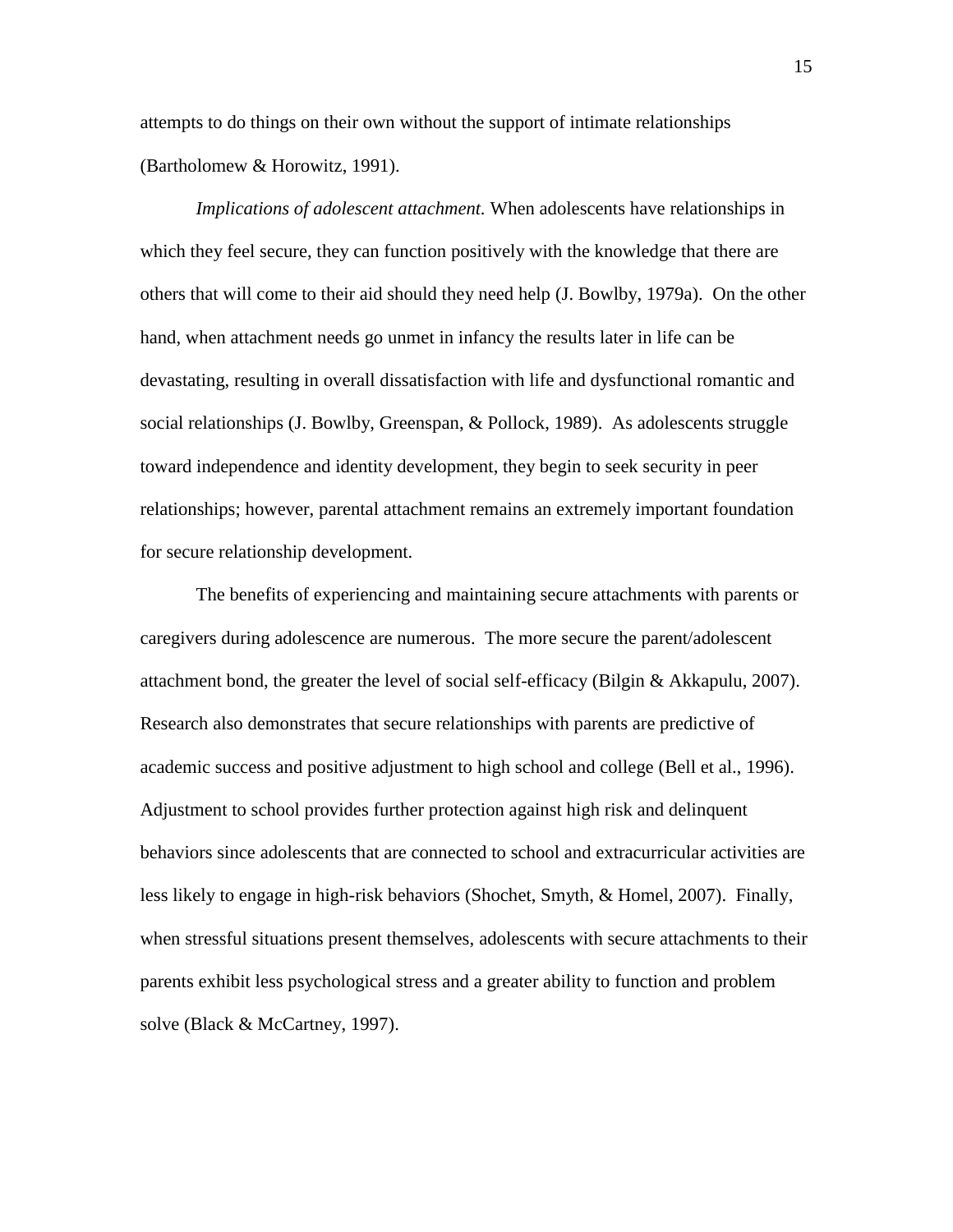If an adolescent has an insecure attachment to their caregiver they will be significantly less likely to engage in school related activities (Shochet et al., 2007). They are also more likely to demonstrate mental distress, anxiety, low self-esteem and experience difficulty in parent, peer, and romantic relationships (Bilgin & Akkapulu, 2007).

*Malleability of attachment.* As mentioned previously research has demonstrated that experiences with a caregiver in infancy set up patterns of attachment in relationships that can last throughout a person's lifetime. However, several studies have observed changes in attachment style from infancy to adulthood (Main, Kaplan, & Cassidy, 1985; Mitchell, Josselson, Lieblich, & McAdams, 2007; E. Waters, Merrick, Treboux, Crowell, & Albersheim, 2000). Though an infant may begin with a secure or insecure attachment style, concrete experiences later in life can lead to changes in internal working models and attachment style (Main et al., 1985). Prior research demonstrates that it is more likely that attachment will change from insecure to secure rather than from secure to insecure (Rothbart & Shaver, 1994).

Despite the tendency in the majority of people to retain the same attachment style throughout the lifetime, life experiences and relationships are thought to result in changes in attachment style. One explanation for changes from a secure to an insecure attachment style is the presence of stressful life experiences such as the loss of a parent, parental divorce, life threatening illness of a parent or child, parental psychiatric disorder, or physical or sexual abuse by a family member (E. Waters et al., 2000). Longitudinal studies have also documented changes in attachment from insecure to secure related to participation in therapy (Lawson, Barnes, Madkins, & Francois-Lamonte, 2006; Mitchell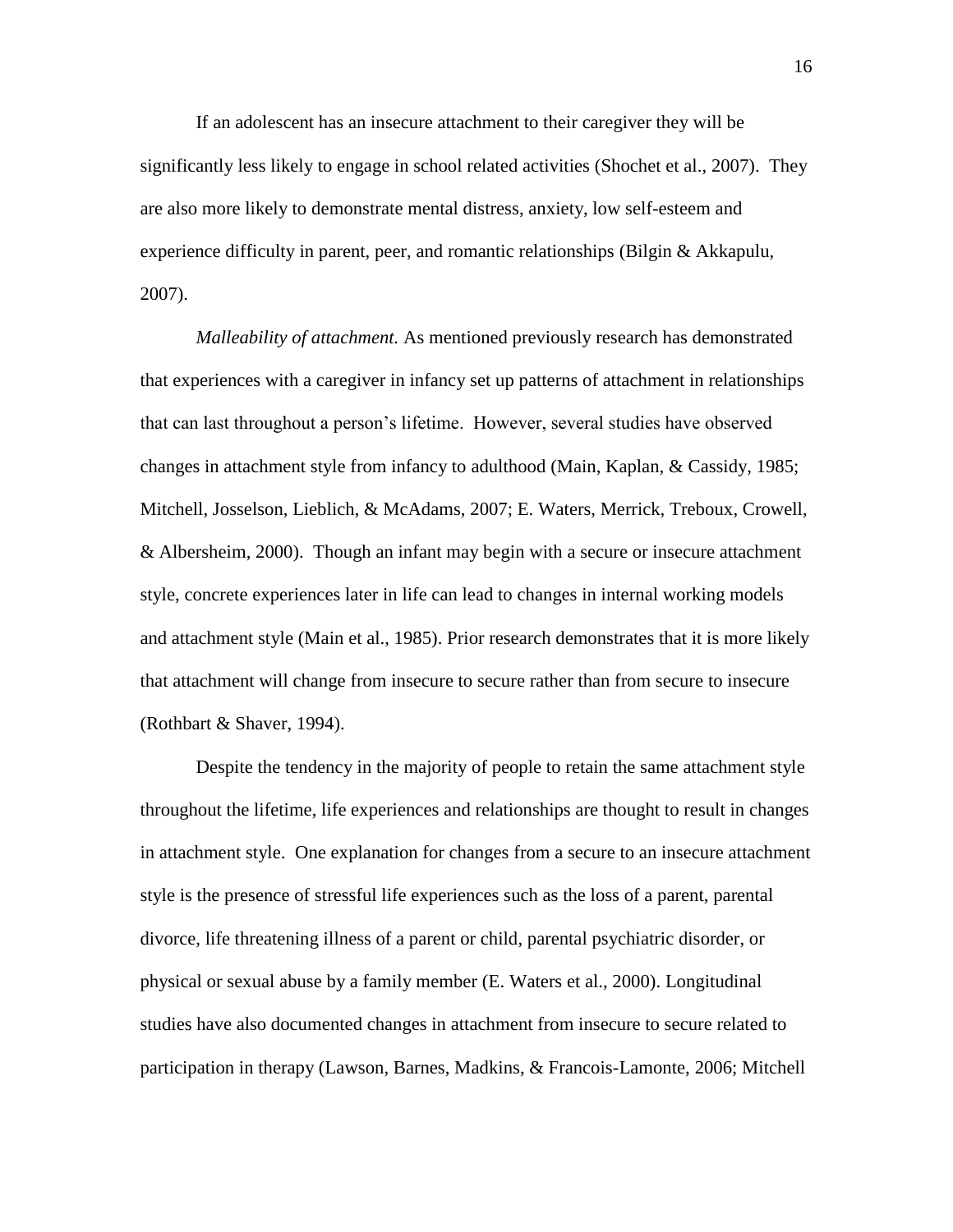et al., 2007). This is sometimes referred to as an earned secure attachment style and has been documented in individual and group treatment.

### *Counselor/client Relationships*

There are several implications for the counseling relationship based on attachment theory. Bowlby details four principals of therapeutic intervention as follows: (1) The therapist must provide the patient with a secure base from which to explore past and current experience, (2) the therapist must join the patient in exploring the situations in which the patient finds him or herself, (3) the patient must be helped to understand the therapist's feelings and actions toward the patient, and (4) the patient must be helped to understand his or her current situations and to interpret them in terms of childhood experiences with attachment figures. (J. Bowlby, 1978).

A positive working relationship with a counselor can prove an invaluable tool for positive outcomes in treatment. Whether or not a client perceives their counselor positively can have a profound impact on outcomes, with clients who see their counselors as experts, reliable, and nurturing experiencing significantly more long term success following treatment (Kasarabada, Hser, Boles, & Huang, 2002). Research has explored how a counselor's attachment style is also connected to a client's chances of being successful and supporting positive outcomes (Dozier, 1993). Counselors must rely on their own capacity for security in relationships and/or their ability to utilize supervision in order to face the many challenges clients with attachment disorders bring into treatment. *Countertransference*

Countertransference was first identified and defined by Freud as the counselor's tendency to experience their own conflict as the result of their interactions with their

17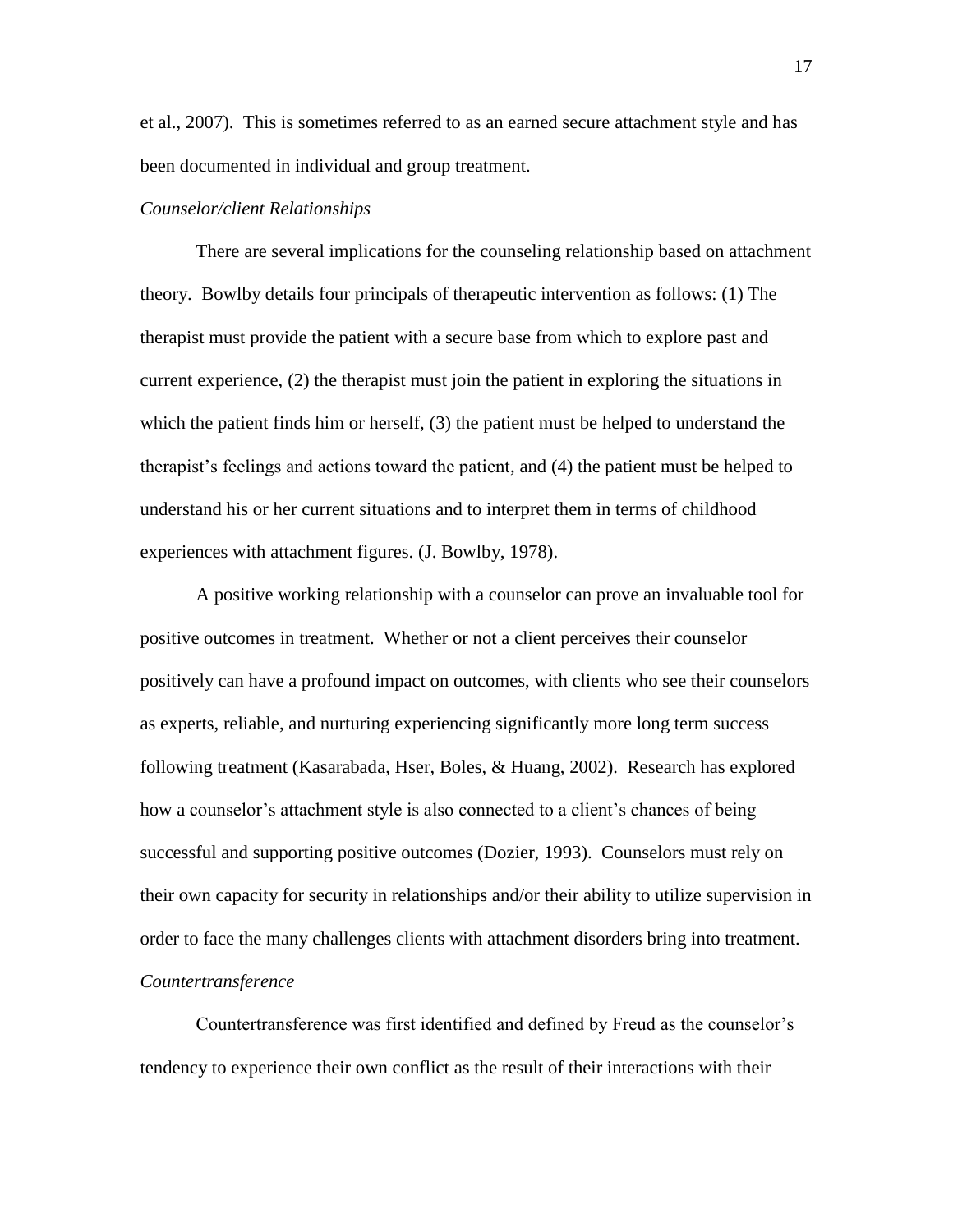clients. This definition typically viewed countertransference reactions as inappropriate but was later expanded to include reactions to clients that were seen as useful for understanding the client and the client's process. Finally, this definition was further refined to include useful reality based reactions to the client as well as irrational responses based on the counselor's past experiences and relationships. More specifically, countertransference feelings were deemed helpful reactions that can be explored in order to come to a better understanding of a client while countertransference behaviors were deemed actions that a counselor may take in reaction to their own issues that can lead to unsuccessful or harmful client interactions (Robbins & Jolkovski, 1987).

Countertransference reactions are extremely common when working with adolescents in a residential setting and frequently trigger the counselor's own childhood issues, traumas, and family relationship (Soo, 1998). Unlike short term or outpatient treatment, the long term and intensive nature of residential treatment means, "the staff become real objects to the residents and the residents become real objects to the staff" (Halperin, 1981, p. 561). Counselors may identify strongly with a resident's experiences and feelings and therefore lose therapeutic objectivity. Conversely, counselors may avoid residents that trigger their own issues, are difficult to manage, or that they don't understand resulting in covert expressions of dislike. This interaction between the adolescents' issues and the counselors' past experiences, especially related to trauma and family of origin issues, can result in unhealthy countertransference behaviors that significantly interfere with the resident's progress (Stone, 2001).

The staff in residential facilities for adolescents often act out patterns of relationships seen in the residents' families and at times engage in an adolescent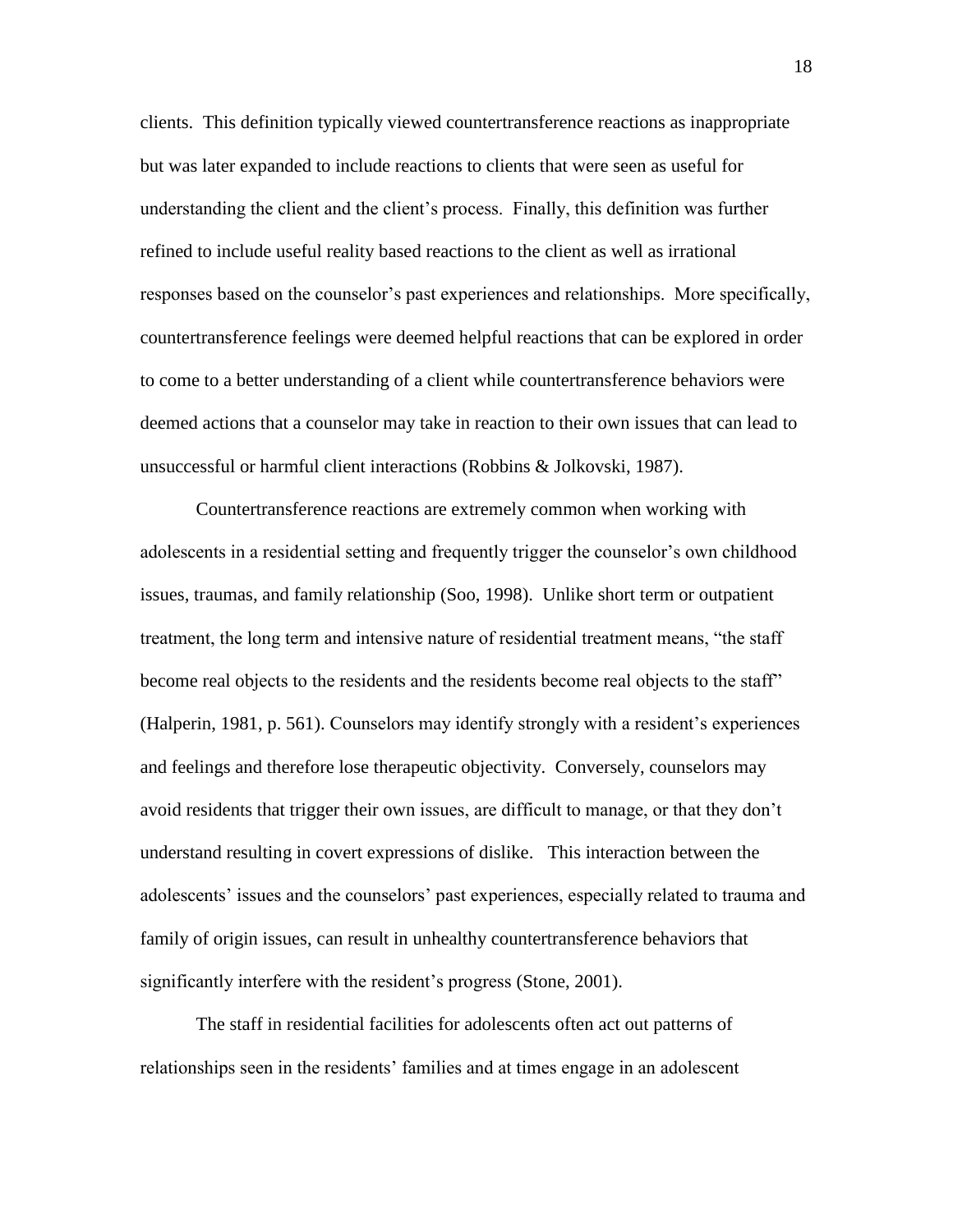atmosphere of completion with one another rather than collaboration (Stone, 2001). The termination phase of treatment is particularly susceptible to countertransference reactions. The counselor of an adolescent may delay or hasten termination to avoid emotional discomfort, may exaggerate gains made in therapy as a way of gaining praise from the client's parents and calming personal anxieties, or may abandon their theoretical framework and begin dispensing advice as a way of guaranteeing perceived therapeutic gains (Bernstein & Glenn, 1988). The best management of countertransference reactions typically takes place when a counselor has resolved their own issues from adolescence, has an understanding of how their issues are triggered by their adolescent clients, and when supervision results in a collaborative rather than competitive environment. *Alternative Attachment Figures*

Howes, Hamilron, and Althusen (1999) define an alternative attachment figure, or secondary attachment figure, as any person other than the parent that: 1) provides physical and emotional care of the child; 2) is consistently present in the child's life; 3) has an emotional investment in the child. Infants will form an attachment to a nonparental, secondary attachment figure in order to get their attachment needs met in a setting, such as daycare, where a parent is unable/unwilling to be present (R. Bowlby, 2007). Bowlby (2007) demonstrated that if babies are not given a primary caregiver in daycare or unable to form an attachment to a secondary attachment figure they will exhibit characteristics of dissociation and chronic stress.

The behavior of babies when they are not provided with an attachment figure is indicative of the importance of forming such a bond. Similar behaviors can be seen in adopted children or those in the foster care system where dissociative and externalizing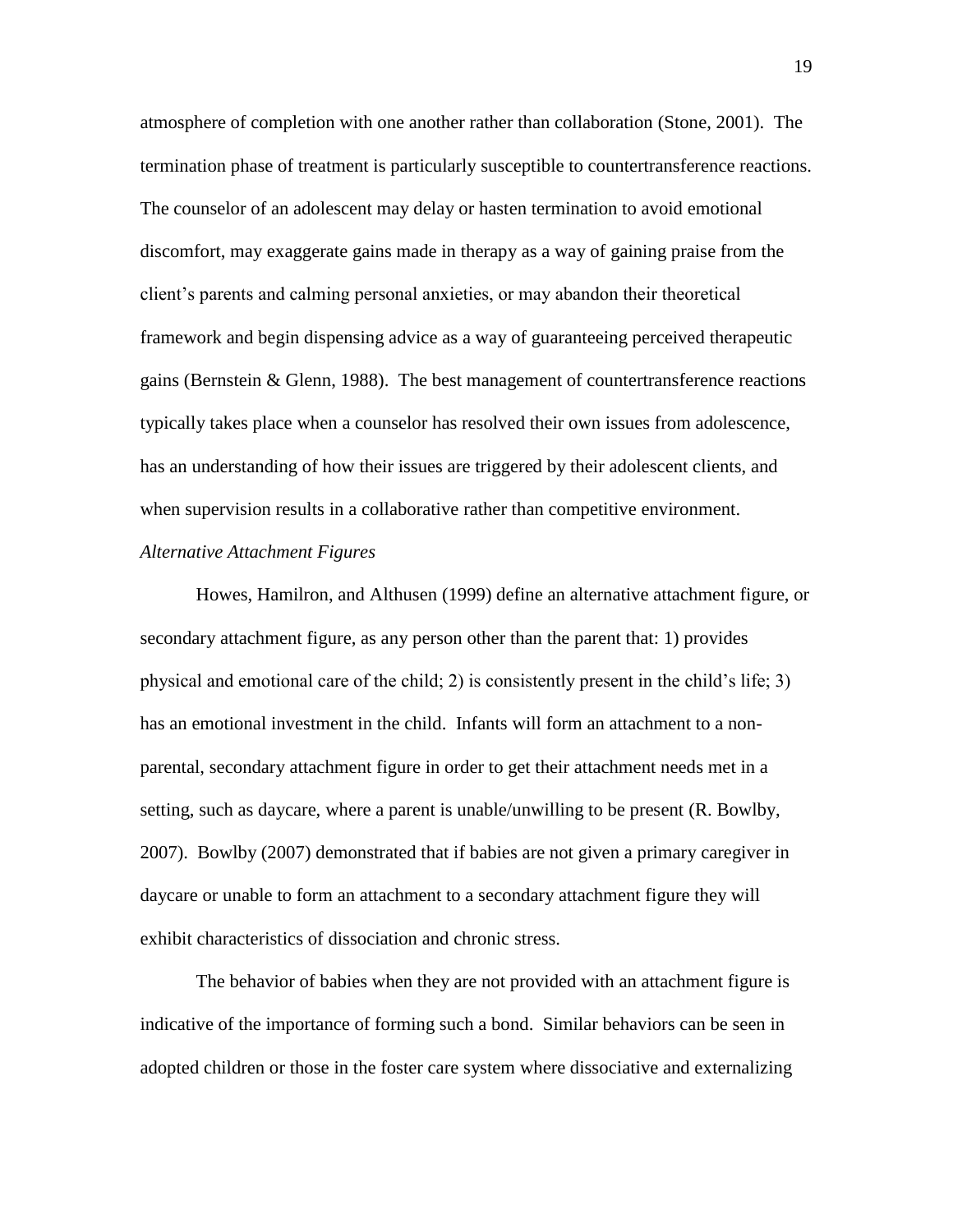behaviors can be seen as reactions to unmet attachment needs. One of the main factors that contribute to long term successful recovery following abusive childhood experiences is having a support system in place which includes at least one secure attachment figure or mentor (Zimrin, 1986). The counselor/client relationship possesses several characteristics similar to the attachment relationship between parents and their children. The counselor/client relationship has been shown to provide at-risk youth with a buffer against developing depression, exposure to a more enriching environment, greater academic success, and greater resilience in overcoming adverse circumstances (Southwick et al., 2006).

When they are healthy, positive counselor relationships can be considered tools that predict success and are connected with an increased likelihood of future employment and positive relationships in work, school, and social environments. While counselor/client relationships have been viewed from an attachment theory perspective, no known study has empirically examined such an application. However, a previous study examined mentors as alternative attachment figures (McDonald, Erickson, Johnson, & Elder, 2007). Research on the prevalence of insecure attachment styles make it clear that anxious and avoidant attachment styles will inevitably be found in some mentors (Brennan, Clark, Shaver, Simpson, & Rholes, 1998). Gormley (2008) found that in the same way as a parent's attachment style will impact their children, interactions between the attachment style of a mentor and the attachment style of a mentee can have varying affects on the quality of the relationship. Closeness and trust are essential for a successful mentor/mentee relationship while exploitation or neglect of these aspects of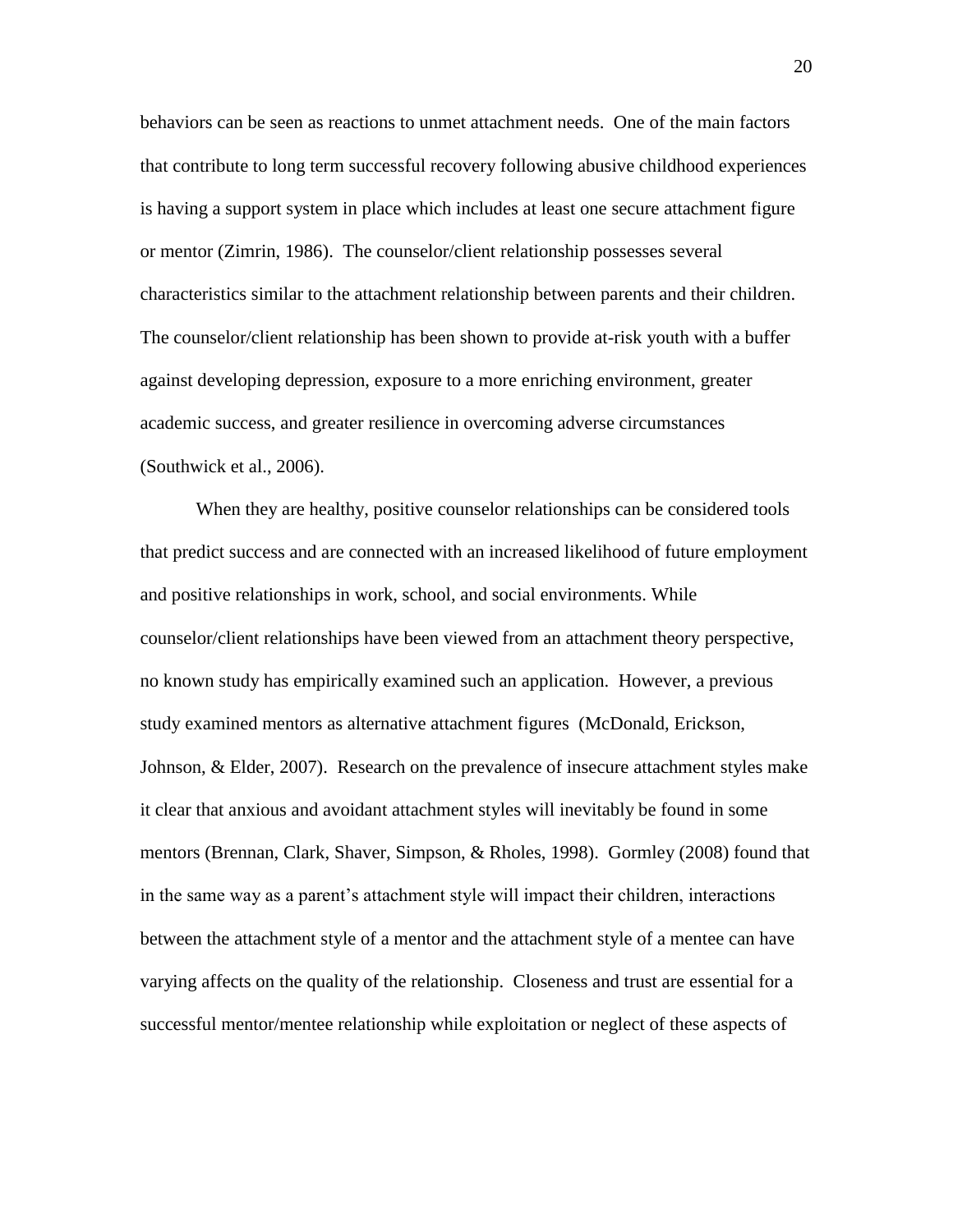the relationship can have a devastating affect on the mentee's ability to make gains based on the lessons learned in their relationship with a mentor (Gormley, 2008).

## *Multiple Attachment Styles to Multiple Caregivers*

Attachment to multiple caregivers seems to follow the same patterns as the development of attachment to the original caregiver (Howes, 1999). For example, when entering school for the first time a child will spend a period of time seeking out caregivers and determining if they will be available to meet their needs (Howes  $\&$ Phillipsen, 1995). Once a pattern of expectations is established for these interactions the child's attachment style will remain fairly consistent as they progress through school despite changing teachers as the years progress (Howes & Phillipsen, 1995). When looking at multiple attachment styles to multiple caregivers the original attachment relationship must be considered because it will inevitably influence the way the next attachment relationship is formed (Howes, 1999). For example, an infant that experiences neglect and forms an insecure attachment to his or her mother will still have this internal working model in place when he or she starts forming a relationship with a foster parent. The sequential nature of attachment relationship formation indicates that for changes in attachment style between caregivers to occur special attention must be given to aspects of the relationship that relate to the child's expectations that caregivers cannot be trusted and that their needs will not be meet.

In accordance with literature suggesting the stability of attachment over time, research has shown that if a toddler had a secure attachment to his or her mother in infancy than he or she is very likely to securely attach to other childcare providers and teachers(Howes & Hamilton, 1992). Less research has been done with children who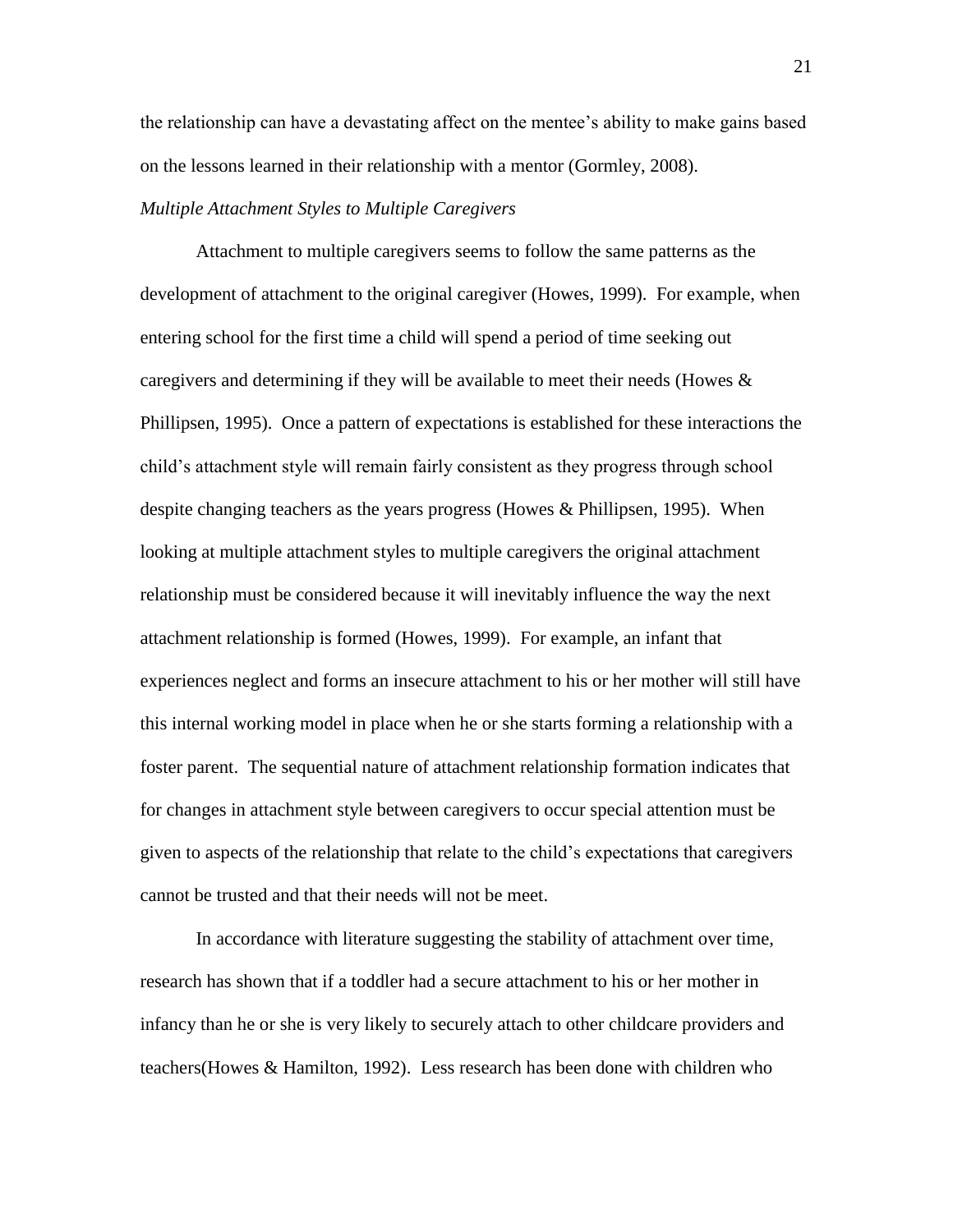experienced an insecure attachment in infancy and their potential for forming secure attachment in new relationships with other caregivers. A study conducted on children removed from their home for reasons of abuse and neglect found that once placed in a therapeutic shelter about half of them were able to establish secure attachments with their caregivers at the shelter despite having insecure attachments to their parents (Howes  $\&$ Segal, 1993). Similar research was done in a therapeutic school where children with insecure attachments to their parents were able to develop secure attachments to their teachers when given enough time and interaction with them (Howes & Ritchie, 1998).

There are several theories for how attachments for multiple caregivers impact relationship development and are organized internally: hierarchical organization, integrative organization, and independent organization. Hierarchical organization suggests that attachment to the most salient and influential caregiver, usually the mother, will have an influence on all attachment relationships and that the relationship with this caregiver will have the most influence and be the strongest predictor of future attachment security in relationships (Bretherton, 1985). Integrative organization suggests that all attachment relationships are given equal consideration and that they all have an equal amount of influence on future relationship outcomes (van Ijzendoorn, Sagi, Lambermon, & Pianta, 1992). Independent organization suggests that different attachment representations remain separate in their ability to influence development and are accessed at different times based on the developmental and environmental needs at that time (Suess, Grossmann, & Sroufe, 1992). Further research is needed to examine the validity of each of these theories and to fully understand the long term influences of multiple attachment styles with multiple caregivers.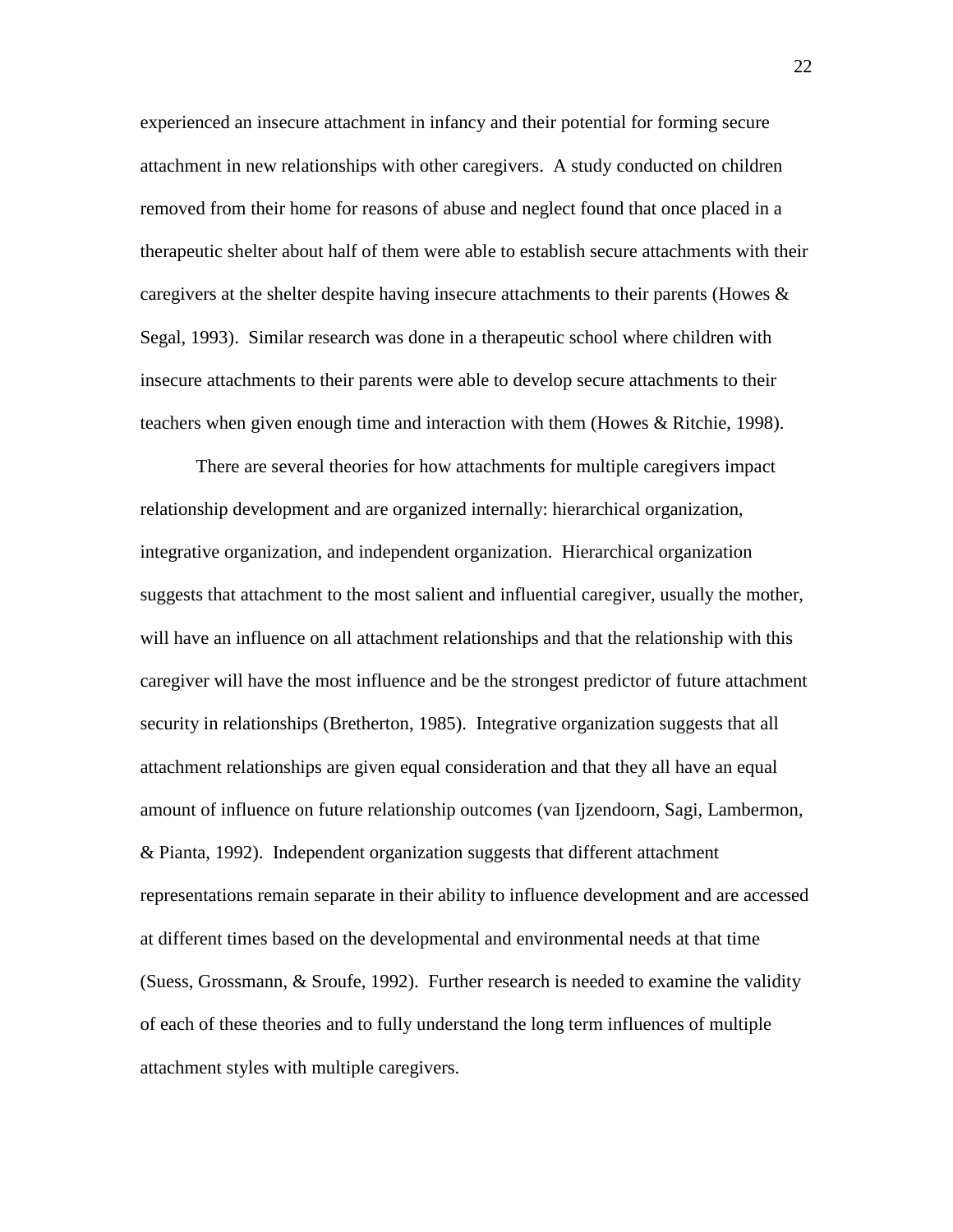#### *Current Study*

The setting for this study was a court affiliated, residential, treatment program for adolescent females. The facility reports a low recidivism rate of 18% for those who complete the program compared to a statewide average of 55% (Dedes, September 24, 2008; Snyder & Sickmund, 2006). The program is unique given the amount of time the counselor spends with his or her target resident over their 9 month residential stay. This study examined the resident's bond with their counselor as a possible alternative attachment figure.

The current study sought to explore the attachment bond that exists between a counselor and their resident in the treatment program, in addition to understanding the strategies counselors use to facilitate the formation and continuation of the bond. Information gathered from the residents and their counselors helped to isolate behaviors and qualities of counselors that lead to a more secure attachment bond. Data also identified adolescents' perceptions of the benefits of this bond. Additionally, the data that was gathered aided in the understanding of ways in which the attachment styles of the counselors interacted with the attachment styles of the residents. Qualitative interviews should reveale that some behavior changes have resulted from the behavior management system, while the attachment relationship has lead to changes in the residents' ways of thinking about their behavior and themselves.

Evidence of the counselors being used as a secure base will be present if such a bond exists and will likely be evidenced by descriptions of accessing counselors as a resource and changes in the resident's externalizing behavior. Insecure attachment to a counselor will likely be evidenced by anxiety about the availability of the counselor, a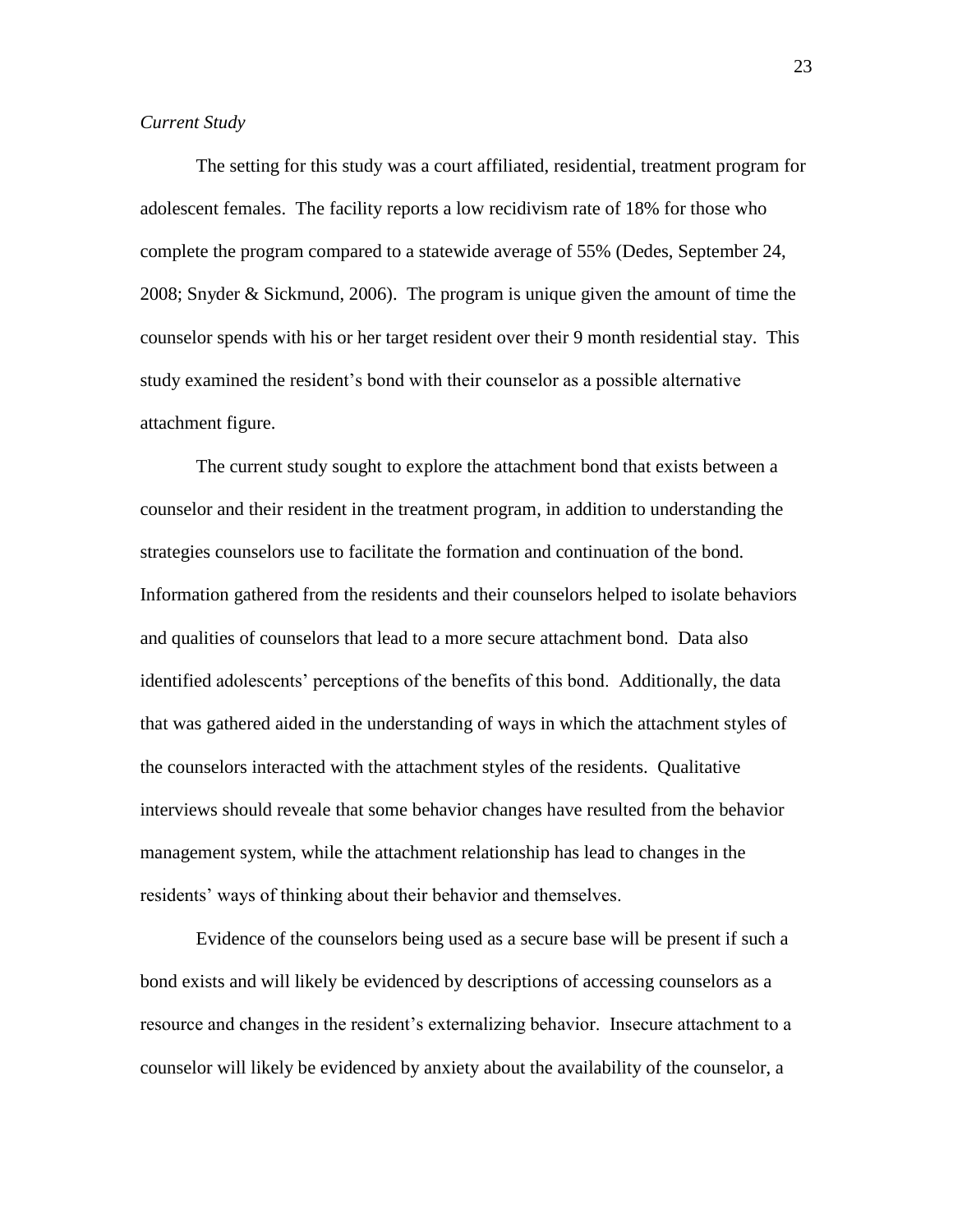diminished sense of the significance of the counseling relationship, and minimal changes in externalizing behaviors. The attachment inventories will help put these results in perspective by providing a quantitative measure of the residents overall attachment patterns.

In interviews with counselors, those that foster secure attachment with their residents will likely possess an awareness of how interactions with their assigned residents affect them personally and will be able to articulate a narrative about how they manage this dynamic. Those with insecure attachment bonds will be less likely to foster a secure attachment relationship with their assigned residents and will likely lack clarity about their role with their resident as evidenced by an inconsistent or incoherent narrative about the relationship.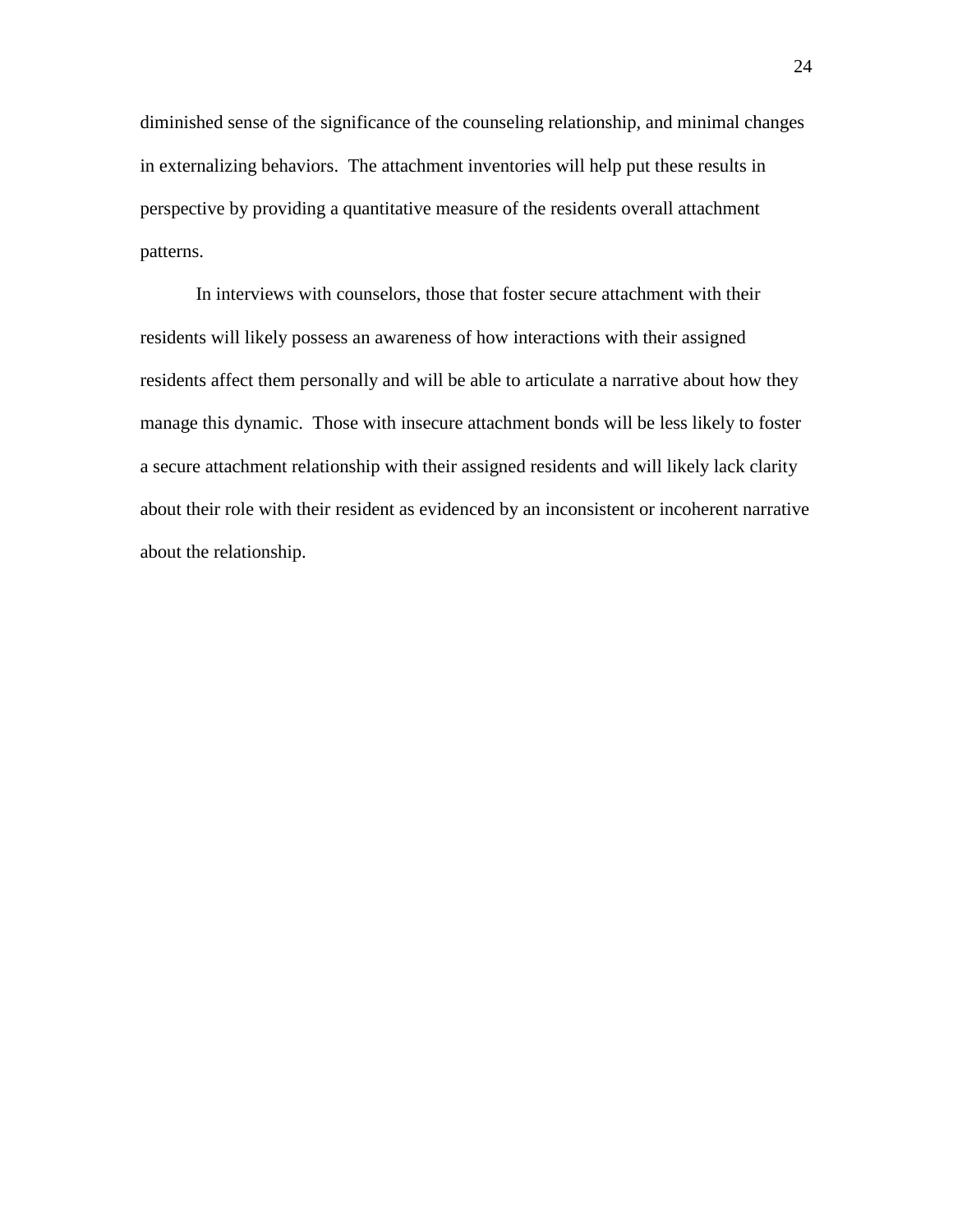#### Chapter Three: Methods

#### *Design of the Study*

The current study was conducted at a residential probation house for girls ages 14-18. Attachment inventories were completed by the adolescent residents and counselors. A relationship questionnaire and a script-based measure of attachment was completed by the counselors, while the residents completed an inventory that assessed their attachment relationship with their counselor and parents. Qualitative interviews with the counselors and residents were also completed to gather information about their dyadic relationships. Quantitative and qualitative data provided by the counselors were used to examine the overall counseling approach of each of them. Information provided by the residents was used to enhance these results and determine the relationship changes resulting from their interactions throughout their stay. The data from each counselor and their assigned resident were combined to construct profiles to examine the bonding process in the dyadic relationship. The data were also examined to determine which interventions and qualities of the counselors may have facilitated the counselor/resident bonding process. Additionally, all of the information gathered, as well as the coded results of the qualitative interviews, was be used to make observations about the bonding process and the impact that the bond has on perceived treatment progress.

#### *Study Participants*

Participants were recruited from a residential probation house for adolescent girls. They included both the residents and staff of this facility. Three counselors and eight residents participated in the study. Demographics for the residents and counselors are summarized in tables 1 and 2.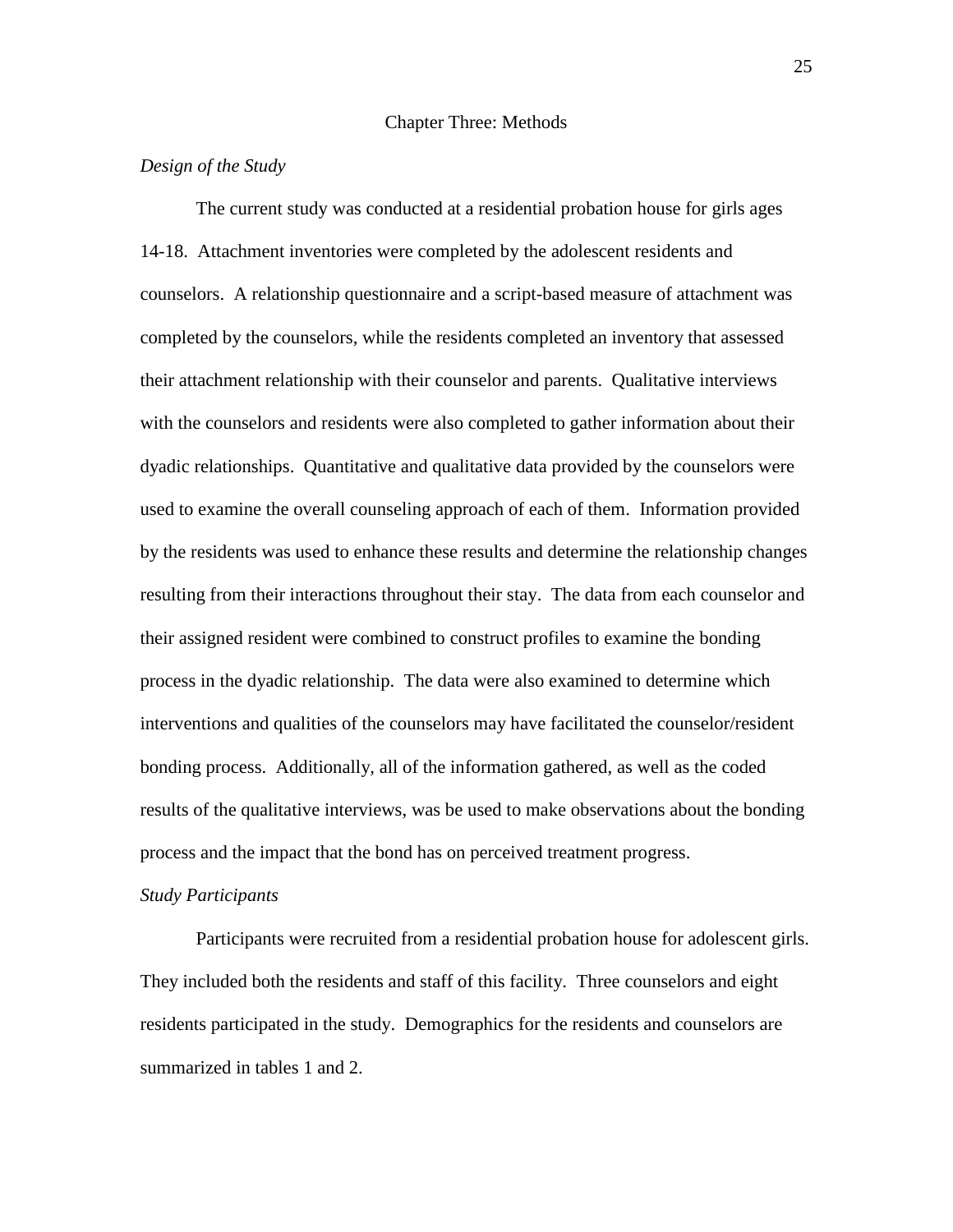# Table 1.

# *Demographic Characteristics of Resident Sample*

| Characteristic            | Sample $(N = 8)$ | Percent |
|---------------------------|------------------|---------|
| Ethnicity                 |                  |         |
| African American          | $\overline{2}$   | 25%     |
| Hispanic                  | 3                | 38%     |
| Hispanic/African American | $\mathbf{1}$     | 12%     |
| Hispanic/Caucasian        | $\mathbf{1}$     | 12%     |
| Native American/Caucasian | $\mathbf{1}$     | 12%     |
| Grade                     |                  |         |
| 9th                       | 5                | 62%     |
| 10th                      | $\mathfrak{2}$   | 25%     |
| 11th                      | $\mathbf{1}$     | 12%     |
| Age                       |                  |         |
| Mean                      | 15.88            |         |
| Range                     | $15 - 17$        |         |
| SD                        | .78              |         |
|                           |                  |         |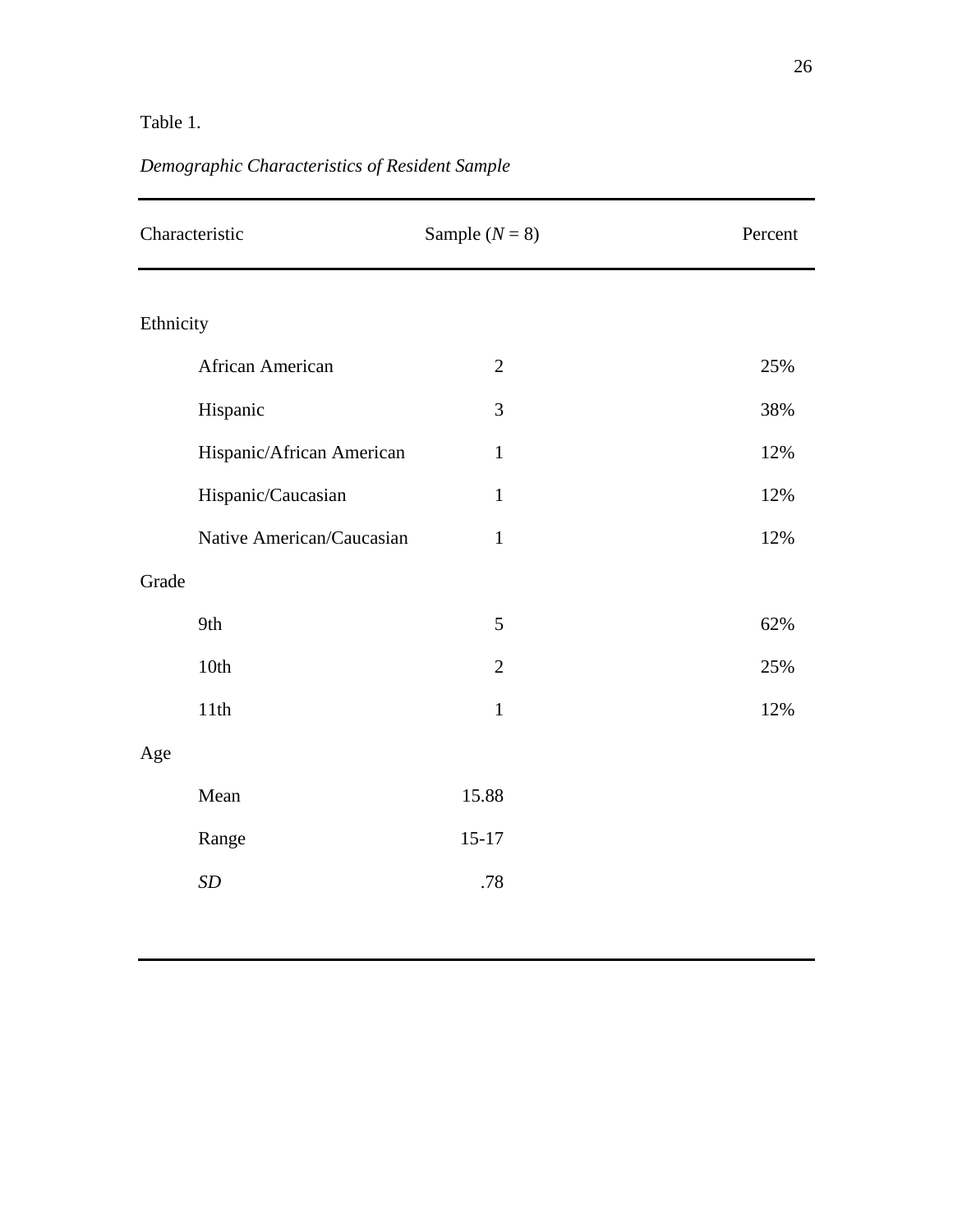## Table 2.

| Characteristic                     | Sample $(N = 3)$ | Percent |
|------------------------------------|------------------|---------|
| Ethnicity                          |                  |         |
| African American                   | $\overline{2}$   | 67%     |
| Caucasian                          | $\mathbf{1}$     | 33%     |
| <b>Highest Education Completed</b> |                  |         |
| High School/GED                    | $\mathbf{1}$     | 33%     |
| <b>College Degree</b>              | $\overline{2}$   | 66%     |
| Age                                |                  |         |
| Mean                               | 37.33            |         |
| Range                              | 30-41            |         |
| <b>SD</b>                          | 5.19             |         |

## *Demographic Characteristics of Counselor Sample*

## *Procedures*

Residents were eligible to participate in the study if they had been in the program for at least four months or if they had graduated within less than three months prior to the start of the study. This is based on previous research indicating that changes in attachment behaviors and counselor/resident relationships can be seen in a residential setting starting around three months into treatment (Zegers, Schuengel, van Ijzendoorn, & Janssens, 2006, 2008). Due to the researchers work as a counselor at the residential program prior to the study, residents whose primary counselor is the researcher were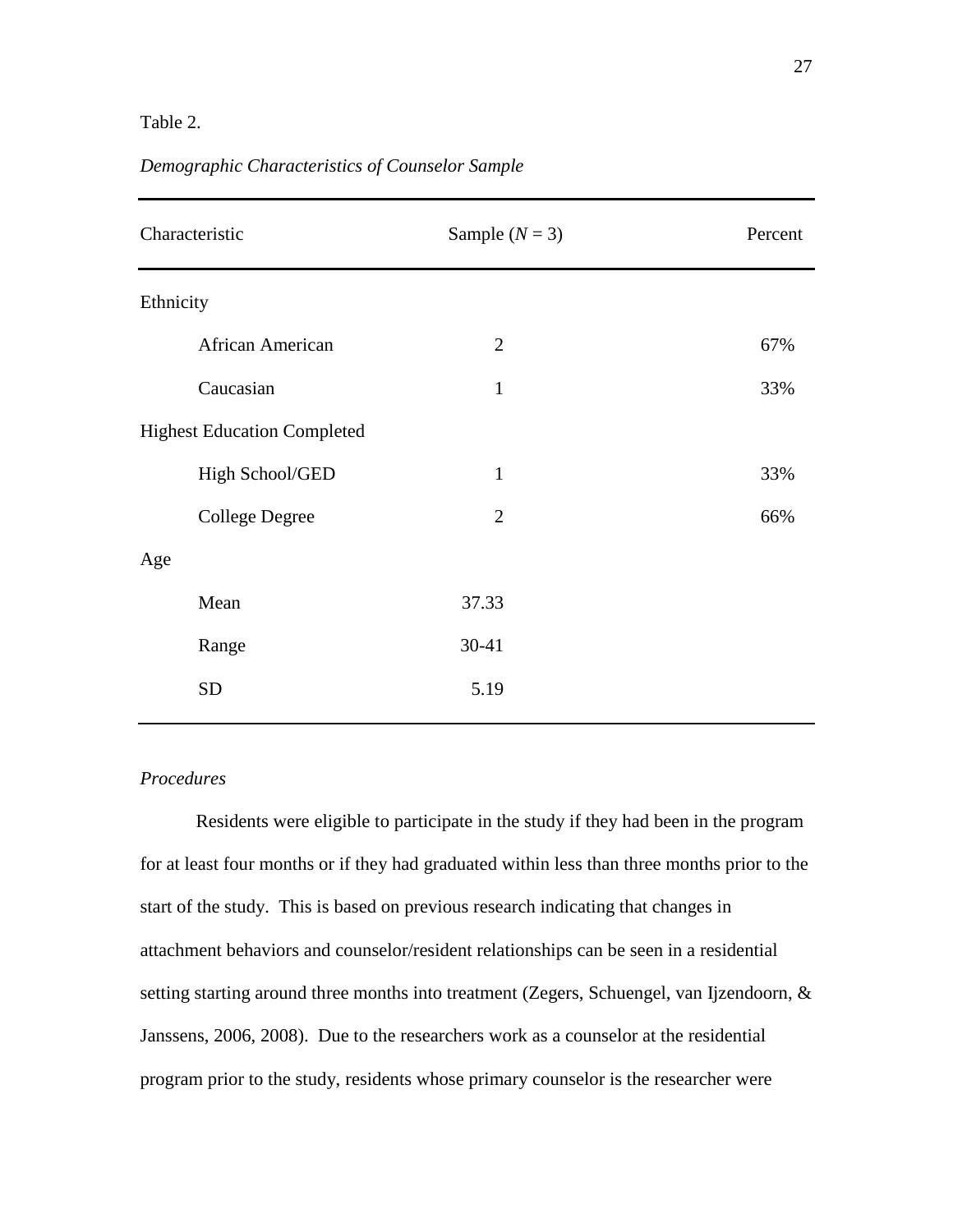excluded from the study. The researcher also kept a journal throughout the study in order to notice, record, and manage any reactions to residents or counselors that may have affected the interpretation of study results.

Consent was obtained from all residents and their parents at the time the study began. Upon consenting, residents completed a version of the Inventory of Parent and Peer Attachment modified to assess their perceptions of their counselor and their parents. Residents also participated in a 40-60 minute qualitative interview assessing their perceptions of their relationship with their counselor and their perceptions concerning the impact their relationship with their counselor had on possible changes in their thoughts and behaviors.

Consent from counselors was obtained before beginning testing for this study. Data was collected from counselors after data collection for the residents was completed with the goal of avoiding insights made by counselors during the course of the inventory and interview interfering with the counselor/resident relationship. Counselors completed a 40-60 minute interview assessing the values and qualities they bring to a counseling relationship followed by measures of attachment and relationship style which took up to 30 minutes.

Profiles for the overall approach of each counselor were created using information from the attachment inventories and interviews. The profiles were used to identify counselors' strategies for facilitating and maintaining a bond with a resident and to understand the affect of these bonds on the resident's treatment progress. Interactions between the attachment style of counselors and the attachment behaviors of residents were highlighted.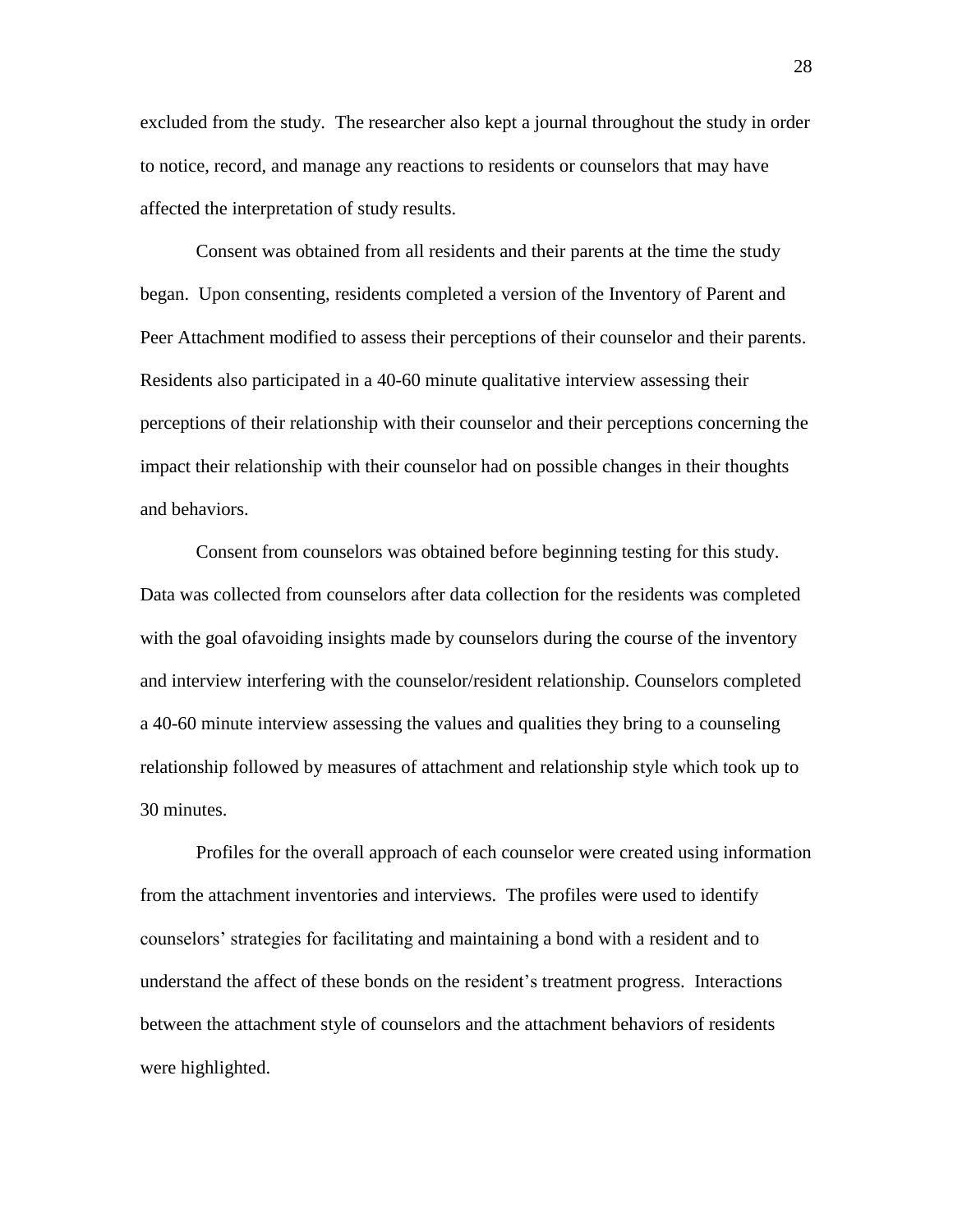#### *Measures*

*Inventory of parent and peer attachment.*Residents completed the Inventory of Parent and Peer Attachment (IPPA; Armsden & Greenberg, 1987) modified to assess their perceptions of their parents and their counselor (See Appendix A). The IPPA is a self-report measure of adolescent attachment that uses a 5 point Likert-scale (Armsden & Greenberg, 1987). The scale consists of 25 items aimed at exploring the psychological security created in the relationship with parents and peers. For the purposes of this study, the scale was used to assess the residents' relationship with their counselor and parents. In order to do this the word counselor was used in each of the items instead of the original language which targets the assessment of attachment security with one's parents and peers. For example a question that once read "My mother respects my feelings," will now read "My counselor respects my feelings." Inventories used to assess the residents attachment to their fathers and mothers were not altered and were completed in the original language. The original scoring procedures were used to score all of the inventories.

The IPPA assesses three dimensions of attachment, the degree of mutual trust, the quality of communication, and the extent of anger and alienation. In previous research, the scores for each of these subscales significantly correlate to the overall score. Scoring for the IPPA is done by reverse scoring indicated items and summing the items for a total score. Items related to each of the subscales, trust, communication, and alienation can be separated out from the total score to determine scores for those aspects of attachment. Higher scores for the trust subscale, the communication subscale, and the total score all indicate a more secure attachment. Lower scores for the alienation subscale indicate a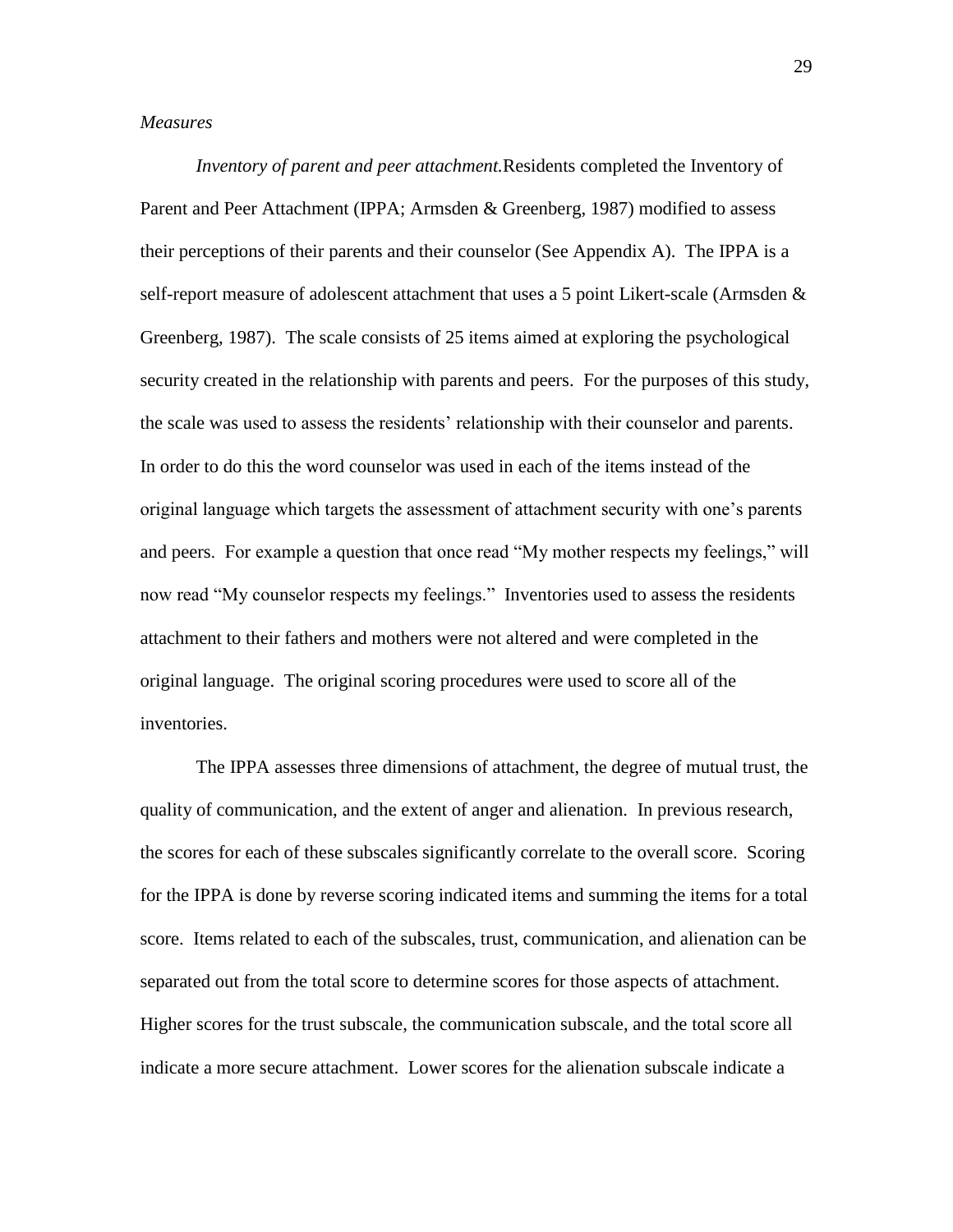more secure attachment. Prior studies found the following internal reliabilities (Cronbach's alpha) for this measure: mother attachment .87, father attachment .89 and peer attachment .92.

*Relationships questionnaire.*Counselor's attachment was assessed using the Relationships Questionnaire (RQ; Scharfe & Bartholomew 1994) (See Appendix B), as self-report measure of attachment. In order to complete this measure, the counselors were given a description of the four adult attachment styles, secure, dismissing, preoccupied, and fearful, and asked to use a 7-point Likert-scale assessing how closely their behavior resembles that listed in the description. In regards to reliability this measure has a kappa of .35 and test-retest reliability of .50 (Scharfe & Bartholomew, 1994). When compared, ratings from the Adult Attachment Interview (AAI) and the ratings from the RQ fit the expected correlation patterns with convergent validity coefficients ranging from .22 to .50 for corresponding attachment styles (Griffin & Bartholomew, 1994). Secure attachment style had the lowest convergent validity scores suggesting that participants may overestimate the security of their attachment style when using this self-report measure. Fearful and dismissing styles for attachment had the highest convergent validity scores, .50 and .40 respectively. The preoccupied attachment style convergent validity score was .33. It gives the reliability estimates (kappa of about .35) and ratings (test-retest r's of about .50)

*Script-based attachment measure.*The script-based measure of attachment utilizes the theory behind Bowlby's concept of internal working models in order to assess attachment to a secure base from a narrative provided by a participant (H. Waters & Waters, 2006). For this measure, participants are prompted with 12-14 specially selected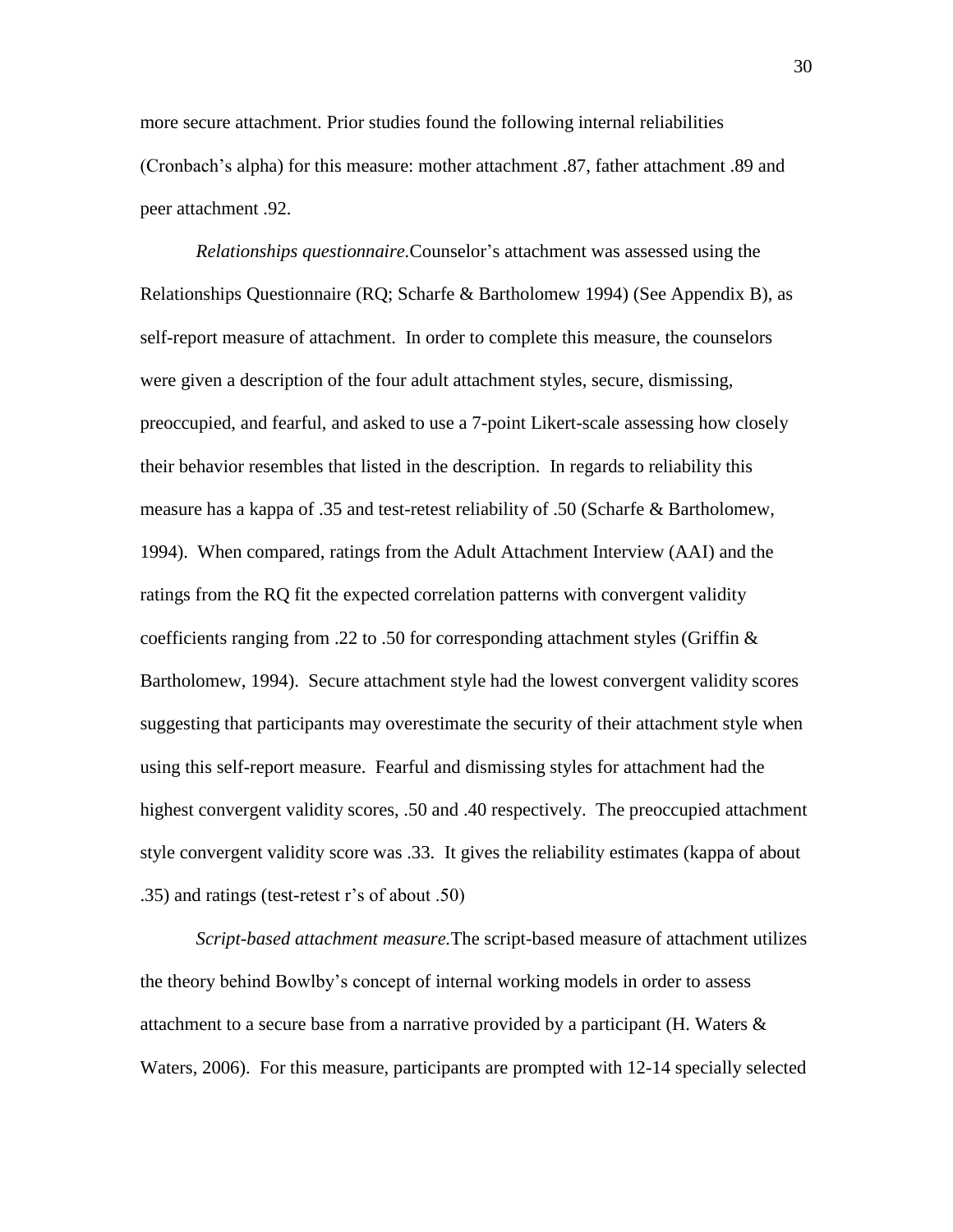words which contain an underlying story line (See Appendix 3). After being given two minutes to review the prompt words, the participant is instructed to tell a story using all of the words in order. The narratives produced by the participants are then scored on a 7 point scale ranging from a score of 7 (extensive secure base script organization with substantial elaboration) to 1 (no secure base script content is apparent; passage is primarily a list of events). The score indicates whether and to what degree the participant's narrative is organized around a secure base. Scripts given scores less than four have no evidence of secure base use indicating an insecure internal working model of attachment (H. Waters & Waters, 2006). Internal reliability between scores for each word set were high  $(r = .80-0.90)$  for both mother-child relationship and adult-adult relationship scripts. Additionally, the scores between the scripts for each relationship types were >.50. The scores for the script-based attachment measure have been highly correlated with Adult Attachment Interview (AAI) coherence (r-.50-.60).

*Qualitative interviews.*The individual qualitative interviews for both the counselors and the residents took about an hour. Interview questions explored the behaviors, thoughts and feelings of both parties related to the counselor/resident relationship (See Appendix D). More specifically, the interviews explored attachment behaviors seen in this relationship and the impact they can have on the counseling relationship. Furthermore, the interviews explored the meaning of the relationship for both the counselors and the residents and the impact this relationship had on thoughts and behaviors (See Apendix 3).

*Analytic Strategy*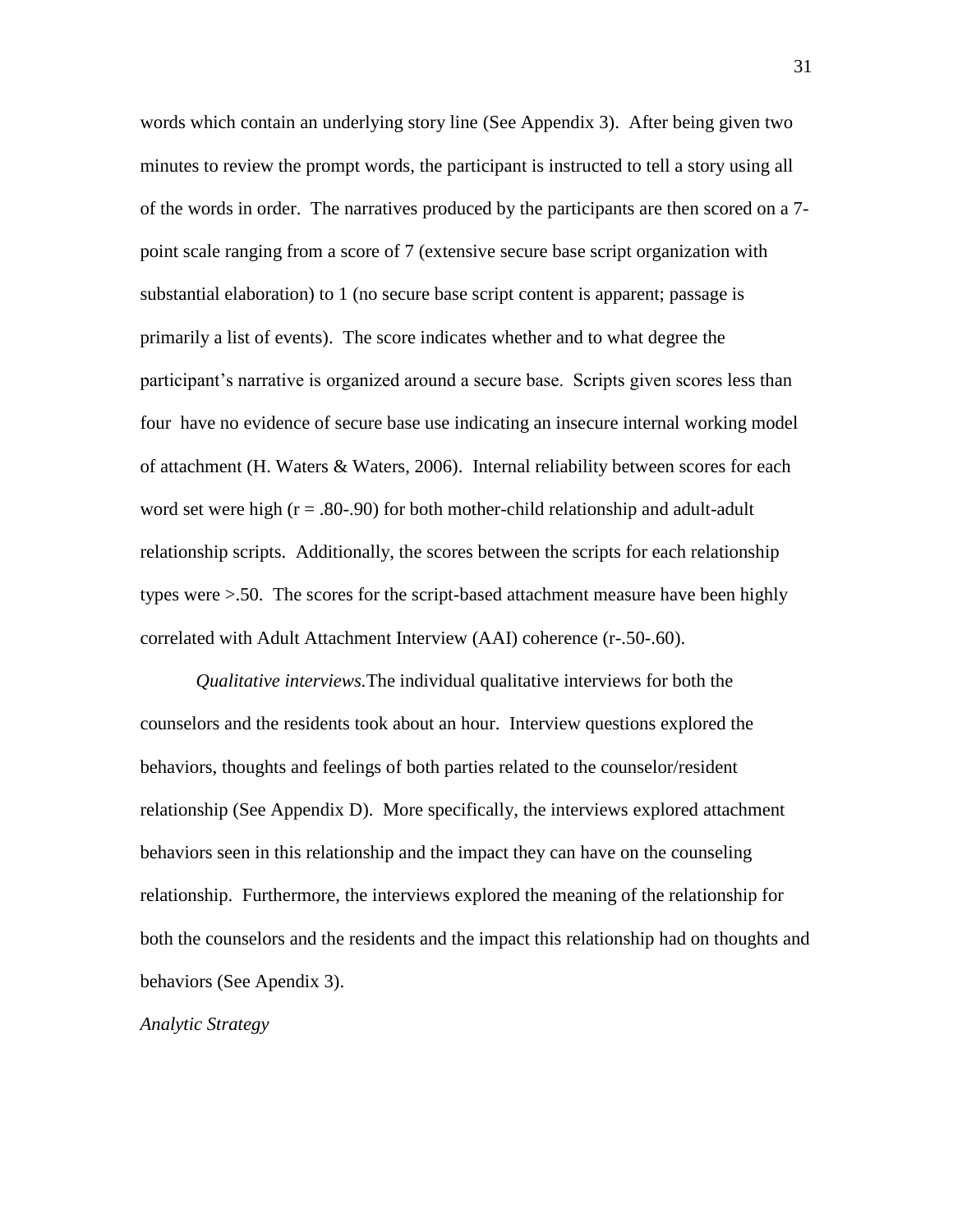Data were examined using the constant comparison method. Axial coding was used to assess the interviews with counselors in order to find patterns in their behaviors when interacting with their adolescent clients (Corbin & Strauss, 1998). SPSS statistical software was used to analyze the quantitative data (SPSS, 2007). Transcripts of qualitative interviews were used to find patterns of attachment behavior and interaction between residents and counselors. Transcripts were reviewed several times in order to ensure that specific data from the interviews themselves and not data from previous interactions with the residents and counselors were being included in the analysis, given the researcher's prior knowledge of the participants.

In order to code for attachment related interactions the researcher looked at resident and counselor thoughts and interactions around the same incidents. Interactions at the time of admission were used to hypothesize about what the residents' internal working models of attachment might have been when they entered treatment. Changes in the relationship as treatment progressed were used to assess for signs of increased communication and trust, two aspects of secure attachment (Cassidy, 1994; Howes, 1999). Proximity seeking and return to normal functioning or exploration was also examined around upsetting or stressful incidents close to the time of the interview (Bartholomew & Horowitz, 1991; J. Bowlby, 1979a). If residents and/or counselors described proximity seeking to their counselor during times of need, this was attributed to more security in the relationship. Additionally, if residents reported more effective affect regulation strategies and a greater sense of self-efficacy following interactions with their counselor this was also attributed to more security in the relationship. If proximity seeking was absent, this was attributed to more insecurity in the relationship. Finally, if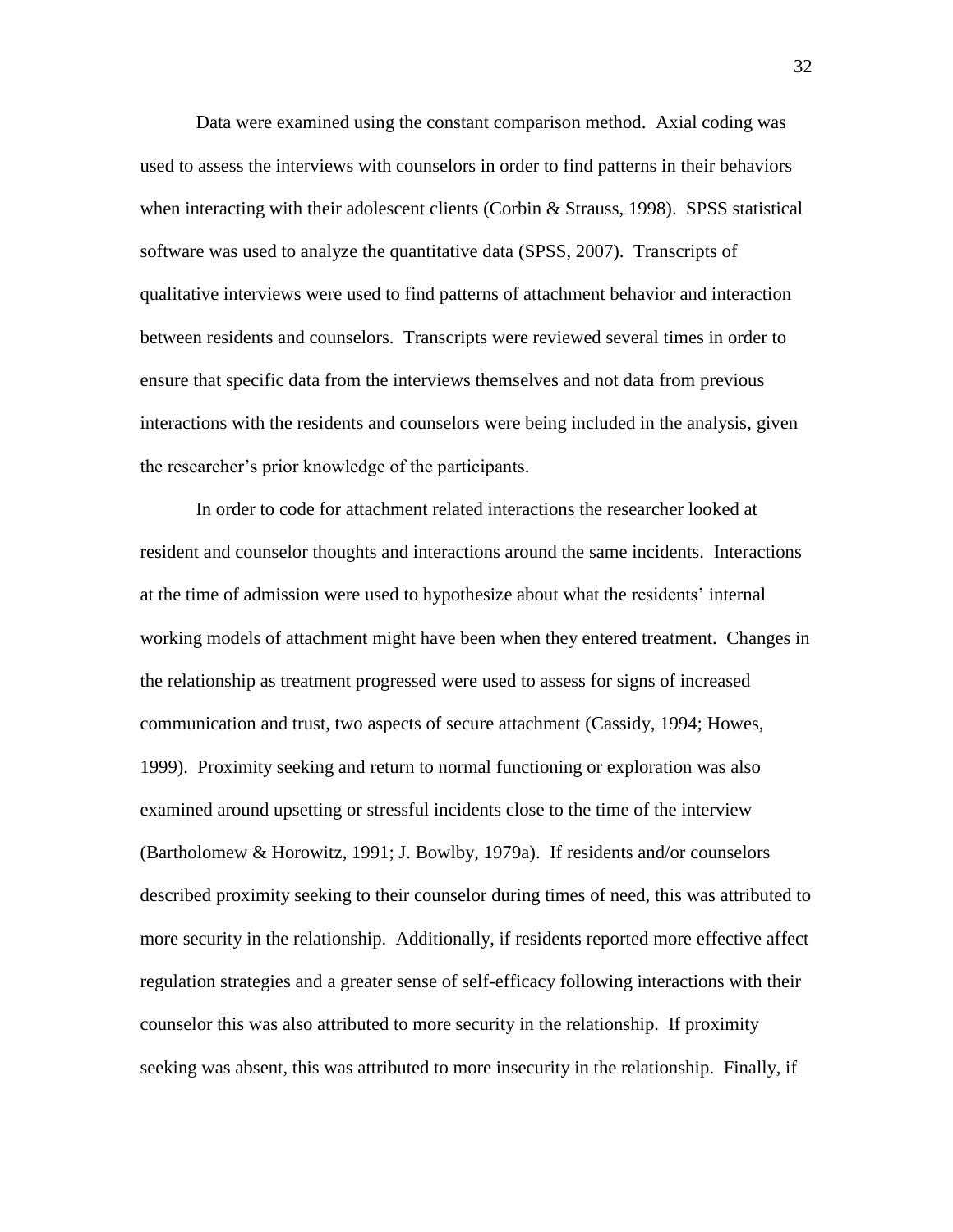residents reported ineffective affect regulation, including continued agitation following contact with their counselor, this was also attributed to more insecurity in the relationship.

Coded qualitative interviews coupled with the results of attachment inventories provided information about the behaviors of both the residents and the counselors in the context of attachment. The data were used to create profiles of each dyadic relationship to understand the overall counseling approach and behaviors of each counselor and the resident's experience of their counselor. Supervision and interrater reliability were used to manage interference resulting from the researcher's prior involvement as a counselor at the residential program.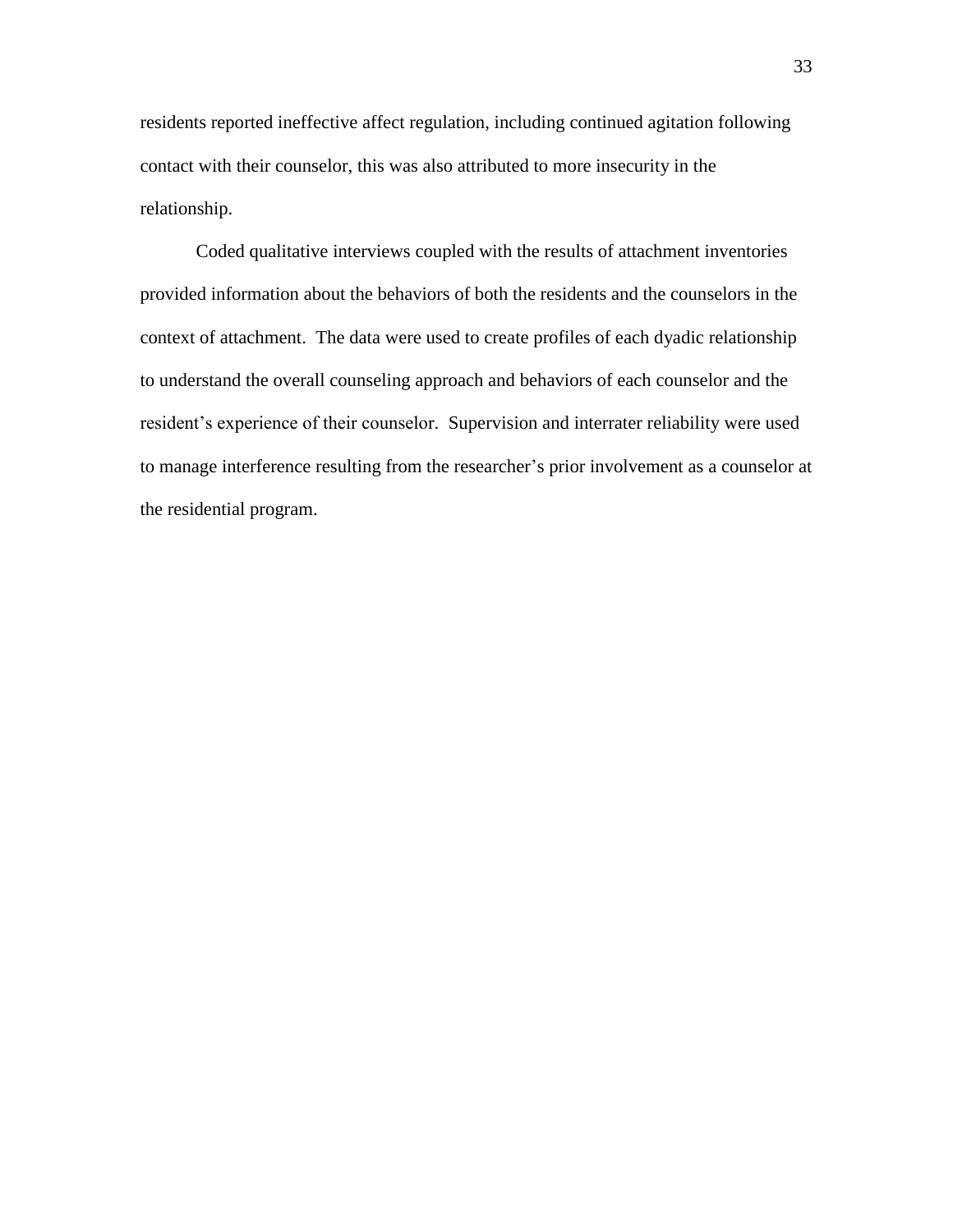### Chapter Four: Results

Participants will be assigned pseudonyms for the purposes of this paper and in some cases their gender will be changed in order to protect their identity. Results from this study will begin with a description of each counselor's overall approach using information from attachment inventories and qualitative interviews. The results from the quantitative measures of attachment for both counselors and residents will be provided. The results of qualitative interviews will also be reported in terms of attachment behaviors such as proximity seeking and return to normal functioning as well as aspects of an attachment relationship such as trust and communication. The profile analysis will examine the bonding process between adolescents and their counselors in a residential probation facility.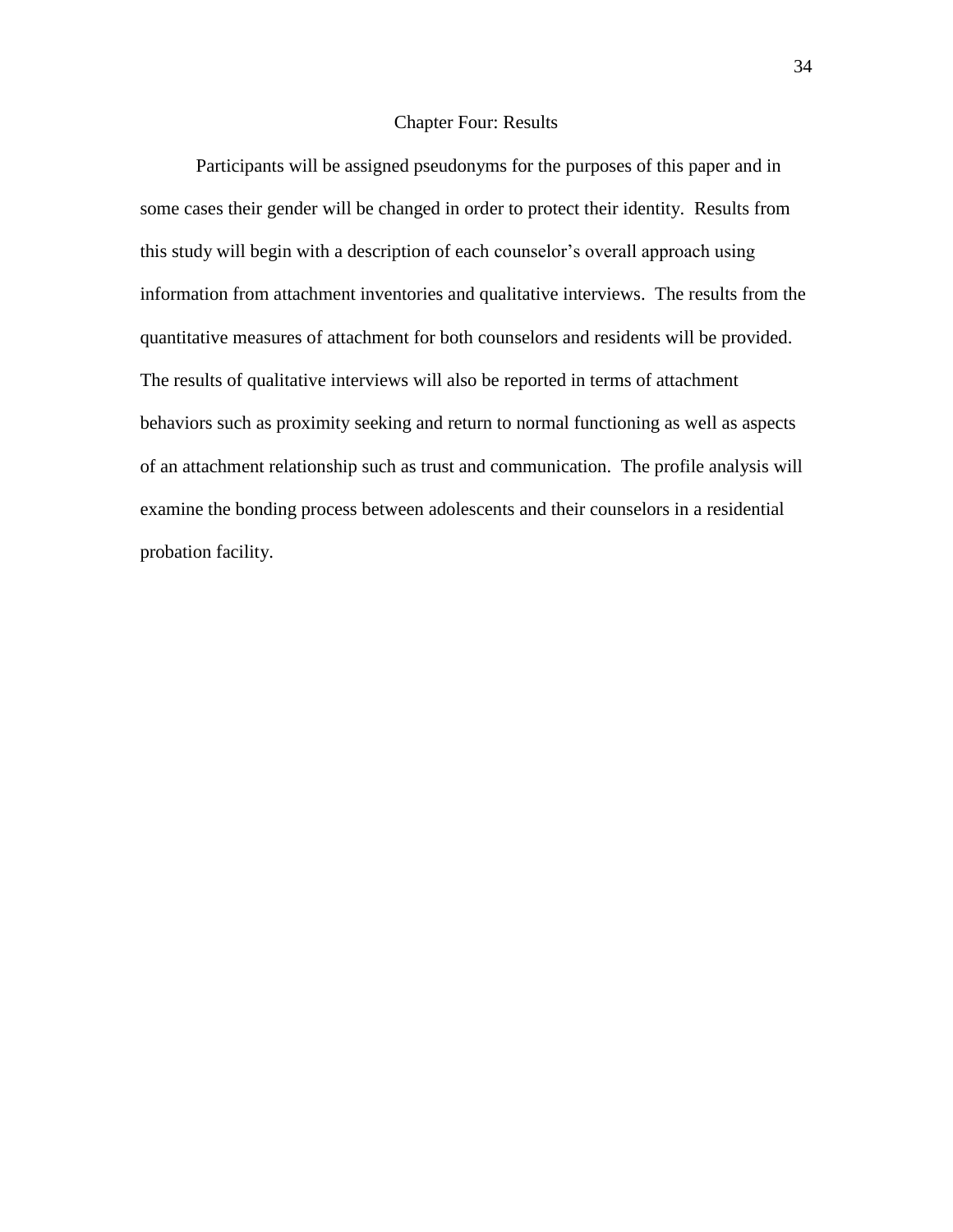# Table 3.

*Attachment Style Classifications for Counselors (N=3)* 

| Scale/Classification              | N(% )    |
|-----------------------------------|----------|
|                                   |          |
| <b>Relationship Questionnaire</b> |          |
| Secure                            | 1(33%)   |
| Preoccupied                       | $0(0\%)$ |
| Fearful                           | $0(0\%)$ |
| Dismissing                        | 1(33%)   |
| Secure/Dismissing                 | 1(33%)   |
| <b>Script-Based Measure</b>       |          |
| Secure                            | 1(33%)   |
| Insecure                          | 2(66%)   |

# Table 4.

# *Resident attachment subscales*

| Relationship (N)/Subscale | $\mathbf N$ | Mean | Range    | <b>SD</b> |
|---------------------------|-------------|------|----------|-----------|
| Mother                    |             |      |          |           |
| Trust                     | 8           | 38   | 17-47    | 11.66     |
| Communication             | 8           | 30   | 17-43    | 9.22      |
| Alienation                | 8           | 14.5 | $7 - 24$ | 5.85      |
|                           |             |      |          |           |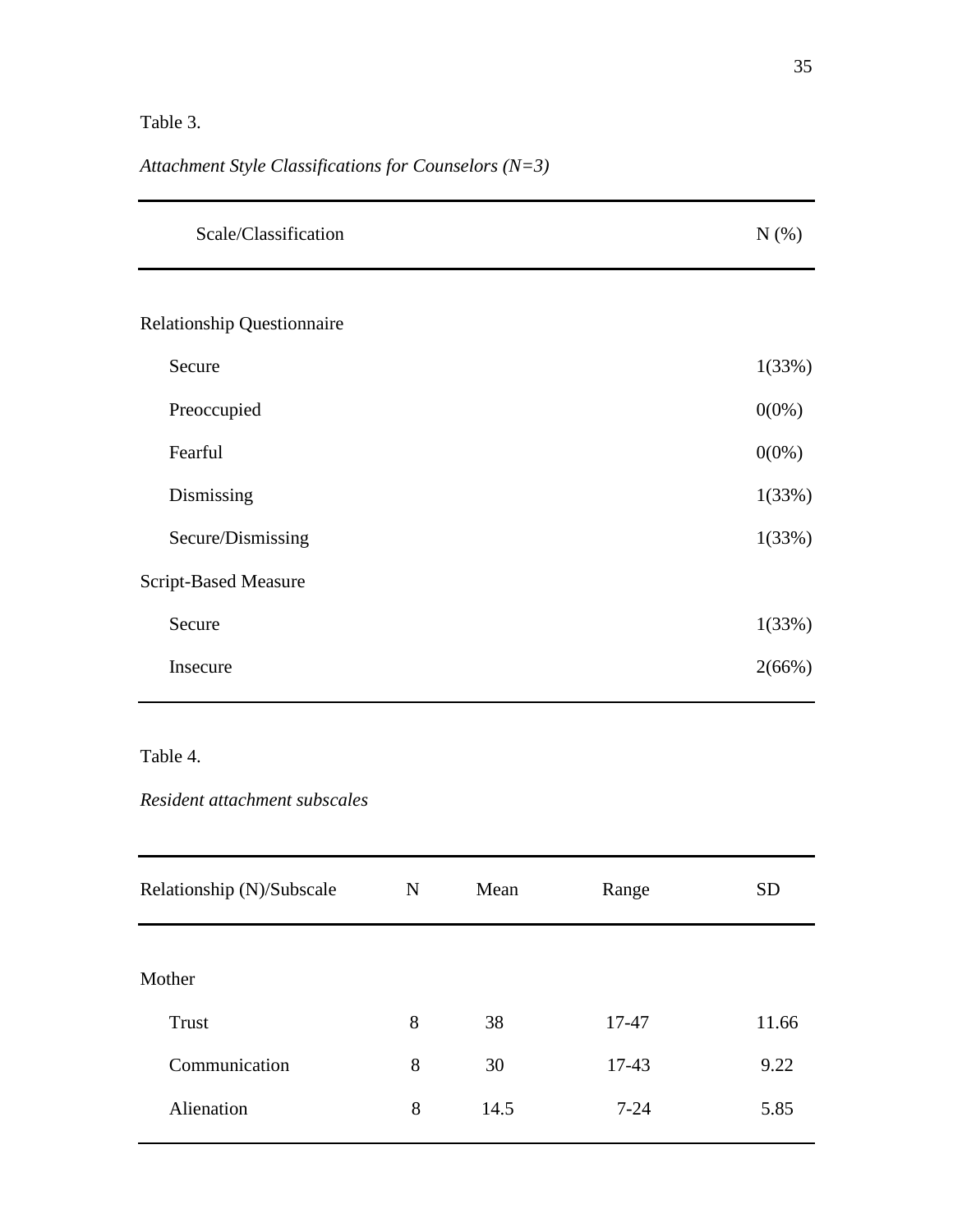| <b>Total Attachment Score</b> | 8 | 88.5   | 48-116    | 24.46 |
|-------------------------------|---|--------|-----------|-------|
| Father                        |   |        |           |       |
| Trust                         | 7 | 36.14  | 15-47     | 9.63  |
| Communication                 | 7 | 27.14  | 14-38     | 7.62  |
| Alienation                    | 7 | 17.71  | $12 - 25$ | 4.65  |
| <b>Total Attachment Score</b> | 7 | 81.14  | 39-104    | 20.86 |
| Counselor $(N=8)$             |   |        |           |       |
| <b>Trust</b>                  | 8 | 42.5   | 33-48     | 4.39  |
| Communication                 | 8 | 37     | $31 - 43$ | 3.64  |
| Alienation                    | 8 | 12.38  | $8 - 18$  | 2.87  |
| <b>Total Attachment Score</b> | 8 | 103.13 | 82-119    | 9.96  |
|                               |   |        |           |       |

## *Profiles of Counselors' Overall Approach*

Summaries of the counselors' overall approach to working with the residents they are assigned to as case manager were created using quotes from their qualitative interviews. Counselors' scores on the measures of attachment they took as well as their thoughts on the purpose, formation, and utilization of the relationship are all included in the summaries.

*Amy.* Amy rated herself as having a secure attachment style on the self-report measure of attachment. She also scored a 6.4 on the script-based measure of attachment indicating a secure attachment style. Amy sees her relationship with the residents in the probation facility as unique in the court system stating, "I think safety and security is big for these kids…I think when they're able to form these bonds and form these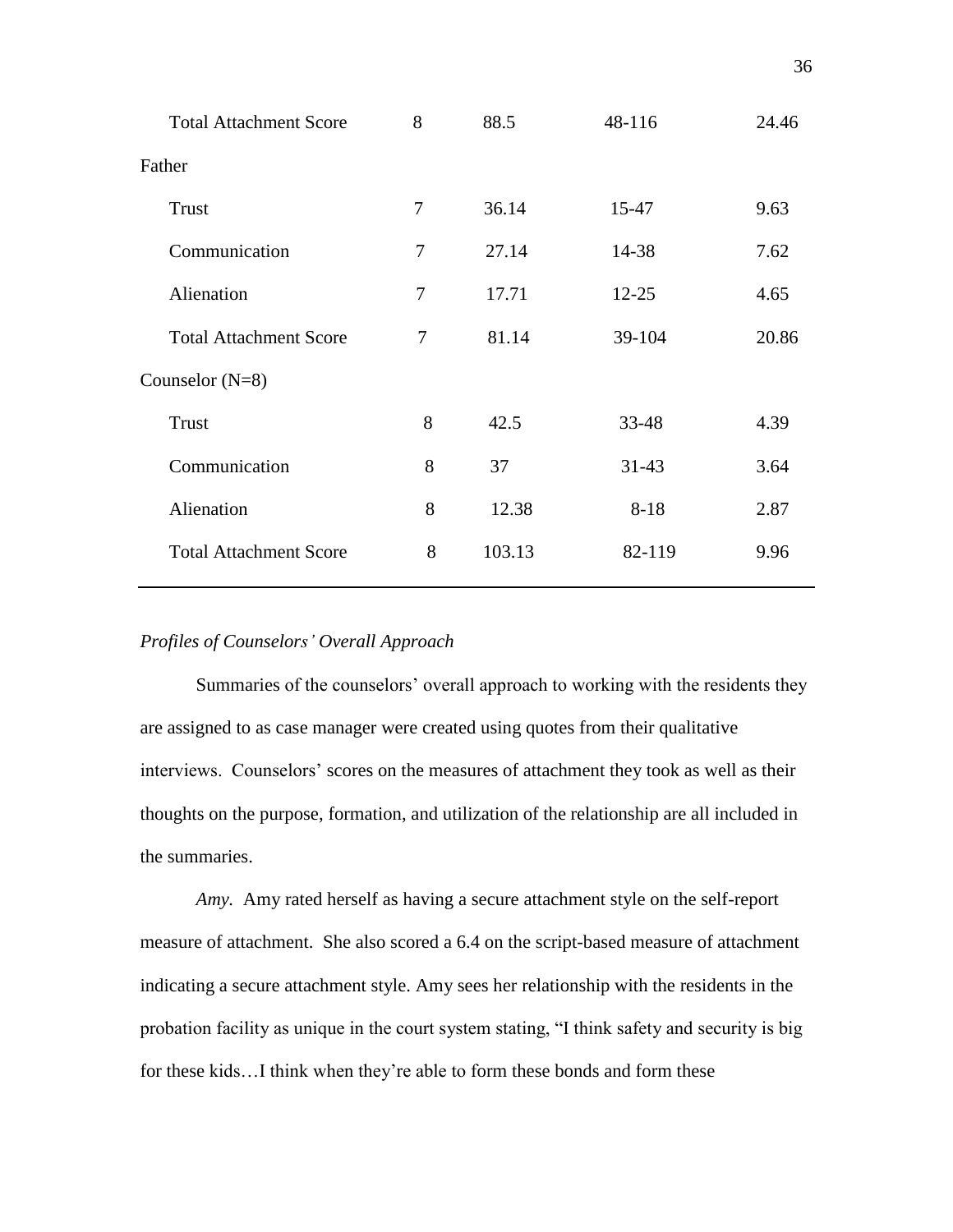relationships they [the residents] feel a lot safer and they're able to talk and to work on a lot more sensitive things and they may not be willing to do so with a probation officer or other resources." She sees her role as someone to, "help guide them, um, in regards to working through some of their identified issues," and says, "The ultimate goal for me with all my cases is that they get to a point where they can take charge of their treatment."

When asked about how she tries to form a relationship with the residents she is assigned to as case manager Amy said, "I think about interacting with them, talking with them, maybe playing games, maybe watching TV, maybe cracking a joke eating dinner, and you pick up on things…I'll try to find one thing that I can connect with each kid on or kind of relate to them about…I think that's one of the best qualities I have in being able to relate to a kid." She also stated, "I don't ever push them. I kind of wait for them to kinda start the relationship." She also says she tries to, "give them some nurturing when they're having emotional breakdowns."

One of the ways Amy manages her cases and tries to build more rapport is to, "be the disciplinarian and be consistent, it showed I was a solid object, I wasn't going to be wishy washy or act some way one day and act another way the other." When there are times that she has to give consequences to her cases for acting out behavior she says she thinks about the fact that, "There's always gonna be things in life that we don't wanna do but we have to do because that's the right thing and by me not giving those consequences is only gonna do them more harm than helping them...We do have some guidance in regards to consequences because they're kind of clear cut. We have our whole point system here."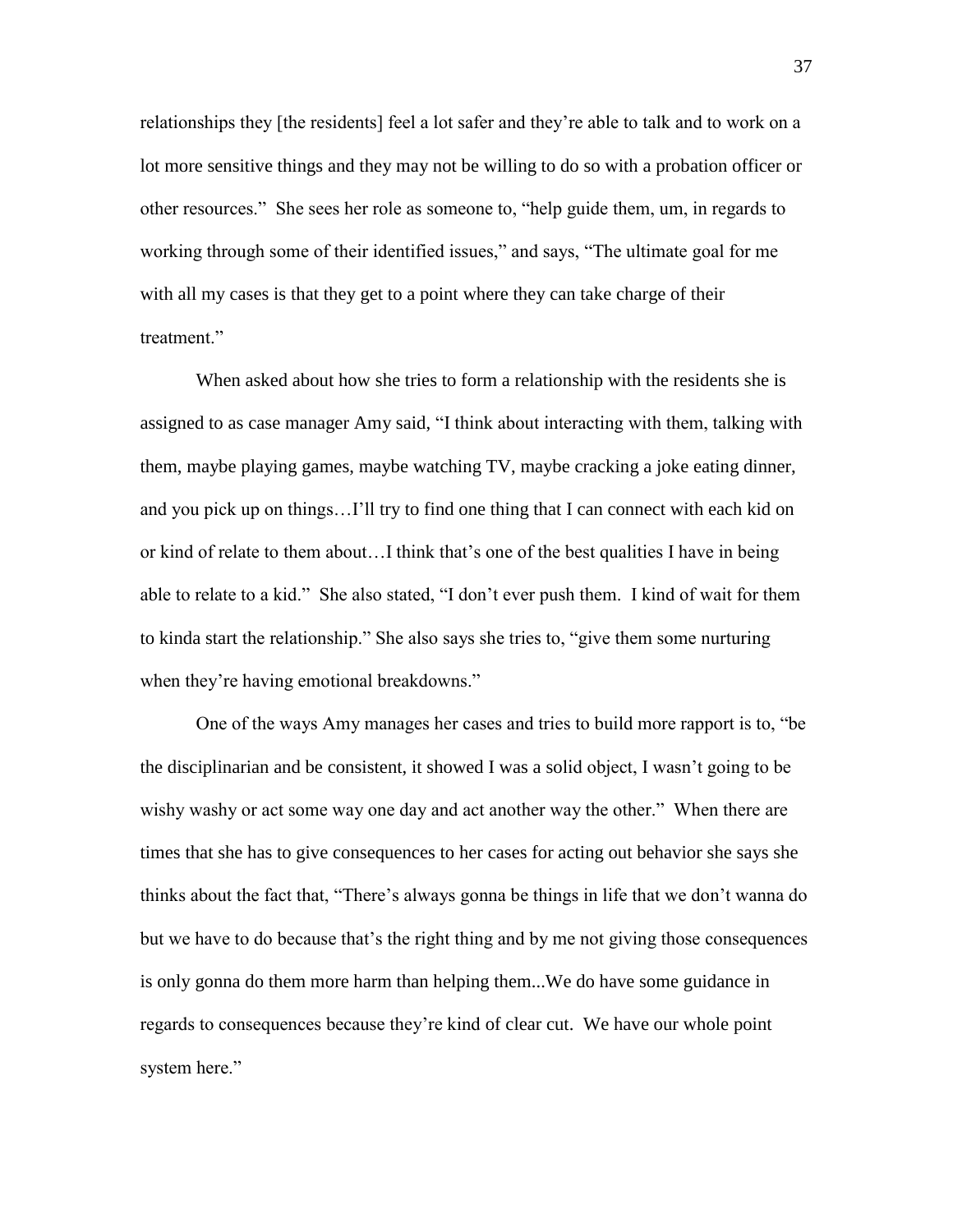Amy's scores on both attachment measures indicate a secure attachment style. In her approach to counseling she described being there as a guide for her cases which she acts as a "safe" person for them. This was consistent with her description of forming relationships with the residents by interacting with them in their environment and allowing them to come to her. She also emphasized being available to her residents as a source of comfort if they are having emotional problems. There is also evidence of Amy attempting to present as a secure base in her description of managing consequences. She makes efforts to remain calm and consistent in giving consequences even if it is something that is difficult for her on an emotional level.

*Kate.* Kate rated herself as equally secure and dismissing on the self-report measure of attachment that she took and scored a two on the script-based measure of attachment, indicating an insecure attachment style. When asked about her counseling relationship with the residents she is case manager for, she stated, "I have the case management aspect and the paperwork, the planning…As an individual counselor there's also I guess a counseling category." She also describe what she saw as one of the benefits of the counseling relationship for the residents, "By creating that safe person you're kind of removing them from some of the chaos that some of their lives are."

Kate described trying to form a relationship with her assigned residents stating, "I play…whether it's handing them a piece of paper and then pulling it back real quick or you know making a silly voice…that makes the kid kind of take a step back and go now wait, this one's different you know and kind of challenge some of their assumptions." She went on to say, "My approach with them is just to kind of say hey, I see you and I'm not afraid of you."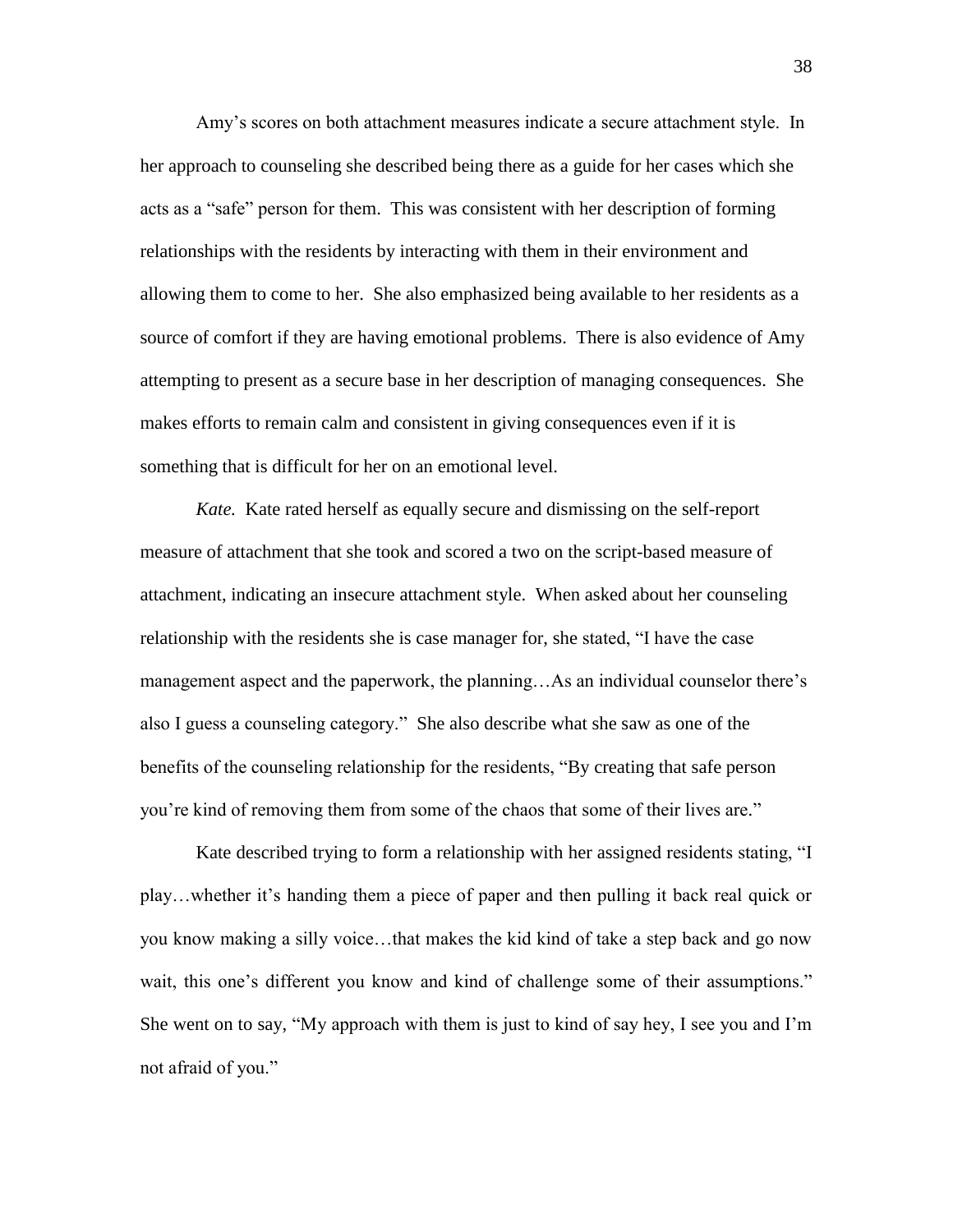When helping clients through a time when one of her cases is distressed or upset she says, "I kind of felt my role was to validate her feelings but also sort of stabilize them…to reframe what she's seeing because she sees it as a negative." She also said she likes to reframe what they are upset about and, "Give them a nudge and say hey we talked about this and so that's a really helpful opportunity." When it comes to managing consequences Kate states, "You gotta give the kid consequences cause if you don't then you're gonna walk into staff meeting and have to hear about it from everybody else so I'm usually pretty quick to jump on that like ok this is what it is…I usually try to detach myself from that a little bit emotionally, like ok let's just do it and not think about, not address the emotional part about it." She also talked about consequences in terms of their potential impact on the counseling relationship stating, "It's hard to give some of those particularly big consequences because you're also the one that's working with the kid and you're like oh god another set back you know and ohh well now I have to go back and redo all this work again and rebuild this or gosh we've covered this already…but there's an aspect of self-preservation in terms of my role within the facility in the job that I'm here to do that you know you have to get these points."

Kate scored on the lower end of insecure in the script-based measure of attachment and rated herself as having an equally secure attachment and dismissing (insecure) attachment style. Her focus seems to be on the functional aspects of her job as a case manager. However, she does conceptually reference the value of the counseling relationship. Kate also references times when she uses her position as case manager to reframe difficult situations her cases are going through or to help them find meaning in what is happening for them. Additionally, Kate talks about her difficulty giving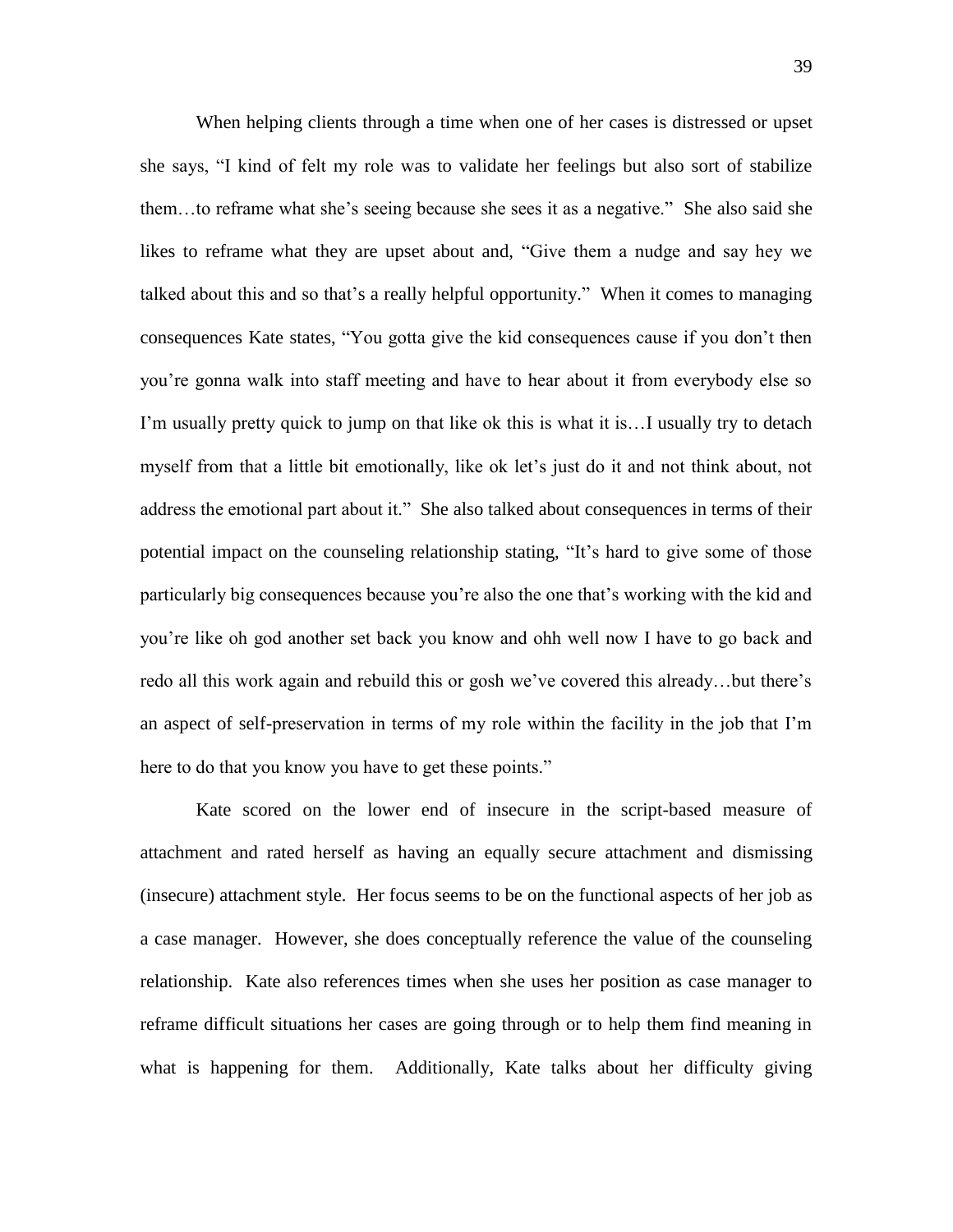consequences on her own and using the influence of her coworkers and her position at work to separate emotionally from the situation and assign the required consequence.

*Elizabeth.* Elizabeth rated herself as having a dismissing attachment style on the self-report measure of attachment and scored a one on the script-based measure of attachment indicating an insecure attachment style. She sees her role as a counselor as, "Someone to help them identify goals that they want to accomplish in their lives, to solve problems, problem solve, past issues, whatever it is, and be there kind of as a, umm, someone to help them through it, to kind of point them in the right direction to solving their problems…To have someone that, um, they want to prove that, I can do this, and that makes them want to stay and do the program." She went on to say, "I think what most kids need is, umm, to be able to rely on an adult and I think that's more than my role as a counselor, that they see me as a trustworthy adult, someone they can depend on, if I say that  $X$  is  $X$  that's exactly what its gonna be."

When forming a relationship with her residents Elizabeth says she tries to, "Give them a chance to tell me whatever it is they want me to know in the first meeting," then, "I tell them my counseling style, how I work, my role, the role that I will play with them while, umm, they're here in the program." She described her motivation for presenting things in this way, "Something I want them to get in the very first meeting, that I'm supportive, I'm constant, um, I'm not easy but I'm fair, but I also want to give the feeling that you can always talk to me." Another way Elizabeth tries to establish a relationship with her assigned residents is, "I like to try to identify their talent, their talents and strengths, and I do make the goals geared toward that"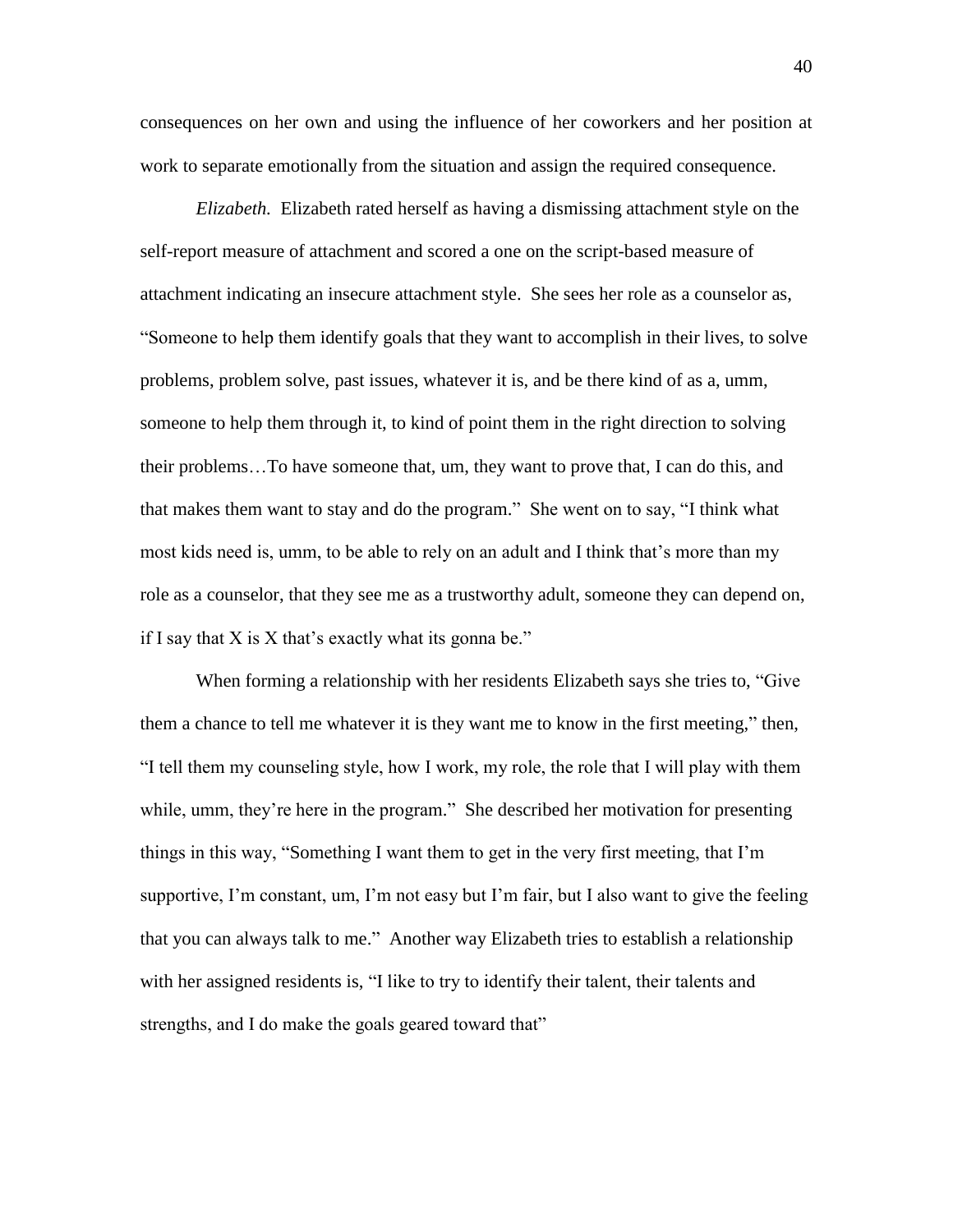When one of her cases is particularly upset about something Elizabeth says she uses her role as their counselor by, "making myself a little more available, making sure I keep any sessions that I have scheduled with that resident," with the goal of, "Helping her to keep her level headed and not blow everything that she's already worked for which also means that I do have to make myself more available." She said she will also, "Check in on her and she how she's doing and encourage her to do her journaling…I give them more attention because I think that what they need is someone that cares and is willing to help them out." When managing consequences for her cases Elizabeth says, "I always like to go hard with the consequences…I want them to feel the consequence. I want them to learn from it so as to not repeat it again. If it's not hard enough or they don't feel it, they don't have to do any work to get out of it than the chance of them doing it again is much greater." She also acknowledged collaborating with her coworkers stating, "There are sometimes when what I think is hard after talking to some of my coworkers they say well no you could go a little harder…I do sometimes, oh you know feel a little sorry for the kid, but that is the time when I get my coworkers to try to help me out."

Elizabeth self-reported and scored as having an insecure attachment style. She pointed out the functional aspects of her relationship with the residents she is case manager for but was also able to identify several ways in which the relationship itself can enhance outcomes for the residents and influence their behaviors. Elizabeth emphasized the importance of being someone the residents can rely on as well as someone that remains consistent. She also seems to value consequences for use in behavior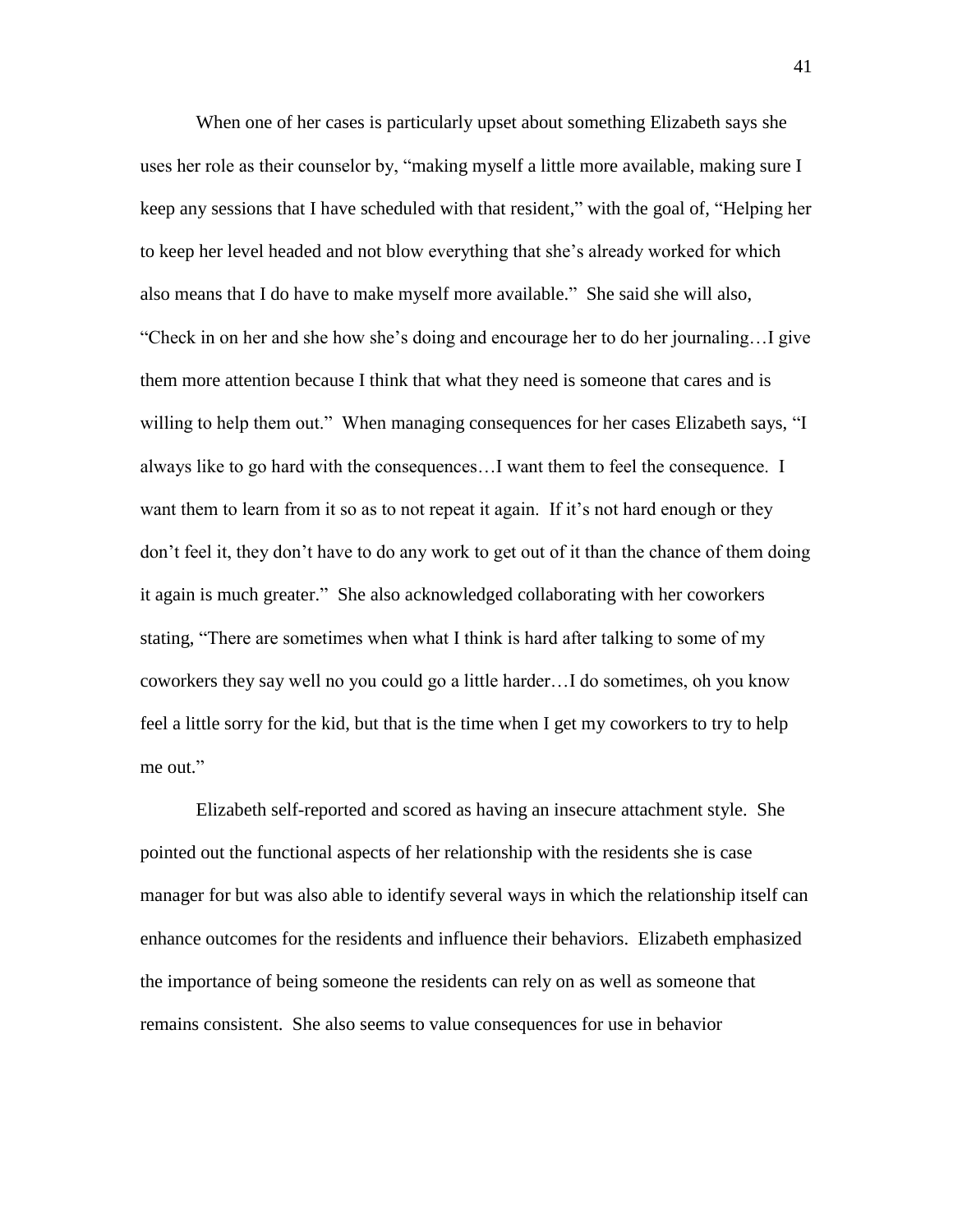management and acknowledged utilizing her coworkers in order to remain consistent when assigning consequences.

Table 5.

*Counselor/Resident Pairings, Counselor Overall Attachment Style, and Evidence of Use* 

| Counselor/Residents | <b>Counselor Overall</b>      | Use of Counselor as      |
|---------------------|-------------------------------|--------------------------|
| Paired              | Attachment Style <sup>a</sup> | Secure Base <sup>b</sup> |
| Amy                 | Secure                        |                          |
| Heidi               |                               | Yes                      |
| Janice              |                               | Yes                      |
| Erin                |                               | Yes                      |
| Kate                | Insecure                      |                          |
| Beth                |                               | No                       |
| Nicole              |                               | Yes                      |
| Elizabeth           | Insecure                      |                          |
| Adevia              |                               | $\rm No$                 |
| Terra               |                               | No                       |
| Maggie              |                               | No                       |

*of Counselor as a Secure Base*

<sup>a</sup>Determined by results of Relationship Questionnaire and script-based measure of attachment. <sup>b</sup>Determined by assessment of data from qualitative interviews *Development of the Counseling Relationship*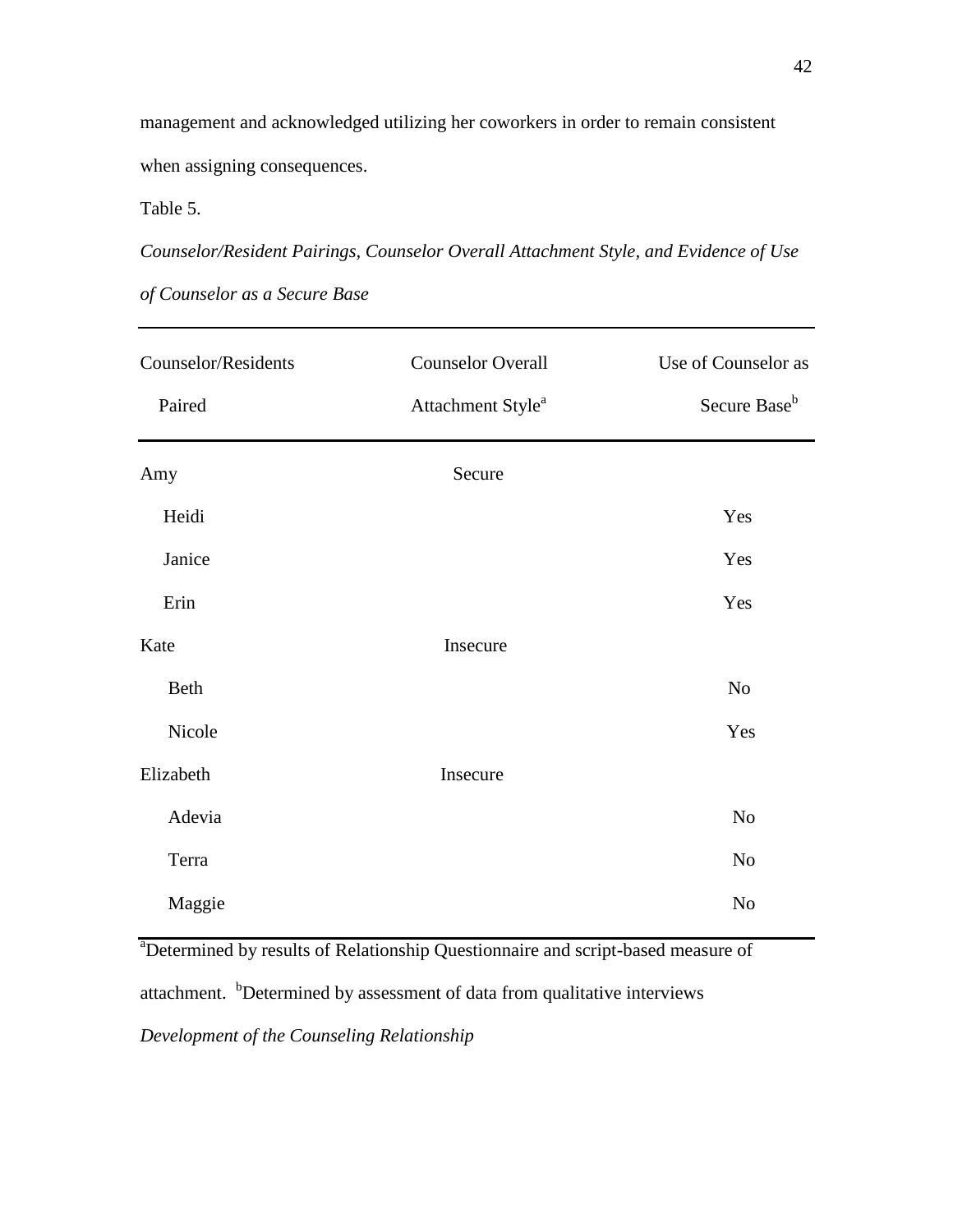This section combined data from the counselor and client to develop profiles detailing the development of the counseling relationship and its affects on the feelings and behaviors of the residents. More specifically, the profiles focus on the feelings and behaviors related to attachment security. The perspective of both the counselors and the residents are included through the use of quotes from their qualitative interviews.

*Amy and Heidi.* At the time of the interview for this study Heidi had been working with Amy as her individual counselor for 8 months. When asked about her feelings toward her counselor in the beginning of her stay Heidi said she felt she, "couldn't trust her," and "just didn't like her at first." When she was upset Heidi would "shut down," she would not seek proximity to her counselor, and was unable/unwilling to process her feelings and avoid shutting down even after contact with her counselor. As her stay continued Heidi noticed Amy trying to connect with her, "By being down to earth and open and showin' that I can count on her or be able to trust her." Amy noticed that in bonding with Heidi, "one of the easiest things to bond with her was the fact that she was really into fashion and I was really, I'm really into fashion. I think that was something of an ice breaker."

As their relationship changed throughout her stay Heidi was, "more open with her and being more real with her as she was with me…we took that time to like build a bond with each other." Amy noticed this too stating, "I know over time our relationship continued to strengthen and she was able to kind of trust and confide in me a lot more than she was in the beginning." She also noticed her own reaction when Heidi began opening up to her, "it made me want to push her more though with her because I felt like I wanted to make sure she got everything she could possibly get out of this program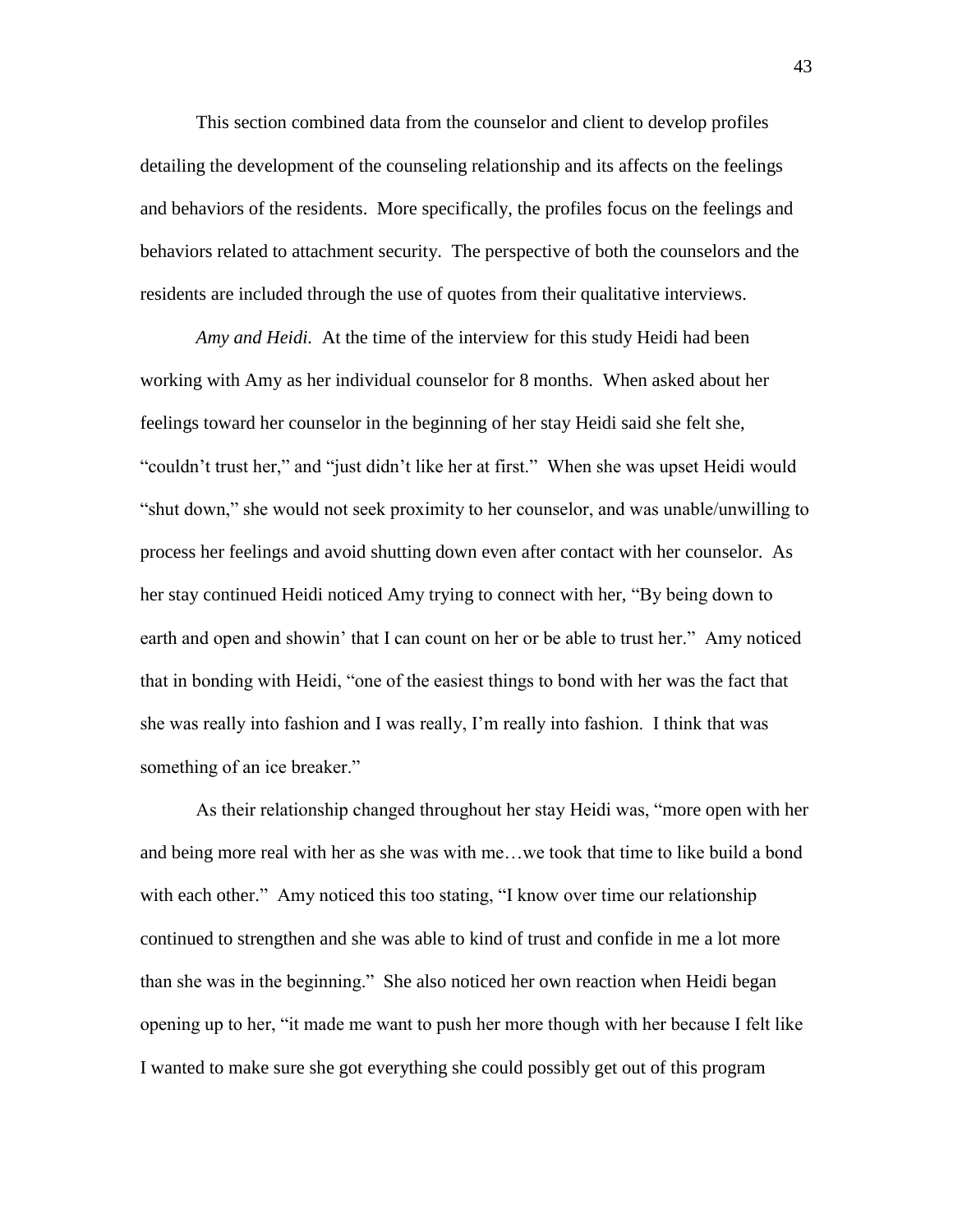because I think unfortunately going back home I think a lot of the work that she's done individually will be taken away from her to survive within her environment…sometimes you get caught up because you do want them to push especially when you know this kid is gonna be sent back into like a lion cave."

Around the time of the interview for this study, 8 months into her stay, Heidi was demonstrating changes in both her tendency to seek proximity to her counselor during times of distress and in her ability to return to normal functioning or exploration following contact with her counselor. At this point when Heidi was upset she would recall lessons she had learned from her counselor and, "Count from 10," calming down, "by using an exercise that my counselor showed me to do." Then when she met with her counselor she would, "tell her what's wrong from beginning to end." Heidi attributes her ability to calm down in stressful situations to her work with her counselor stating, "She showed me how to like look at situations in a different way to calm down…I kinda learned how to do it on my own off the techniques she showed me." Amy made the observation that around this time, "she was able to begin trusting others as well and depending on others and she was able to find those resources on her own."

Amy and Heidi identified several changes in their relationship from the time of Heidi's admission to the program to the time of her interview for this study 8 months later. These changes seem to indicate that Heidi began using Amy as a secure base of sorts resulting in increased communication, trust, proximity seeking behavior, improved affect regulation, and the ability to self-sooth and problem solve during times of distress. Amy also seems to have noticed these changes and identified her relationship with Heidi as an important one.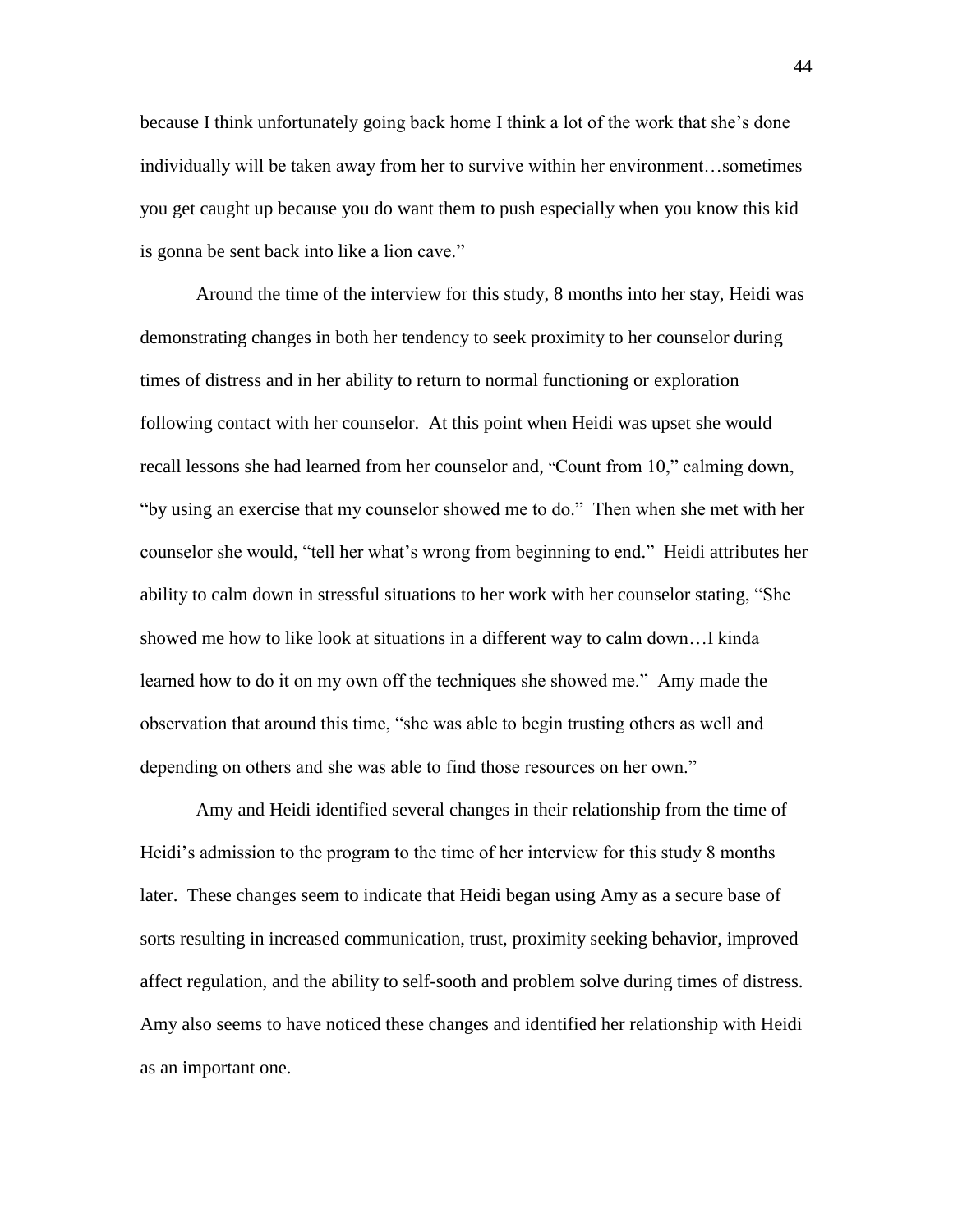*Amy and Janice.* Janice's interview for this study took place 4 months into her stay during which time Amy had been her individual counselor. When Janice first described working with Amy she said she remembered feeling, "like I couldn't open up with her yet…I just couldn't trust her." Janice noticed that when she was upset about something towards the beginning of her stay she, "probably woulda just kept it in me at first and just like stayed in my room and cry about it…like I won't really share what's going on or I just won't address my problems…then one day just explode."

Amy noticed that she had trouble establishing a role and relationship with Janice stating, "it's been kind of a struggle to kind of identify what the role is. For her right now I would have to say ultimately I am a case manager…Trust is a big issue with her so I've been very conscious in not pushing her too much." Janice seemed to notice Amy's ability to manage her case as well as other traits that made her open to bonding with her and said Amy would, "keep in touch with me and just always like tryin' ta keep up…She just relates to me and she's like not like other counselors that I meet in like other programs…she jokes back around me so I feel real comfortable with her and I can joke with her too and tell her seriously how I'm feeling." Despite their growing familiarity with each other at the time of the interview Amy reflected on their relationship stating, "I have not seen that change, that big change that I can kinda reflect on... it has been a little bit more of a struggle because I haven't been able to identify a specific thing to bond with her on, um, and she doesn't put a lot out there so that has been a challenge." However, Janice reported significant internal changes in her ability to trust and share with Amy by this time, "I could tell her about anything…she's my individual counselor and it's confidential what we talk about, but I had to like step back and trust her."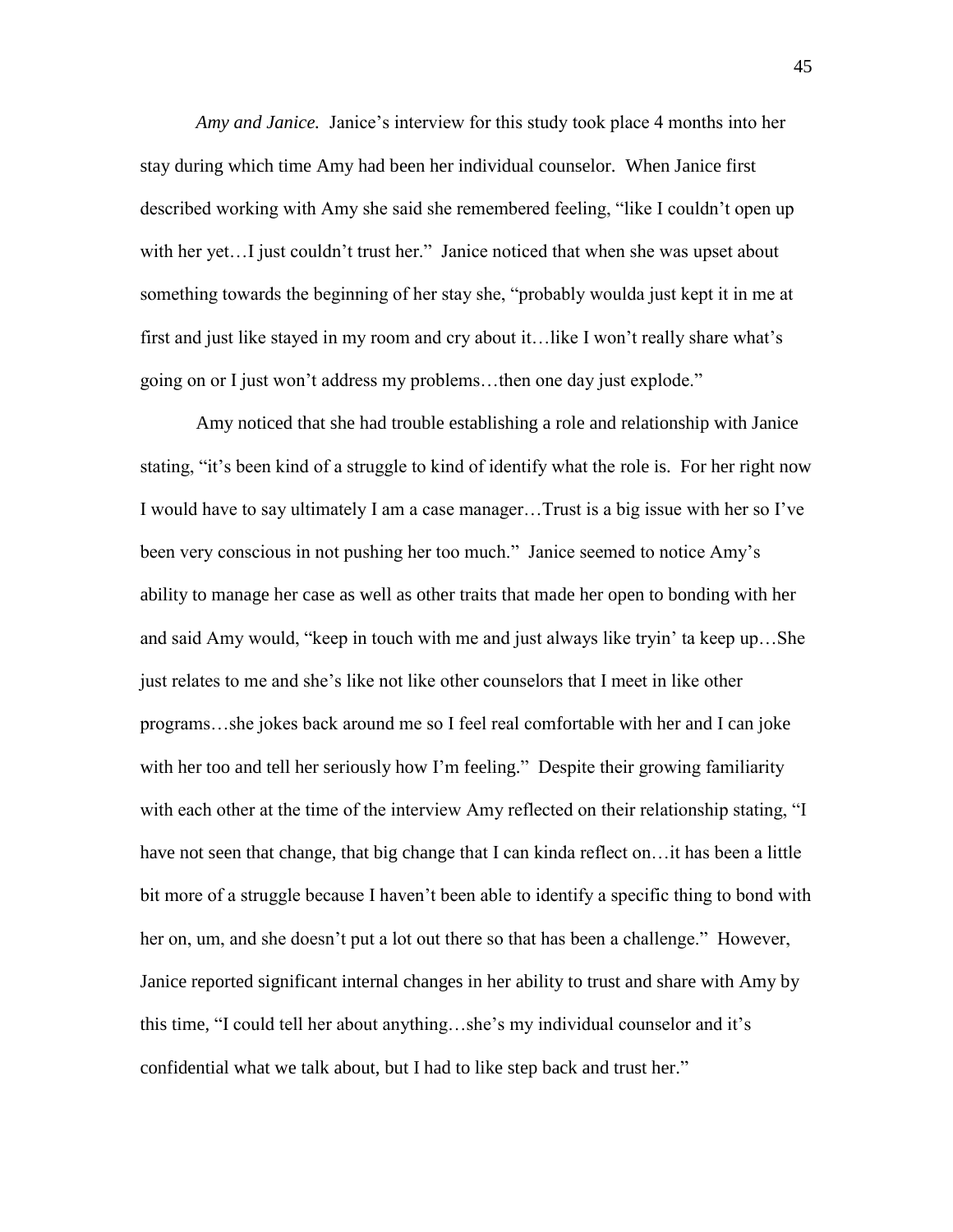While Janice did not describe seeking proximity with her counselor when something upset her, she continued to share more of her experiences with others and use the resources she had put in place, "I kinda just like went to other staff like and in all my [counseling sessions] that I kinda like already had scheduled I would talk about it…when I had my scheduled one with my [individual counselor] it was like this is what's going on this is what's stressing me out." Janice said her contact with Amy, "Helps me like be more relieved I could say like less angry and like try to work my problems out instead of just letting them stay there and build up on top of one another."

Janice's thoughts and behaviors seem to indicate that her relationship with Amy includes several aspects of secure attachment including trust, communication, and an ability to return to normal functioning or exploration following contact. However, these Amy seemed to have trouble identifying alterations in the relationship. This may be a reflection of the fact that many of the changes Janice described were internal and overtly behaviorally apparent.

*Amy and Erin.* At the time this interview took place, it was 6 months into Erin's stay, during which time Amy had been her counselor. When Erin began working with Amy she recalled that she "didn't trust her and I didn't want to talk to her about anything and I felt like she was mean and bossy." When she was upset about something she, "would ignore it and just pretend that it didn't happen and stuff my feelings."

Amy recalled forming a relationship with Erin stating, "she worked a program before, so she kinda knows the expectations of meeting with the individual counselor, that kind of stuff. I think one of the things with Erin is she had a treatment area that was really out there that she felt comfortable talking about so I think talking about her

46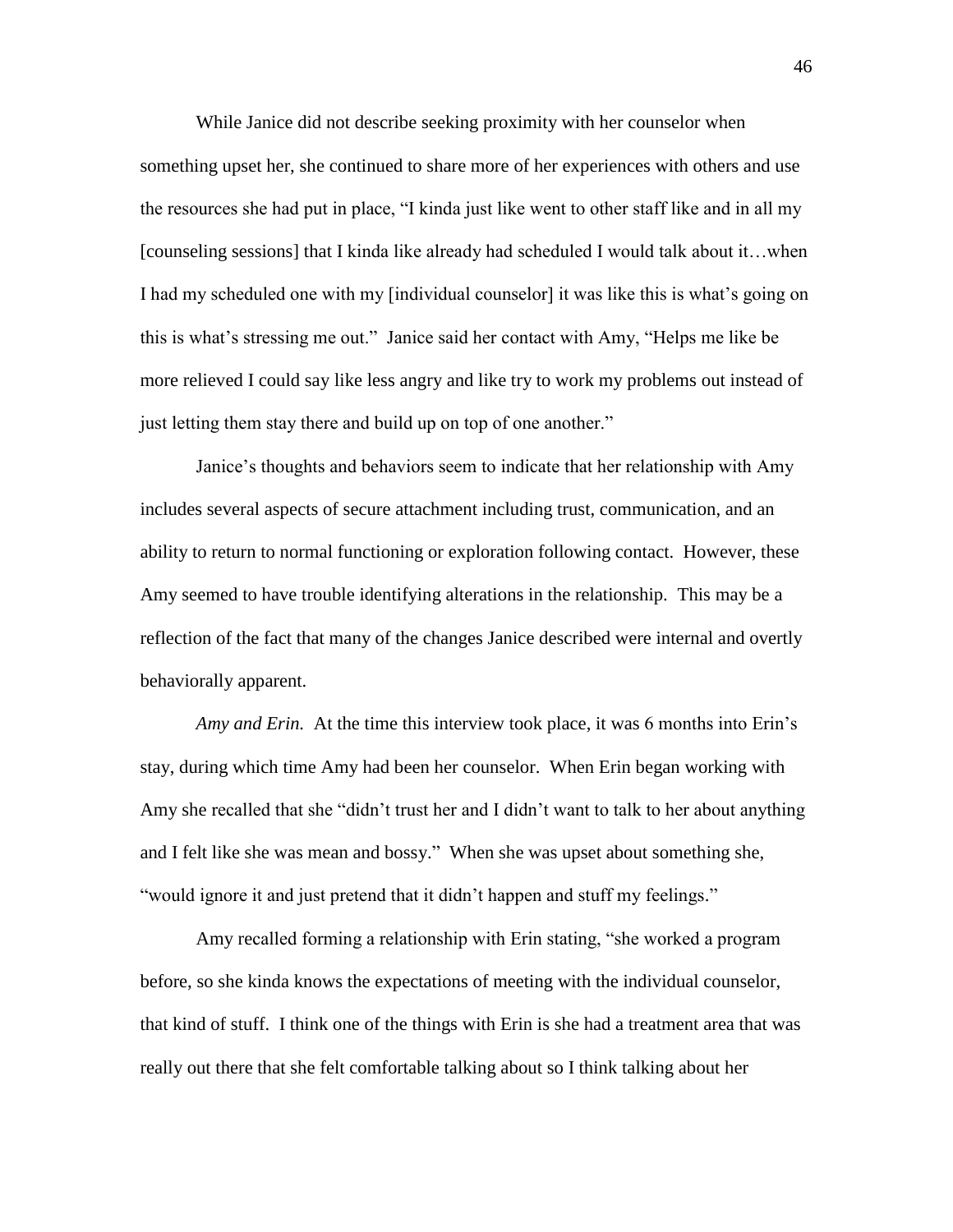substance use was a way of linking together and being able to start that relationship and build up on that…She is very artistic and um she's very creative and she really loves interior decorating so we were able to make bonds about that kind of stuff…it goes back to having those specific things that they kinda put out there themselves" Erin's perspective was that, "She gave me goals to do. She had counseling sessions and she tried to talk to me about stuff that was from my past that she knew that is kinda sensitive but she kind of pushed me to talk about it and I didn't want to…it wasn't really working so she just backed off and then I decided to talk about stuff." Though she described it differently Amy also noticed a change in her approach to relating to Erin stating, "over time things have kind of shifted. I know lately with her my role has been more of a nurturing type role for her in addition to being able to guide her through treatment and things...just small gestures like I gave her that software for you know giving her a reward for making honor role and that kind of stuff."

Erin also noticed differences in the openness she felt towards Amy, "I feel closer to her now…it's easier for me to talk to her about my past cause I know she won't judge me." Despite this when she was upset, Erin still described behaviors in which she did not seek proximity to Amy when she was distressed, "Just cried and that's it…I was passive aggressive…I got on people's nerves because they got on mine and did it on purpose and make sure that they knew I was doing it on purpose." She was able to identify ways her counselor tried to help her when she is upset, "she always talks to me about it and tries to give me ways to cope with it or to make decisions to do better." However, Erin also described her reaction to Amy's interventions, "I feel more comfortable because of her because she umm just talked to me about me being me and not worrying about really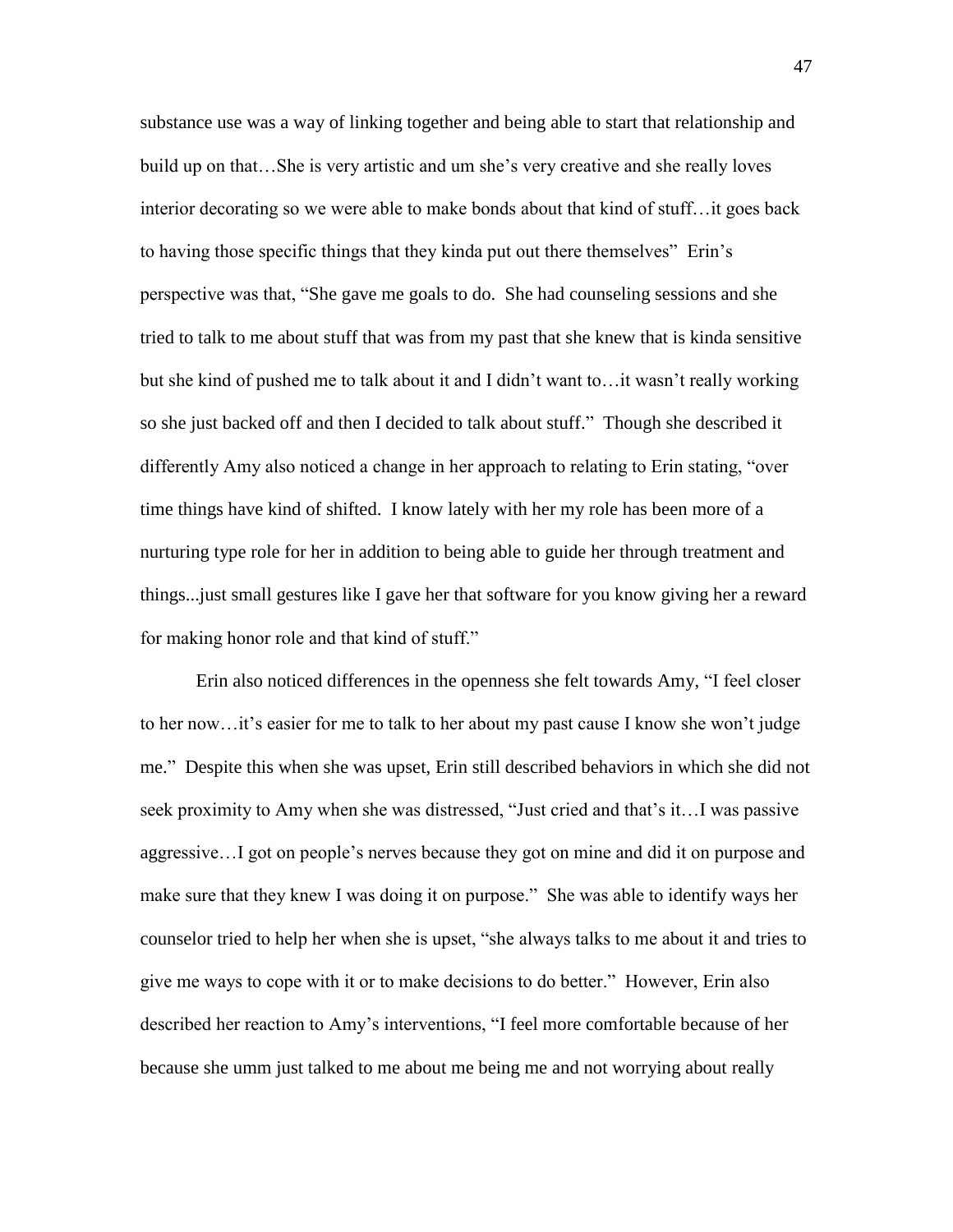what other people think...she told me not to worry because she knows that I have anxiety but even though she told me not to worry I still didn't really believe her."

At the time of the interview Erin was describing feelings and behaviors that seem to indicate changes in her attachment to Amy. The increase in her ability to trust Amy and her willingness to communicate with her point toward more attachment security. Erin still seems to struggle with coping during times of distress when she is unable/unwilling to seek proximity to her counselor. Once she does have contact with Amy she is able to describe feeling comforted but still harboring anxiety and some distrust in the affect regulation strategies Amy recommended along with a general mistrust for others in the world and how they will judge her.

*Kate and Beth.* At the time of her interview for this study Beth had been a resident in the program for 8 months, during which time Kate had been her case manager. Beth described her feelings toward Kate when she entered the program in the following way, "I wasn't sure if I could trust her right away. Umm, I was really open with talking to people so it wasn't hard for me to talk to her." During times of distress she said, "I went straight to my counselor." Her thoughts about their interaction when she was upset were that, "It was kinda annoying cause I was just used to venting and venting about that particular moment, not really seeing how things connected." While Beth seemed open to communicating with Kate and sought proximity to her right away, the trust and the ability to use the connection to calm herself down and return to normal functioning or exploration did not appear present.

Kate talked about her awareness of Beth's tendency to constantly seek her out toward the beginning of her stay. Her thoughts and feelings were, "as easy as it is to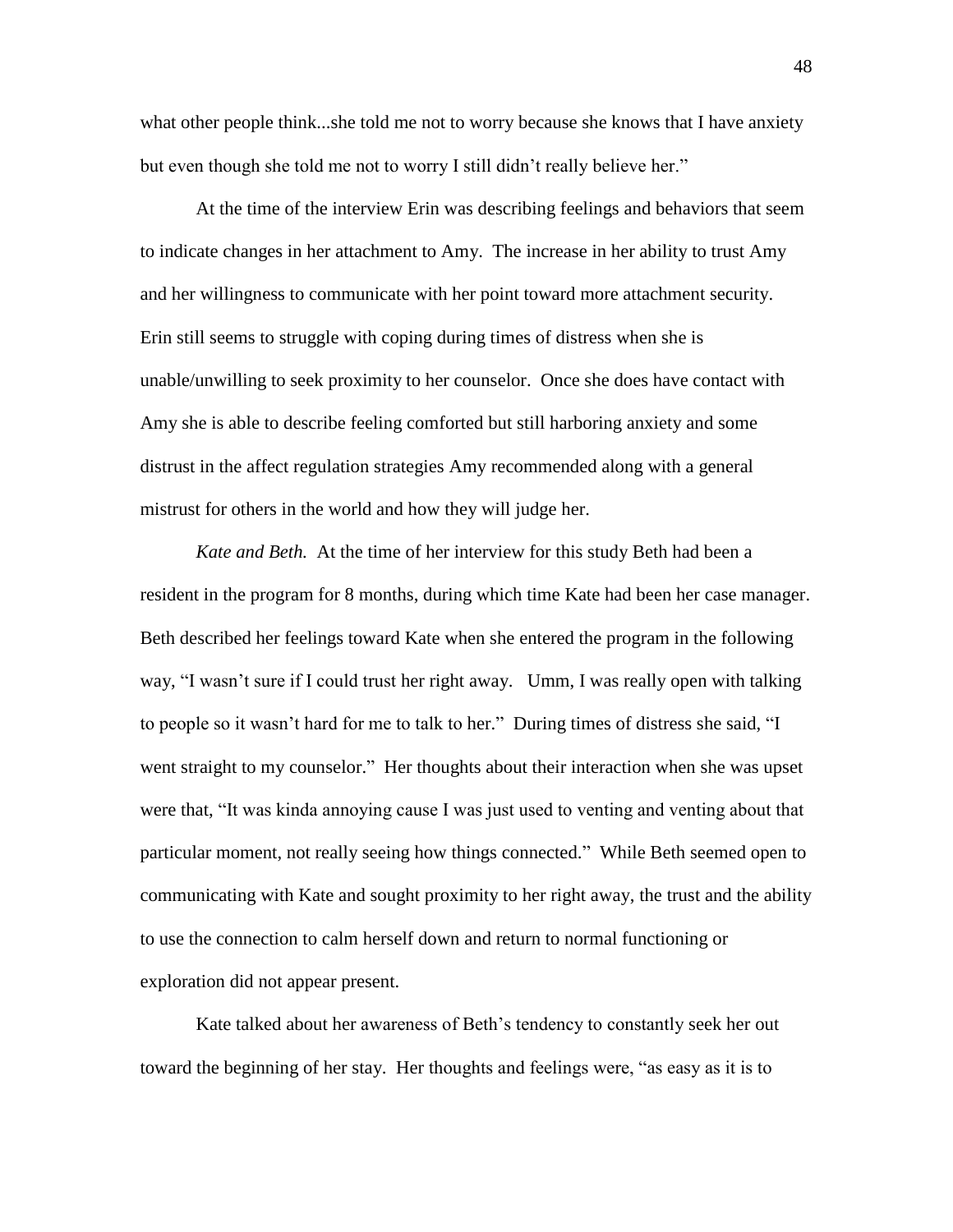dismiss her or want to get away from her, just making yourself available to her is really, you know this kid needs someone to talk to, and just to let, even if it's just, even if she's just vomiting up feelings or what happened that day just having someone there to listen to is helpful to her." Beth's impression of her attempts at forming a relationship with her were that, "I just think she was herself, she didn't really try to pressure me into doing anything…she came to me instead of like me going to her. She kinda, when she knew there was something wrong, sometimes she would come up to me and say hey, wanna talk." As time went on Beth described feeling, "I trust her more, I see her as a mother."

Despite the fact that Beth presents as trusting, Kate noticed a shift in her proximity seeking behavior and her openness with her, "As time has wore on umm oddly enough she's disclosed less of what she needs to. Before she was coming and spilling everywhere and we needed to kind of contain that, now she's kind of gone to the opposite extreme and it's kind of shut down a little bit." Beth also observed her behaviors during a recent upsetting event, "I was stuffing, I didn't like talk about it…I don't know I just, I really didn't know what to do…I tried to listen to music." She also described continued agitation even after contact with her counselor, "I'll try to use what she told me and then when I can't get it I get angry and I'm like whatever…I get angrier, not really cause of what she told me but the fact that I'm not able to do what she told me."

Beth and Kate both identified changes they have seen in their relationship throughout Beth's stay. Beth's style of relating to her counselor at the time of the interview presents as insecure. Beth states that she trusts her counselor and feels she can go to her to talk about anything. However, Beth also endorses a decrease in communication and proximity seeking, along with a continued inability to return to

49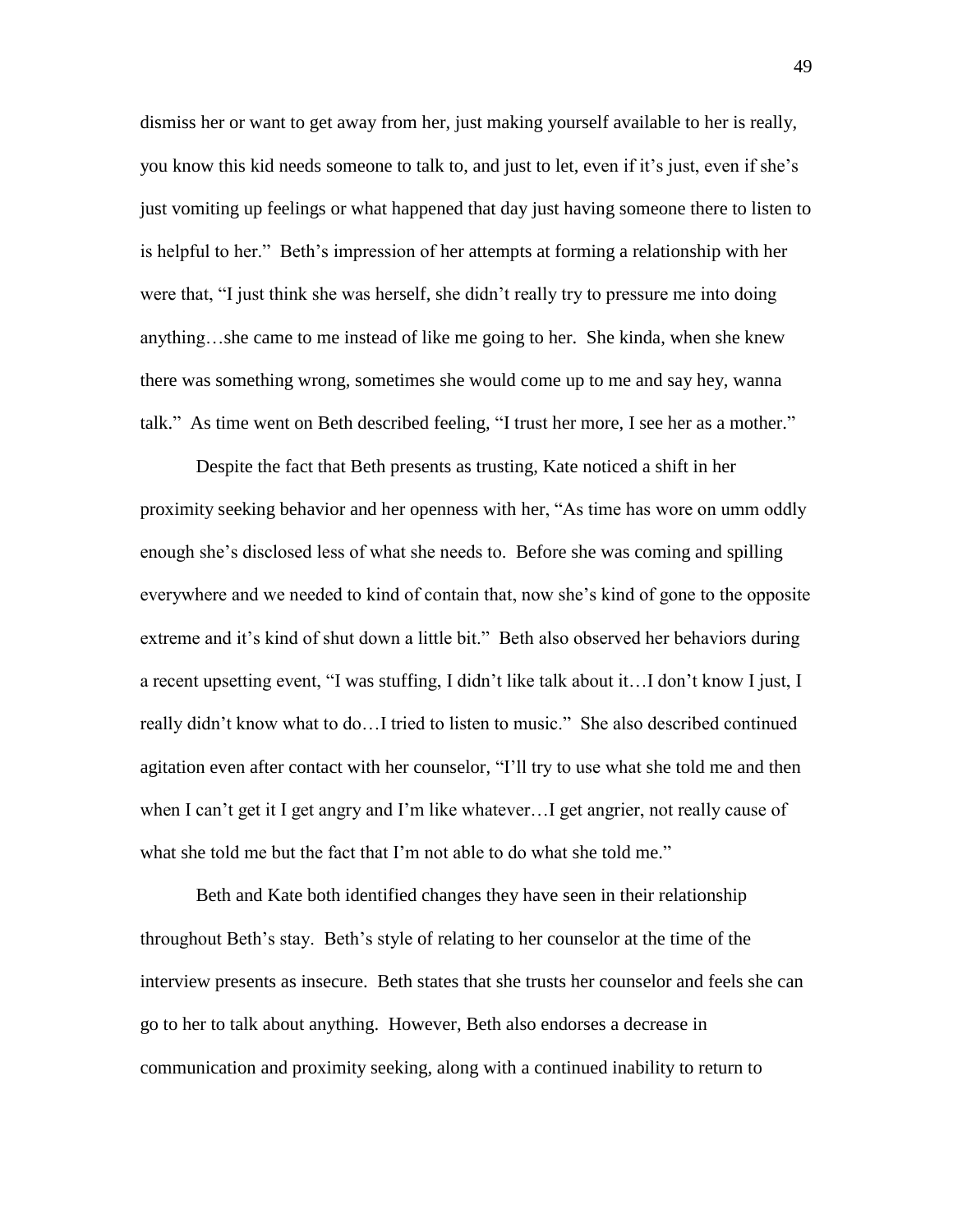normal functioning or exploration following contact with her counselor. Despite the fact that Beth may trust Kate, the majority of other necessary aspects of secure attachment are not present in their relationship.

*Kate and Nicole.* At the time of her interview for this study Nicole had been in the program for 6 months during which time Kate was her individual counselor. Nicole described her feelings about her counselor when she entered the program in the following way, "I didn't want to talk to her, I felt confused…like I didn't trust her." When she was upset about something in the beginning of her stay Nicole would, "probably run away or not talk about it" and when her counselor tried to talk to her she said, "I pushed her away…it was weird for me and awkward to know that people [could stick around]."

When forming a relationship with Nicole, Kate recalled, "her dad has been in and out of her life a lot and never really there when she needed him so I made it kind of a priority for me to make sure that I was at every meeting when I needed to be, that I was where she needed me…to try to meet some of those expectations that she had had disappointed in the past kind of helped her form more of a connection with me." Nicole noticed things Kate did that helped them bond. She said, "She just kinda took baby steps in getting to know me…She asked me about like my dad or like relationships that I've had in the past and if I didn't want to answer them like she respected my boundaries." Eventually, Kate noticed changes in the amount Nicole would share with her, "she is developing a closer relationship…she's seeking me out, umm, she's disclosing more and more, umm, so I can see a real, a real change in her whole level of trust." Nicole also said, "I started trusting her…it's like I have no problem telling her what's on my mind.

50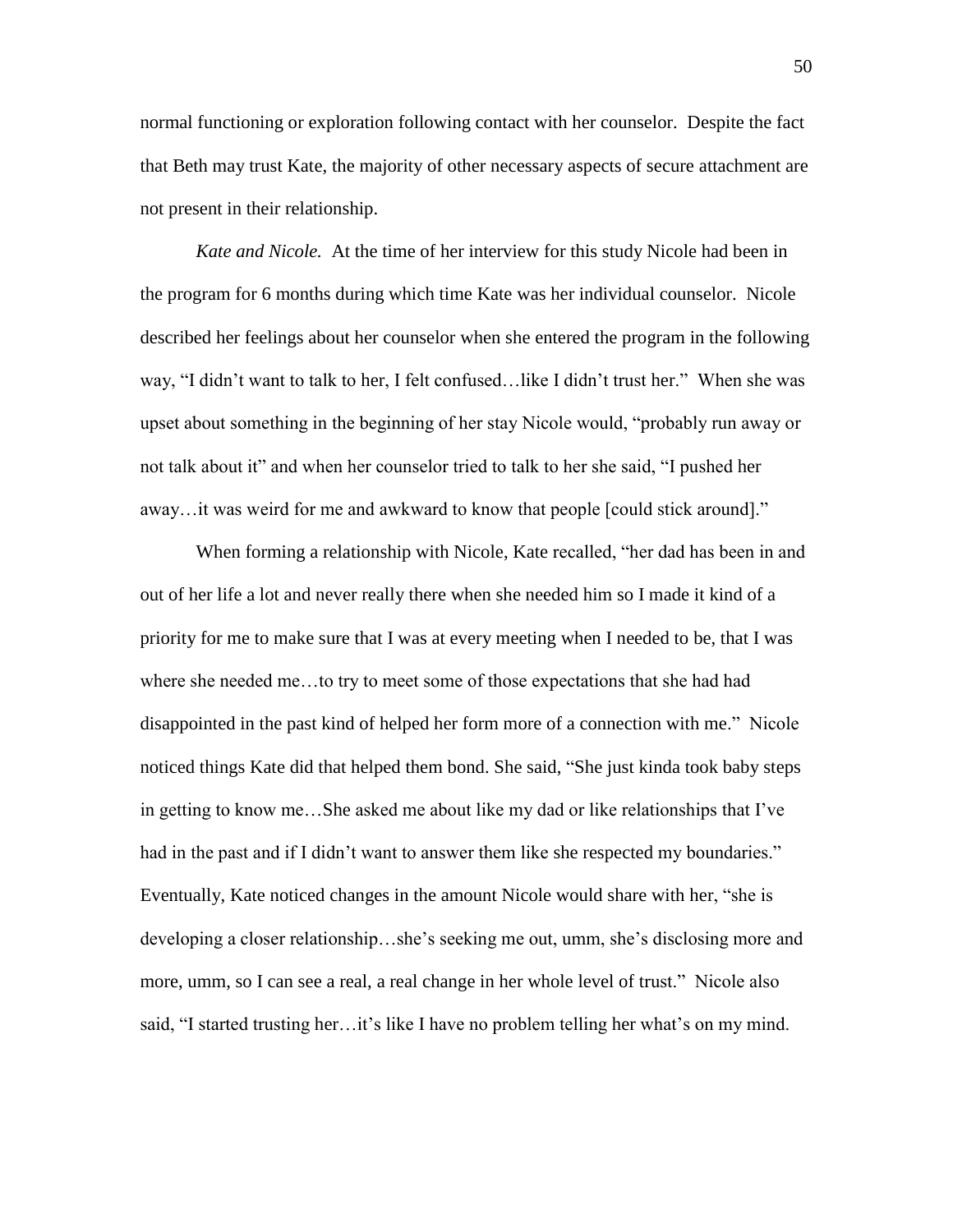It's like I can just go in there and tell her whatever I need to tell her and it will get off my chest."

Nicole also noticed changes in her more recent willingness to go to her counselor when she is upset, ""I just kinda thought about I need to work on myself and continue working on myself…I went to [my individual counselor] about it." Kate described her approach to working with Nicole when she was upset, stating that she would, "Talk with her in a way that kind of pushes her buttons a little bit to get her to open up in a way about what she's going through and how she's feeling about it and what are some of these struggles rather than just avoid it all." Nicole's ability to calm down when she was upset also changed near the time of the interview and Nicole described them in the following way, "Now I talk about it more and I just do what I can to help myself…Once she talks to me and like we figure out a resolution to my problem like it seems like every things gonna be ok."

Nicole's attachment relationship with her counselor at the time of this interview presents as secure. She reported a significant increase in the amount of trust she feels toward her counselor. Nicole and Kate both recognized an increase in Nicole's ability to communicate openly and express more of her feelings. Nicole also demonstrated proximity seeking behaviors to her counselor when she is distressed as well as an ability to return to normal functioning or exploration after contact with her counselor.

*Elizabeth and Adevia.* Adevia graduated from the program two months prior to her interview for this study. At the time of her graduation she had been working with her counselor for a total of eight months. She reflected on what she would share with Elizabeth when she first entered the program stating, "I talked about a few stuff and tried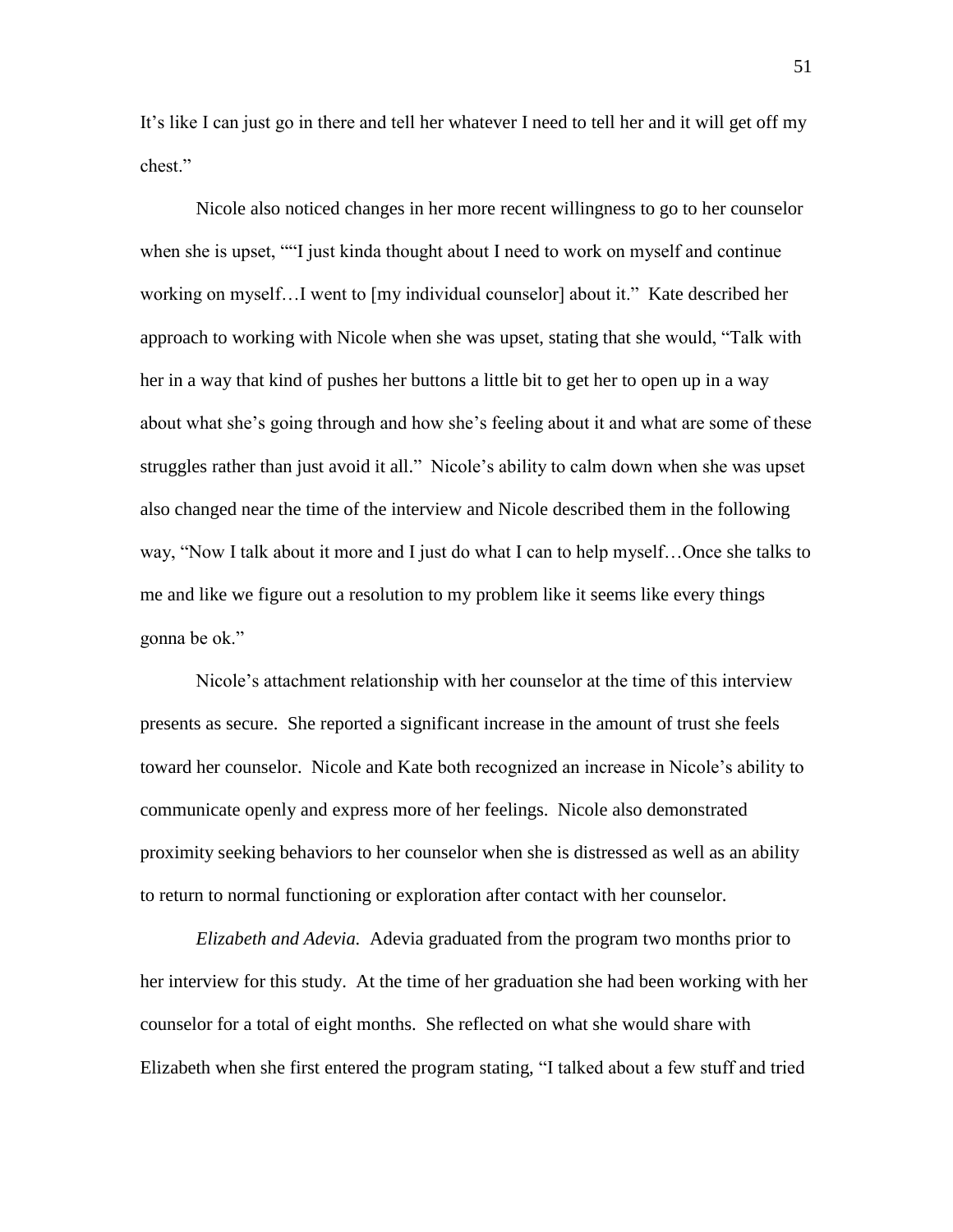not to say a lot in the first weeks." When asked about what she would do when she was upset Adevia said, "I don't think I showed what I felt in my first three weeks when I was here." When Elizabeth tried to talk to her about things that bothered her Adevia stated, "I didn't want to listen to her…I would have just give up easily, I'd just think it's not worth it"

Adevia noticed some of the things Elizabeth did to try to form a relationship with her, "she tried to talk about the things that had wronged me and like I don't know she just was herself." Elizabeth observed that Adevia was, "very easy going, willing to work, she wasn't confrontational, if something was bothering her she was able to come and say well I didn't like this. She was able to talk, talk about it, and if she wasn't able to do it in an initial session she was able to go and think about it and come back and share her thoughts."

When asked about the changes in her relationship with her counselor Adevia said, "we didn't have a relationship, it was just like like she was my helper while I was here and she was my individual counselor. So she was the main one I went to when I asked for help and it changed in a lot that it got better in the time I was here because I knew I could trust her more." Toward the end of her stay Adevia said she, "felt like Elizabeth was pushing me too much," but that she, "would just deal with it…at the end I knew what was expected from me in the outside with my parents and like everything. She showed me a lot like what I need to do, what I need to show."

Adevia's relationship with her counselor towards the end of her stay presents with few aspects of a secure attachment. Adevia recognized an increase in her trust for her counselor. She endorsed proximity seeking behaviors, but during times of less intensity.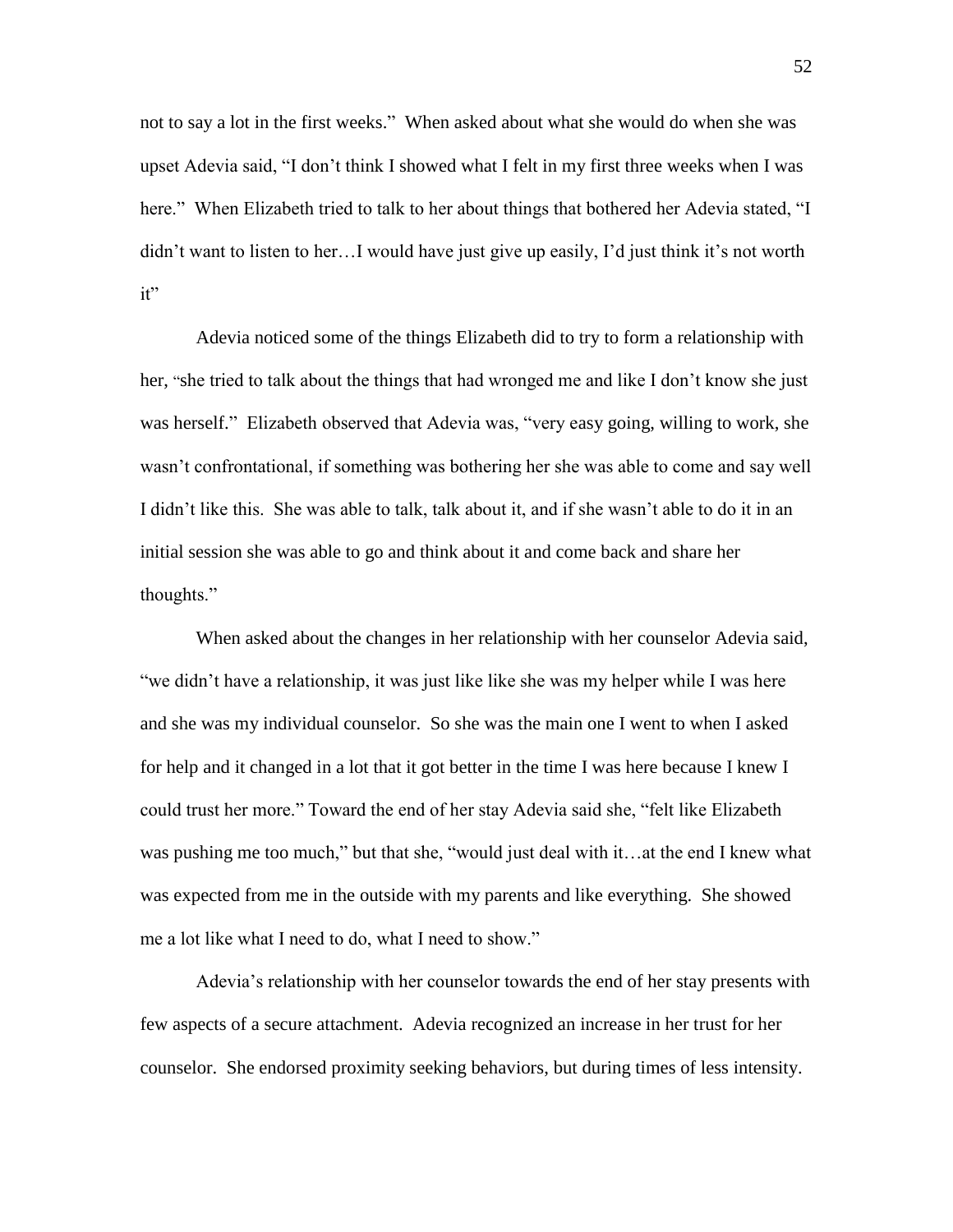Adevia also demonstrated limited ability to return to normal functioning or exploration as a result of contact with Elizabeth. The rules and structure Elizabeth provided her seem to give Adevia an idea of what she should do which she found helpful. This seems consistent with Elizabeth's counseling approach as a guide. However, Adevia seemed to have some difficulty communicating more vulnerable feelings or disagreements with Elizabeth, indicating limited safety felt in this context. Specifically, when intense difficulties arise, Adevia doesn't seek proximity, indicating that she doesn't think Elizabeth can provide her the support she needs to be soothed during those moments. While she was able to see Elizabeth as a guide, more open communication and more safety in times of distress would be expected in a more secure attachment relationship.

*Elizabeth and Terra.* Terra graduated from the program two and a half months prior to her interview for this study. She was a resident of the program for seven months during which Elizabeth was her counselor. In thinking about her feelings toward her counselor when she first entered the program, Terra stated, "I was nervous about it and I really didn't want to say any of my actions or thoughts." When Terra was upset at the beginning of her stay she said she would, "cry a lot and I'd get very angry…I didn't talk to people. I didn't want to tell anything so I just talked to myself and stuffed it all in and then when I got to the point I couldn't handle it anymore I'd tell the counselor." When her counselor talked to her during those times she said, "I was upset. I didn't...I didn't like it. I thought it was dumb. I didn't want her to ask any questions. I wanted to just let it go and not remember it."

Terra remembered ways in which Elizabeth tried to form a relationship with her by, "talking like about why like I don't know about my problems, just to handle my

53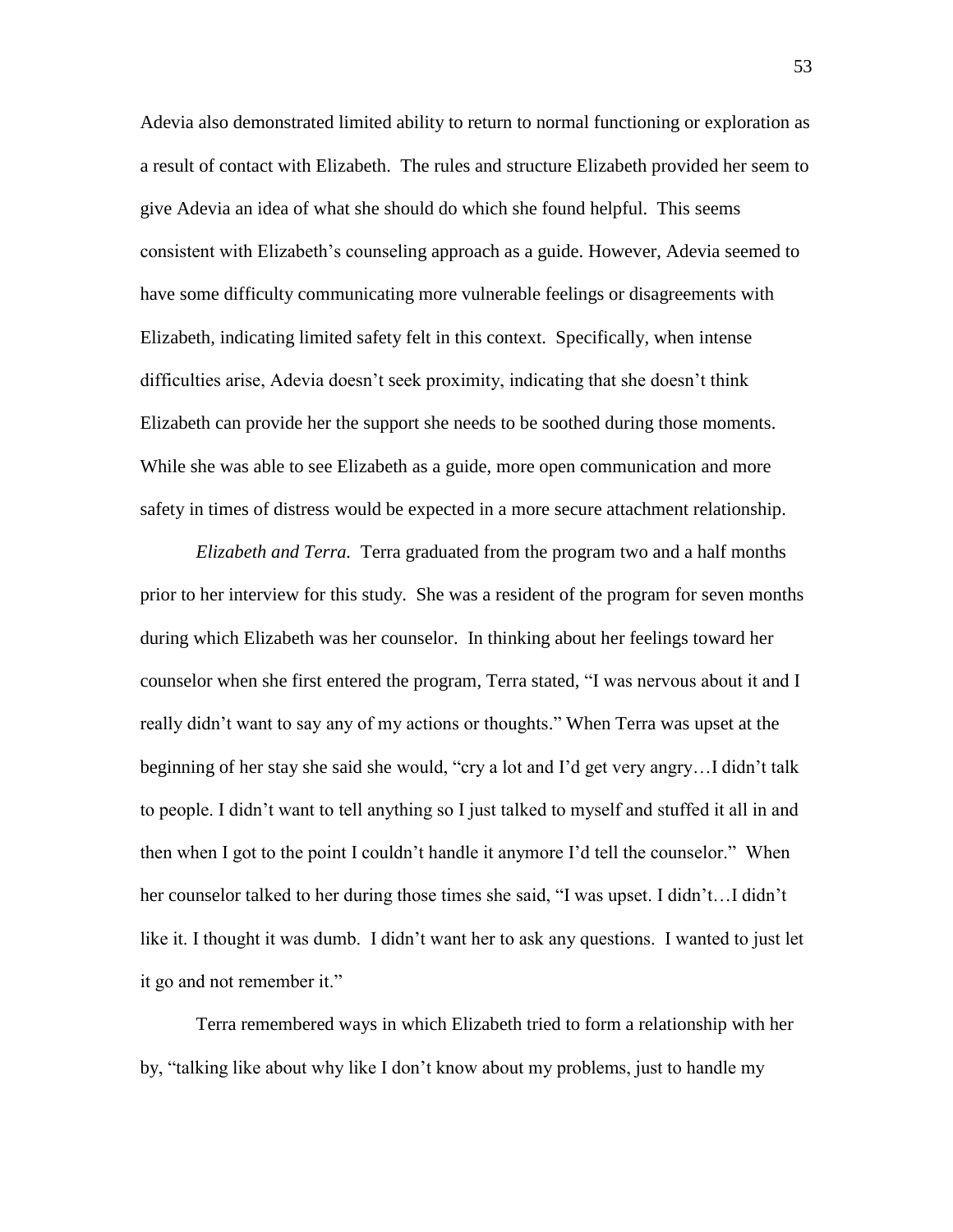problems and umm, being nice and talking about her life and that it wasn't so easy and stuff like that wasn't so easy." In forming her relationship with Terra, Elizabeth remembers, "I let her know specifically we would be focusing on the reasons she joined a gang." Elizabeth noticed some initial changes in their relationship, "Terra was very easy to share with me and then she backed away as I also had to be a, someone who had to consequence her and be a disciplinarian…at times she did find it difficult to share with me and so I think encouraged her to kind of talk to the other counselors…I think that did help her come full circle and she was able to start coming back to talk to me."

When thinking about changes in her relationship as she continued in the program, Terra said that most of them came with changes in her attitude. She stated, "I wanted to change myself so I listened to her." She noted that when she was upset earlier in her stay she would, "probably have cried and went in my room and threw a fit," but towards the end of her stay she "talked to one of my peers and then I told the counselor I need to talk to her afterwards about the whole incident." After speaking with her counselor Terra said, "I thought about everything more...she like helped me think like oh I shouldn't have done that…so I was a little more careful about what I did." She said her relationship with Elizabeth was different from her relationship with other adults because, "she knew more about like handling problems like the ones in the probation house and with regular adults they really don't want to see my side of the story but they didn't really want to listen to what I have to say and they judge me like by the way [I] look and she didn't."

Terra's relationship with Elizabeth appears to have few indicators of secure attachment. She demonstrates a willingness to share more with Elizabeth and trust that Elizabeth will understand what she is experiencing. However, she doesn't appear to use

54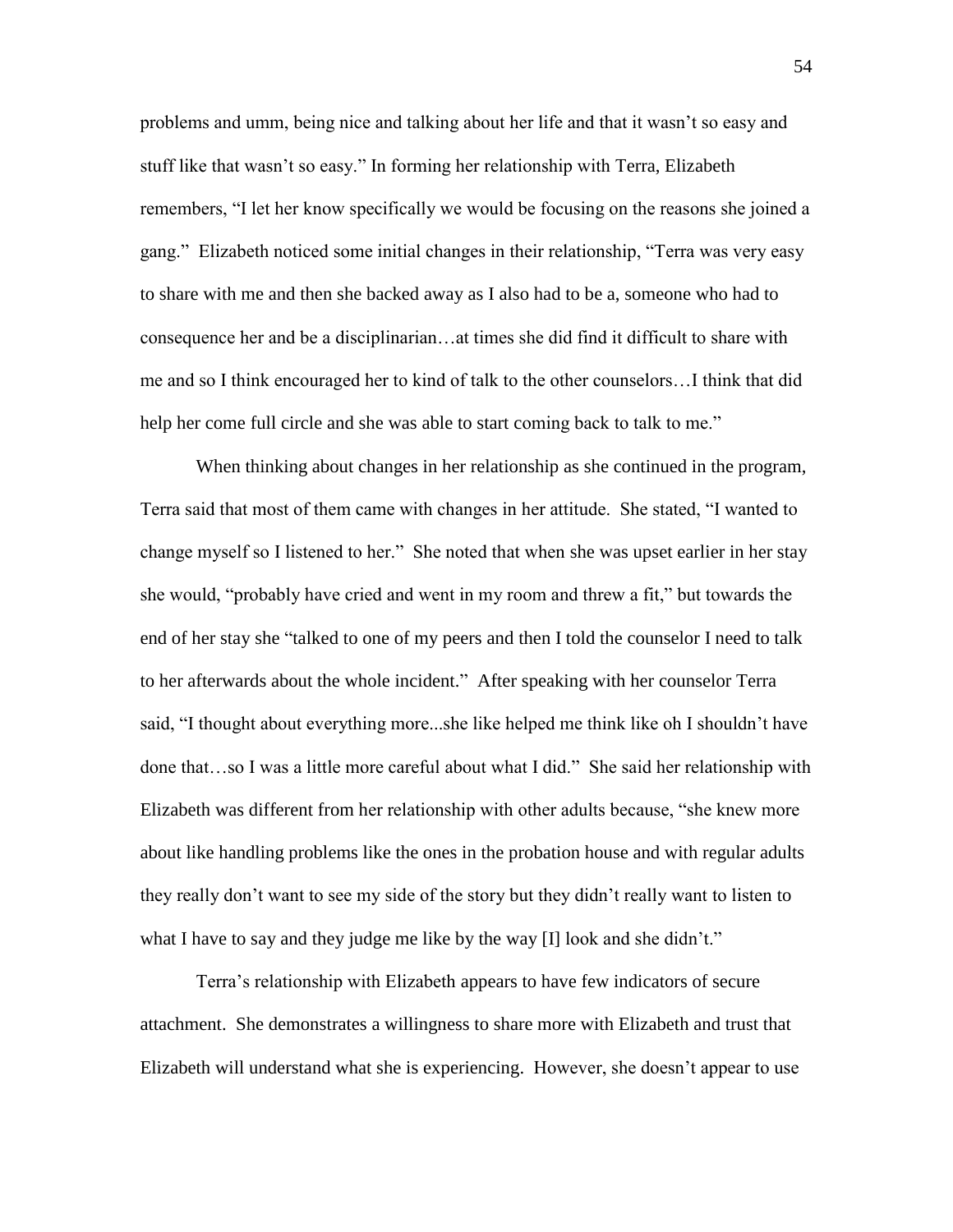her as a secure base in times of need. In one situation, she described seeking her counselor, but only after first seeking and being comforted by a peer. Terra seems to admire Elizabeth and see her as an expert and skilled helper, but not as a secure base.

*Elizabeth and Maggie.* At the time of the interview for this study Maggie had been in the program for eight months, during which time Elizabeth was her counselor. At the beginning of her stay Maggie remembered feeling, "I didn't really trust my individual counselor…I just didn't tell her anything and I didn't want to trust anything she told me." When she was upset Maggie said she, "would kirk out on everybody and get an attitude and just shut down." When her counselor would talk to her she, "Would just blow it off and be like ok whatever you don't know what you're talking about and then walk away and keep doing what I was doing before"

Maggie noticed her counselor trying to form a relationship with her, "By telling me things about her and like me being able to like just open up to her…[telling me] I'm not the only one whose gone through things and that I need to trust her on things." She said her relationship with Elizabeth started to change because she started, "talking to her more." Elizabeth remembers telling Maggie, "you need to learn to talk to me, regardless, you have to tell me what it is that you want," and noticed a change, "she is starting to trust that she can come and tell me about things." Despite this change Elizabeth says, "I don't think that we have bonded but she has a real strong personality and sometimes that is what causes a tug-of-war between the two of us." However, when assessing their relationship Maggie says, "we have a better relationship, umm, I can talk to her about a lot of things, umm, I can kinda say, it hurts to say it but I can open up to her more than I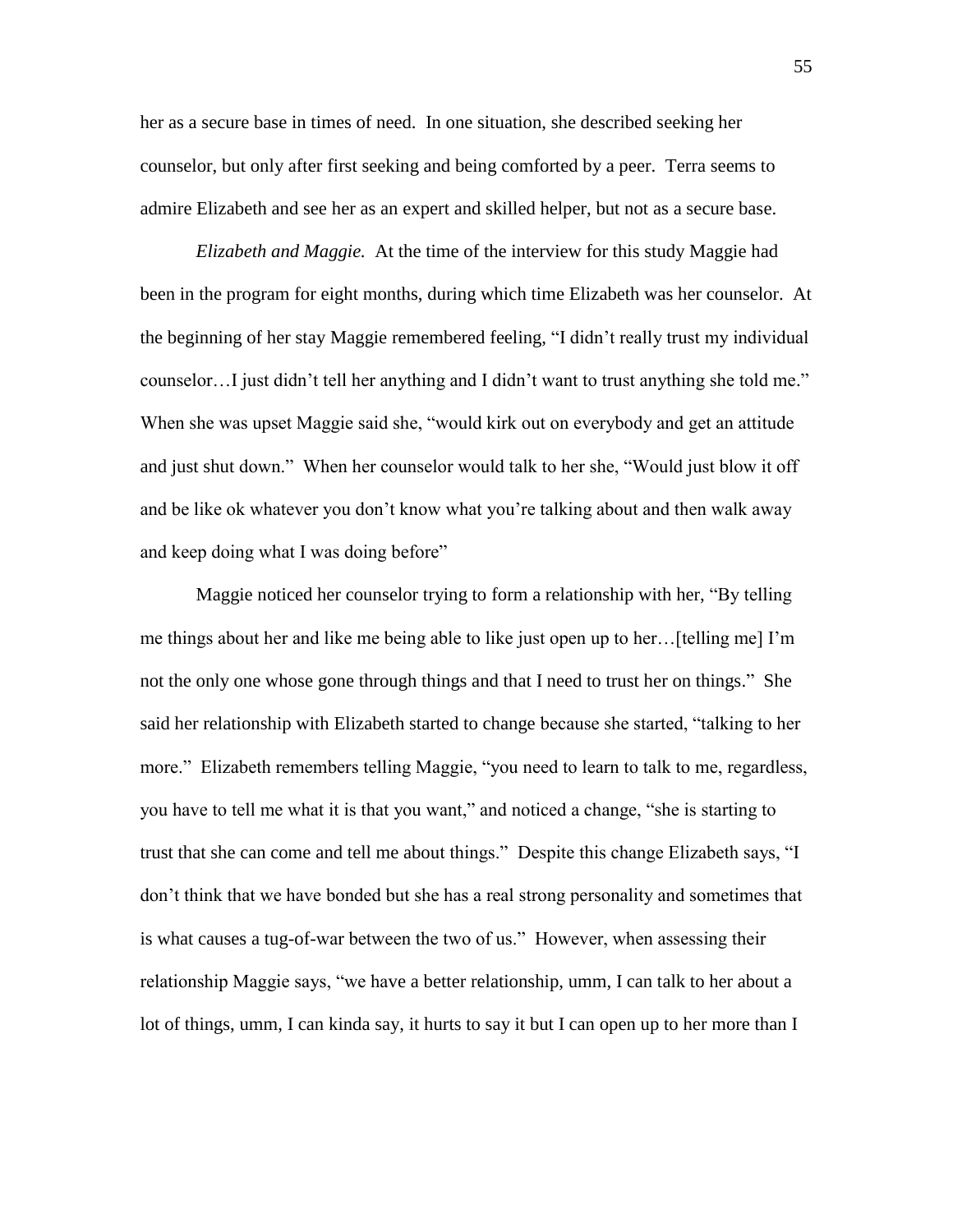can open up to my mom, but I think it's easier because she can like get me through it and than help me talk to my parents about it."

Though there are some changes in their relationship, when Maggie was upset she said she did not go to her counselor but did demonstrate some behavior changes based on things she learned from her counselor, "I would just stay away from everybody so I wouldn't get an attitude…or read or actually I wrote down some of my feelings." To keep herself calmed down Maggie said, "I try not to get in an argument with my peers as much and…I…do what I'm told and without talking back and I just follow the rules." This strategy seemed to help Maggie contain her distress.

Eight months into her stay Maggie demonstrated only some aspects of a secure attachment to her counselor. She acknowledged that her trust in her counselor has increased so significantly that she trusts her more than she trusts her mother. This trust has also contributed to Maggie sharing more openly with Elizabeth then she does with her mother. Despite these internal changes in Maggie, Elizabeth states that she does not think that the two of them have bonded. At this point in their relationship Maggie still does not seek proximity to Elizabeth when she is upset, but does use some of the coping skills Elizabeth suggested to her. Maggie has also demonstrated a decrease in her externalizing behaviors that would have gotten her into trouble in the past. The structure and rules provided by the program seem to help Maggie contain and control her behavior, but she seems hesitant to directly access Elizabeth in times of need.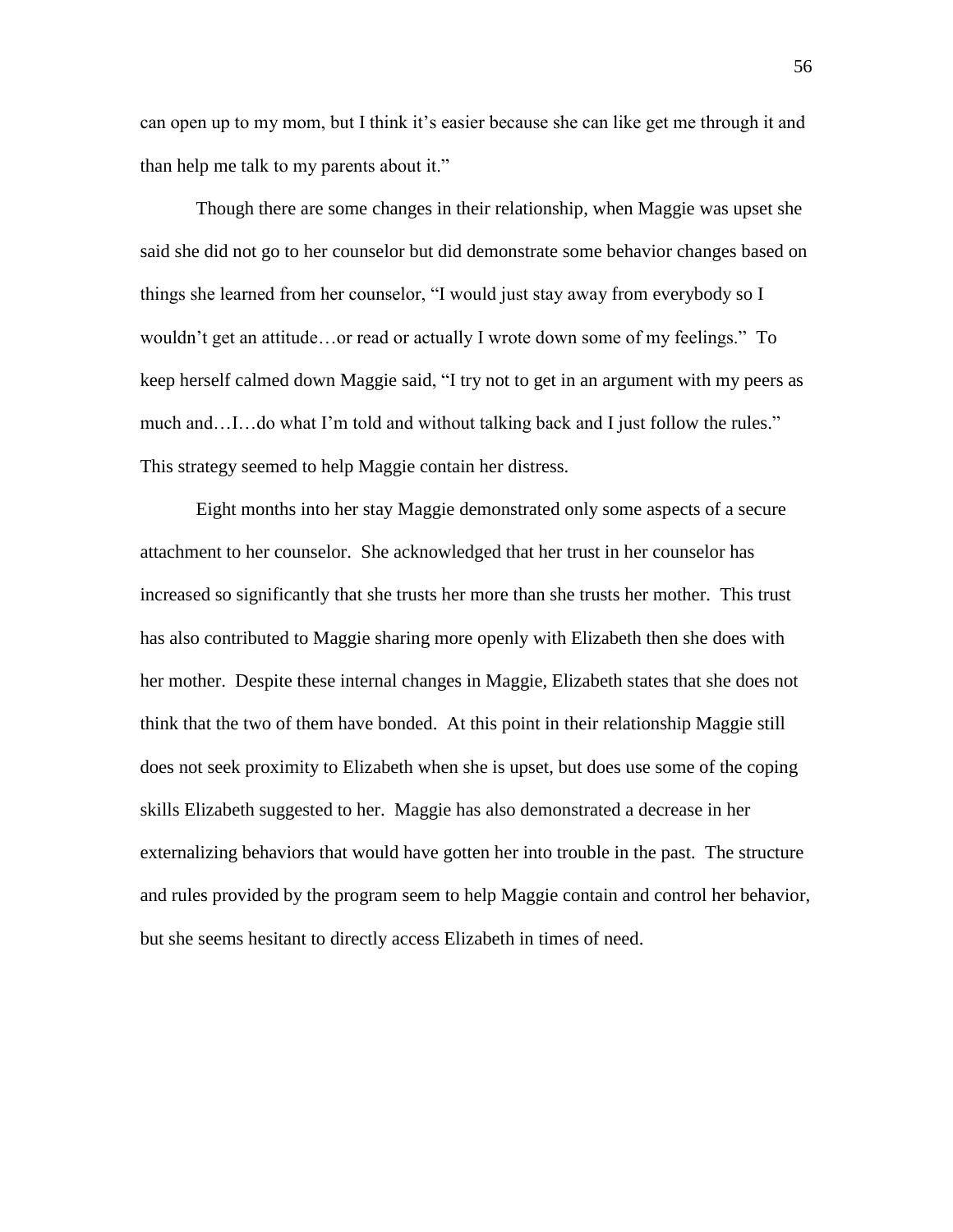#### Chapter 5: Discussion

The purpose of this study was to examine the resident-counselor relationship in a residential treatment setting with a focus on attachment behaviors. Results will be summarized and compared to previous research. Aspects of the dyadic relationships and their resulting impact on the residents' thought and behaviors will be identified and explored in light of previous research. Potential ways to account for the impact of the relationships will be presented along with the implications of these finding on therapeutic relationships in a residential setting.

### *Summary of Findings and Comparison to Previous Research*

*Attachment Measures.* The results for the relationship questionnaire and the script-based measure of attachment were comparable. This can be somewhat expected based on research correlating the scores from these two measures with the results of the AAI (Griffin & Bartholomew, 1994; H. Waters & Waters, 2006). The scores from both measures were in agreement regarding secure/insecure classification for two counselors and one counselor scored insecure on the secure base script measure and rated herself as equally secure and insecure on the RQ.

The results from the IPPA were less clearly in line with what the literature describes as the expected results. Since the IPPA has proven a reliable measure this may be attributable to the fact that this measure has not specifically been normed for a residential populations. In some cases residents had high scores for attachment to their mother or father but reports from their qualitative interviews indicated a lack of nurturing from their parents that would foster a secure attachment (Ainsworth et al., 1978; Warr, 2007). There were also cases in which the residents had a high overall score for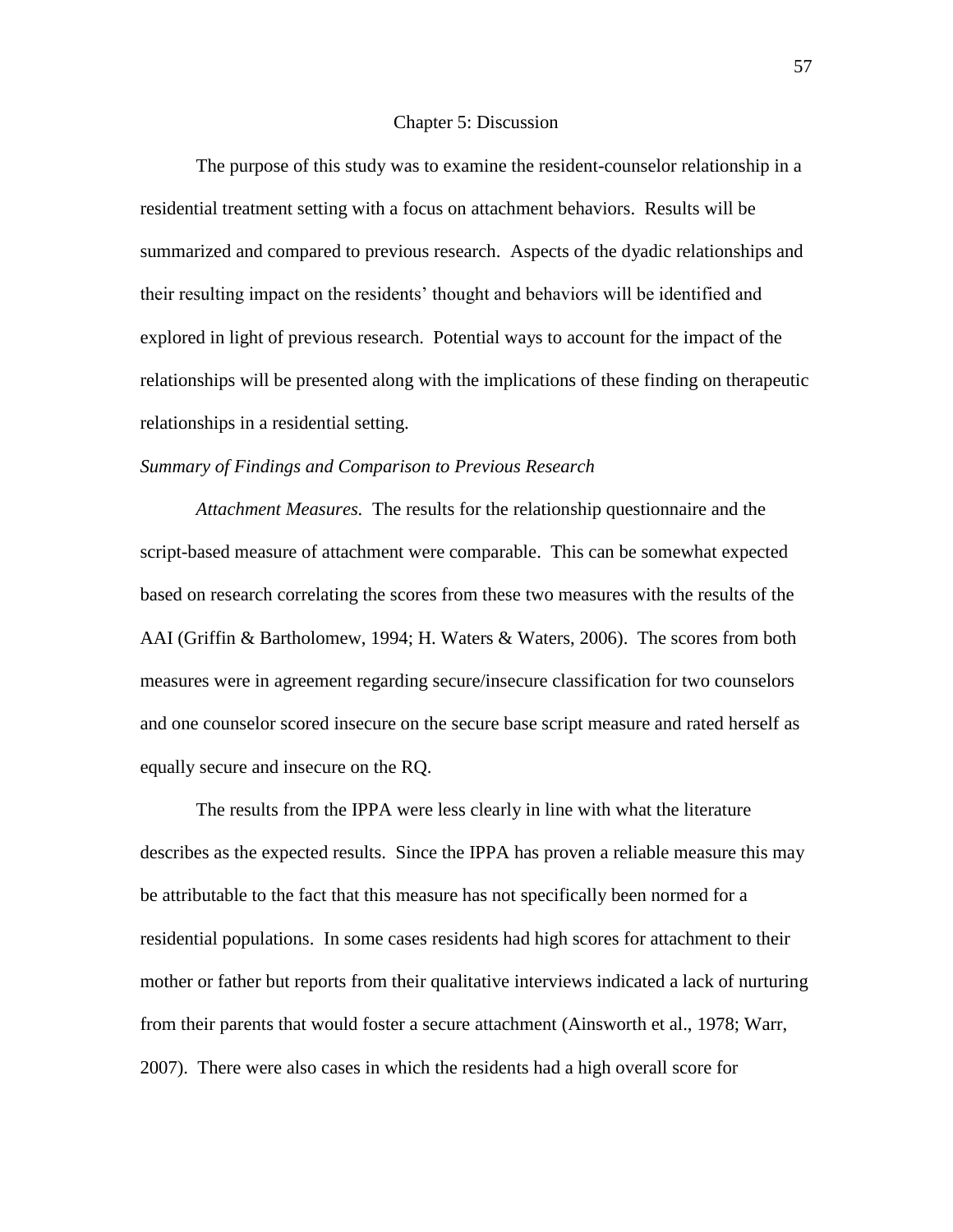attachment to their counselor but the feelings and behaviors they reported in their qualitative interview did not correlate with the behaviors expected in a secure attachment relationship with a caregiver (Gormley, 2008; Ivan & Bereczkei, 2006). In situations where attachment scores for counselors conflicted with described behaviors the residents' attachment scores for both of their parents was significantly lower than their score for their counselor.

One way to account for these discrepancies is to consider research describing the tendency of children to "forget" the painful or negative qualities of their caregivers in order to maintain an attachment and form a positive opinion of them (J. Bowlby, 1979b). In his paper, Bowlby (1979b) describes several situations in which a child may unconsciously shut out negative aspects of a parent's behavior because of emotional demands made on them and only describe their parent in a positive light. Research on self-report measures of attachment like the IPPA also indicate that in the case of an avoidant attachment style there can be a tendency to idealize the caregiver on self-report measures while behaviorally presenting as insecurely attached (Main et al., 1985; Shaver, Mikulincer, Rholes, & Simpson, 2004). Therefore, this study is limited by the use of the IPPA measure of residents' attachment.

*Attachment behaviors.* The behaviors of the residents upon admission correspond with behaviors indicative of an insecure internal working model (Black & McCartney, 1997; Ivan & Bereczkei, 2006). All of the residents mentioned mistrust as one of their primary feelings towards their counselors at the beginning of their stay and had trouble accessing their resources and recovering when distressed. Additionally, the majority of the residents did not wish to share openly with their counselors and did not seek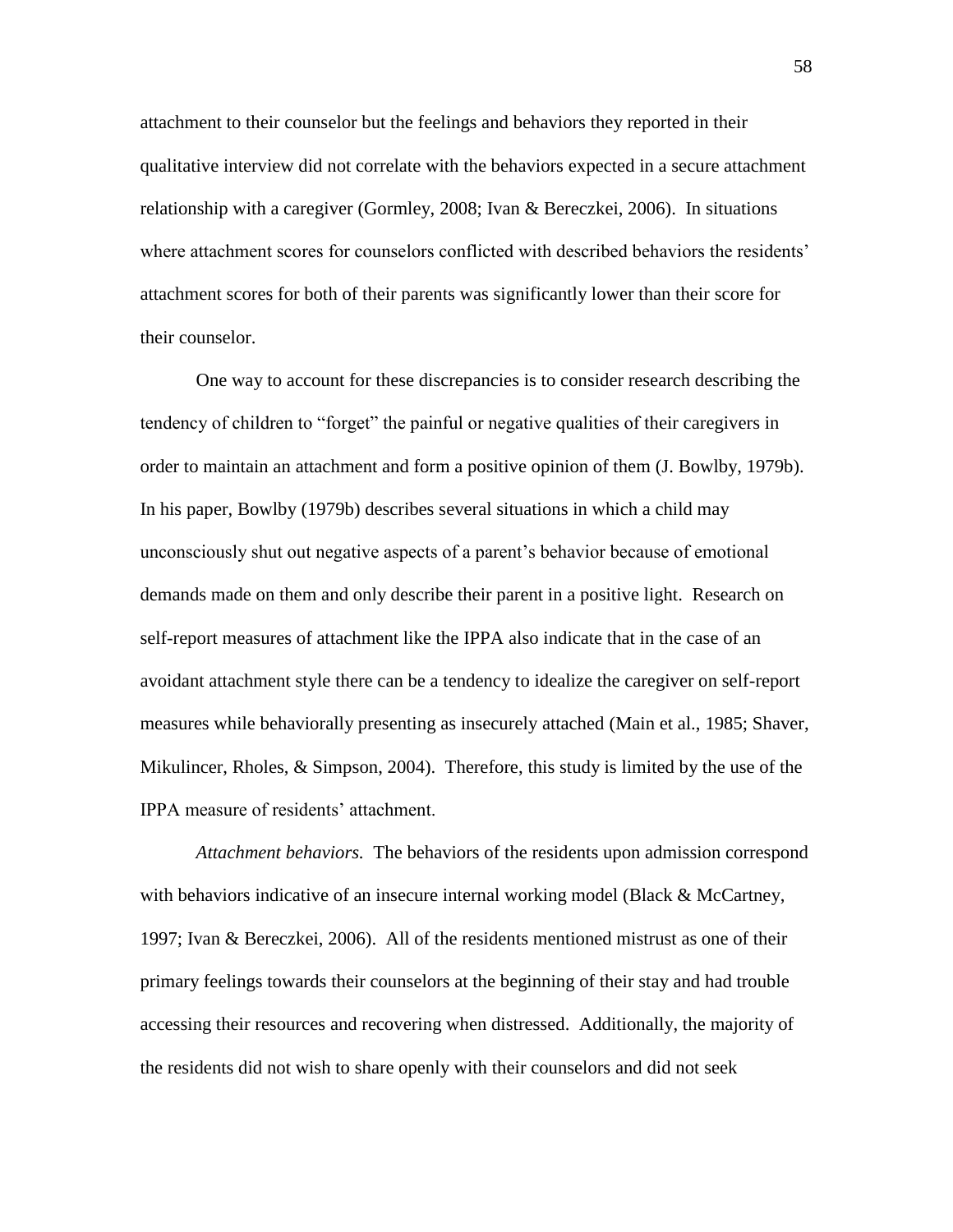proximity to them in times of need. Previous research indicates that when adolescents have a secure attachment to their caregiver they are more likely to use that relationship to discuss and process sensitive and difficulty issues (Cassidy, 1994; Howes, 1999). As their time at the residential facility continued and their bond with their counselors developed, the residents, for the most part, began sharing more with their counselors about the things they were going through.

The thoughts and behaviors of many of the residents corresponded with the thoughts and behaviors of an adolescent that is attached to their caregiver (Black  $\&$ McCartney, 1997). At the time of the interviews for this study residents and counselors noticed several changes in their interactions. All of the residents now stated they trust their counselors and all but one stated that they share more information with their counselors. About a third of the residents identified seeking proximity to their counselor as one way they cope with distress and returning to normal functioning or exploration following more recent contact with their counselor. However, many of the residents who were paired with an insecurely attached counselor did not experience these changes. While they developed more trust in their counselor, they infrequently sought them in times of need and, when they did, they often were not able to return to normal functioning.

For the most part residents described changes in their use of externalizing behaviors. The residents were admitted to the program based on negative behaviors they had engaged in such as truancy, drug use, fighting, and running away from home. This is consistent with research on the correlation between negative externalizing behaviors and insecure attachment in adolescence (Ivan & Bereczkei, 2006; Keiley, 2002). Further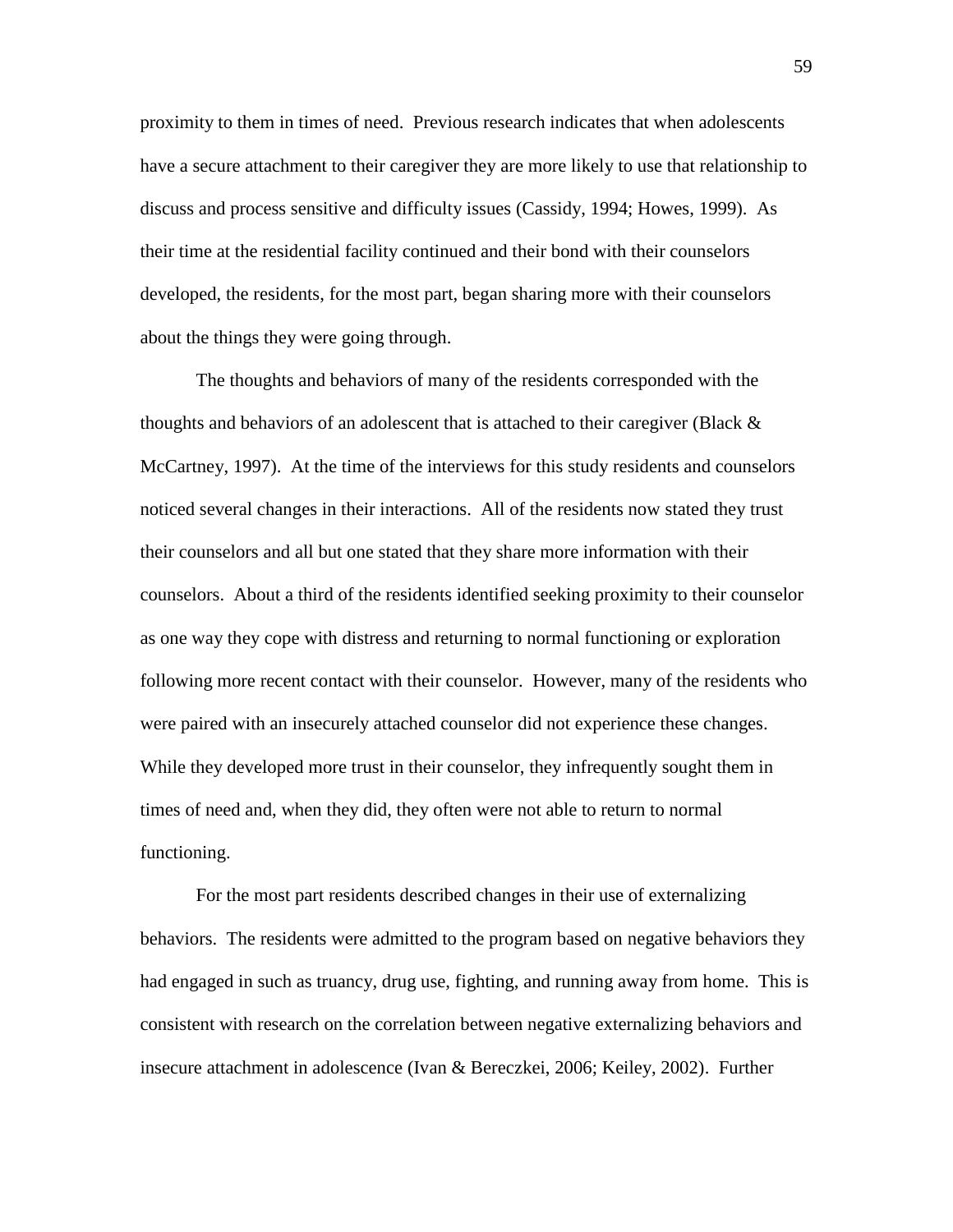evidence of the use of externalizing behaviors can be found in the way several of the residents described coping with distress when the first entered the program. Some residents described angry outbursts while several others said they would either "runaway" or "stuff" their feelings and "not talk about it." As they progressed through the program and began to bond and eventually attach to their counselors several internal and external changes were described by the residents and their counselors. These changes included significant improvements in their ability to problem solve, decreased reported psychological distress related to their problems, and decreased use of externalizing behaviors to cope with stress. They are consistent with research on the behaviors of adolescents that are securely attached to a caregiver (Black & McCartney, 1997; Southwick et al., 2006).

*Counselor-resident relationships.* Though many changes occurred in the relationships between the residents and their counselors, there is still the question of whether or not true attachment relationships were created. This particular treatment setting presents a unique set of circumstances in which counselors may fit the requirements necessary to be established as an additional attachment figure. More specifically, the counselors have frequent and regular contact with the residents, they help provide physical and emotional care, and most likely have an emotional investment in the care of the resident (Howes, 1999). This last criteria, that there must be an emotional investment in the care of the resident, may contribute to differences seen this study between cases where the counselor has a secure attachment style and in cases where the counselor has an insecure attachment style. Though it is beyond the scope of this study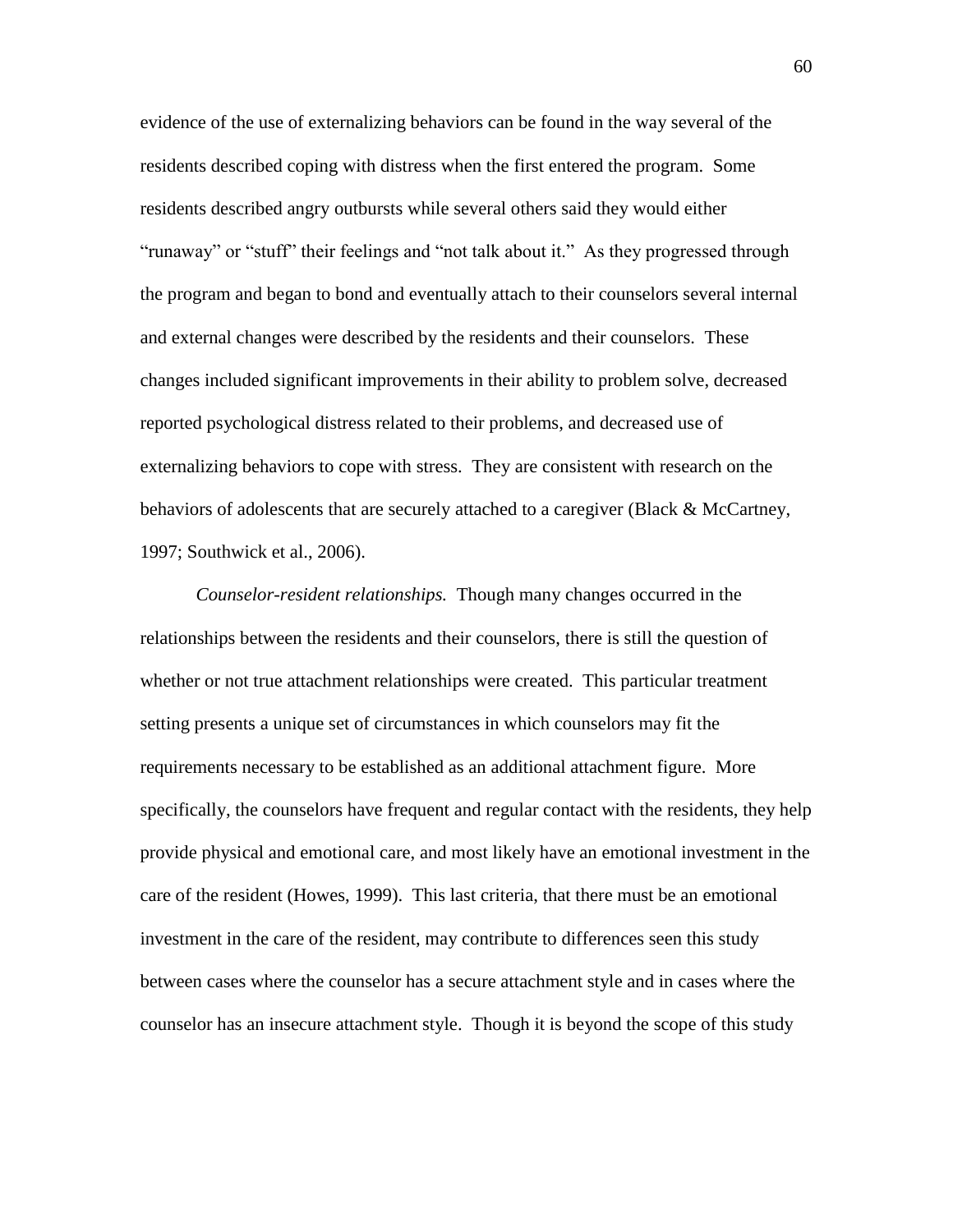to make final conclusions on this topic, current results can be explored for evidence of attachment relationships.

Important differences exist between cases where a resident may have a special bond with a particular counselor and cases in which there is an actual attachment relationship. In the case of Amy, the counselor who was securely attached, her cases all began exhibiting behaviors consistent with those found in a secure attachment to a caregiver (Black & McCartney, 1997). Additionally, all of her cases had high overall ratings of attachment to Amy on the IPPA, typically higher than their attachment to their parents. There also seems to be an affect on the internal working models of each of her cases as evidenced by their openness to outside interventions and relationships beyond their relationship with Amy, a decrease in externalizing behaviors, and a decrease in psychological distress during difficult situations. These results are consistent with research suggesting that in an institutional setting adolescents can begin to exhibit more secure attachment behaviors when paired with counselors that have a secure attachment style provided the relationship lasts longer than three months (Zegers et al., 2008). In the cases of the secure counselor for this study, relationships with the residents lasted at least four months and the behaviors seem to meet criteria associated with use of the counselor as a secure base in an attachment relationship (Schuengel & van Ijzendoorn, 2001).

In the current study, results for the counselors with insecure attachment styles make it difficult to determine whether an insecure attachment relationship is present of if no true attachment relationship exists. For the most part in this study, when residents were paired with a counselor with an insecure attachment style, the behaviors of the residents toward their counselor were consistent with the behaviors of an adolescent with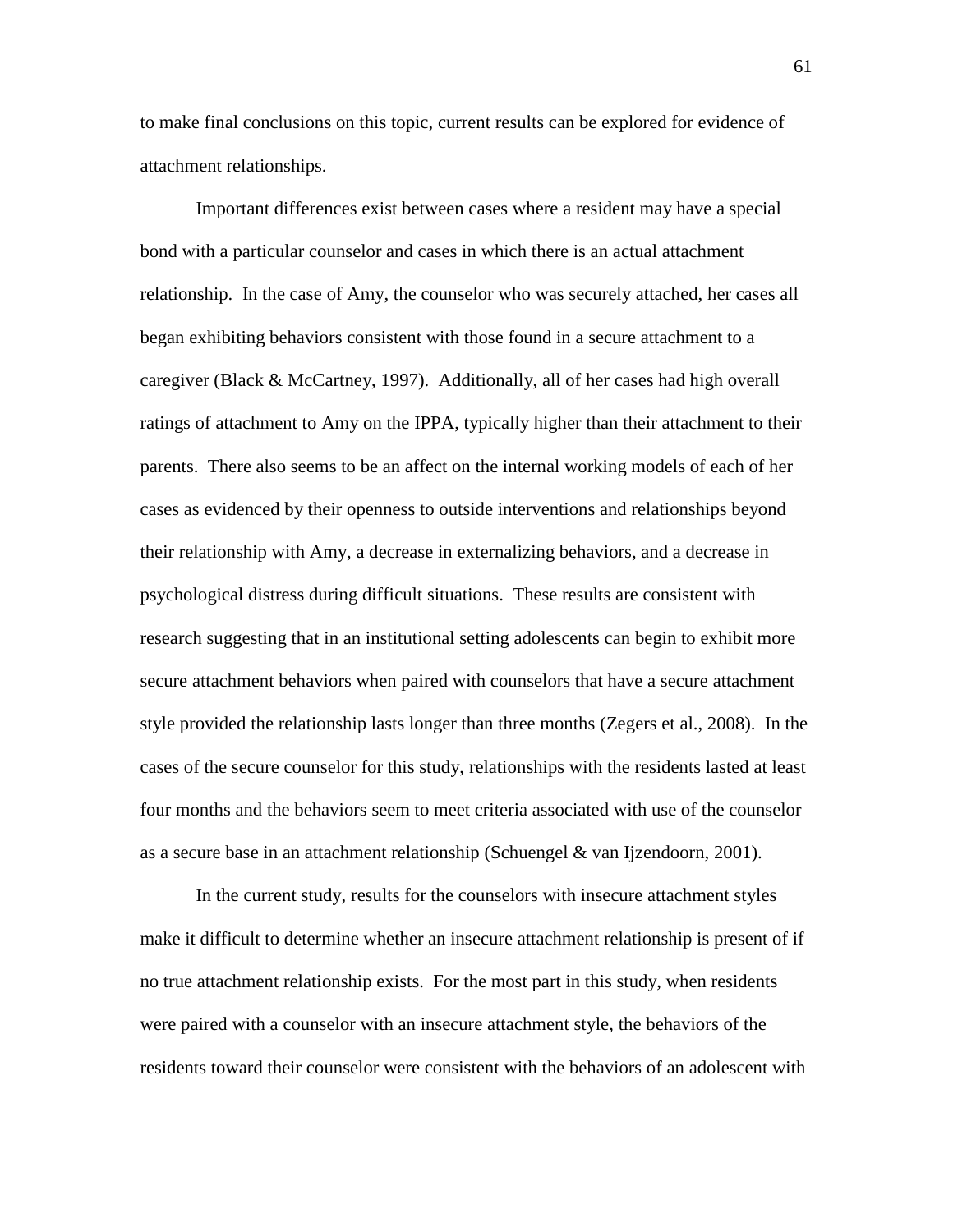an insecure attachment style toward a caregiver. Despite the fact that the overall attachment scores on the IPPA were high for all of the counselors, descriptions of the usefulness of the relationships vary greatly between secure counselors and insecure counselors. Adevia went as far as to say, "we didn't have a relationship," when describing her counselor and went on to talk about her more as a skilled helper as she progressed through the program than as a caregiver. Without more conclusive information about the resident's attachment prior to admission it is impossible to say whether preexisting, insecure internal working models contributed to this behavior or if insecure internal working models were perpetuated insecure attachment relationships with residents.

*Potential reasons for changes in attachment behaviors.* The nature of the role of an individual counselor at this residential facility makes it a potentially valuable resource for getting attachment needs met. They are tasked with working intensively with their assigned cases over the course of several months toward attaining agreed upon treatment goals. There are defined roles for each member of the counselor-resident dyad in attaining treatment goals and the structure provided by the program can provide for the right balance of flexibility and accountability for the development of a secure attachment (J. Bowlby, 1973; Koback & Duemmler, 1994). The work of the counselor-resident dyad includes multiple interpersonal interactions throughout the week and consistent behavior management as well as help processing past and present issues. All of the counselors interviewed for this study described themselves as helping "guide" their assigned residents and being a "safe person for them to talk to." According to research, this investment and interest in the progress and needs of the residents themselves is a factor in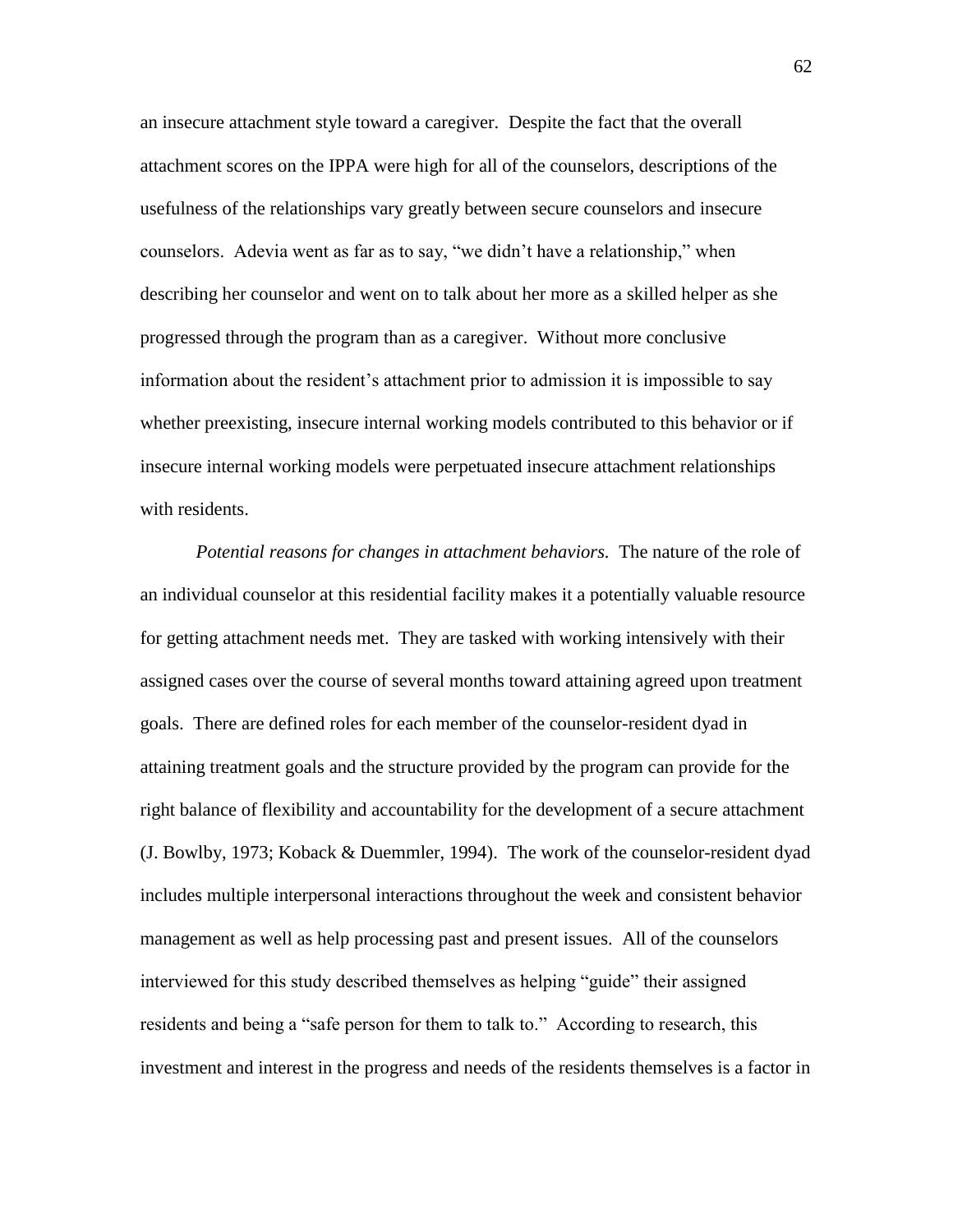predicting the ability of the residents to securely bond with them and eventually attain success (Gormley, 2008; Kasarabada et al., 2002). Unfortunately, not all counselors were able to fully serve as a secure base for their residents.

Predictability plays a major role in the ability to develop trust and security in attachment relationships (Howes, 1999). In describing their approach to counseling each of the counselors named ways in which predictability is created in the relationship. Elizabeth shared that she overtly identifies ways the therapeutic relationship will work in her first session with residents and makes efforts to ensure that these expectations remain consistent. Amy also described her efforts to remain a consistent "solid object" for residents so that they can know what to expect out of the relationship.

Even if counselors had trouble creating continuity on their own some predictability is created through the structure of the program. Counselors work an expected set of shifts resulting an understanding about when counselors will be present at work and available. There is also an expectation for the number of times counselors and their assigned residents will meet each week and the level of involvement the counselors will have in treatment planning. Even decisions that require personal reflection and judgment are influenced in some ways by the structure of the program. In addition to their own counseling style all of the counselors interviewed identified ways in which this structure creates consistency and predictability in the relationship. This included collecting recommendations from fellow staff members in order to remain as unbiased as possible when making treatment decisions as well as referencing the treatment handbook created by the residential program to maintain a clear system of consequences and rewards.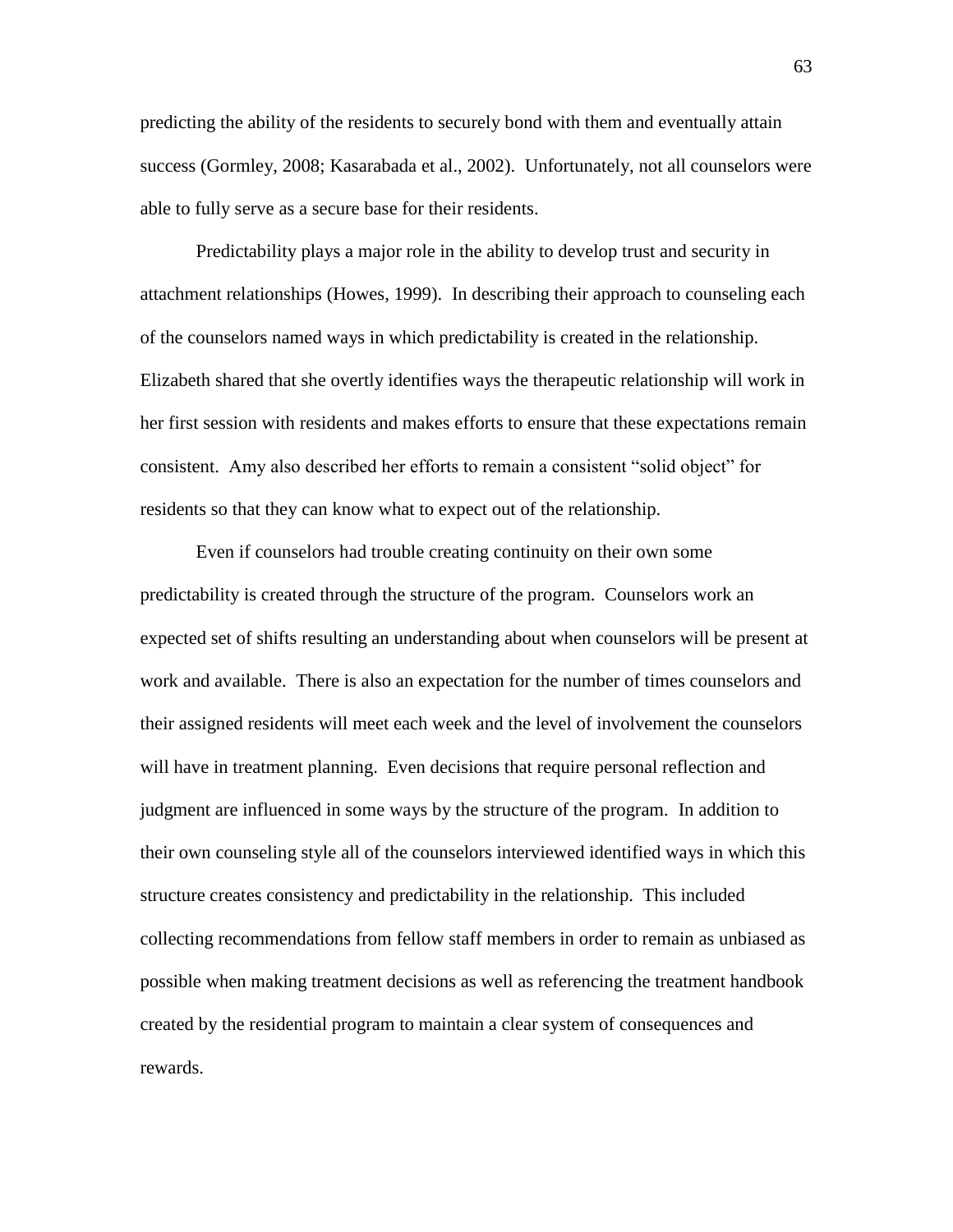Another important aspect of attachment is communication. This is another part of the counseling relationship that is conducive to the use of the counselor as a secure base. Counselors are bound by the rules of confidentiality, a clear guideline that can help with establishing trust and boundaries for the relationship. The interviewed counselors identified the residents' ability to communicate with them as important indicators of the usefulness of the relationship and expressed concern when communication was lacking. Their concerns are in line with research suggesting a link between the ability of adolescents to communicate and the security of their attachment (Cassidy, 1994; Howes, 1999). Many of the residents said that as time went on they learned that they could trust their counselors with the things they shared and that they would not judge them for their thoughts or behaviors. They also described their counselors as reliable resources for help with their problems. Research has demonstrated the necessity of validation and a nonjudgemental environment as part of the counseling relationship as well as the effectiveness of the counselor's position as reliable and expert for ensuring more positive outcomes (Kasarabada et al., 2002).

Finally, the counselors interviewed for this study referred to their flexibility in their approach to meeting their assigned resident's needs. Bowlby (1973) writes that flexibility is necessary in working with an adolescent towards a goal. Both Elizabeth and Amy noted that when residents had trouble bonding with them they encouraged them to seek out other counselors that they may connect with more rather than forcing them to work only within the confines of their counseling relationship. They each noted that the freedom they gave the residents in these cases resulted in them eventually coming back to their individual counselor when they were ready to continue working. They also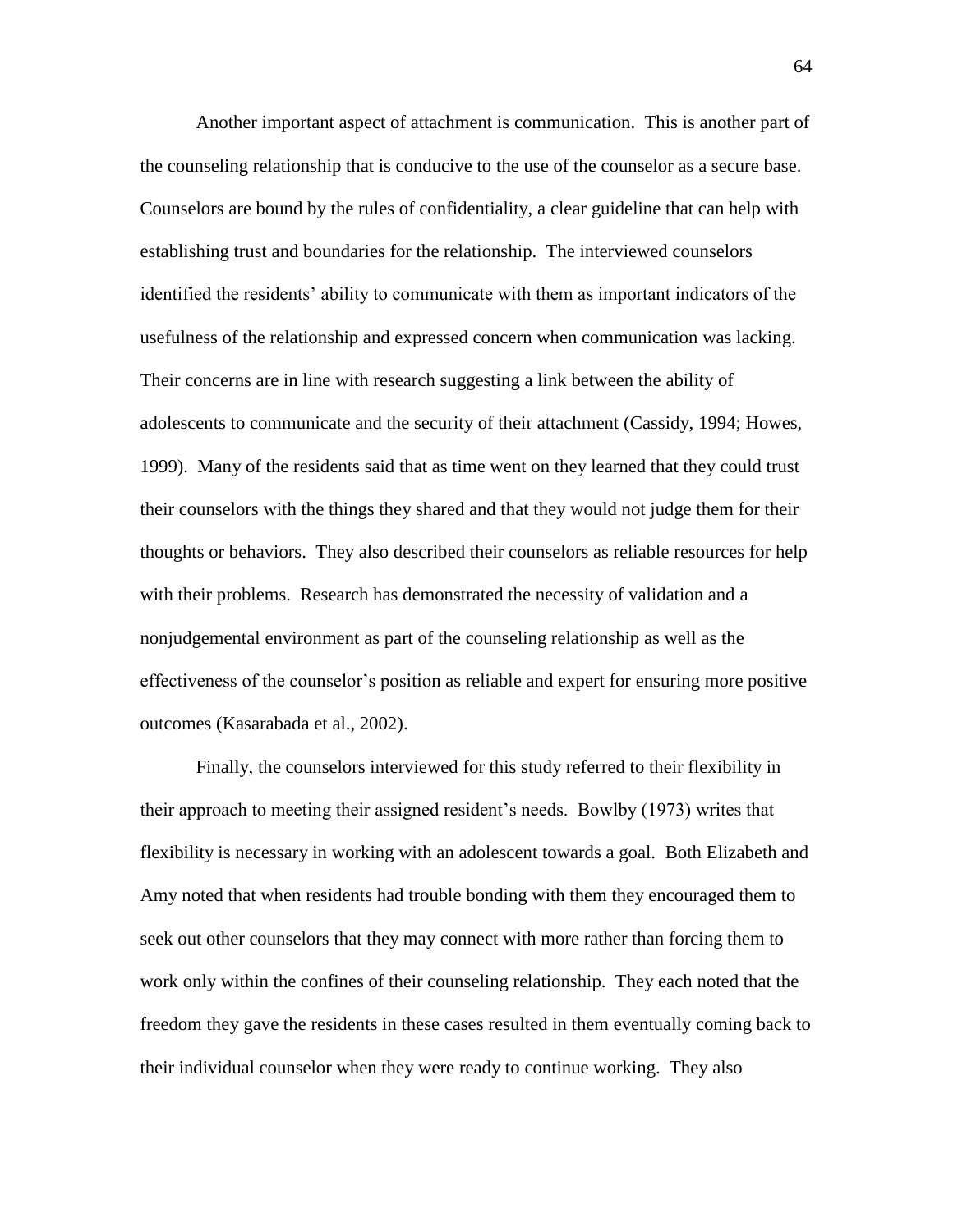emphasized the value they saw in collaborating with the residents and entrusting them with the ability to manage the direction of their treatment, additional behaviors that research suggest are found in secure relationships with a caregiver (J. Bowlby, 1973; Koback & Duemmler, 1994)

*Insecure attachment behaviors.* Dozier (1993) posits that when clinical case managers and their clients have different insecure attachment styles this may help initiate change in patterns of relationships for the client while having the same insecure attachment style may lead to perpetuation of existing patterns. Previous sections have already detailed how the security and structure provided by the program and counselors can contribute to more secure attachment behaviors. This section will examine the possible interactions between the case manager's attachment style and the resident's attachment style as a way to account for insecure attachment behaviors at the time of the interview.

The changes made by Beth, Adevia, Terra, and Maggie were the least consistent with the development of a secure attachment to their counselor. All of these residents had case managers who scored as insecurely attached in the script-based measure of attachment and rated themselves as having a dismissing attachment style; however, one of these counselors was able to successfully foster secure attachment behaviors in another case interviewed for this study. Research suggests that insecurely attached case managers may have a tendency to repress more intimate interpersonal connections and lack the flexibility in their approach that case managers with a more secure attachment style (Dozier, 1993). Something specific to Beth, Adevia, Terra, and Maggie may have made them especially vulnerable to their counselors' insecure attachment style in contrast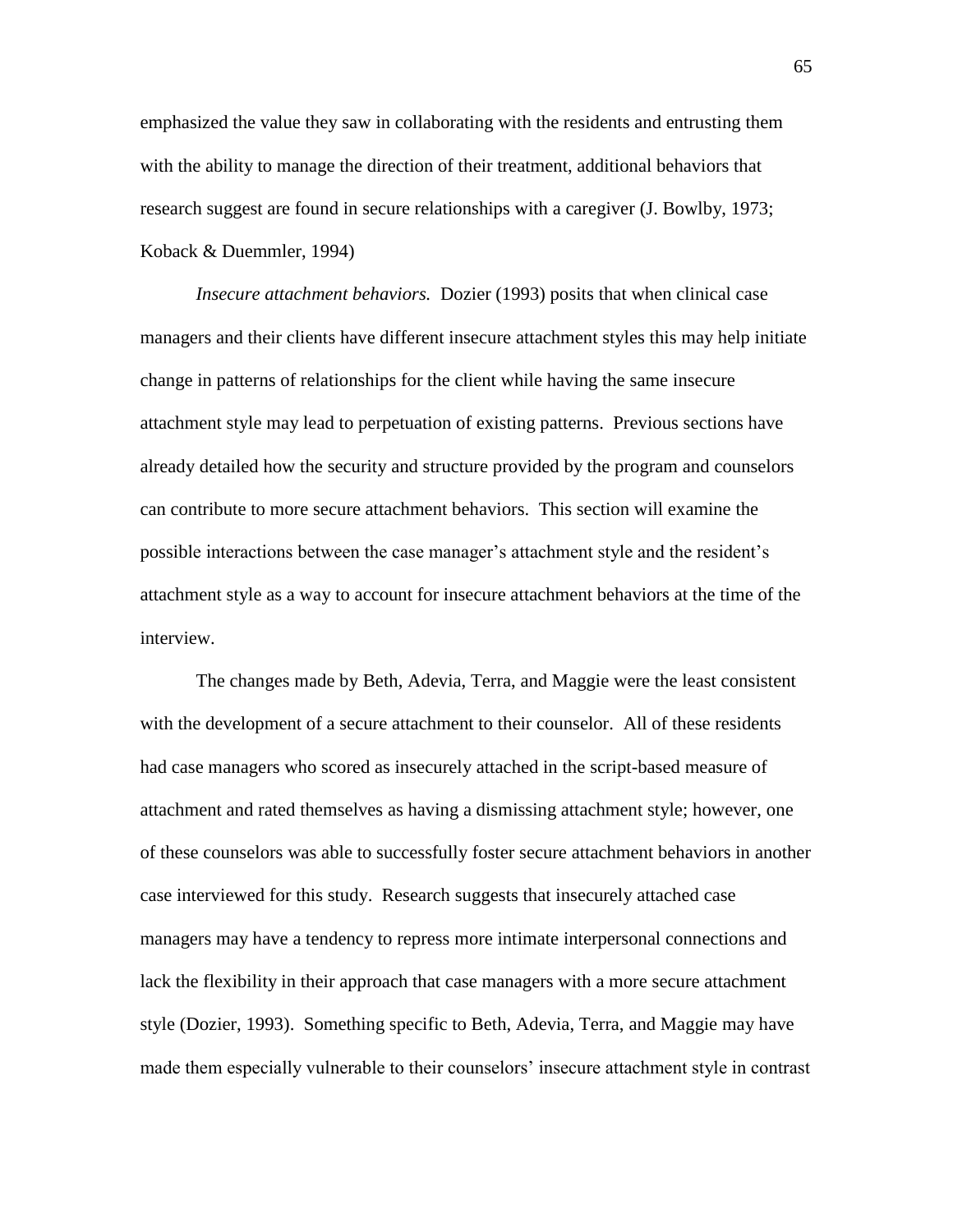to other residents who were able to demonstrate secure attachment behaviors later in treatment.

Beth, Adevia, and Maggie had high overall attachment scores to their counselors as well as their parents on the IPPA; however, the behaviors and feelings they talked about in their interviews contradicted these scores and indicated a lack of attachment security. These discrepancies are in line with previously mentioned research indicating that this phenomena is common in insecurely attached individuals (Main et al., 1985; Shaver et al., 2004). In cases where secure attachment behaviors were described at the time of the interview there was not evidence of an overall tendency to idealize relationships. While there may have been an inclination to idealize the relationship with one parent when the other is absent or neglectful, idealization of relationships with all caregivers was unique to these three cases.

Terra also had a high overall attachment score to her counselor but there was not evidence of idealization based on her IPPA scores for attachment to her parents. Despite her score on this measure her behavior is consistent with prior research on the behavior of adolescents in a treatment setting when paired with a counselor/mentor with an insecure attachment style (Zegers et al., 2008). As mentioned previously these results make it difficult to conclude whether or not a true attachment relationship took place between Terra and her counselor.

### *Therapeutic Implications*

This study highlighted the important and influential role the therapeutic relationship can have on treatment outcomes. Though the counselors' agreed that their role is important in influencing their cases each of them had at least one case in which

66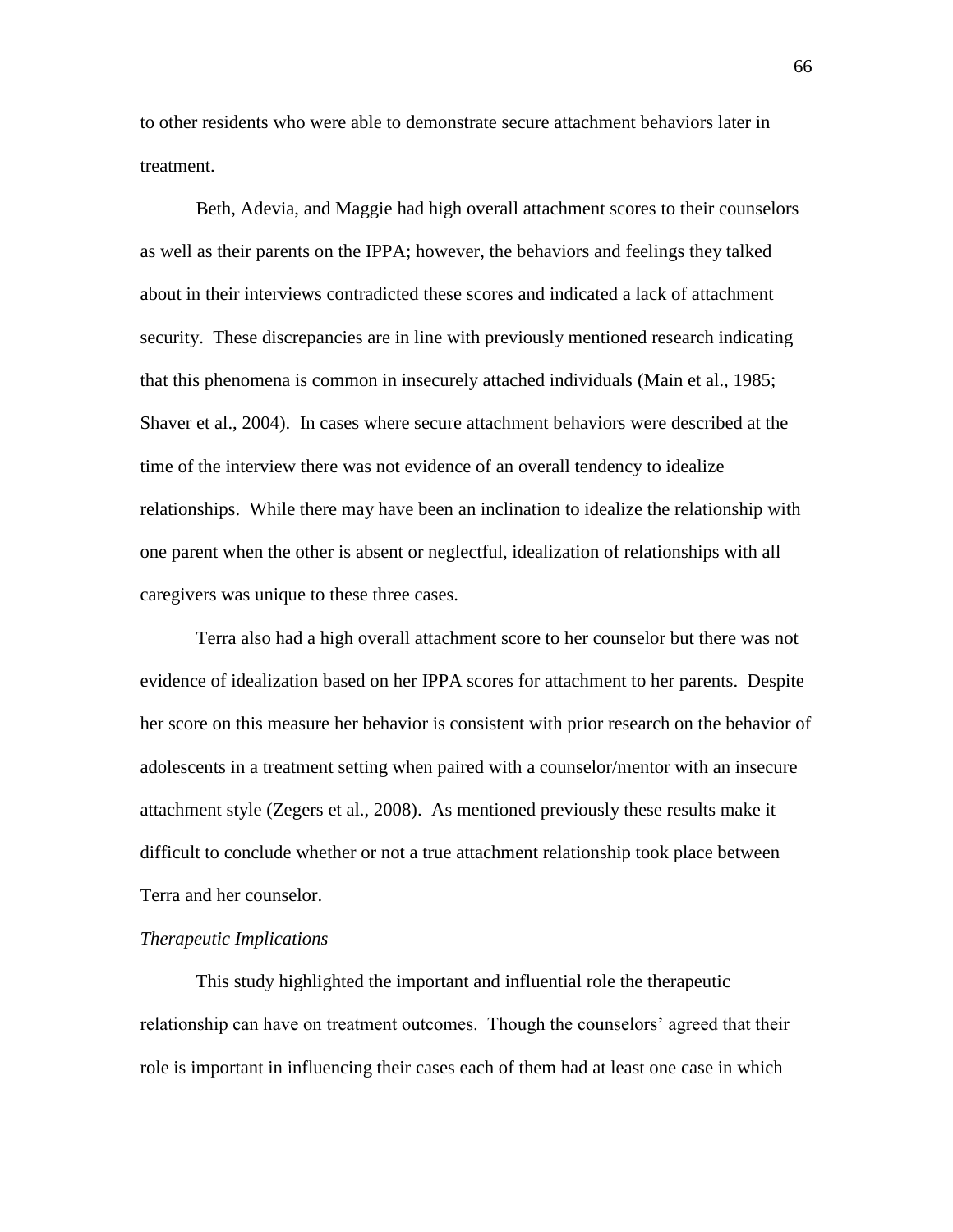they underestimated the significance of the relationship for the resident. Often times the counselors had not yet heard their assigned residents verbally validate that they thought the counseling relationship was important. Awareness that the therapeutic relationship is important to the resident, despite what they are doing or saying externally, could influence the way in which counselors structure their treatment approaches. This study suggests that counselors may not need to wait on verbal confirmation or acceptance from the resident in order to start using their role as counselor to positively influence behavior.

In addition, the verbal validation and positive assessments of the significance of the counseling relationship made by the resident could be misleading. This study revealed inconsistencies in the positive assessments the residents gave of their relationships with their counselors and the security of their attachment behaviors. This finding suggests that regardless of what the resident may say verbally it is necessary to look at their behaviors in order to more accurately address attachment insecurity.

This study also revealed possible interactions between the attachment style of counselors and the attachment style or residents. Though more research is needed to further explore this dynamic, this study suggests that the influence of a counselors' attachment style on treatment interventions could be a potentially valuable area for exploration in supervision. Even if the counselor's personal attachment style is not directly discussed, education about the impact of attachment on counseling behaviors could improve their ability to monitor their treatment approach. Counselors in this study reported using recommendations made by the treatment team or referring to program guidelines at times which may have mitigated the affects their attachment style had on their choice of interactions with their cases. This study reiterates the importance of

67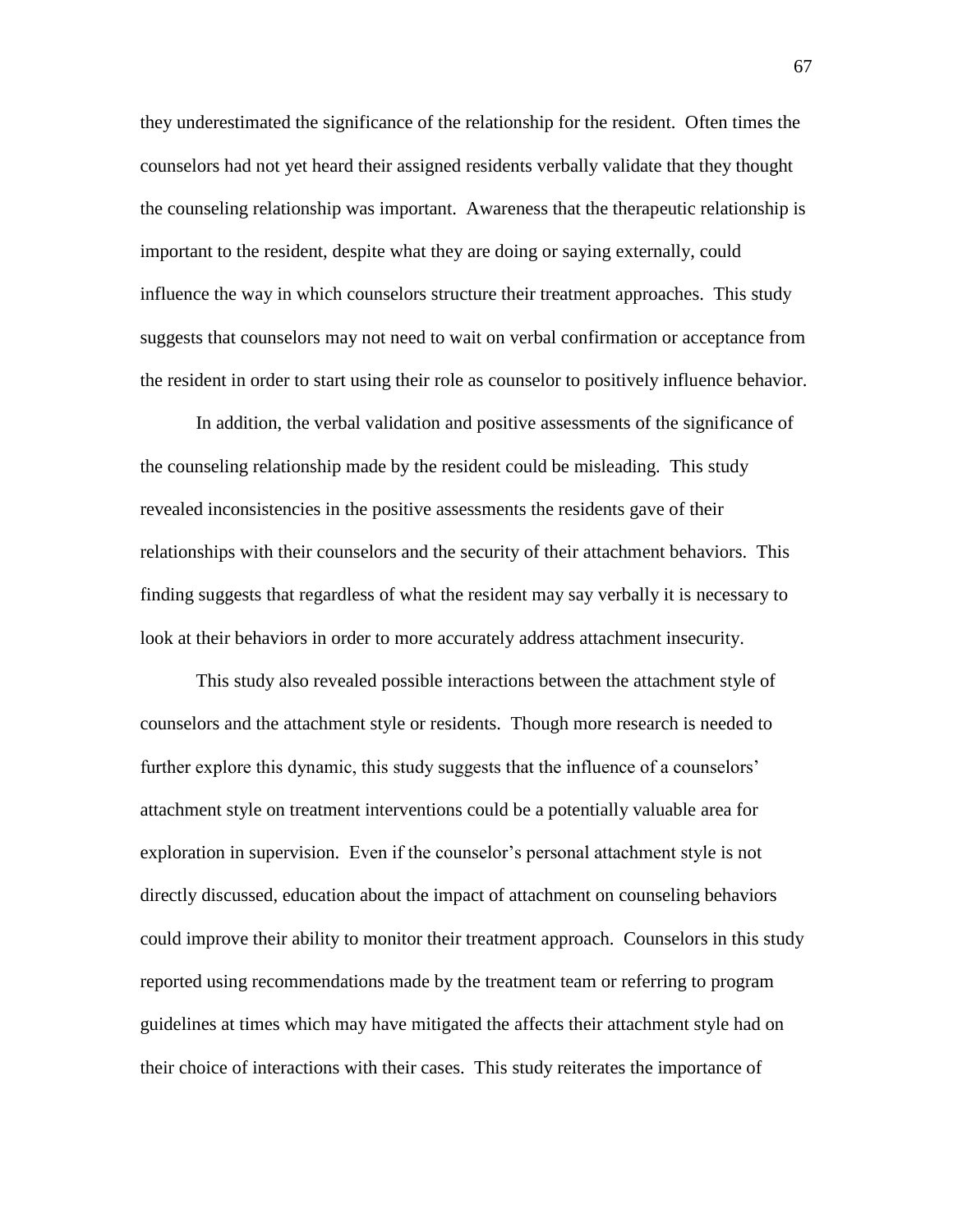routine personal reflection by counselors of their own reactions to aspects of treatment and regular utilization of a treatment team.

The structure of the program also seemed to play a significant role in the outcomes of this study. The current study reiterated the fact that the stability and predictability are essential aspects of the structure of a therapeutic program. Though the program structure was not necessarily directly involved in the nuances of the counseling relationships it did play an overall role in the ways in which contact with case managers was structured. Programs experiencing a lack of positive outcomes could look to the overall program structure as well as counseling interventions in order to find better ways to serve their clients' needs.

#### *Limitations*

There are several limitations to this study that must be acknowledged. The first is the researcher's previous knowledge and interactions with the participants of the study. While this was controlled for using personal reflection, structured questions for qualitative interviews, and interrater reliability there is no way to completely eliminate interference that may result from these preexisting relationships.

Another limitation is the lack of data at the time of the resident's entry into the program. For the purposes of this study, participants were asked to reflect on their thoughts and behaviors when they entered the program. Whether or not they were honest in their reflections it is impossible to expect that their reports would not somehow be affected by the experiences they had between the time of their entry to the program and the time they were interviewed for this study. Due to this limitation no definitive statements about actual changes in the residents' attachment style can be made.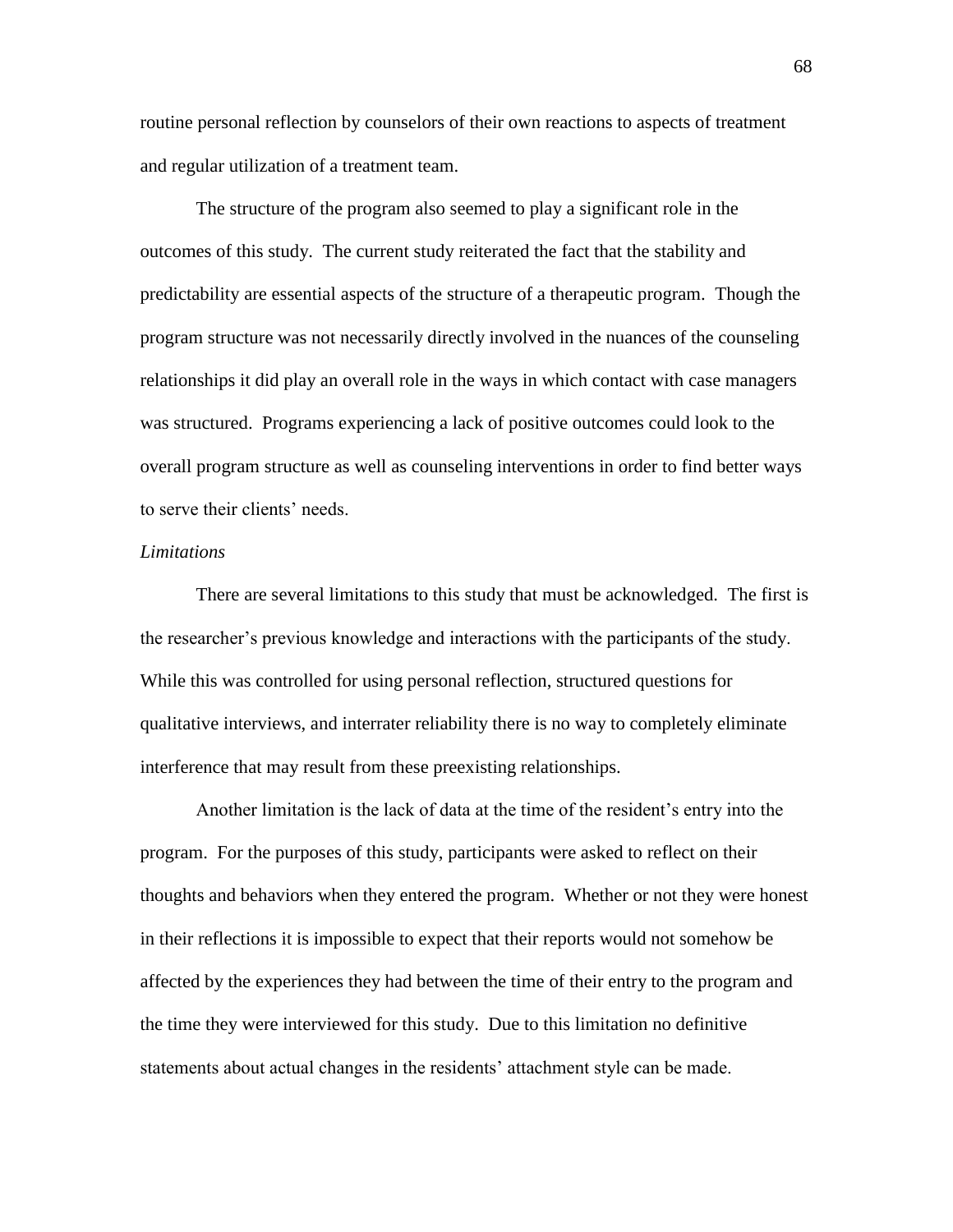This study was also limited by the fact that results were viewed through the lens of attachment. Changes and behaviors observed in the residents were viewed in terms of their relationship to the residents' and the counselors' attachment styles. Other frameworks could provide alternative explanations for the results identified by this study.

Finally, this study was limited by only using the IPPA measure of attachment to measure the security of the residents' attachment. Discrepancies between the scores on this self-report measure of attachment and the behaviors described by the residents could not be accounted for definitively. The behaviors identified as contradictory to the behaviors found when there is a secure attachment were recognized by the researcher instead of being verified through the use of another empirically validated measure. This is most likely because the IPPA has not been normed for a residential population. *Suggestions for Future Research*

The current study led to many more questions about the potential to create changes in attachment style and behaviors in residential treatment as well as the impact of a counselor's attachment style on the progress made by their cases. The significant changes in behavior and thoughts observed by residents and their counselors suggest that actual changes in attachment style may be occurring as the result of attachment to a counselor in a residential facility. Future research is needed to conclusively determine if definitive changes in attachment style has occurred in residential treatment.

Future research could also examine changes in the residents' relationships with their parents as changes occur in their relationships with their counselors. It would also be interesting to study whether or not the changes made in treatment are sustainable following discharge. Residents' patterns in their relationships following treatment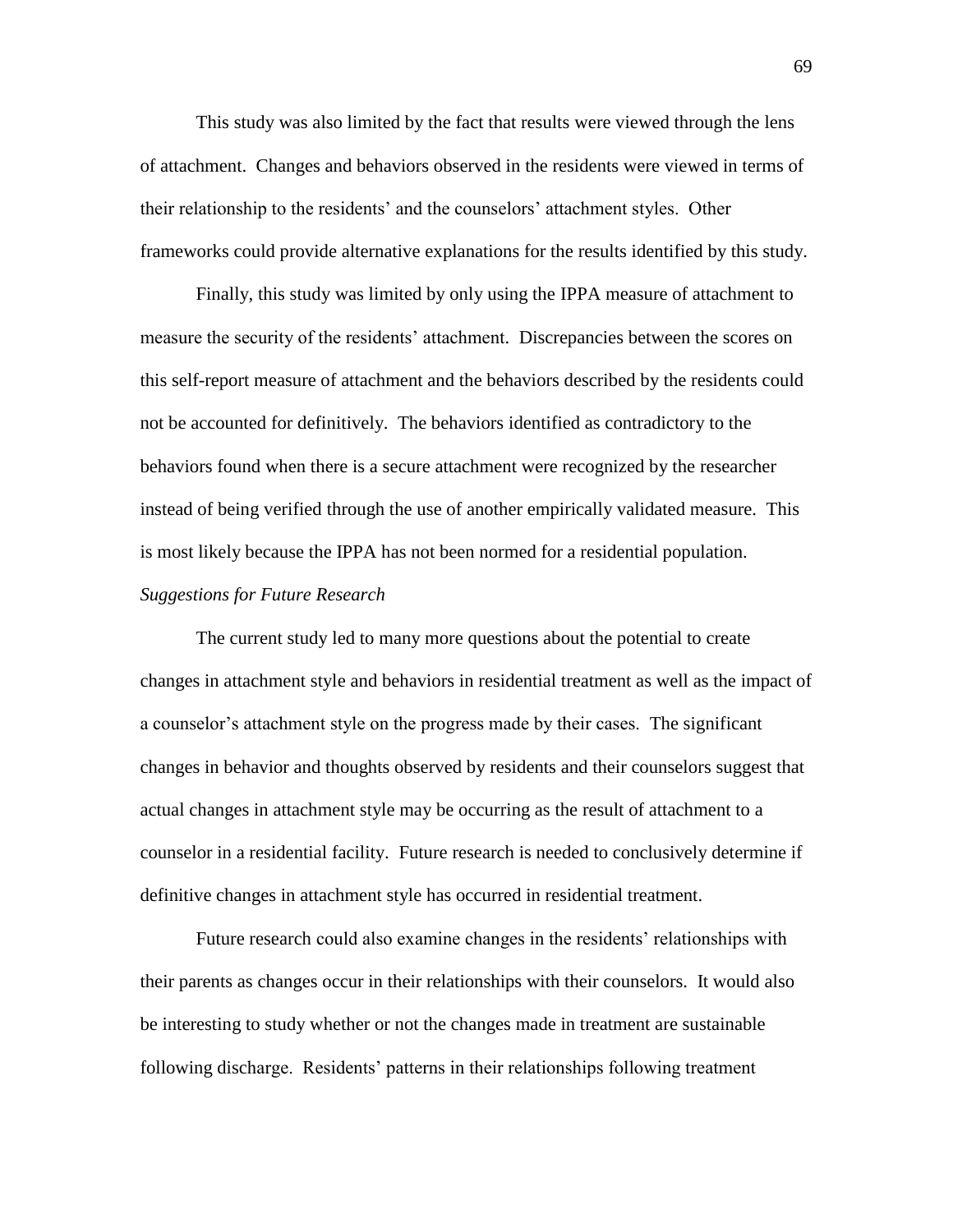beyond the changes in their relationship with their counselor could provide information on the impact of attachment styles to multiple attachment figures on future relationships and attachment behaviors.

Additional research is needed to further explore the impact of the counselor's attachment style on the resident's progress. Suggestions for these interactions were made by this study; however, future research is needed to verify and build on this study's observations.

This study was limited by the researcher's previous knowledge of the residents and counselor; however, this previous knowledge allowed for observations that may be appropriate for future research. In almost all of the residents interviewed for this study there was a tendency to idealize one or both caregivers, but evidence of this was only apparent based on contradictions in some of the resident's qualitative interviews. Information not provided in the interviews but that the researcher possesses due to previous knowledge of the residents includes the fact that residents had high scores for attachment to caregivers who were active drug users demonstrating many destructive behaviors associated with addiction, caregivers that had abandoned them at an early age and were only recently involved in their lives in any way, and caregivers that had placed the residents in a parentified role and were not providing the guidance and nurturing expected when a secure attachment relationship is present. While conclusions about the tendency of residents to idealize caregivers that are not demonstrating behaviors conducive to secure attachment could not be made with the data gathered in this study, future research may look into this phenomena.

70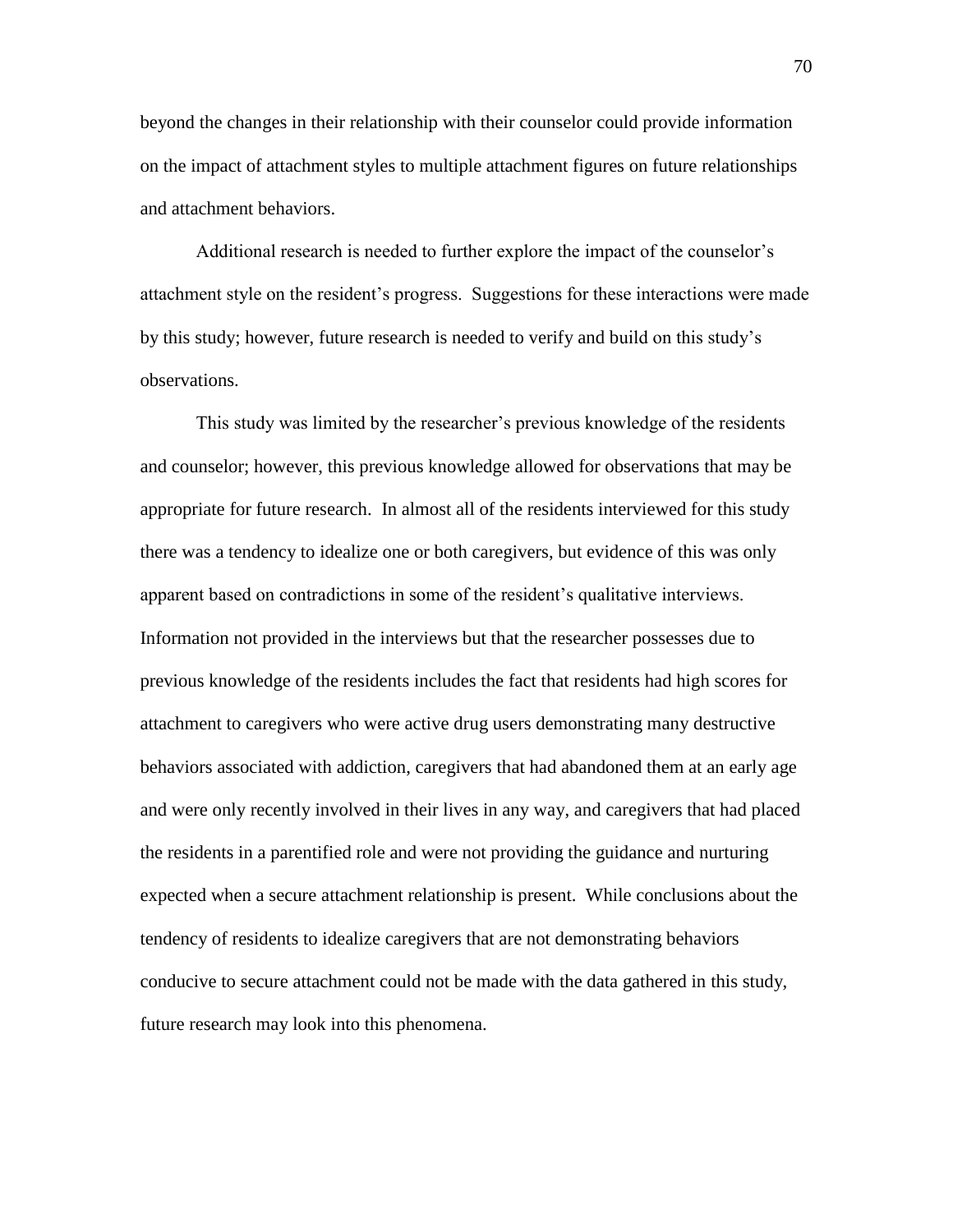Finally, the structure of this residential treatment program seemed to provide guidelines that helped facilitate the development of secure attachment behaviors. Future studies could explore the ways the program and the treatment team are structured in order to determine what aspects contribute to the behavior changes seen in this study.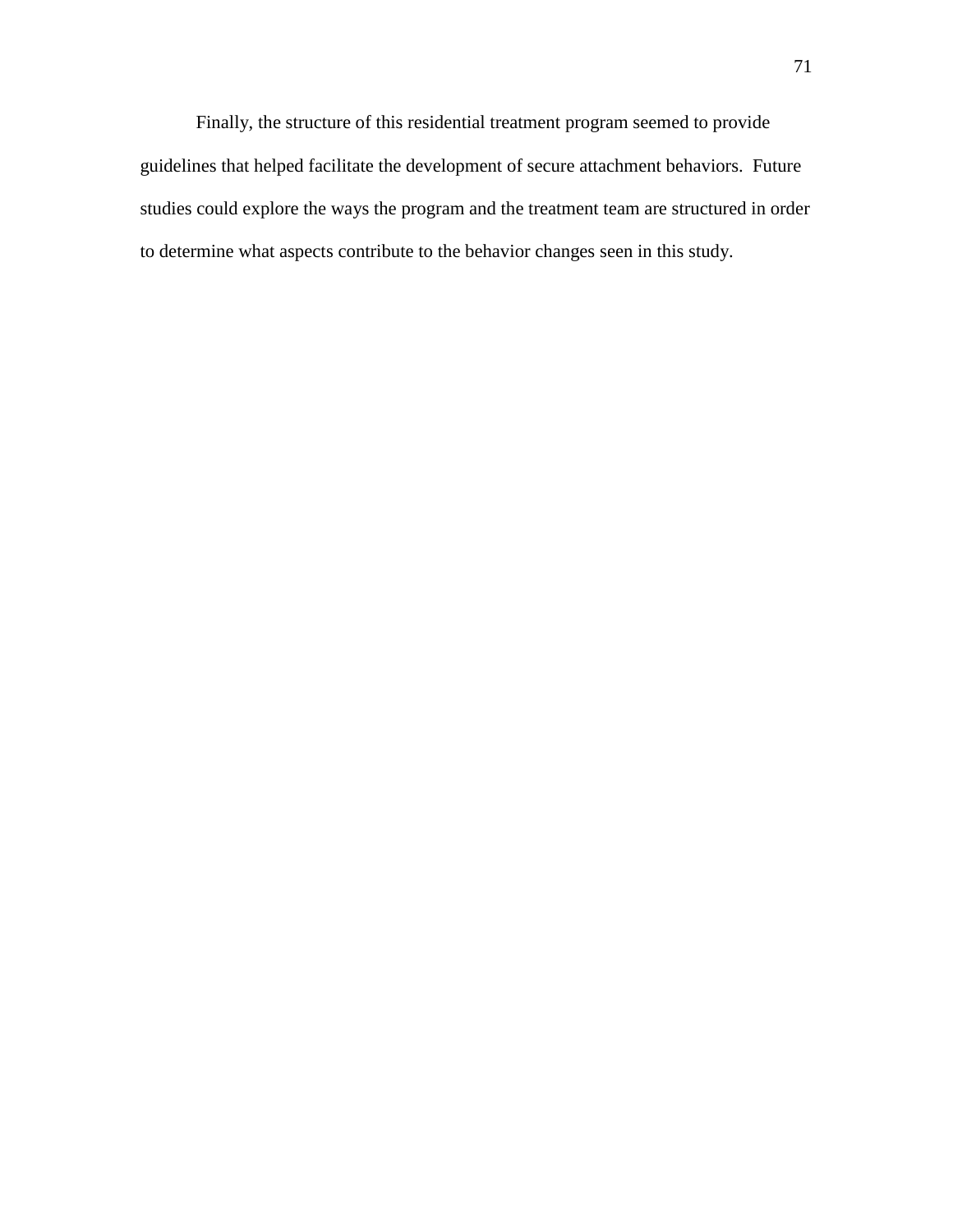#### REFERENCES

- Ainsworth, M. S., Blehar, M. C., Waters, E., & Wall, S. (1978). *Patterns of attachment: A psychological study of the strange situation*. Oxford, England: Lawrence Erlbaum.
- Armsden, G. C., & Greenberg, M. T. (1987). The Inventory of Parent and Peer Attachment: Individual differences and their relationship to psychological wellbeing in adolescence. *Journal of Youth and Adolescence, 16*(5), 427-454.
- Bar-Haim, Y., Dan, O., Eshel, Y., & Sagi-Schwartz, A. (2007). Predicting children's anxiety from early attachment relationships. *Journal of Anxiety Disorders, 21*(8), 1061-1068.
- Bartholomew, K., & Horowitz, L. M. (1991). Attachment styles among young adults: A test of a four-category model. *Journal of Personality and Social Psychology, 61*(2), 226-244.
- Bell, K. L., Allen, J. P., Hauser, S. T., O'Connor, T. G., Graber, J. A., Brooks-Gunn, J., et al. (1996). Family factors and young adult transitions: Educational attainment and occupational prestige. In *Transitions through adolescence: Interpersonal domains and context.* (pp. 345-366). Hillsdale, NJ, England: Lawrence Erlbaum Associates, Inc.
- Bernstein, I., & Glenn, J. (1988). The child and adolescent analyst's emotional reactions to his patients and their parents. *International Review of Psycho-Analysis, 15*(2), 225-241.
- Bilgin, M., & Akkapulu, E. (2007). Some variables predicting social self-efficacy expectation. *Social Behavior and Personality, 35*(6), 777-788.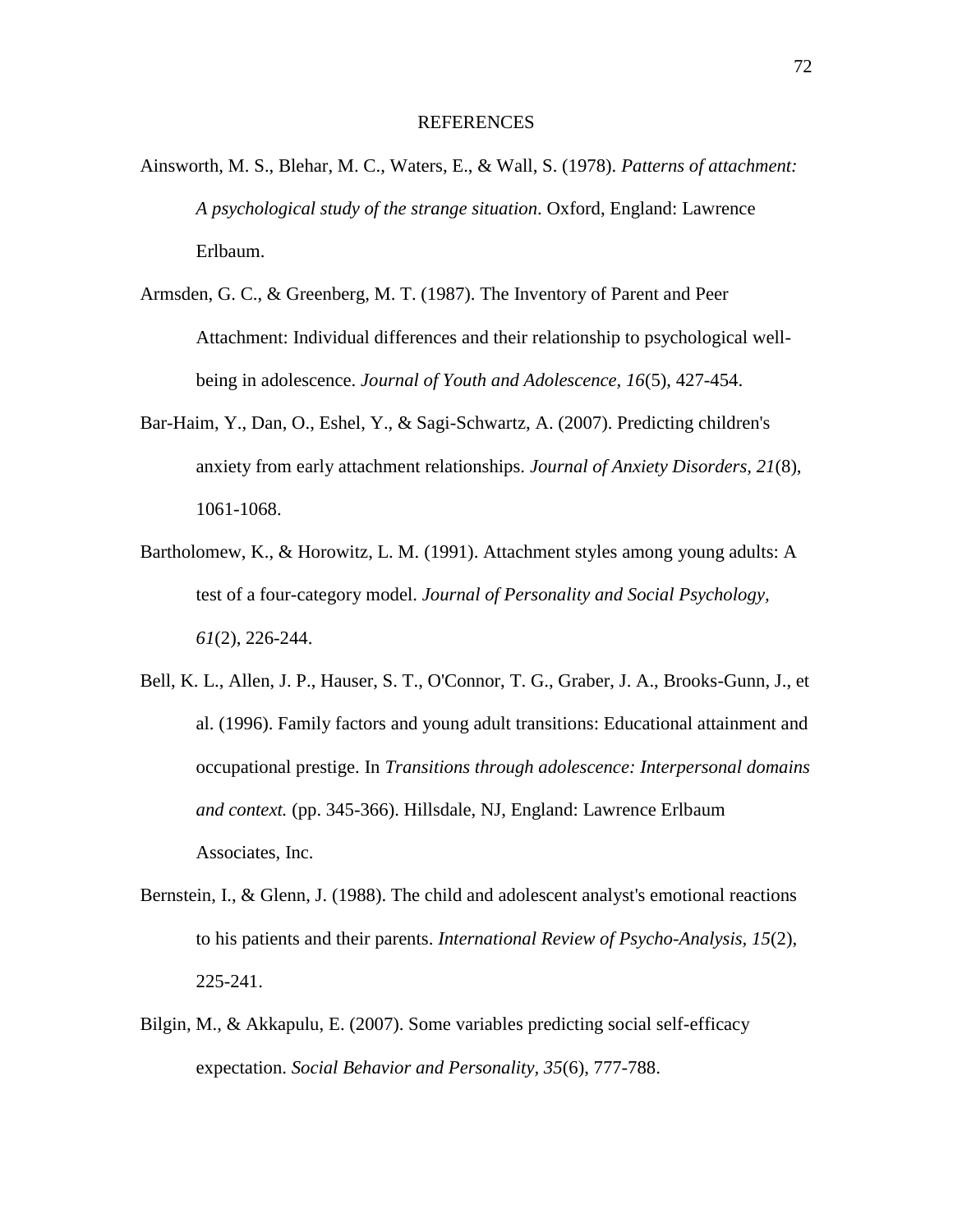- Black, K. A., & McCartney, K. (1997). Adolescent females' security with parents predicts the quality of peer interactions. *Social Development, 6*(1), 91-110.
- Bowlby, J. (1973). *Attachment and loss. Vol. 2: Separation: Anxiety and anger*. New York: Basic Books.
- Bowlby, J. (1978). Attachment theory and its therapeutic implications. *Adolescent Psychiatry, 6*, 5-33.

Bowlby, J. (1979a). *The making and breaking of affectional bonds*. London: Routledge.

- Bowlby, J. (1979b). On knowing what you are not supposed to know and feeling what you are not supposed to feel. *The Canadian Journal of Psychiatry / La Revue canadienne de psychiatrie, 24*(5), 403-408.
- Bowlby, J. (1982). *Attachment and loss. Vol 1: Attachment* (2nd ed.). New York: Basic Books.
- Bowlby, J., Greenspan, S. I., & Pollock, G. H. (1989). The role of attachment in personality development and psychopathology. In *The course of life, Vol. 1: Infancy.* (pp. 229-270). Madison, CT, US: International Universities Press, Inc.
- Bowlby, R. (2007). Babies and toddlers in non-parental daycare can avoid stress and anxiety if they develop a lasting secondary attachment bond with one carer who is consistently accessible to them. *Attachment & Human Development, 9*(4), 307- 319.
- Brennan, K. A., Clark, C. L., Shaver, P. R., Simpson, J. A., & Rholes, W. S. (1998). Selfreport measurement of adult attachment: An integrative overview. In *Attachment theory and close relationships.* (pp. 46-76). New York, NY, US: Guilford Press.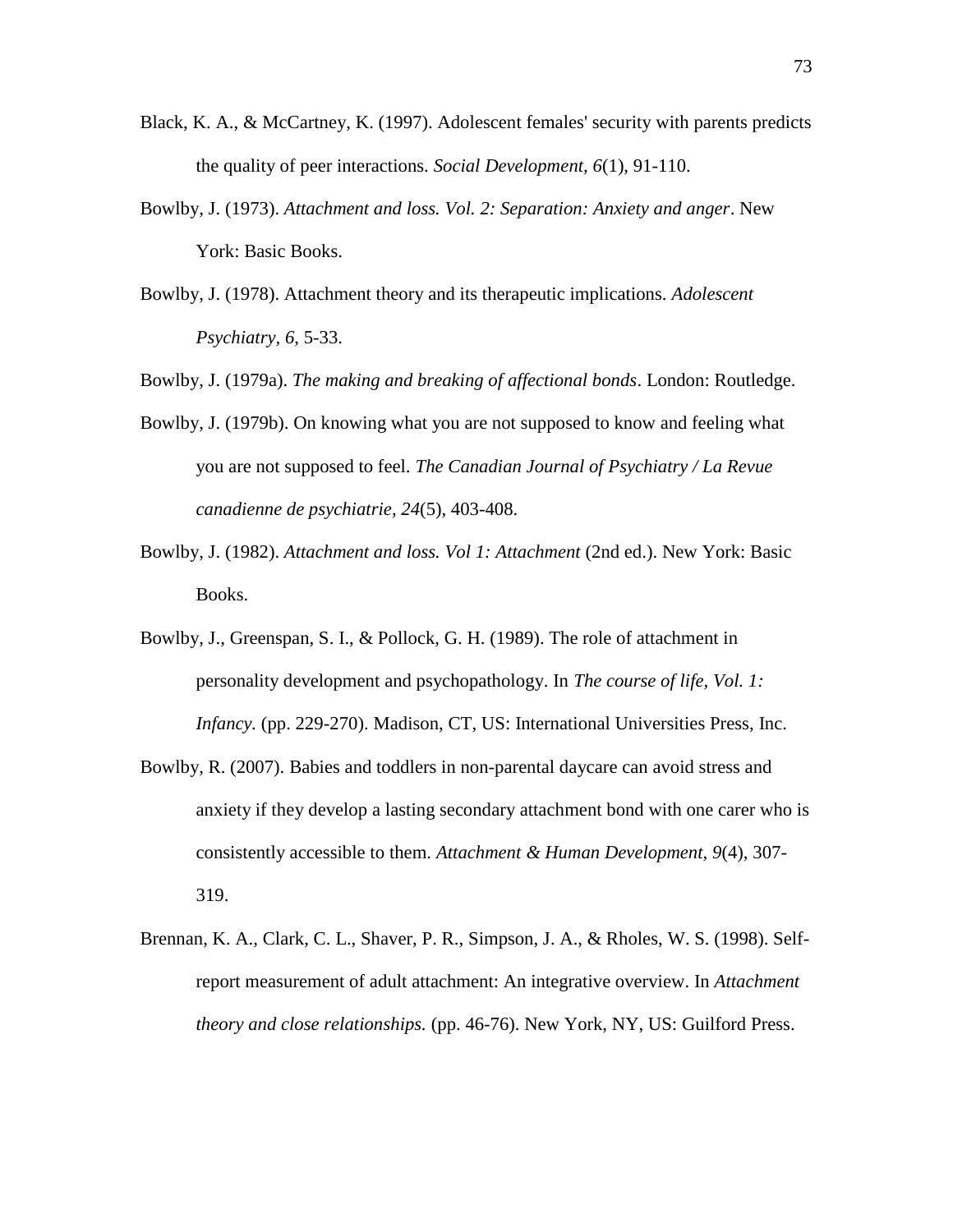- Bretherton, I. (1985). Attachment theory: Retrospect and prospect. *Monographs of the Society for Research in Child Development, 50*(1), 3-35.
- Cassidy, J. (1994). Emotion regulation: Influences of attachment relationships. In N. A. Fox (Ed.), *The development of emotion regulation: Biological and biobehavioral considerations* (pp. 228-249).
- Corbin, J. M., & Strauss, A. L. (1998). *Basics of qualitative research: Techniques and procedure for developing grounded theory*. Thousand Oaks, CA: Sage Publications.
- Cornell, T., & Hamrin, V. (2008). Clinical interventions for children with attachment problems. *Journal of Child and Adolescent Psychiatric Nursing, 21*(1), 35-47.

Dedes, J. (September 24, 2008). *Budget Presentation*, Girl's Probation House.

- Dozier, M. (1993). Tailoring clinical case management; The role of attachment. *Case management for mentally ill patients; theory and practice*, 41-58.
- Fass, S. M., & Pi, C. (2002). Getting tough on juvenile crime: An analysis of cost and benefits. *Journal of Research in Crime and Delinquency, 39*, 363-399.
- Gormley, B. (2008). An application of attachment theory: Mentoring relationship dynamics and ethical concerns. *Mentoring & Tutoring: Partnership in Learning, 16*(1), 45-62.
- Greenwood, P. W. (1996). Responding to juvenile crime: Lessons learned. *The Future of Children, 6*(3), 75-85.
- Griffin, D. W., & Bartholomew, K. (1994). The metaphysics of measurement: The case of adult attachment. In K. Bartholomew & D. Perlman (Eds.), *Attachment*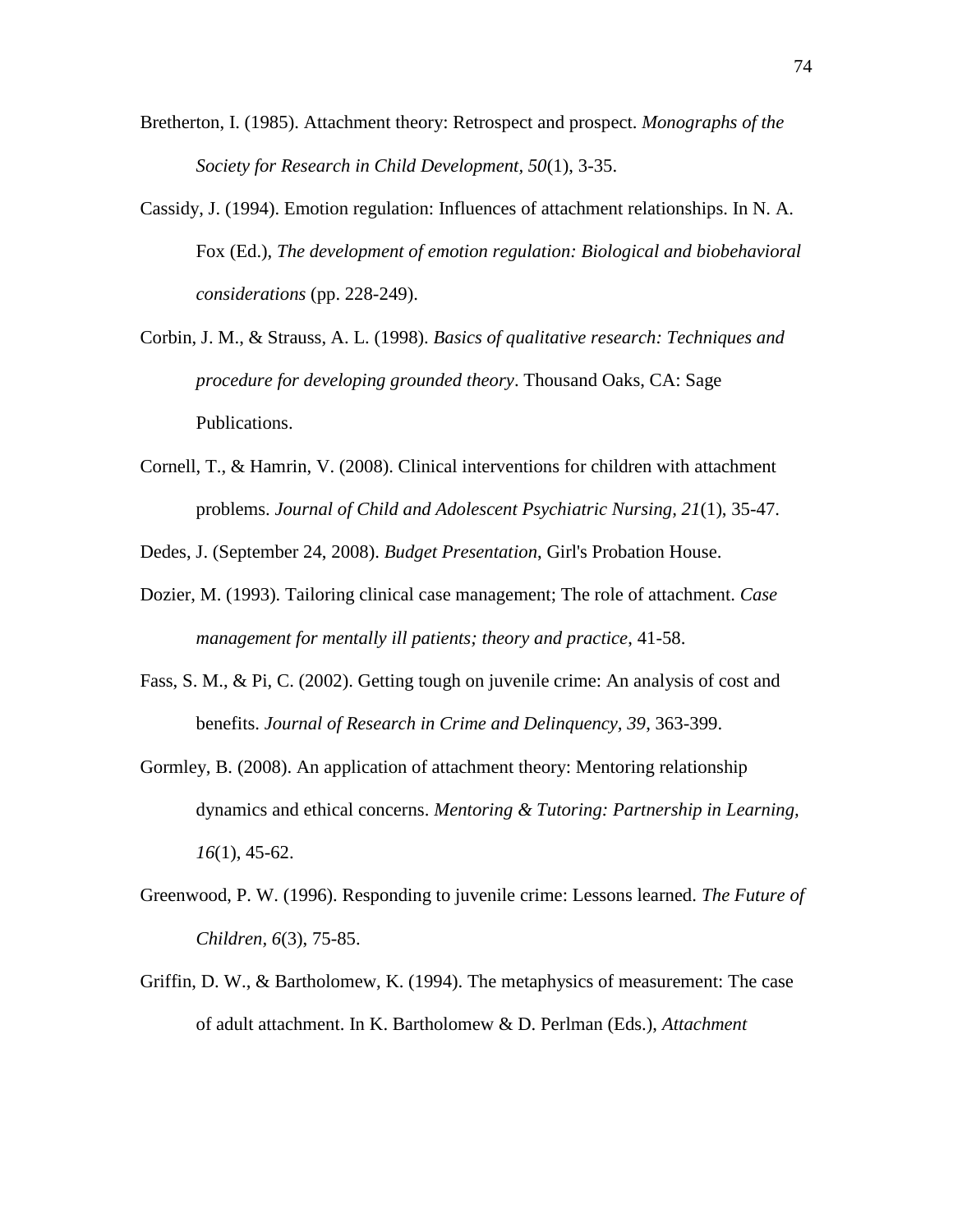*Processes in Adulthood* (Vol. 5). Bristol, Pennsylvania: Jessica Kingsley Publishers.

- Halperin, D. (1981). Countertransference issues in a transitional residential treatment program for troubled adolescents. *Adolescent Psychiatry, 9*, 559-577.
- Howes, C. (1999). Attachment relationships in the context of multiple caregivers. In J. Cassidy & P. R. Shaver (Eds.), *Handbook of Attachment: Theory, Research, and Clinical Applications*. New York, NY: The Guilford Press.
- Howes, C., & Hamilton, C. E. (1992). Children's relationships with caregivers: Mothers and child care teachers. *Child Development, 63*(4), 859-866.
- Howes, C., & Phillipsen, L. C. (1995). The consistency and predictability of teacher-child relationships during the transition to kindergarten. *Journal of School Psychology*.
- Howes, C., & Ritchie, S. (1998). Changes in child-teacher relationships in a therapeutic preschool program. *Early Education and Development, 9*(4), 411-422.
- Howes, C., & Segal, J. (1993). Children's relationships with alternative caregivers: The special case of maltreated children removed from their homes. *Journal of Applied Developmental Psychology, 14*(1), 71-81.
- Ivan, Z., & Bereczkei, T. (2006). Parental bonding, risk-taking behavior and life history theory. *Journal of Cultural and Evolutionary Psychology, 4*(3), 267-275.
- Kasarabada, N. D., Hser, Y.-I., Boles, S. M., & Huang, Y. C. (2002). Do patients' perceptions of their counselors influence outcomes of drug treatment? *Journal of Substance Abuse Treatment, 23*(4), 327-334.
- Keiley, M. K. (2002). Attach and affect regulation: A framework for family treatment of conduct disorder. *Family Process, 41*(3), 477-493.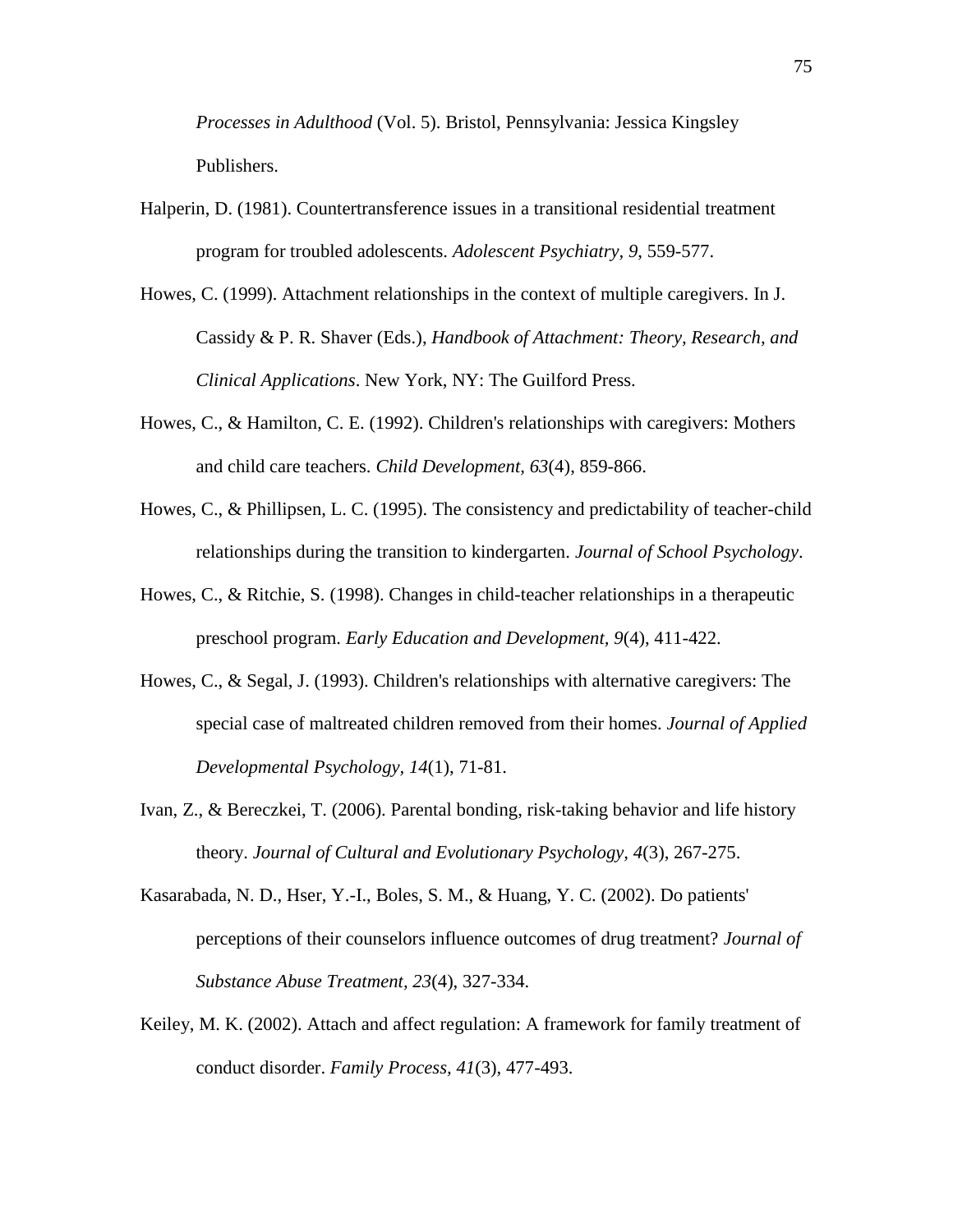- Keiley, M. K. (2007). Multiple-family group intervention for incarcerated adolescents and their families a pilot project. *Journal of Marital & Family Therapy, 33*(1), 106-124.
- King, M. (2006). Guide to the state juvenile justice profiles. In *Technical Assistance to the Juvenile Court: Special Project Bulletin*. PA: Nataional Center for Juvenile Justice.
- Koback, R. R., & Duemmler, S. (1994). Attachment and conversation: Toward a discourse analysis of adolescent and adult security. In K. Bartholomew & D. Perlman (Eds.), *Advances in personal relationships* (Vol. 5, pp. 121-149). London: Jessica Kingsley.
- Krisberg, B., Schwartz, I. M., Litsky, P., & Austin, J. (1986). The Watershed of Juvenile Justice Reform. *Crime & Delinquency, 32*(1), 5.
- Lawson, D. M., Barnes, A. D., Madkins, J. P., & Francois-Lamonte, B. M. (2006). Changes in male partner abuser attachment styles in group treatment. *Psychotherapy: Theory, Research, Practice, Training, 43*(2), 232-237.
- Lutkenhaus, P., Grossmann, K. E., & Grossmann, K. (1985). Infant-mother attachment at twelve months and style of interaction with a stranger at the age of three years. *Child Development, 56*(6), 1538-1542.
- Main, M., Kaplan, N., & Cassidy, J. (1985). Security in infancy, childhood and adulthood: A move to the level of representation. In I. Bretheron  $&E$ . Waters (Eds.), *Growing Points in Attachment: Theory and Research* (pp. 66-104). Chicago: University of Chicago Press.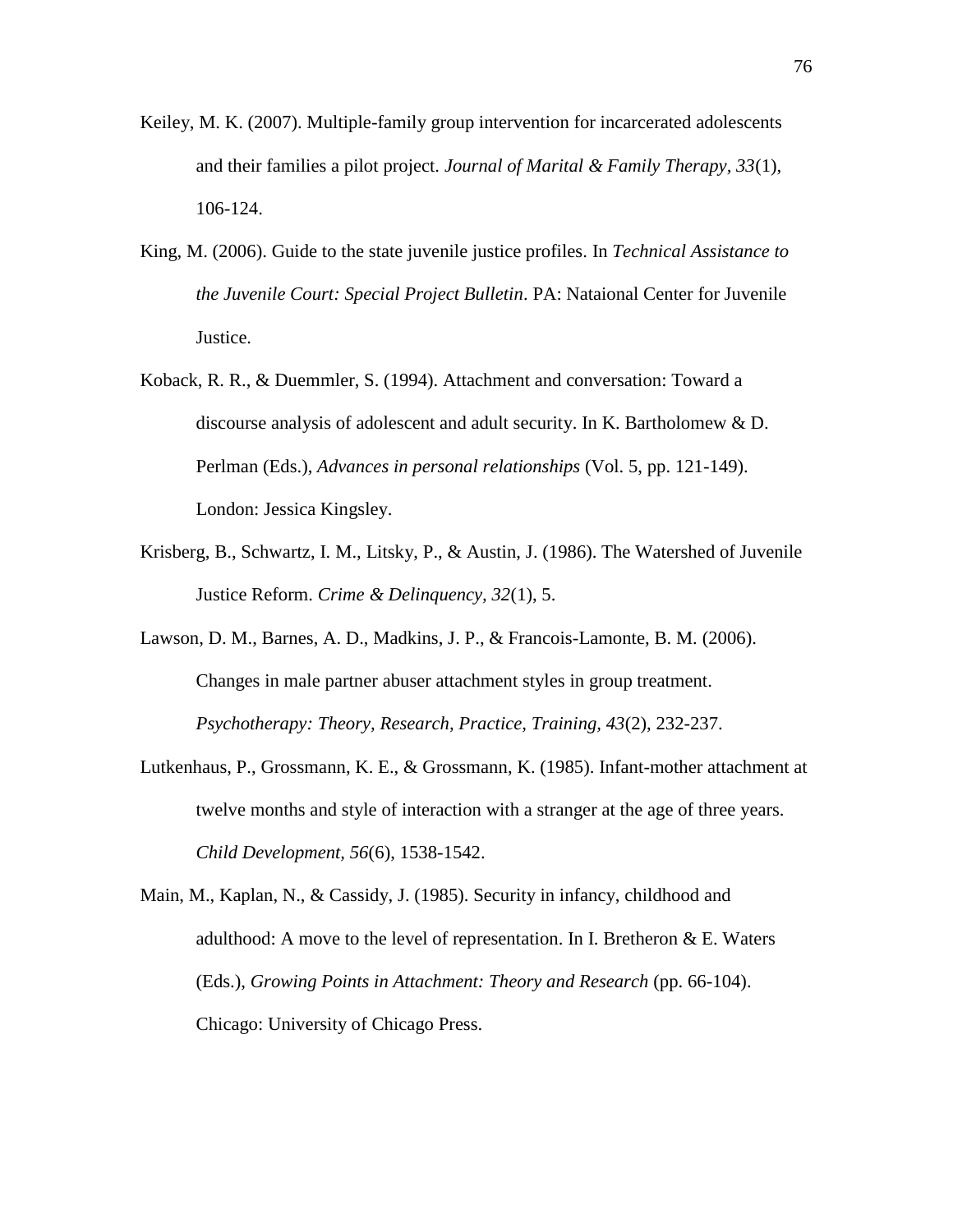- Main, M., & Solomon, J. (1986). Discovery of an insecure-disorganized/disoriented attachment pattern. In T. B. Brazelton & M. W. Yogman (Eds.), *Affective development in infancy* (pp. 95-124). Westport, CT.: Ablex.
- McDonald, S., Erickson, L. D., Johnson, M. K., & Elder, G. H. (2007). Informal mentoring and young adult employment. *Social Science Research, 36*(4), 1328- 1347.
- Mitchell, V., Josselson, R., Lieblich, A., & McAdams, D. P. (2007). Earning a Secure Attachment Style: A Narrative of Personality Change in Adulthood. In *The meaning of others: Narrative studies of relationships.* (pp. 93-116). Washington, DC US: American Psychological Association.
- Murray, L., Halligan, S. L., Adams, G., Patterson, P., & Goodyer, I. M. (2006). Socioemotional development in adolescents at risk for depression: The role of maternal depression and attachment style. *Development and Psychopathology, 18*(2), 489-516.
- Myers, D. M., & Farrell, A. F. (2008). Reclaiming lost opportunities: Applying public health models in juvenile justice. *Children & Youth Services Review, 30*(10), 1159-1177.
- Posada, G. n., Kaloustian, G., Richmond, M. K., & Moreno, A. J. (2007). Maternal secure base support and preschoolers' secure base behavior in natural environments. *Attachment & Human Development, 9*(4), 393-411.
- Pullman, M. D., Kerbs, J., Koroloff, N., Veach-White, E., Gaylor, R., & Sieler, D. (2006). Juvenile offenders with mental health needs: Reducing recidivism using wraparound. *Crime & Delinquency, 52*, 375-397.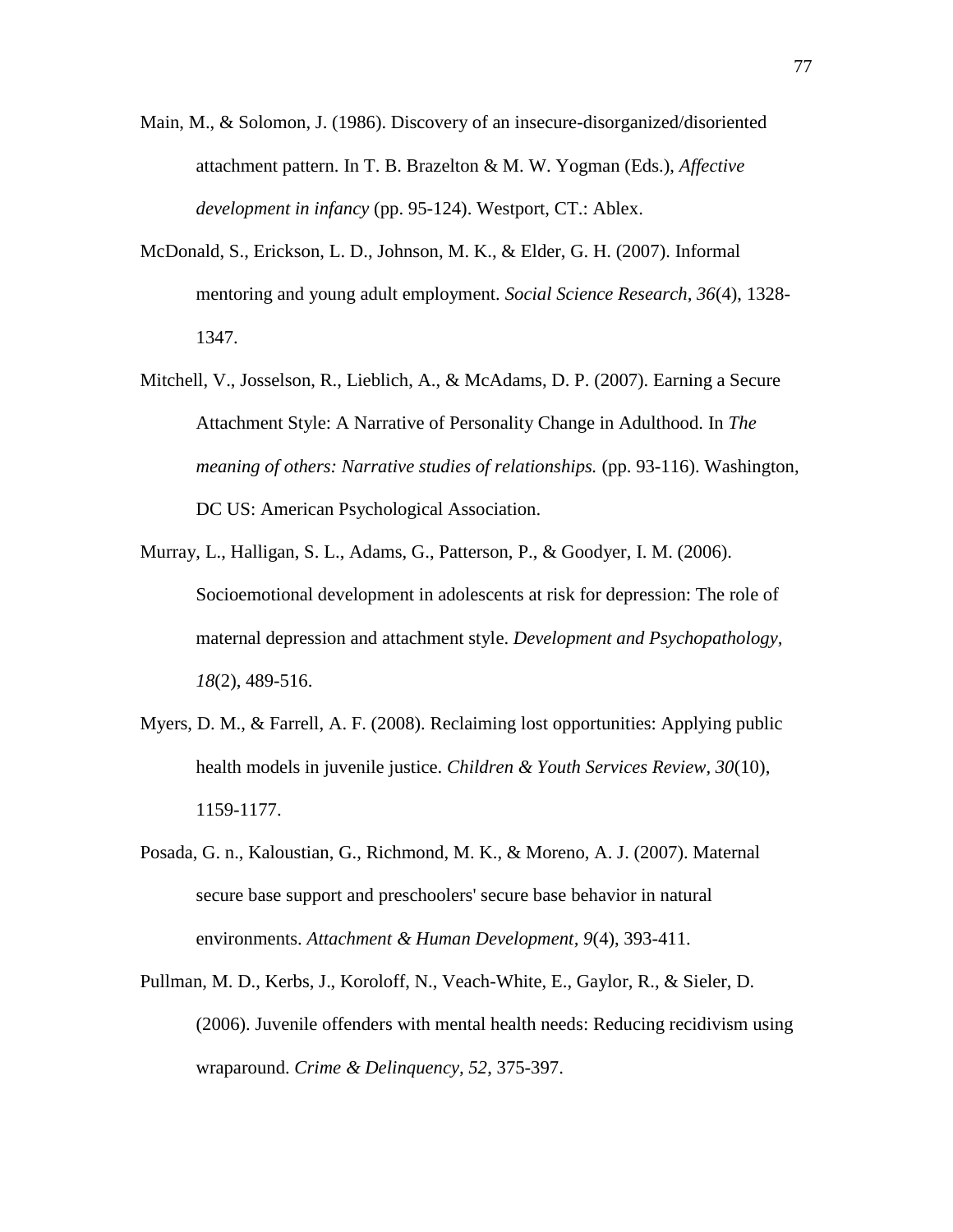- Robbins, S. B., & Jolkovski, M. P. (1987). Managing countertransference feelings: An interactional model using awareness of feeling and theoretical framework. *Journal of Counseling Psychology, 34*(3), 276-282.
- Rothbart, J. C., & Shaver, P. R. (1994). *Attachment in adults: Clinical and developmental perspectives*. New York: Guilford Press.
- Scharfe, & Bartholomew, K. (1994). Reliability and stability of adult attachment patterns. *Personal Relationships, 1*, 23-43.

Schram, P. J., McShane, M. D., & Williams, F. P., III. (2007). Delinquency programs that failed. In *Youth violence and delinquency: Monsters and myths. Volume 3: Juvenile treatment and crime prevention.* (pp. 17-35). Westport, CT, US: Praeger Publishers/Greenwood Publishing Group.

- Schuengel, C., & van Ijzendoorn, M. H. (2001). Attachment in mental health institutions: A critical review of assumptions, clinical implications, and research strategies. *Attachment & Human Development, 3*(3), 304-323.
- Shaver, P. R., Mikulincer, M., Rholes, W. S., & Simpson, J. A. (2004). What Do Self-Report Attachment Measures Assess? In *Adult attachment: Theory, research, and clinical implications.* (pp. 17-54). New York, NY US: Guilford Publications.
- Shochet, I. M., Smyth, T., & Homel, R. (2007). The impact of parental attachment on adolescent perception of the school environment and school connectedness. *ANZJFT Australian and New Zealand Journal of Family Therapy, 28*(2), 109- 118.
- Siegel, D. J. (1999). *The developing mind: Toward a neurolbiology of interpersonal experience*. New York: The Guilford Press.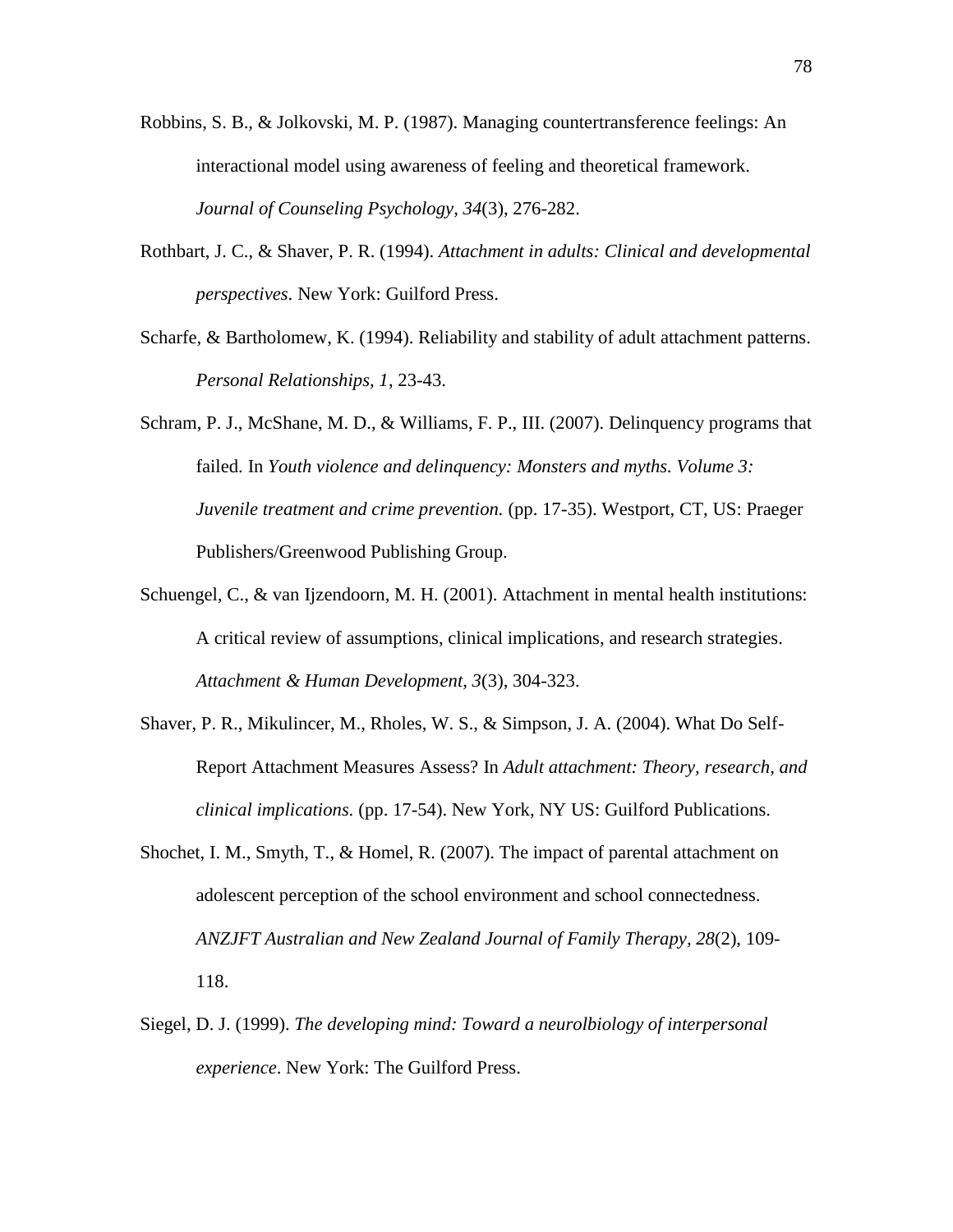- Snyder, H. N., & Sickmund, M. (2006). *Juvenile Offenders and Vicitims: 2006 National Report*. Washington D.C.: U.S. Department of Justice, Office of Justice Programs, Office of Juvenile Justice and Delinquency Prevention.
- Soo, E. S. (1998). Is training and supervision of children and adolescents group therapists necessary? *Journal of Child & Adolescent Group Therapy, 8*(4), 181-196.
- Southwick, S. M., Morgan, C. A., III, Vythilingam, M., & Charney, D. (2006). Mentors enhance resilience in at-risk children and adolescents. *Psychoanalytic Inquiry, 26*(4), 577-584.
- SPSS, I. (2007). SPSS 16.0 Statistical Procedures Companion. Chicago, IL: SPSS Inc.
- Stone, D. T., Jr. (2001). Countertransference issues in adolescent residential settings. *Journal of Child & Adolescent Group Therapy, 11*(4), 147-157.
- Suess, G. J., Grossmann, K. E., & Sroufe, L. A. (1992). Effects of infant attachment to mother and father on quality of adaptation in preschool: From dyadic to individual organisation of self. *International Journal of Behavioral Development, 15*(1), 43- 65.
- van Ijzendoorn, M. H., Sagi, A., Lambermon, M. W. E., & Pianta, R. C. (1992). The multiple caretaker paradox: Data from Holland and Israel. In *Beyond the parent: The role of other adults in children's lives.* (pp. 5-24). San Francisco, CA US: Jossey-Bass.
- Verissimo, M., & Salvaterra, F. (2006). Maternal secure-base scripts and children's attachment security in an adopted sample. *Attachment & Human Development, 8*(3), 261-273.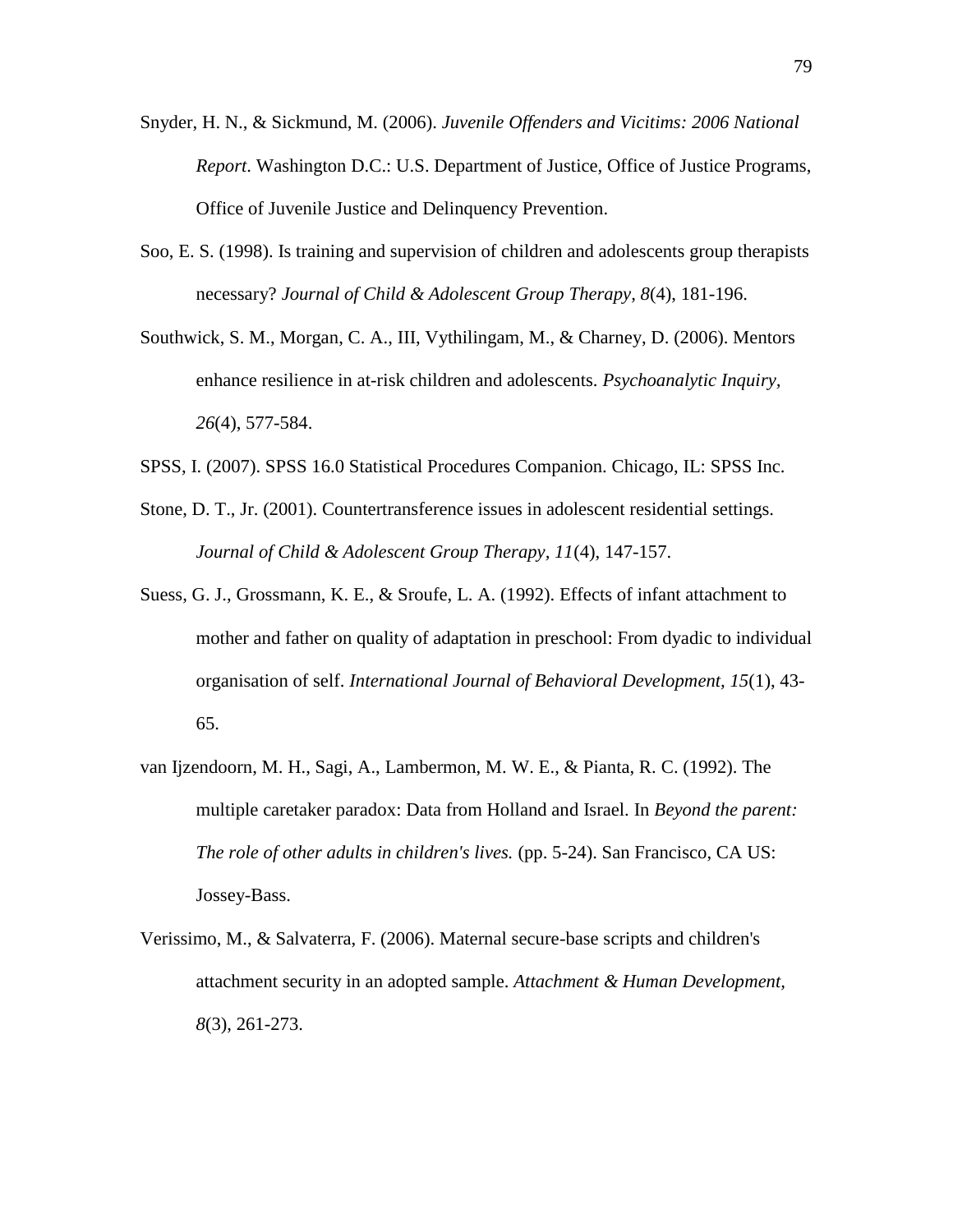- Warr, M. (2007). The tangled web: Delinquency, deception, and parental attachment. *Journal of Youth and Adolescence, 36*(5), 607-622.
- Waters, E., Merrick, S., Treboux, D., Crowell, J., & Albersheim, L. (2000). Attachment security in infancy and early adulthood: A twenty-year longitudinal study. *Child Development, 71*(3), 684-689.
- Waters, H., & Waters, E. (2006). The attachment working models concept: Among other things, we build script-like representations of secure base experiences. *Attachment & Human Development, 8*(3), 185-197.
- Zegers, M. A. M., Schuengel, C., van Ijzendoorn, M. H., & Janssens, J. M. A. M. (2006). Attachment Representations of Institutionalized Adolescents and Their Professional Caregivers: Predicting the Development of Therapeutic Relationships. *American Journal of Orthopsychiatry, 76*(3), 325-334.
- Zegers, M. A. M., Schuengel, C., Van Ijzendoorn, M. H., & Janssens, J. M. A. M. (2008). Attachment and problem behavior of adolescents during residential treatment. *Attachment & Human Development, 10*(1), 91-103.

Zimrin, H. (1986). A profile of survival. *Child Abuse & Neglect, 10*(3), 339-349.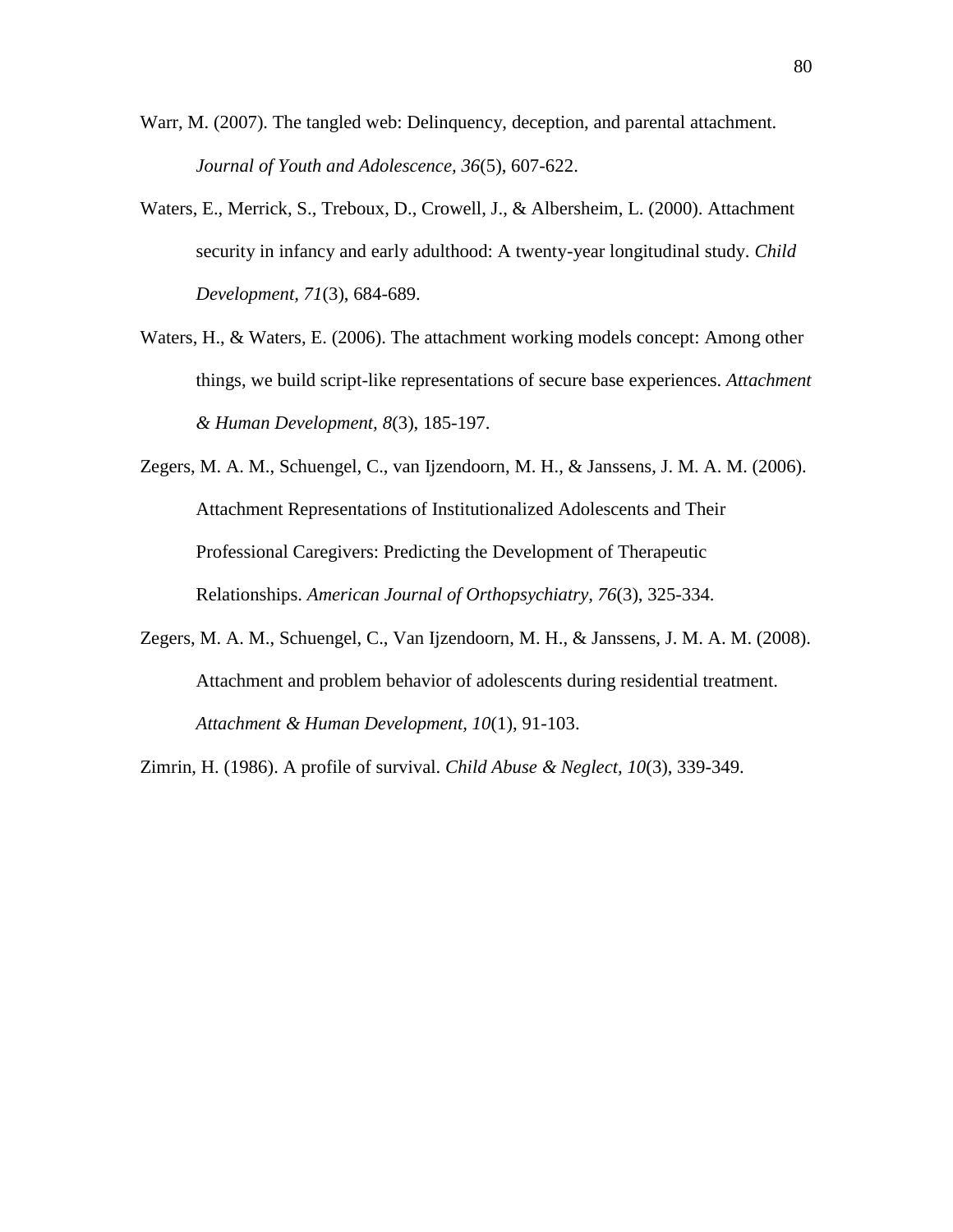This form is about your feelings about your relationship with your individual counselor. Please answer as honestly as possible, your answers will remain confidential. Read each statement and circle ONE number that tells how true the statement is for you now.

|                                                                                      | Almost<br>Never or<br>Never<br>True | <b>Not</b><br>Very<br>Often<br>True | Some-<br>times<br>True | Often<br>True  | Almost<br>Always<br><b>or</b><br>Always<br>True |
|--------------------------------------------------------------------------------------|-------------------------------------|-------------------------------------|------------------------|----------------|-------------------------------------------------|
| 1. My counselor respects my feelings                                                 |                                     | $\overline{2}$                      | 3                      | 4              | 5                                               |
| 2. I feel my counselor does a good job as a counselor                                |                                     | $\mathfrak{2}$                      | 3                      | 4              | 5                                               |
| I wish I had a different counselor<br>3.                                             |                                     | $\overline{2}$                      | 3                      | 4              | 5                                               |
| My counselor accepts me as I am<br>4.                                                |                                     | $\overline{2}$                      | 3                      | 4              | 5                                               |
| I like to get my counselor's point of view on things I'm concerned about<br>5.       |                                     | $\overline{2}$                      | 3                      | 4              | 5                                               |
| I feel it's no use letting my feelings show around my counselor<br>6.                |                                     | 2                                   | 3                      | 4              | 5                                               |
| My counselor can tell when I'm upset about something<br>7.                           |                                     | $\overline{2}$                      | 3                      | 4              | 5                                               |
| Talking over my problems with my counselor makes me feel ashamed or<br>8.<br>foolish |                                     | $\mathfrak{2}$                      | 3                      | 4              | IPPA-Altered for Attachment to<br>5             |
| My counselor expects too much from me<br>9.                                          |                                     | $\overline{2}$                      | 3                      | $\overline{4}$ | 5                                               |
| 10. I get upset easily around my counselor                                           |                                     | $\overline{2}$                      | 3                      | 4              | Counselor<br>5                                  |
| 11. I get upset a lot more than my counselor knows about                             |                                     | $\overline{2}$                      | 3                      | 4              | 5                                               |
| 12. When we discuss things, my counselor cares about my point of view                |                                     | $\overline{2}$                      | 3                      | 4              | 5                                               |
| 13. My counselor trusts my judgment                                                  |                                     | $\overline{2}$                      | 3                      | 4              | 5                                               |
| 14. My counselor has his/her own problems so I don't bother him/her with mine        |                                     | $\overline{2}$                      | 3                      | $\overline{4}$ | 5                                               |
| 15. My counselor helps me to understand myself better                                |                                     | $\overline{2}$                      | 3                      | 4              | 5                                               |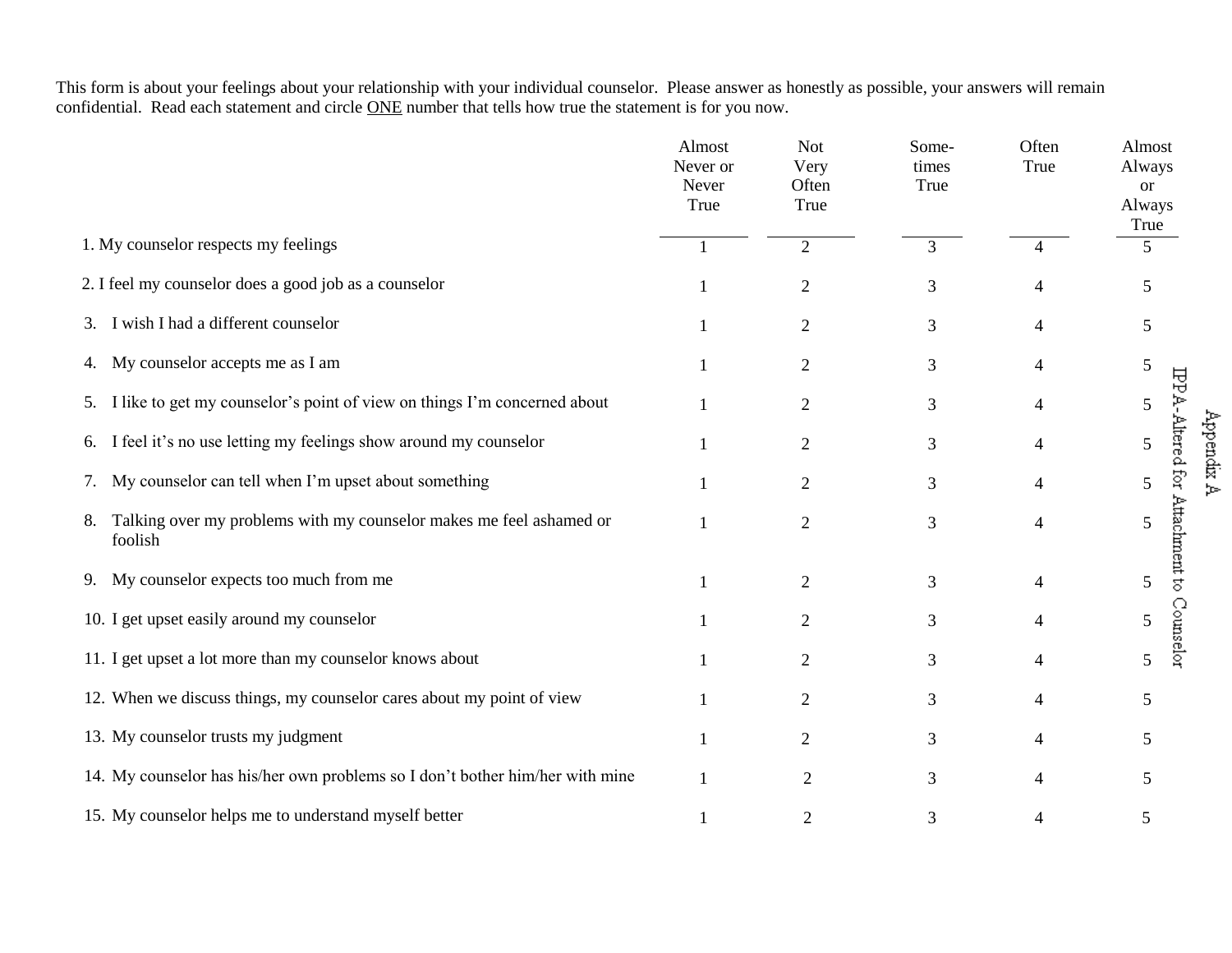|                                                                              | Almost<br>Never or<br>Never<br>True | <b>Not</b><br>Very<br>Often<br>True | Some-<br>times<br>True | Often<br>True  | Almost<br>Always<br><sub>or</sub><br>Always<br>True |
|------------------------------------------------------------------------------|-------------------------------------|-------------------------------------|------------------------|----------------|-----------------------------------------------------|
| 16. I tell my counselor about my problems and troubles                       |                                     | $\overline{2}$                      | 3                      |                | 5                                                   |
| 17. I feel angry with my counselor                                           |                                     | 2                                   | 3                      | 4              | 5                                                   |
| 18. I don't get much attention from my counselor                             |                                     | 2                                   | 3                      | 4              | 5                                                   |
| 19. My counselor helps me to talk about my difficulties                      |                                     | 2                                   | 3                      | 4              | 5                                                   |
| 20. My counselor understands me                                              |                                     | $\overline{2}$                      | 3                      | 4              | 5                                                   |
| 21. When I am angry about something, my counselor tries to be understanding  |                                     | 2                                   | 3                      | $\overline{4}$ | 5                                                   |
| 22. I trust my counselor                                                     |                                     | $\overline{c}$                      | 3                      | 4              | 5                                                   |
| 23. My counselor doesn't understand what I'm going through these days        |                                     | $\overline{2}$                      | 3                      | 4              | 5                                                   |
| 24. I can count on my counselor when I need to get something off my chest    |                                     | $\overline{2}$                      | $\mathfrak{Z}$         | 4              | 5                                                   |
| 25. If my counselor knows something is bothering me, he/she asks me about it |                                     |                                     | 3                      |                | 5                                                   |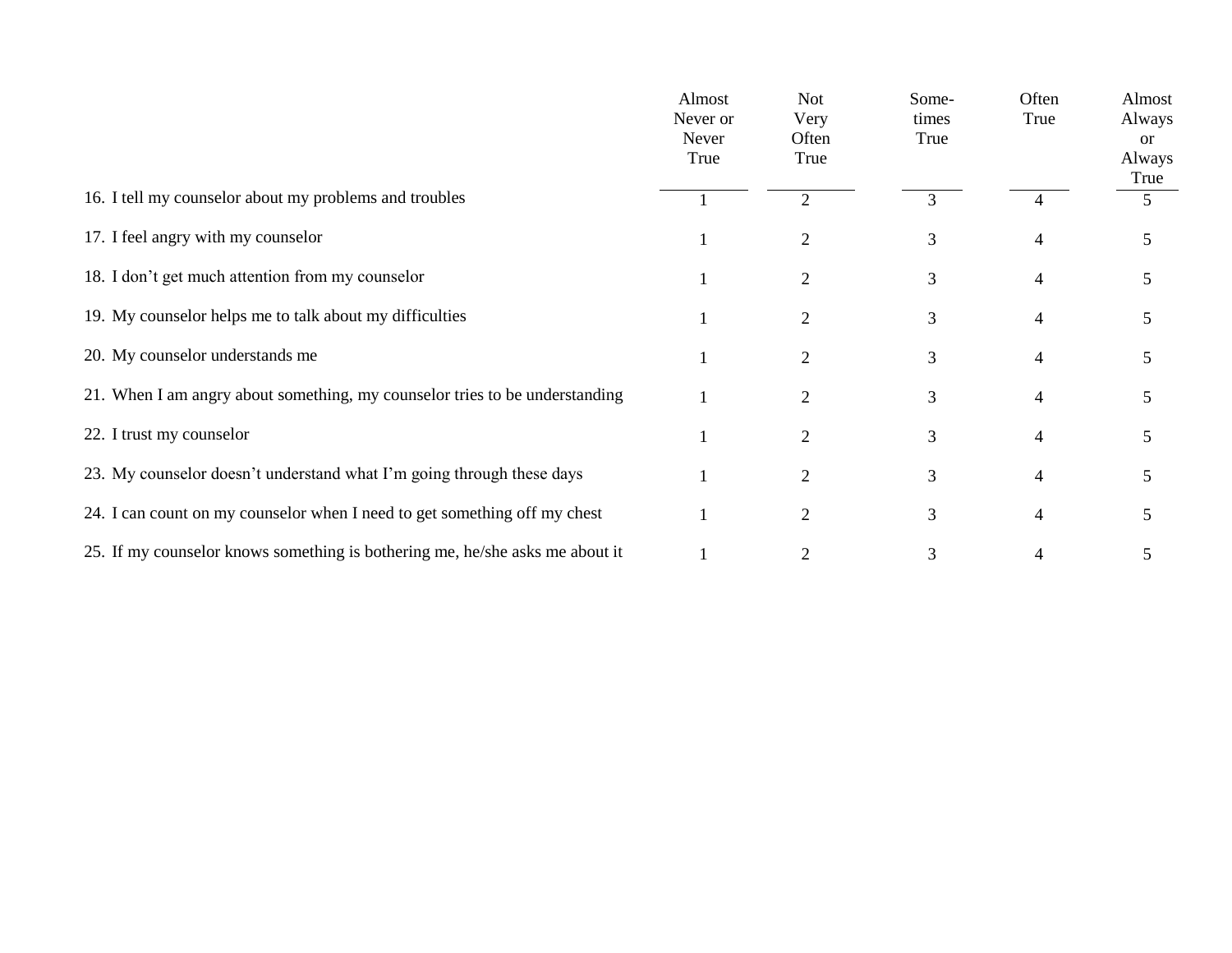### Appendix B

### Relationship Questionnaire

Please read each statement and circle ONE number that tells how true the statement is for you and your relationship style. Your answers will remain confidential.

It is easy for me to become emotionally close to others. I am comfortable depending on others and having others depend on me. I don't worry about being alone or having others not accept me.

|         |            |              |              | $\mathbf{z}$ |         |         |
|---------|------------|--------------|--------------|--------------|---------|---------|
| Almost  | Usually    | Sometimes    | Occasionally | Often        | Usually | Almost  |
| Never   | <b>Not</b> | But          | True of      | True of      | True of | Always  |
| True of | True of    | Infrequently | Me           | Me           | Me      | True of |
| Me      | Me         | True of      |              |              |         | Me      |
|         |            | Me           |              |              |         |         |

I am comfortable without close emotional relationships. It is very important to me to feel independent and self-sufficient, and I prefer not to depend on others or have others depend on me.

|         |            |              |              |         | n       |         |
|---------|------------|--------------|--------------|---------|---------|---------|
| Almost  | Usually    | Sometimes    | Occasionally | Often   | Usually | Almost  |
| Never   | <b>Not</b> | But          | True of      | True of | True of | Always  |
| True of | True of    | Infrequently | Me           | Me      | Me      | True of |
| Me      | Me         | True of      |              |         |         | Me      |
|         |            | Мe           |              |         |         |         |

I want to be completely emotionally intimate with others, but I often find that others are reluctant to get as close as I would like. I am uncomfortable being without close relationships, but I sometimes worry that others don't value me as much as I value them.

|         |         |              |              |         | O       |         |
|---------|---------|--------------|--------------|---------|---------|---------|
| Almost  | Usually | Sometimes    | Occasionally | Often   | Usually | Almost  |
| Never   | Not     | But          | True of      | True of | True of | Always  |
| True of | True of | Infrequently | Me           | Me      | Me      | True of |
| Me      | Me      | True of      |              |         |         | Me      |
|         |         | Me           |              |         |         |         |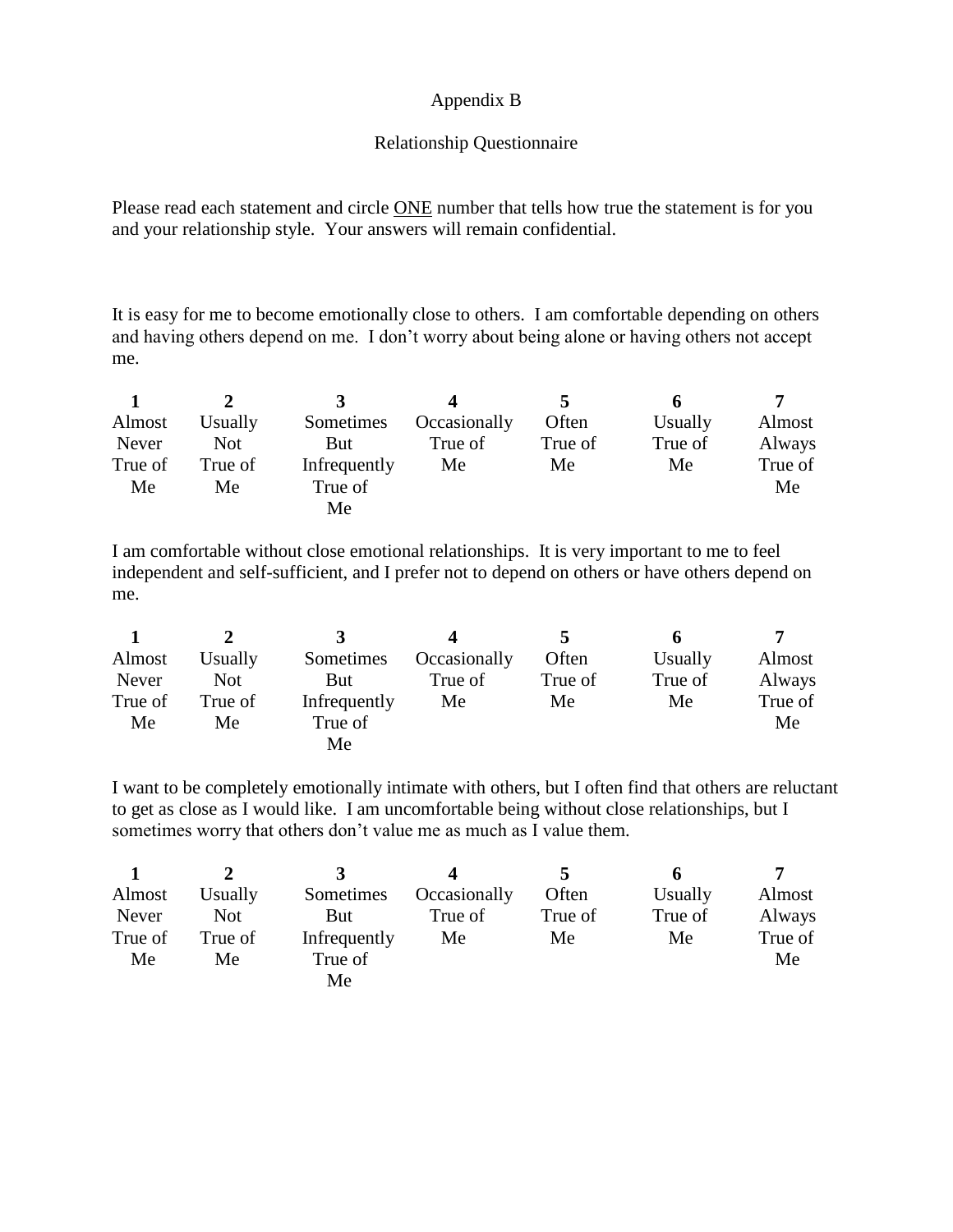I am uncomfortable getting close to others. I want emotionally close relationships, but I find it difficult to trust others completely, or to depend on them. I worry that I will be hurt if I allow myself to become too close to others.

| Almost  | Usually    | Sometimes    | Occasionally | Often   | Usually | Almost  |
|---------|------------|--------------|--------------|---------|---------|---------|
| Never   | <b>Not</b> | But          | True of      | True of | True of | Always  |
| True of | True of    | Infrequently | Me           | Me      | Me      | True of |
| Me      | Me         | True of      |              |         |         | Me      |
|         |            | Me           |              |         |         |         |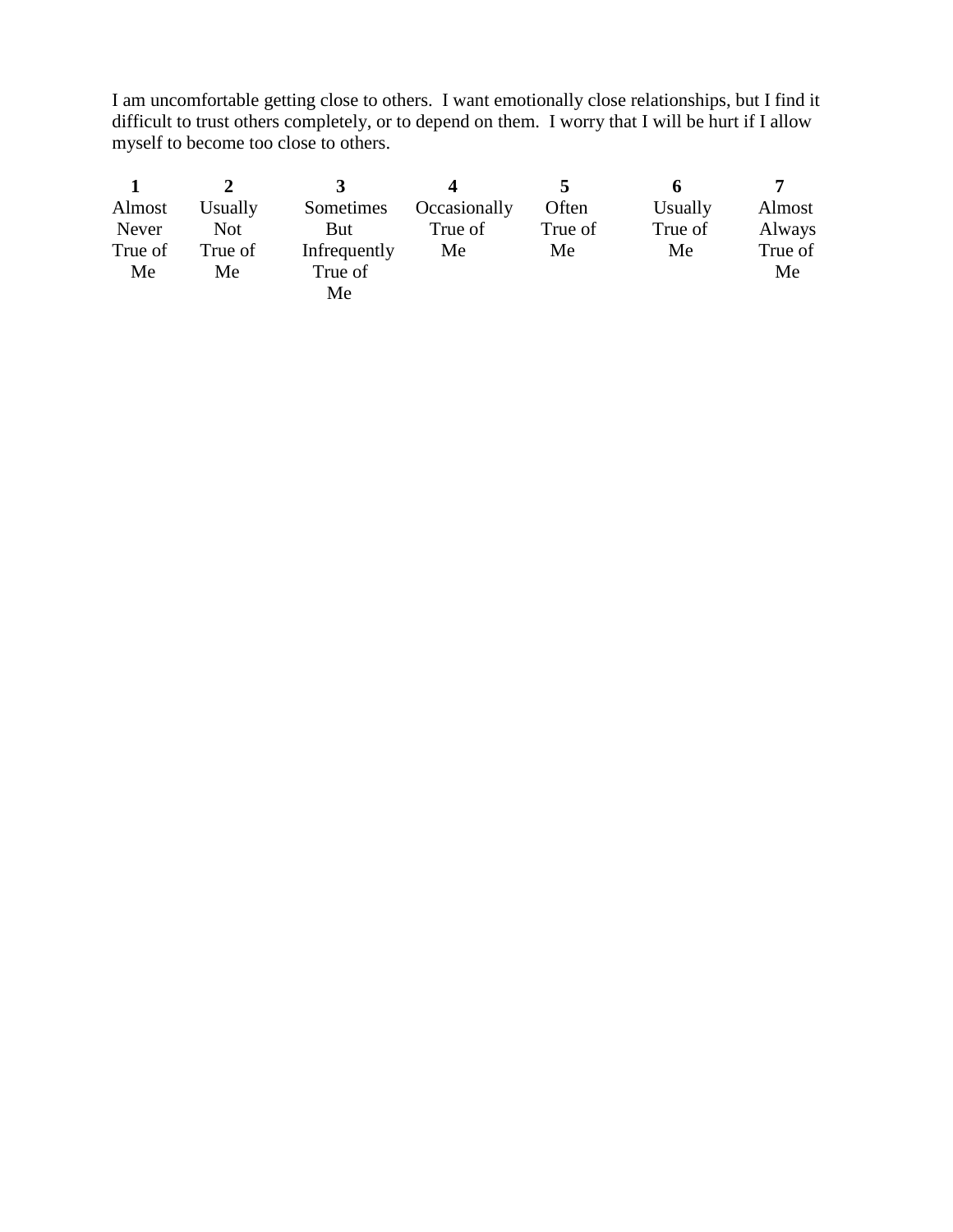# Appendix C

# Script-based Measure of Attachment

# *Baby's Morning.*

| mother<br>baby<br>play<br>blanket | hug<br>smile<br>story<br>pretend | teddy bear<br>lost<br>found<br>nap |
|-----------------------------------|----------------------------------|------------------------------------|
| Doctor's Office                   |                                  |                                    |
| Tommy                             | hurry                            | mother                             |
| bike                              | doctor                           | toy                                |
| hurt                              | cry                              | stop                               |
| mother                            | shot                             | hold                               |
| <i>Trip to Park</i>               |                                  |                                    |
| Susie                             | swings                           | tired                              |
| bike                              | sandbox                          | bench                              |
| park                              | game                             | comics                             |
| friend                            | run                              | coke                               |
| Jane and Bob's Camping Trip       |                                  |                                    |
| Jane                              | tent                             | campfire                           |
| <b>Bob</b>                        | wind                             | shadow                             |
| bags                              | collapse                         | sounds                             |
| hurry                             | upset                            | hug                                |
|                                   |                                  |                                    |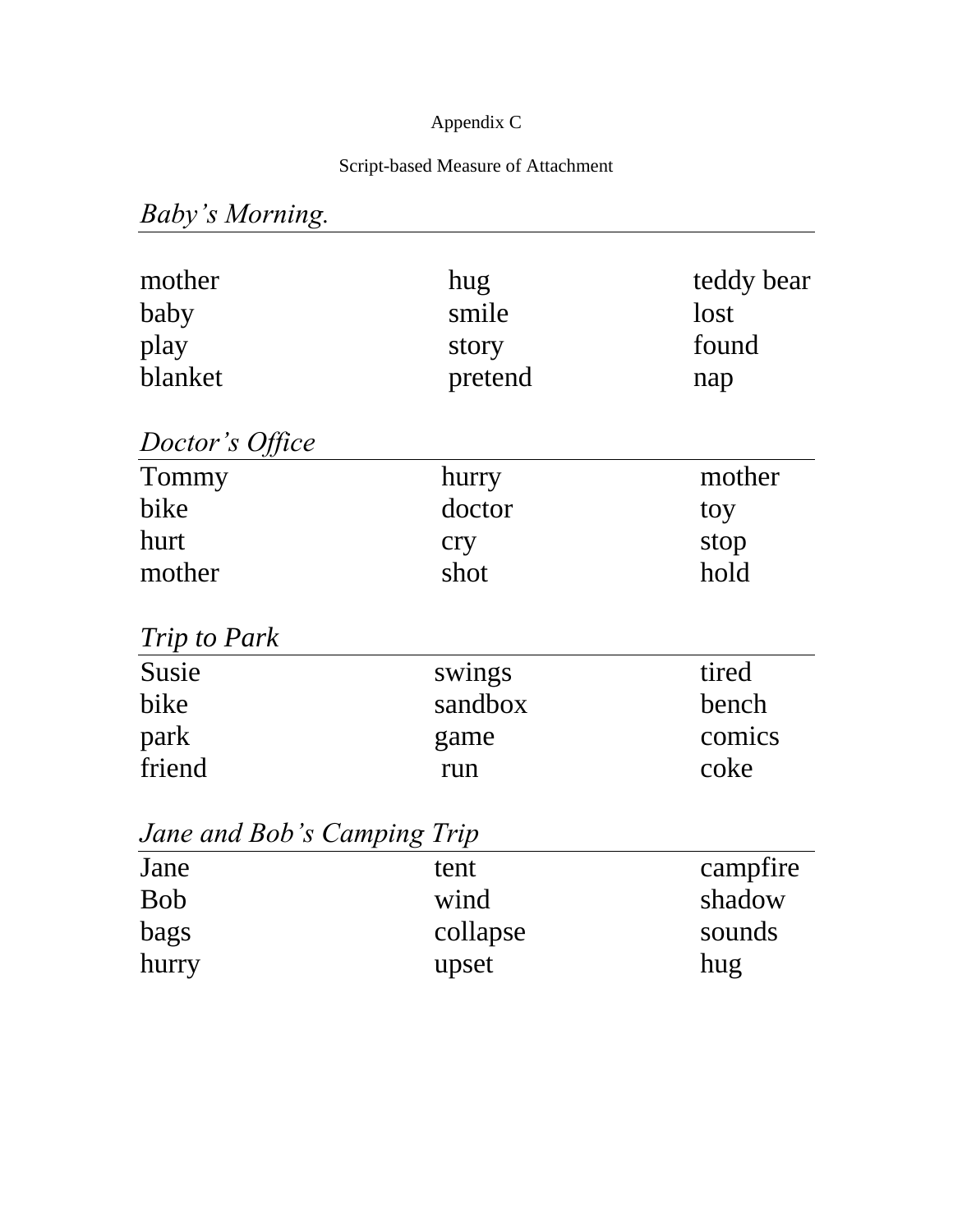*Sue's Accident*

| Sue      | wait   | home   |  |  |
|----------|--------|--------|--|--|
| road     | Mike   | dinner |  |  |
| accident | tears  | bed    |  |  |
| hospital | doctor | hug    |  |  |

*An Afternoon Shopping*

| browse | hungry |
|--------|--------|
| buy    | food   |
| money  | talk   |
| gift   | home   |
|        |        |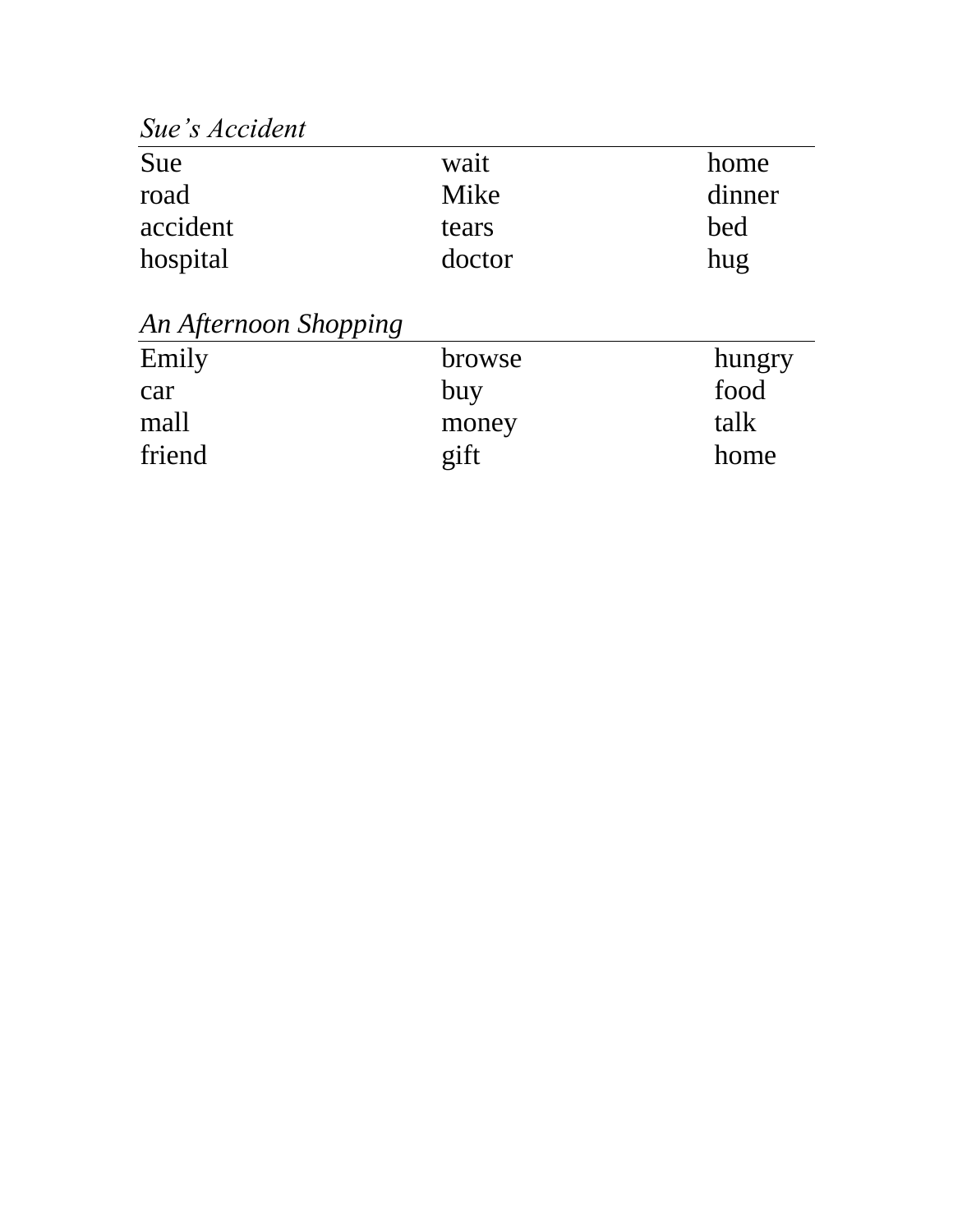### Appendix D

### **Qualitative Questions: Adolescents**

- 1) Describe your feelings towards your individual counselor in your first few weeks at GPH.
- 2) How did your counselor try to form a relationship with you?
- 3) How has your relationship with your individual counselor changed during your stay at GPH?
- 4) When you think about the changes you have seen in your relationship with your individual counselor what do you think lead to those changes?
- 5) During the first 3 weeks at GPH, what would you do when something upsetting happened? If you were upset about something, what would your individual counselor do? What were your thoughts and feelings about that interaction? . Now think of a time when something upsetting or stressful occurred in the past few weeks. What did you do to help yourself calm down? What did your individual counselor do? How is this different from when you first came to GPH?
- 6) How has your relationship with your individual counselor impacted your behaviors?
- 7) How does your relationship with your individual counselor compare with your relationship with other adults in your life, especially in upsetting or stressful situations?
- 8) Has your relationship with your individual counselor impacted your relationship with your parents?

### **Qualitative Questions: Counselors**

**Counselors will be asked to consider their relationships with each of the residents that are assigned to them when answering these questions. Counselors may answer questions more than once in order to consider their relationships with each of their cases.**

- 1) What do you see as your role with the residents you are assigned to as an individual counselor?
- 2) Describe your approach to forming a relationship with residents you are assigned to as they begin the program. Please include both your thought process and behaviors.